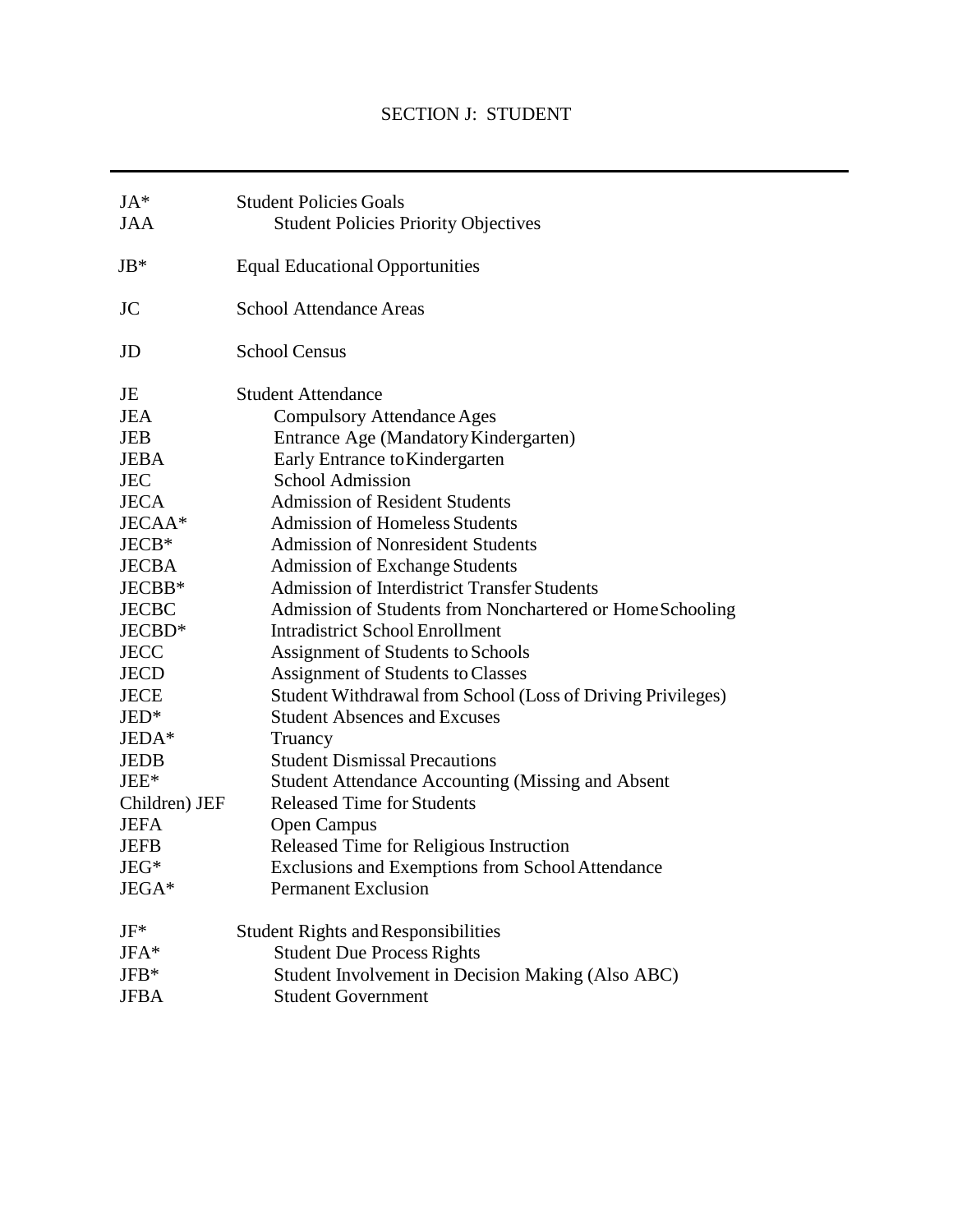# SECTION J: STUDENT (Continued)

| $JFC*$            | <b>Student Conduct (Zero Tolerance)</b>                             |
|-------------------|---------------------------------------------------------------------|
| <b>JFCA</b>       | <b>Student Dress Code</b>                                           |
| <b>JFCB</b>       | Care of School Property by Students                                 |
| <b>JFCC</b>       | <b>Student Conduct on School Buses (Also EEACC)</b>                 |
| <b>JFCD</b>       | <b>Underground Student Publications</b>                             |
| <b>JFCE</b>       | <b>Secret Societies</b>                                             |
| JFCEA*            | Gangs                                                               |
| $JFCF*$           | Hazing and Bullying (Harassment, Intimidation and Dating Violence)  |
| JFCG*             | Tobacco Use by Students                                             |
| JFCH <sup>*</sup> | Student Alcohol Use and Drug Abuse (Also JFCI)                      |
| <b>JFCIA</b>      | <b>Prevention of Chemical Abuse</b>                                 |
| <b>JFCIAA</b>     | <b>Inpatient Treatment</b>                                          |
| JFCJ*             | Weapons in the Schools                                              |
| <b>JFCK</b>       | Use of Electronic Communications Equipment by Students              |
| JFCL*             | <b>Unsafe Schools (Persistently Dangerous Schools)</b>              |
| <b>JFD</b>        | <b>Students of Legal Age</b>                                        |
| $JFE*$            | <b>Pregnant Students</b>                                            |
| $JFF*$            | <b>Married Students</b>                                             |
| $JFG*$            | <b>Interrogations and Searches</b>                                  |
| JFH               | <b>Student Complaints and Grievances</b>                            |
| JFI               | <b>Student Demonstrations and Strikes</b>                           |
|                   |                                                                     |
| JG                | <b>Student Discipline</b>                                           |
| $JGA*$            | <b>Corporal Punishment</b>                                          |
| <b>JGB</b>        | <b>Detention of Students</b>                                        |
| $JGC*$            | <b>Probation of Students</b>                                        |
| $JGD*$            | <b>Student Suspension</b>                                           |
| JGDA*             | <b>Emergency Removal of Student</b>                                 |
| $JGE*$            | <b>Student Expulsion</b>                                            |
| <b>JGF</b>        | Discipline of Students with Disabilities                            |
| JH                | <b>Student Welfare</b>                                              |
| <b>JHA</b>        | <b>Student Insurance Program</b>                                    |
| <b>JHB</b>        | <b>Student Aid Programs</b>                                         |
| <b>JHC</b>        | <b>Student Health Services and Requirements</b>                     |
| <b>JHCA</b>       | Physical Examinations of Students                                   |
| <b>JHCB</b>       | <b>Inoculations of Students</b>                                     |
| JHCC*             | Communicable Diseases                                               |
| JHCD*             | Administering Medicines to Students                                 |
| <b>JHD</b>        | <b>Student Psychological Services</b>                               |
| <b>JHDA</b>       | Psychological Testing of Students<br><b>Student Social Services</b> |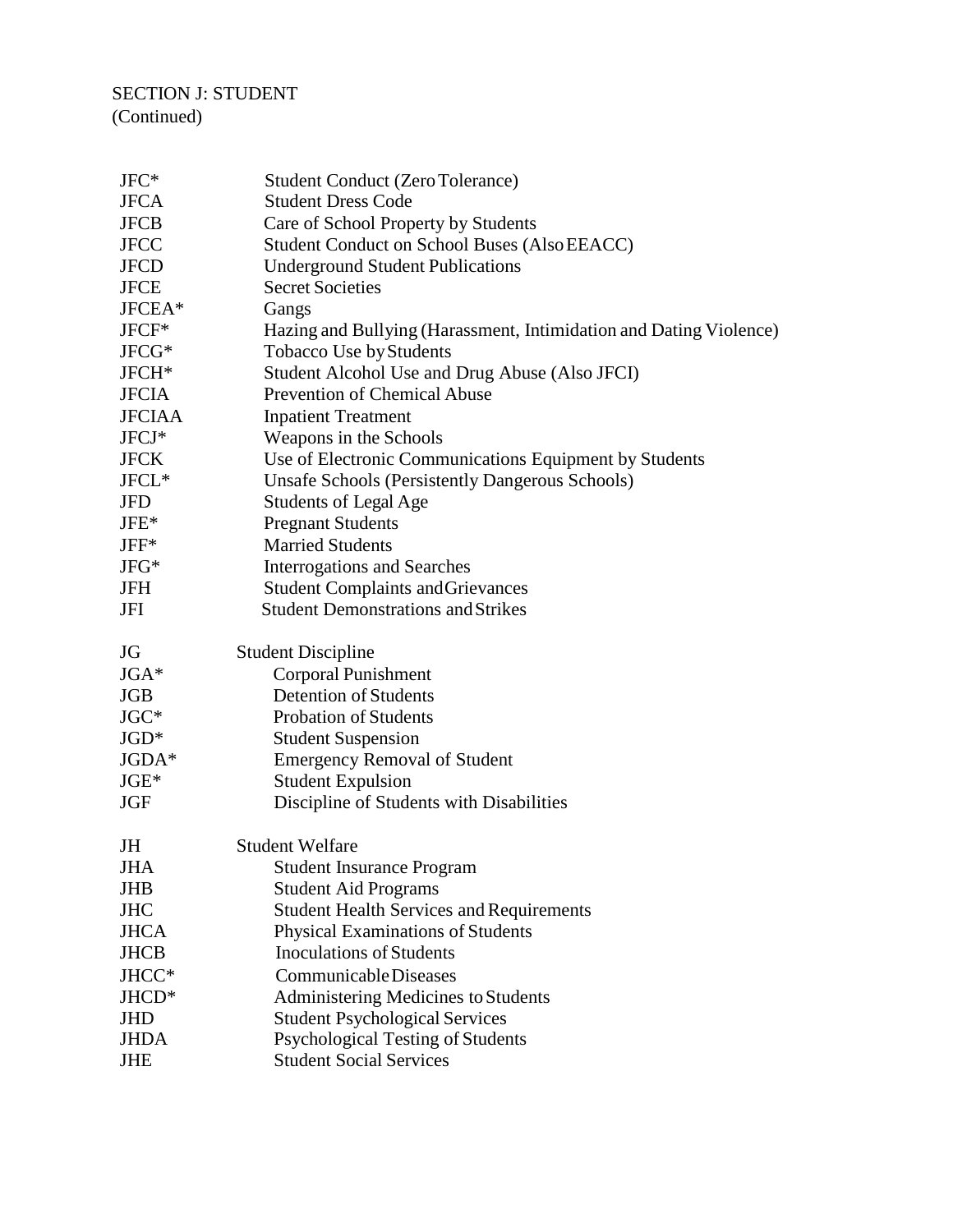# SECTION J: STUDENT (Continued)

| <b>JHEA</b>      | <b>Home Visits</b>                                      |  |
|------------------|---------------------------------------------------------|--|
| JHF*             | <b>Student Safety</b>                                   |  |
| <b>JHFA</b>      | Supervision of Students                                 |  |
| <b>JHFB</b>      | <b>Student Safety Patrols</b>                           |  |
| <b>JHFC</b>      | <b>Student Bicycle Use</b>                              |  |
| JHFD*            | <b>Student Automobile Use</b>                           |  |
| JHG*             | <b>Reporting Child Abuse</b>                            |  |
| JHH <sup>*</sup> | <b>Notification About Sex Offenders</b>                 |  |
| JI               | <b>Student Awards and Scholarships</b>                  |  |
| JJ               | <b>Student Volunteers for School and Public Service</b> |  |
| JK               | <b>Employment of Students</b>                           |  |
| J <sub>L</sub>   | <b>Student Gifts and Solicitations</b>                  |  |
| $JM^*$           | <b>Staff-Student Relations (Also GBH)</b>               |  |
| $JN^*$           | <b>Student Fees, Fines and Charges</b>                  |  |
| $JO*$            | <b>Student Records</b>                                  |  |
| JOA*             | <b>Student Surveys</b>                                  |  |
| $JP*$            | Positive Behavioral Interventions and Supports          |  |

\* denotes areas covered by Board policy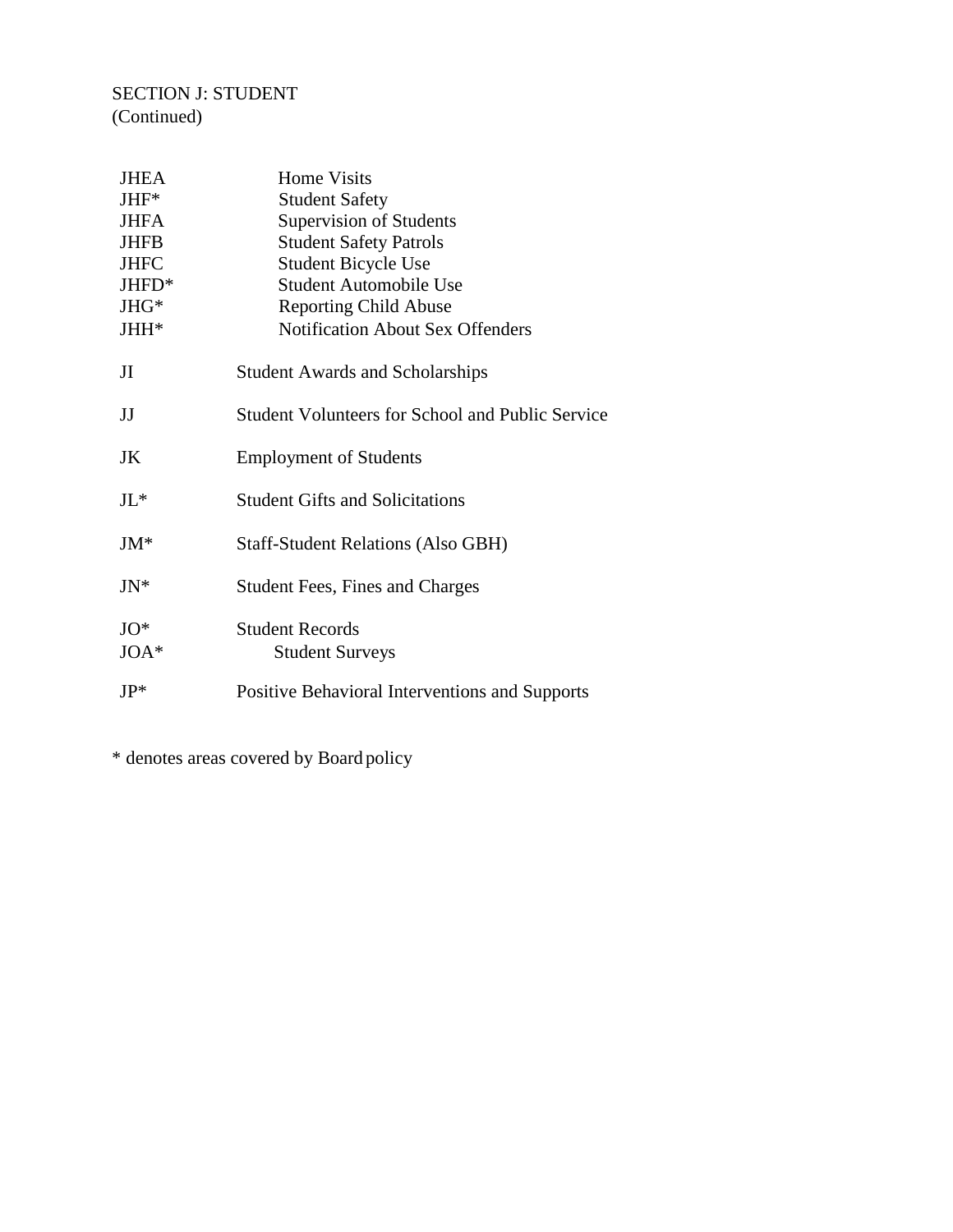## STUDENT POLICIES GOALS

Through its policies which affect students, the Board seeks to advance the following goals to:

- 1. enhance equal educational opportunities for allstudents;
- 2. instill in all students the ability to be critical thinkers and to strive for lifelonglearning;
- 3. promote consistent attendance;
- 4. ensure that the Constitutional rights of all students as citizens in a democracy have practical meaning and application;
- 5. develop in students a deep sense of personal responsibilityfor their actions;
- 6. attend vigorouslyto matters of student safety, health and welfare;
- 7. deal justlyand constructivelywith all students in matters of discipline and
- 8. help all students feel that they are valued as individual persons in the school environment.

[Adoption date: August 20, 1992] [Re-adoption date: May 16, 2002] [Re-adoption date: September 16, 2010] [Re-adoption date: September 17, 2015]

LEGAL REFS.: Ohio Const. Art. II ORC 3313.20; 3313.48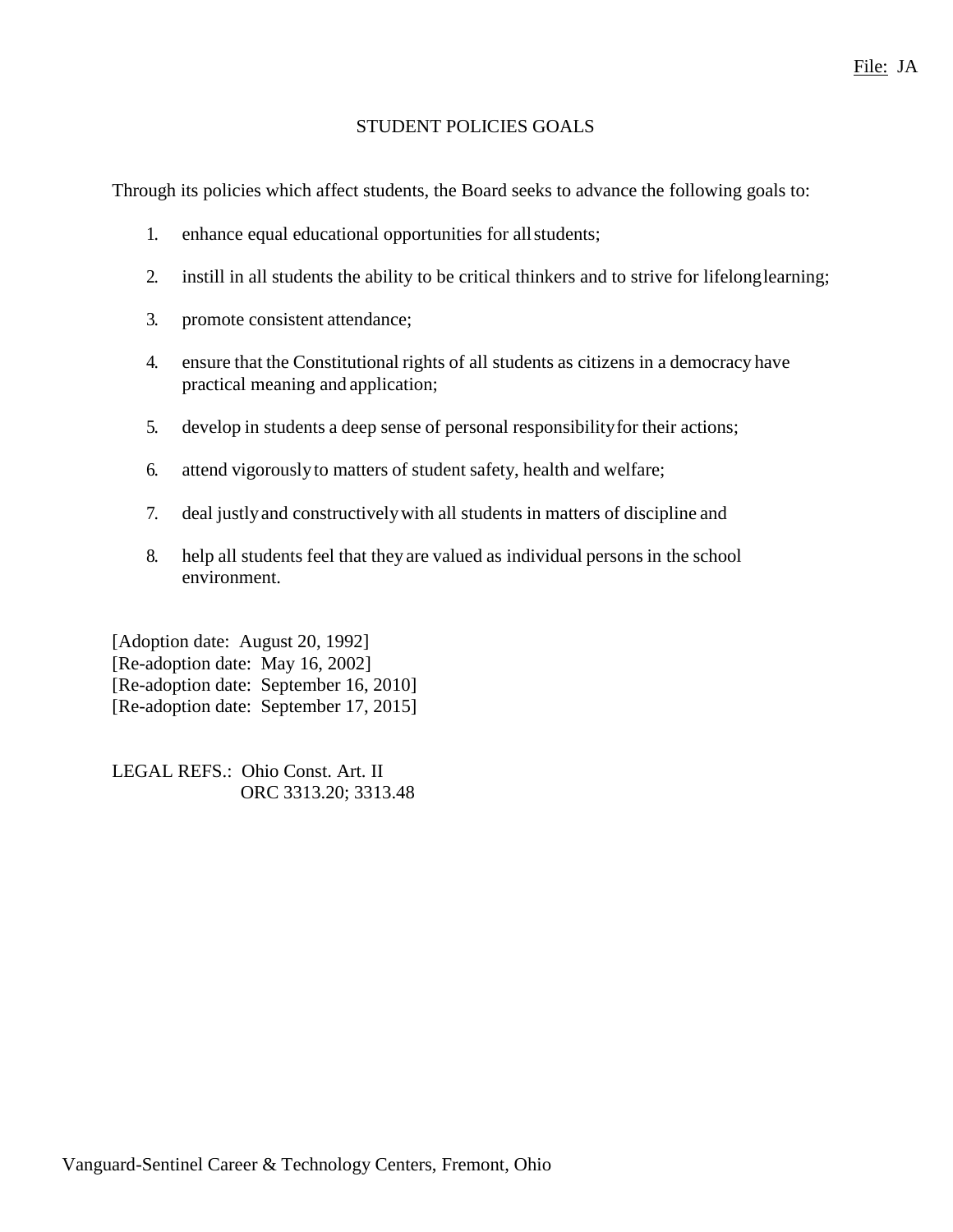## EQUAL EDUCATIONAL OPPORTUNITIES

All students of the District have equal educational opportunities.

Students have the right to be free from discrimination on the basis of race, color, national origin, citizenship status, ancestry, religion, gender, economic status, marital status, pregnancy, age, disability or military status in all decisions affecting admissions; membership in schoolsponsored organizations, clubs or activities; access to facilities; distribution of funds; academic evaluations or any other aspect of school-sponsored activities. Any limitations with regard to participation in a school-sponsored activity are based on criteria reasonably related to that specific activity.

[Adoption date: August 20, 1992] [Re-adoption date: May 16, 2002] [Re-adoption date: September 16, 2010] [Re-adoption date: September 17, 2015]

LEGAL REFS.: The Elementary and Secondary Education Act; 20 USC 1221 et seq. Civil Rights Act, Title VI; 42 USC 2000d et seq. Civil Rights Act, (Amended 1972), Title VII; 42 USC 2000e et seq. Executive Order 11246, 1965, amended by Executive Order 11375 Education Amendments of 1972, Title IX, Pub. L. No. 92-318 (1972) Individuals with Disabilities Education Act; 20 USC 1400 et seq. Americans with Disabilities Act Amendments Act of 2008; 42 USC 12101 et seq. Vocational Rehabilitation Act of 1973, Section 504 ORC 9.60 through 9.62 Chapter 4112 OAC 3301-35-02; 3301-35-04

CROSS REFS.: AC, Nondiscrimination ACA, Nondiscrimination on the Basis of Gender ACB, Nondiscrimination on the Basis of Disability GBA, Equal Opportunity Employment IGBA, Programs for Students with Disabilities IGBI, Limited English Proficiency JECAA, Admission of Homeless Students JFA, Student Due Process Rights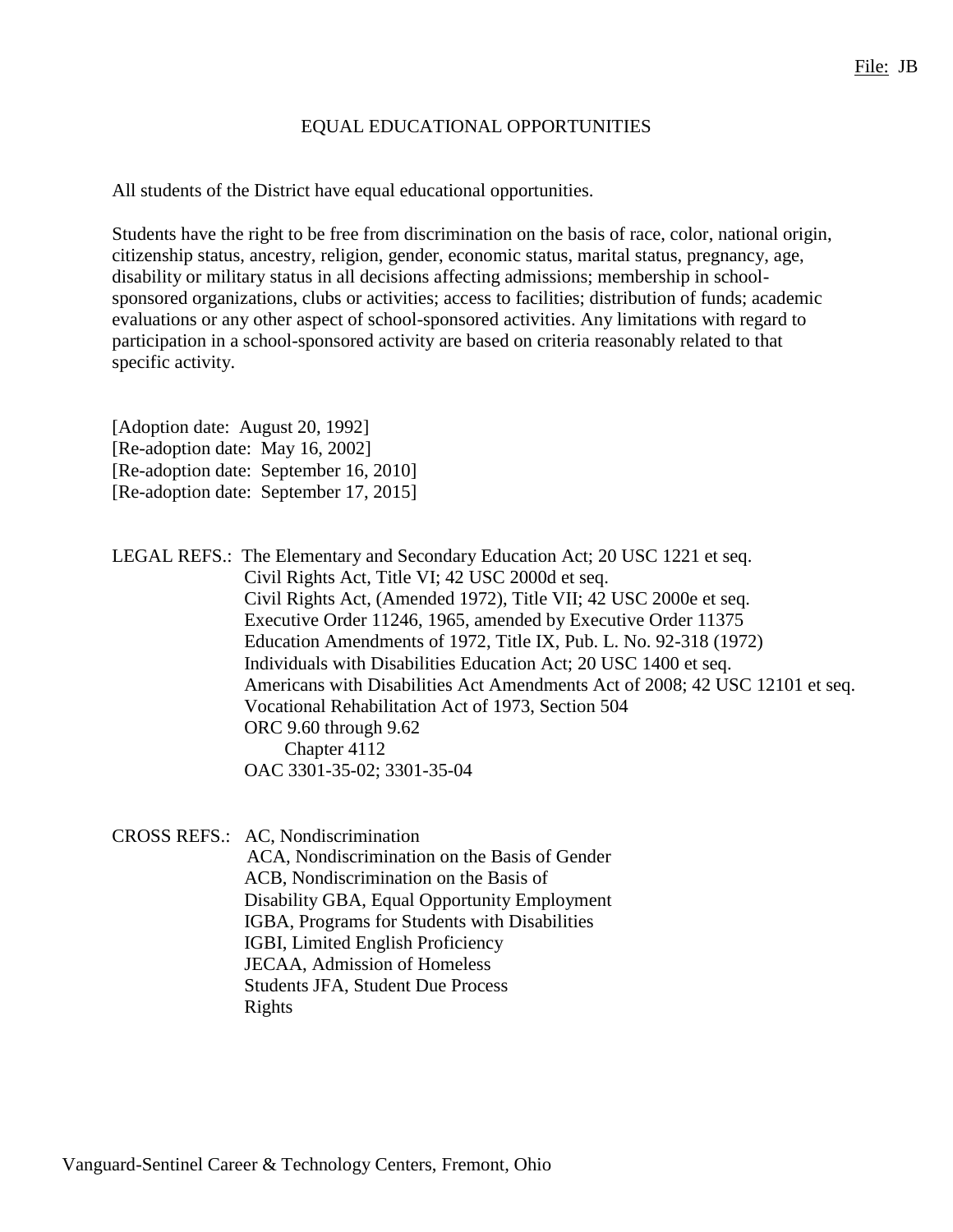## ADMISSION OF HOMELESS STUDENTS

The Board believes that all school-aged students, including homeless students, have a basic right to equal educational opportunities. Accordingly, the District must enroll each homeless student in the District in the school determined to be in the student's best interest. A homeless student is defined as an individual who lacks fixed, regular and adequate nighttime residence including:

- 1. a "doubling up" or sharing the housing with another family due to loss of housing, economic hardship or a similar reason;
- 2. living in a motel, hotel, trailer park or campground due to the lack of alternative adequate accommodations;
- 3. living in emergency or transitional shelters;
- 4. abandonment in hospitals;
- 5. awaiting foster care placement;
- 6. a primary nighttime residence that is a public or private place not designed for, or ordinarilyused as, a regular sleeping accommodation for human beings;
- 7. living in cars, parks, public spaces, abandoned buildings, substandard housing, bus or train stations or similar settings and
- 8. migratorystudents.

In compliance with the McKinney-Vento Homeless Assistance Act, the District must make school placement determinations on the basis of the best interest of the student. To the extent feasible, homeless students are kept in the school of origin unless doing so is contrary to the wishes of the student's parent or guardian.

To the extent feasible, the District complies with a request made by a parent(s) regarding school placement regardless of whether the student lives with the homeless parent(s) or is temporarily residing elsewhere.

The Board ensures that:

1. it reviews and revises Board policies and regulations to eliminate barriers to the enrollment, retention and success in school of homeless students;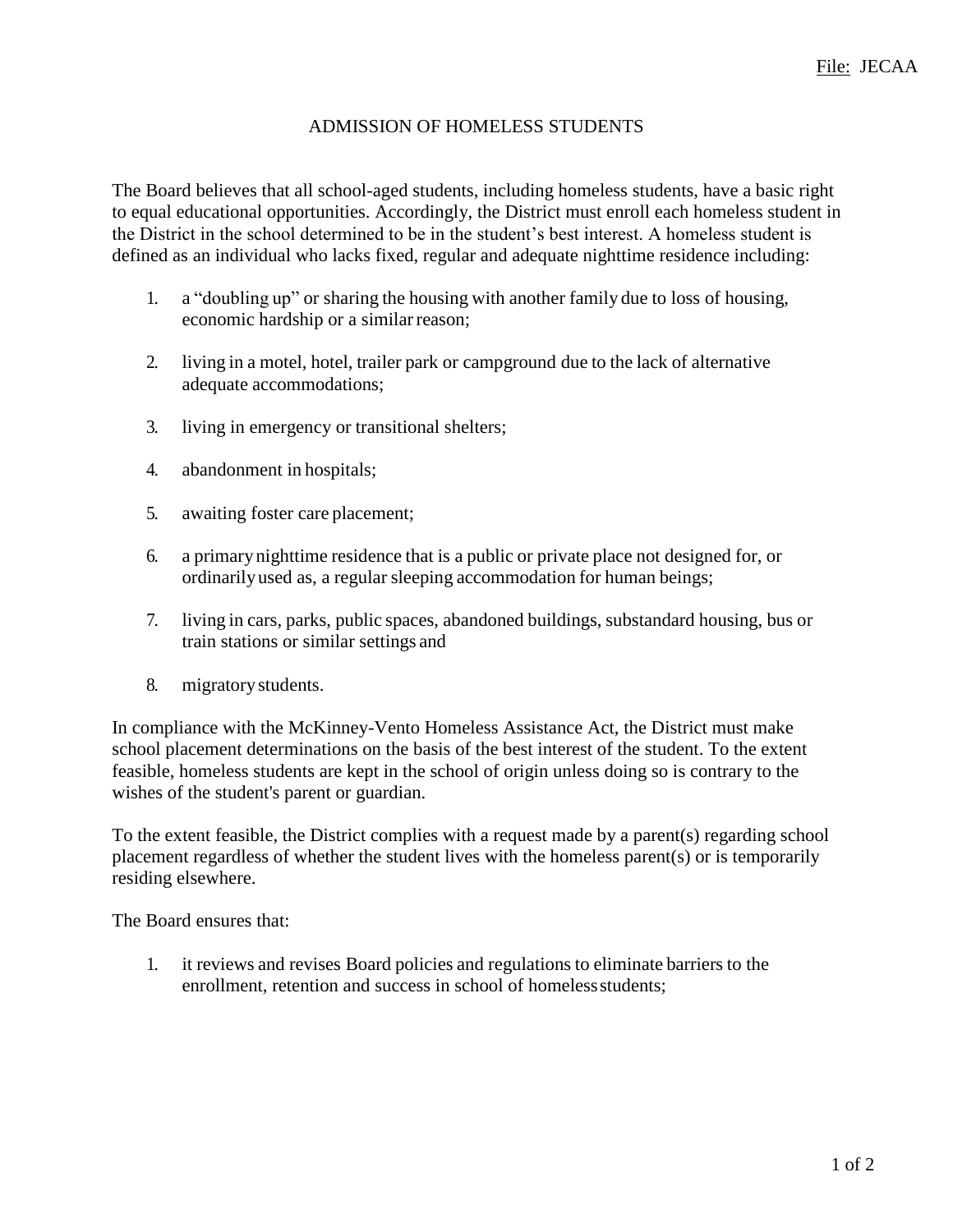- 2. the District does not segregate homeless students into separate schools or separate programs within a school based on the student's status ashomeless;
- 3. it appoints a District liaison who ensures that homeless students enroll and succeed in school and
- 4. homeless students are provided with education, nutrition and transportation services that are at least comparable to the service provided to nonhomelessstudents.

The liaison ensures compliance with the subgrant and coordinates services for homeless students with local social service agencies and programs, including those funded under the Runaway and Homeless Youth Act.

A student who ceases to be homeless may continue to receive services until the end of the period of time for which the service was originally intended to be provided, which may be the end of the school year or the end of a program cycle.

The District complies with the Ohio Department of Education's Plan and State and Federal laws for the education of homeless students.

[Adoption date: November 19, 1998] [Re-adoption date: May 16, 2002] [Re-adoption date: June 16, 2005] [Re-adoption date: August 16, 2007] [Re-adoption date: September 16, 2010] [Re-adoption date: September 17, 2015]

LEGAL REFS.: The Elementary and Secondary Education Act; 20 USC 1221 et seq. 42 USC Sections 11431 et seq. ORC 9.60 through 9.62 3313.64(F) (13) OAC 3301-35-02; 3301-35-04; 3301-35-06

CROSS REFS.: AC, Nondiscrimination JB, Equal Educational Opportunities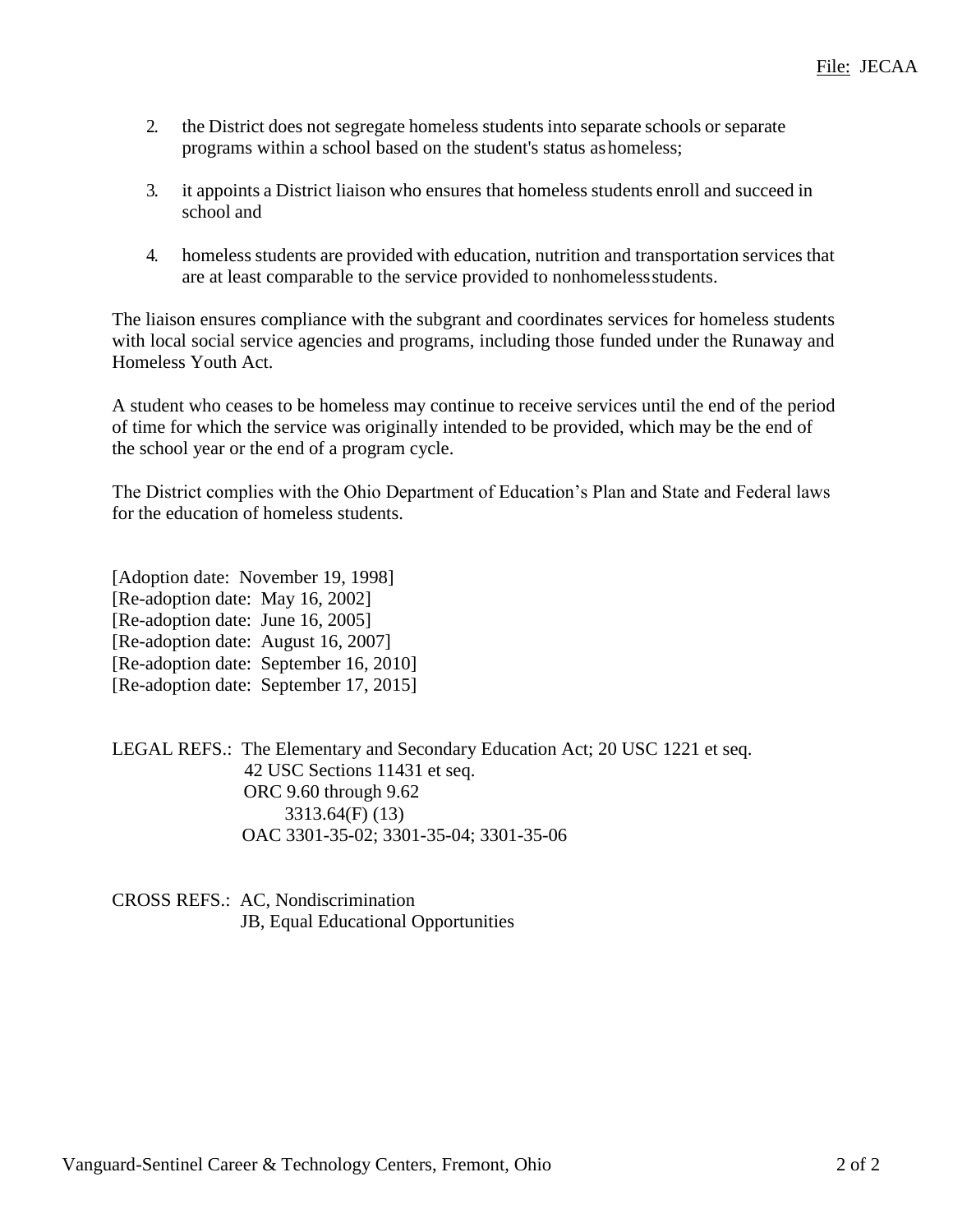#### ADMISSION OF NONRESIDENT STUDENTS

Youth and adults may seek admittance to high school courses offered at the Vanguard-Sentinel Career and Technology Centers to fulfill career goals or to complete requirements for a high school diploma. The Board's primary responsibility is to provide career-technical educational opportunities to the high school students and adults of this District; therefore, the Board under ordinary circumstances will not accept high school students from outside the District into high school programs. Should an individual wish to apply for admittance, he/she may do so by applying through the Superintendent's office.

The tuition amount is computed annually by using the State Department of Education cost per student less the state's reimbursement. The payment will be made in equal monthly payments.

[Adoption date: August 20, 1992] [Re-adoption date: May 16, 2002] [Re-adoption date: September 16, 2010] [Re-adoption date: September 17, 2015]

LEGAL REFS.: ORC 2152.18(D)(4) 3109.52; 3109.53; 3109.65; 3109.66 3311.211 3313.64; 3313.644; 3313.645; 3313.65; 3313.672; 3313.90 3317.08 3319.01 3323.04 3327.04; 3327.06 OAC 3301-35-04 3301-42-01

CROSS REFS.: JECAA, Admission of Homeless Students JECBB, Admission of Interdistrict Transfer Students JO, Student Records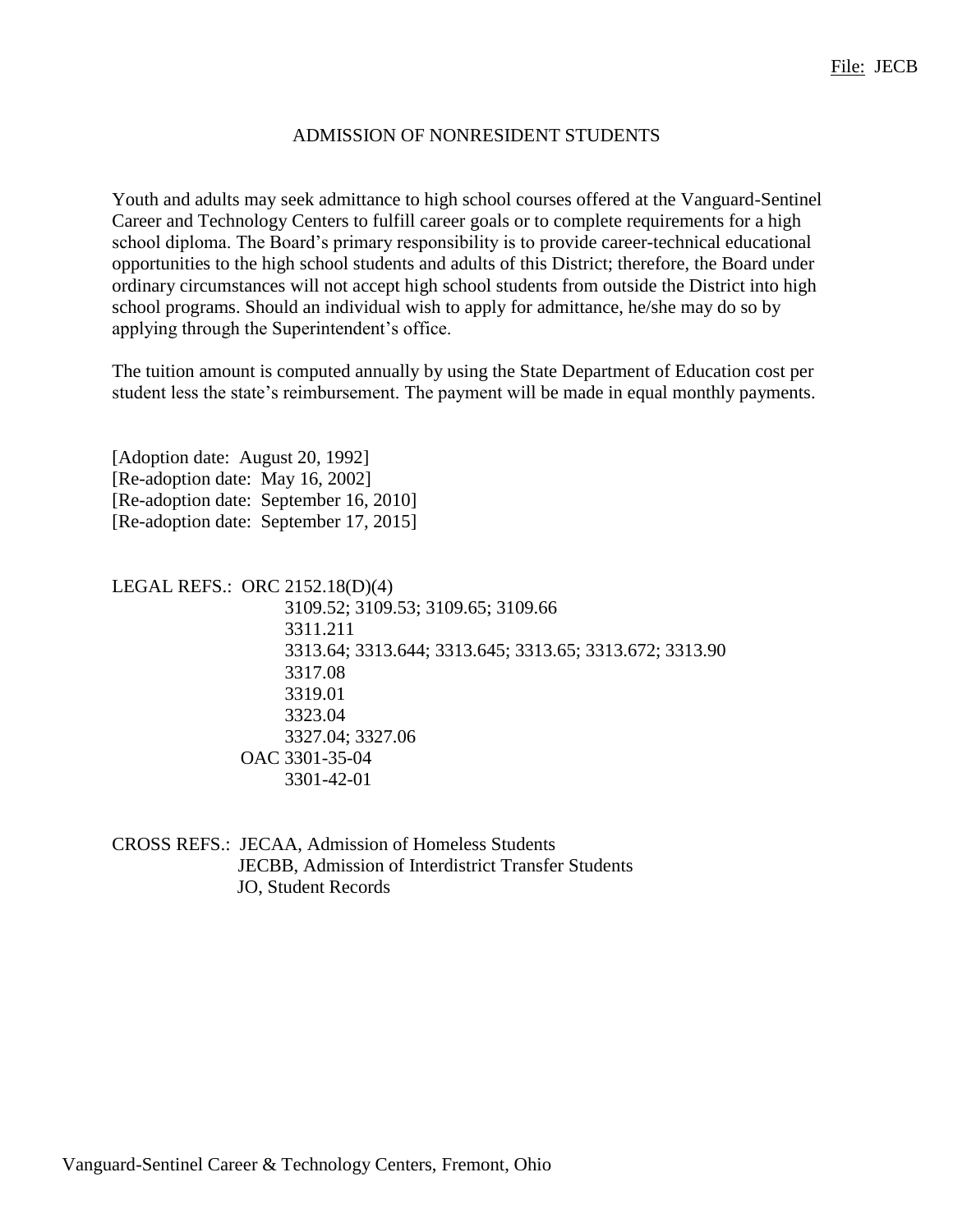## ADMISSION OF INTERDISTRICT TRANSFER STUDENTS

Students wishing to enroll in the Vanguard-Sentinel Career and Technology Centers may do so within the scope of the regulator policies adopted by the Board relative to open enrollment.

The Board shall permit enrollment of students who are residents of joint vocational school districts that are adjacent to the boundaries of the Vanguard-Sentinel Career and Technology Centers with respect to grade level capacities, building capacities and program capacities as established by the Board.

The aforementioned capacities will be established annually by the Board based upon the recommendation of the Superintendent.

The application period for interdistrict open enrollment to Vanguard-Sentinel Career and Technology Centers shall be:

> From: May 1 Through: Friday of the second week of school

Any student enrolling during the above application period shall enroll on a first-come, firstserved basis.

Applications will be received at the Board office: Vanguard-Sentinel Career and Technology

**Centers** 1306 Cedar Street Fremont, Ohio 43420.

Acceptance and rejection letters will be mailed to parents as soon as possible. If Board-adopted capacities have not been exceeded, enrollment privileges may be extended until the capacities have been met.

The Board will enroll students who are residents of joint vocational school districts that are adjacent to the boundaries of the Vanguard-Sentinel Career and Technology Centers without differentiation on the basis of academic, athletic, artistic or extracurricular activity, nor proficiency in English.

The Board will deny enrollment to students who are residents of joint vocational school districts that are adjacent to the boundaries of the Vanguard-Sentinel Career and Technology Centers who have been suspended or expelled for 10 consecutive days in the current term or the immediately preceding term.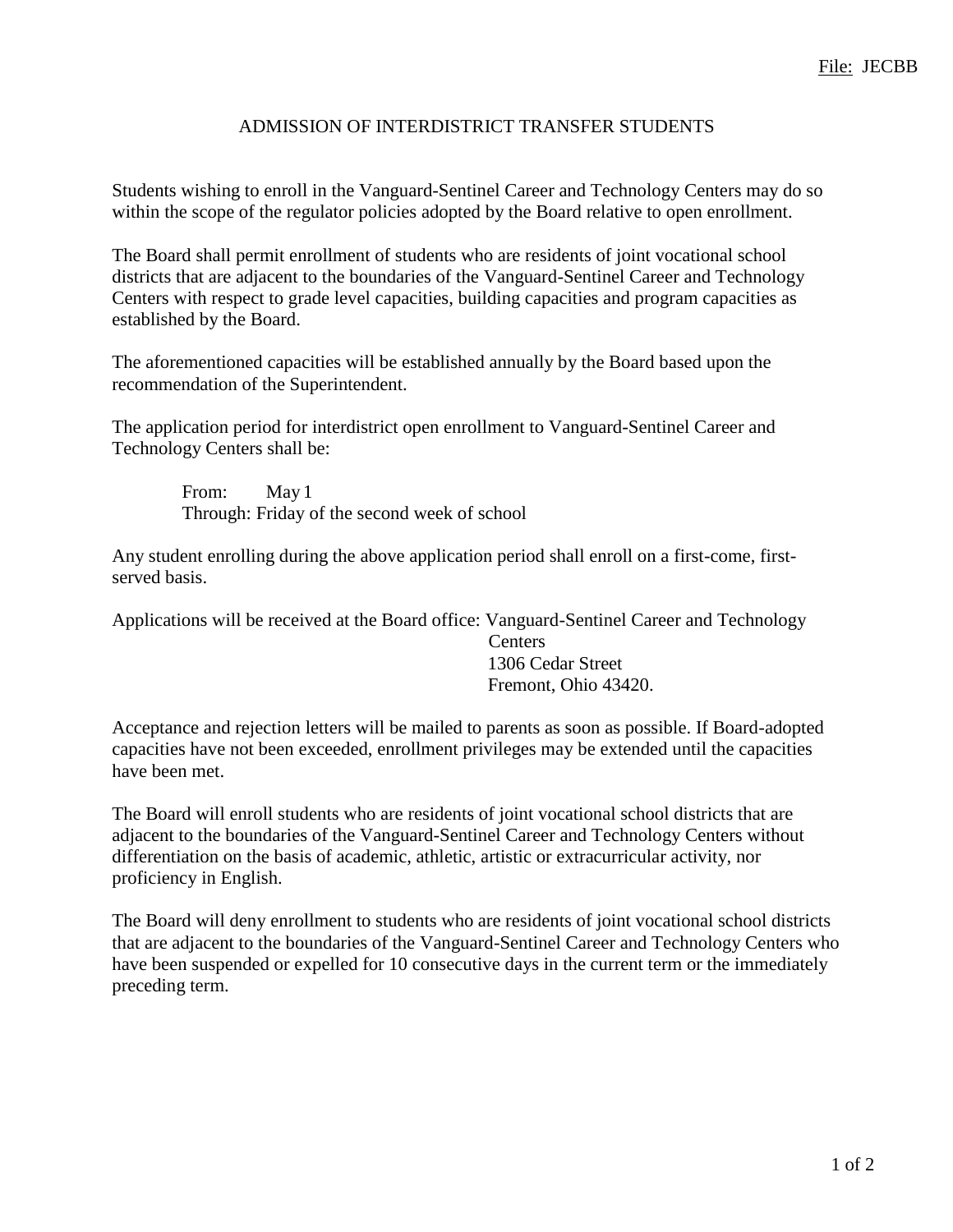The Board will provide information regarding open enrollment policies and regulations to the superintendent and board of education of adjacent school districts and, upon request, to the parents of students who reside in joint vocational school districts that are adjacent to the boundaries of the Vanguard-Sentinel Career and Technology Centers.

Students who are enrolled in the Vanguard-Sentinel Career and Technology Centers on the final day of the previous year will receive enrollment preference over the first-time student applicants.

The Board will deny the enrollment of a special education student who is a resident of a joint vocational school district that is adjacent to the boundaries of the Vanguard-Sentinel Career and Technology Centers who requires special education services that are not available in the Vanguard-Sentinel Career and Technology Centers.

An open enrollment student who returns to the district of residence prior to completing one full year in the Vanguard-Sentinel Career and Technology Centers will forfeit the right to any further application for open enrollment in the Vanguard-Sentinel Career and Technology Centers.

[Adoption date: March 18, 1999] [Re-adoption date: May 16, 2002] [Re-adoption date: September 16, 2010] [Re-adoption date: September 17, 2015]

LEGAL REFS.: ORC 3313.64; 3313.65; 3313.97; 3313.983 Chapter 3327 OAC 3301-48-02 3301-61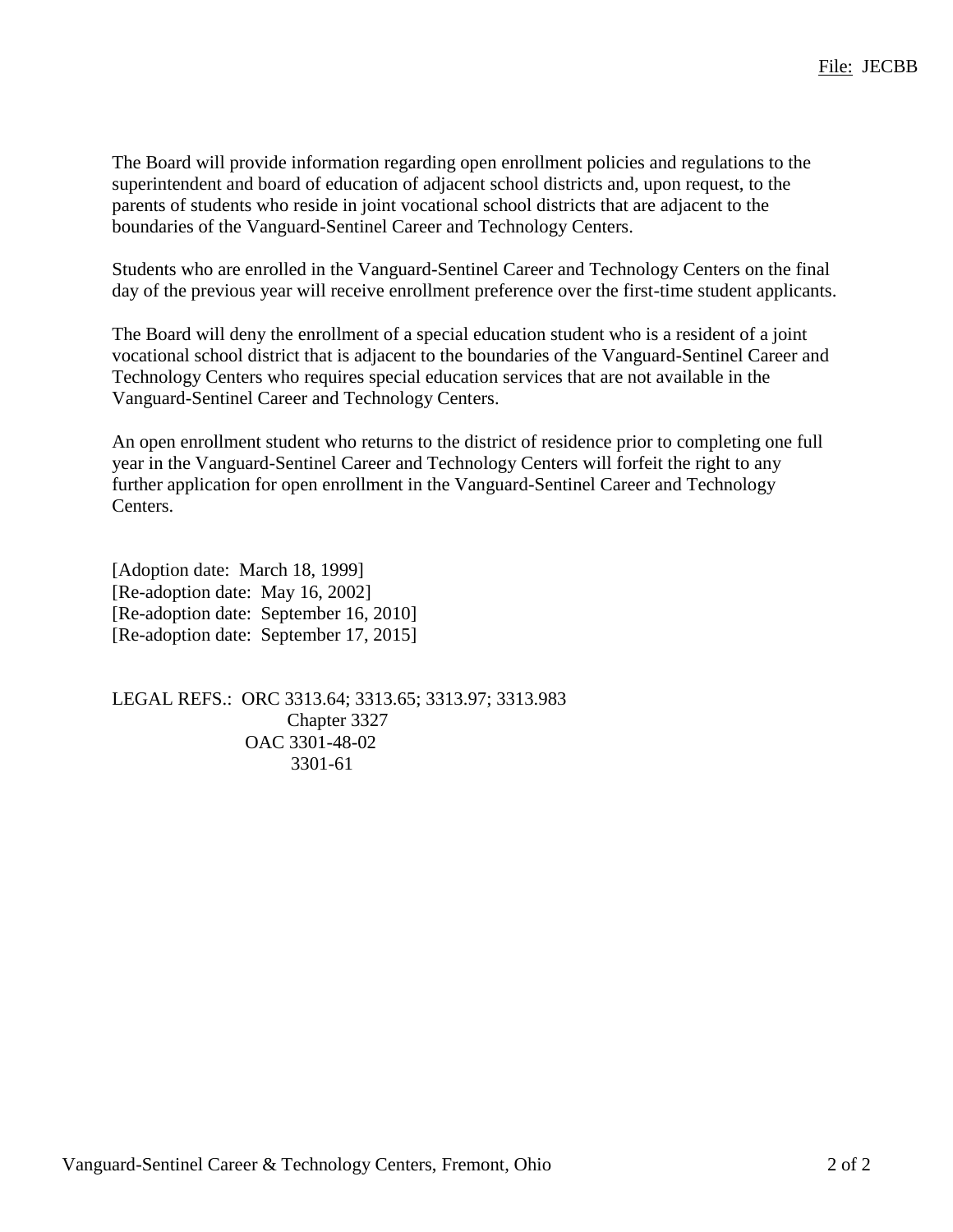## INTRADISTRICT SCHOOL ENROLLMENT

The Board operates the schools (centers) of the District for the benefit of school-age youth that are resident to the member districts. The Board permits the students to attend their school (center) of choice within the District in compliance with State law. As such, the Board shall permit students of member districts to apply for attendance at their school (center) of choice regardless of their residence based upon criteria established by the school administration as follows.

- 1. Application procedures, including deadlines for application and for notification of students and school administrators, aredeveloped.
- 2. Procedures for admitting applicants to schools (centers) other than their attendance area of residence include but are not limitedto:
	- A. application made to any school (center) using the appropriate documents and submitted to the member school guidance counselor;
	- B. applicants are evaluated equallybased on school (center) entry requirements, timelines and established class size;
	- C. student transportation is the responsibility of the parents when a request for intradistrict enrollment is granted; however, existing bus routes maybe utilized if available and at the discretion of the member school district;
	- D. applicants are considered on a first-come, first-served basis, except building administrators shall give preference to renewal applicants and
	- E. the Superintendent makes final decisions regarding the placement of students who have applied for intradistrict transfers.

[Adoption date: June 17, 2004] [Re-adoption date: September 16, 2010] [Re-adoption date: September 17, 2015]

LEGAL REFS.: ORC 3313.64; 3313.65; 3313.97 OAC 3301-48-01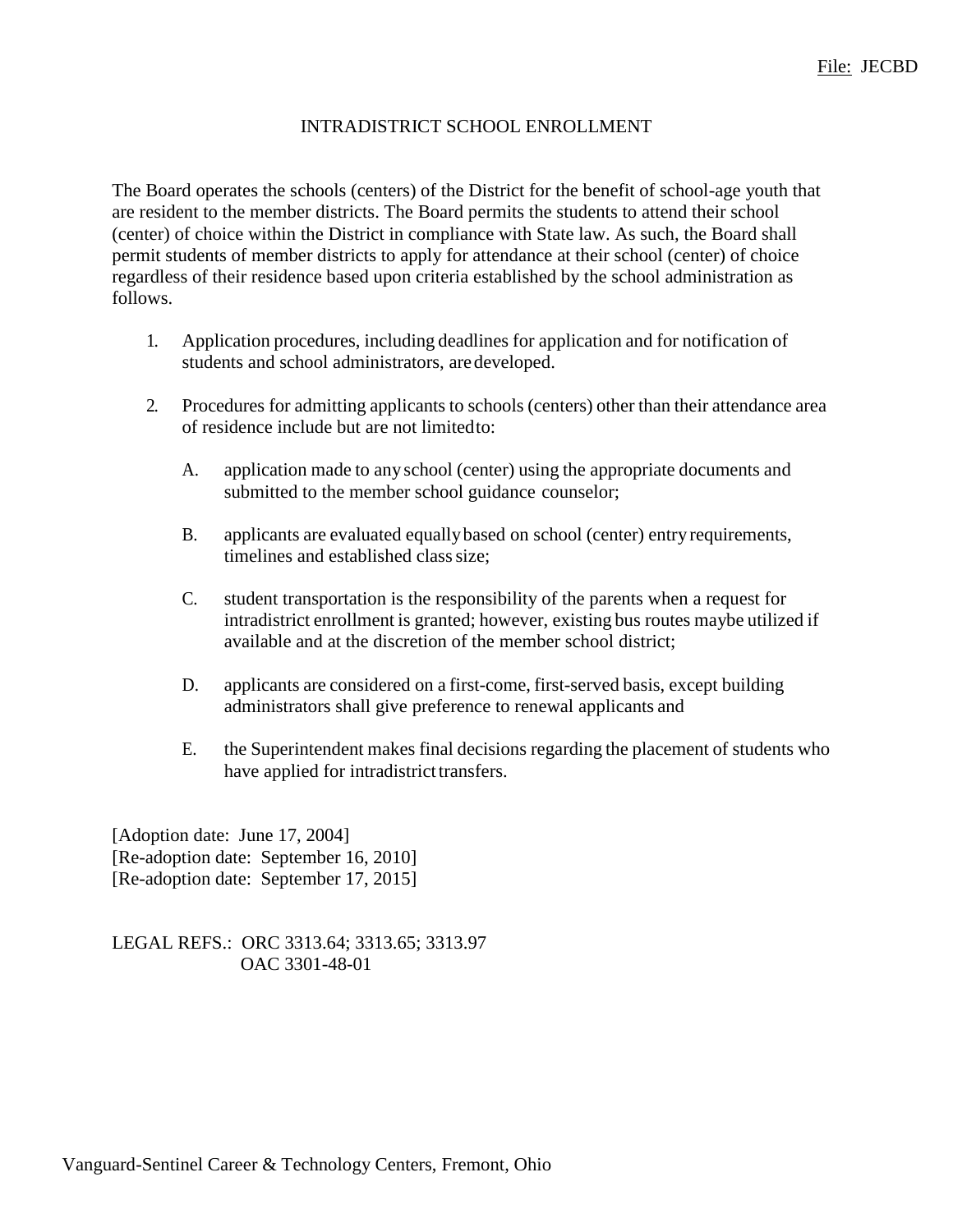# STUDENT ABSENCES AND EXCUSES

Regular attendance by all students is very important. In many cases, irregular attendance is the major reason for poor school work; therefore, all students are urged to make appointments, do personal errands, etc., outside of school hours.

Reasons for which students may be excused include, but are not limited to:

- 1. personal illness of the student;
- 2. illness in the student'sfamily;
- 3. needed at home to perform necessary work directlyand exclusively for parents or legal guardians (applies to students over 14 years of ageonly);
- 4. death in thefamily;
- 5. quarantine for contagious disease;
- 6. religious reasons;
- 7. travelingout ofstate to attend aBoard-approved enrichment activity or extracurricular activity (applies to absences of up to four days) or
- 8. reasons deemed appropriate by the Superintendent.

Each student who is absent must immediately, upon return to school, make arrangements with his/her teacher(s) to make up work missed. Students who are absent from school for reasons not permitted by State law may, or may not, be permitted to make up work. Each case is considered on its merits by the director and the respective teacher(s). Students are requested to bring a note to school after each absence explaining the reason for the absence or tardiness.

The Board does not believe that students should be excused from school for vacations or other nonemergency trips. The responsibility for such absence resides with the parent(s), and they must not expect any work missed by their child to be retaught by the teacher. If the school is notified in advance of such a trip, reasonable efforts are made to prepare a general list of assignments for the student to do while he/she is absent.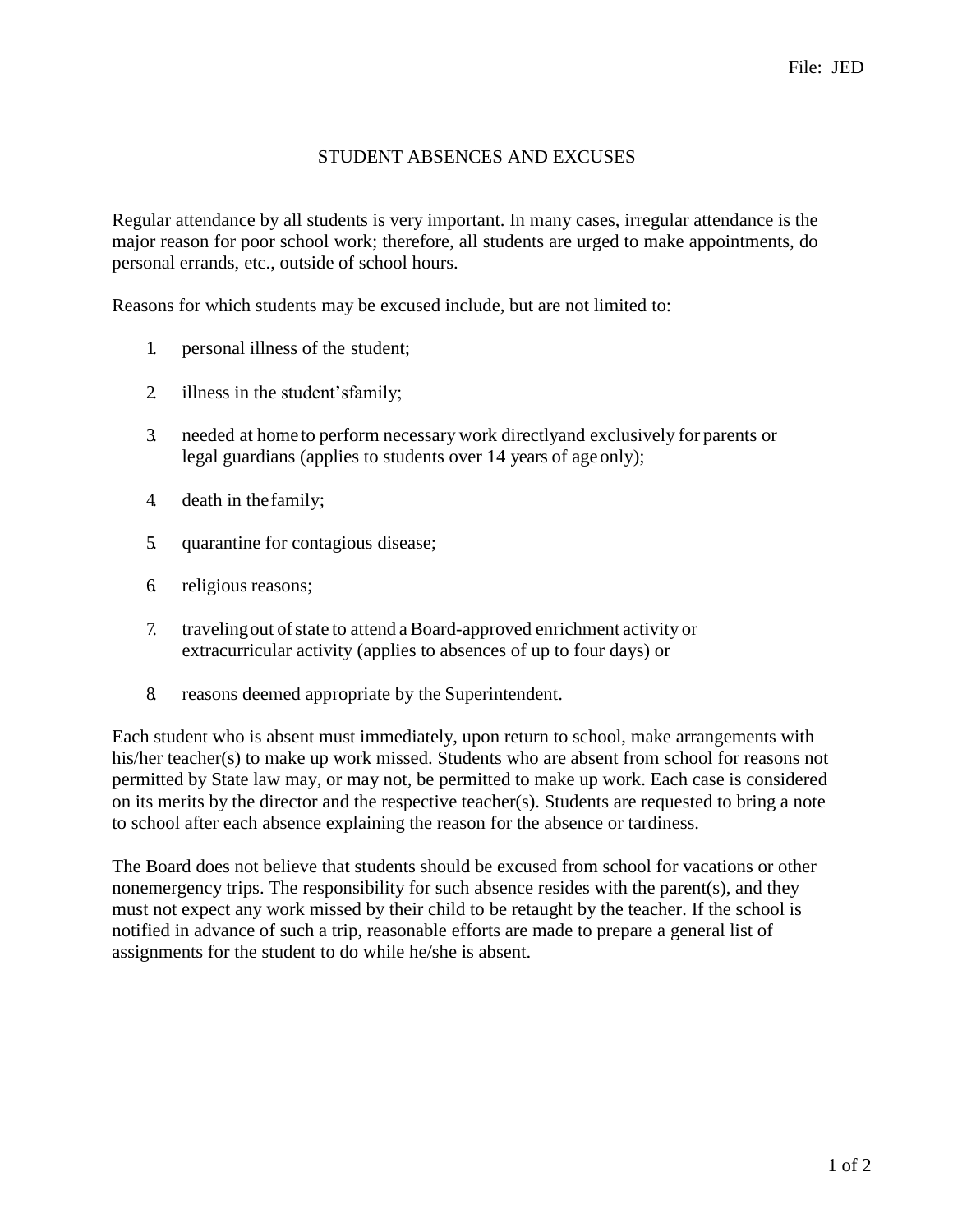The Board authorizes the Superintendent to establish a hearing and notification procedure for the purpose of denying a student's driving privileges if that student of compulsory school age has been absent without legitimate excuse for more than 10 consecutive days or a total of at least 15 days during a semester or term.

[Adoption date: May 16, 2002] [Re-adoption date: September 16, 2010] [Re-adoption date: September 17, 2015] [Re-adoption date: January 17, 2019]

LEGAL REFS.: ORC 3313.609; 3313.66 3319.16 3321.01; 3321.03; 3321.04; 3321.13; 3321.14; 3321.19; 3321.38 4510.32

CROSS REF.: JHCC, Communicable Diseases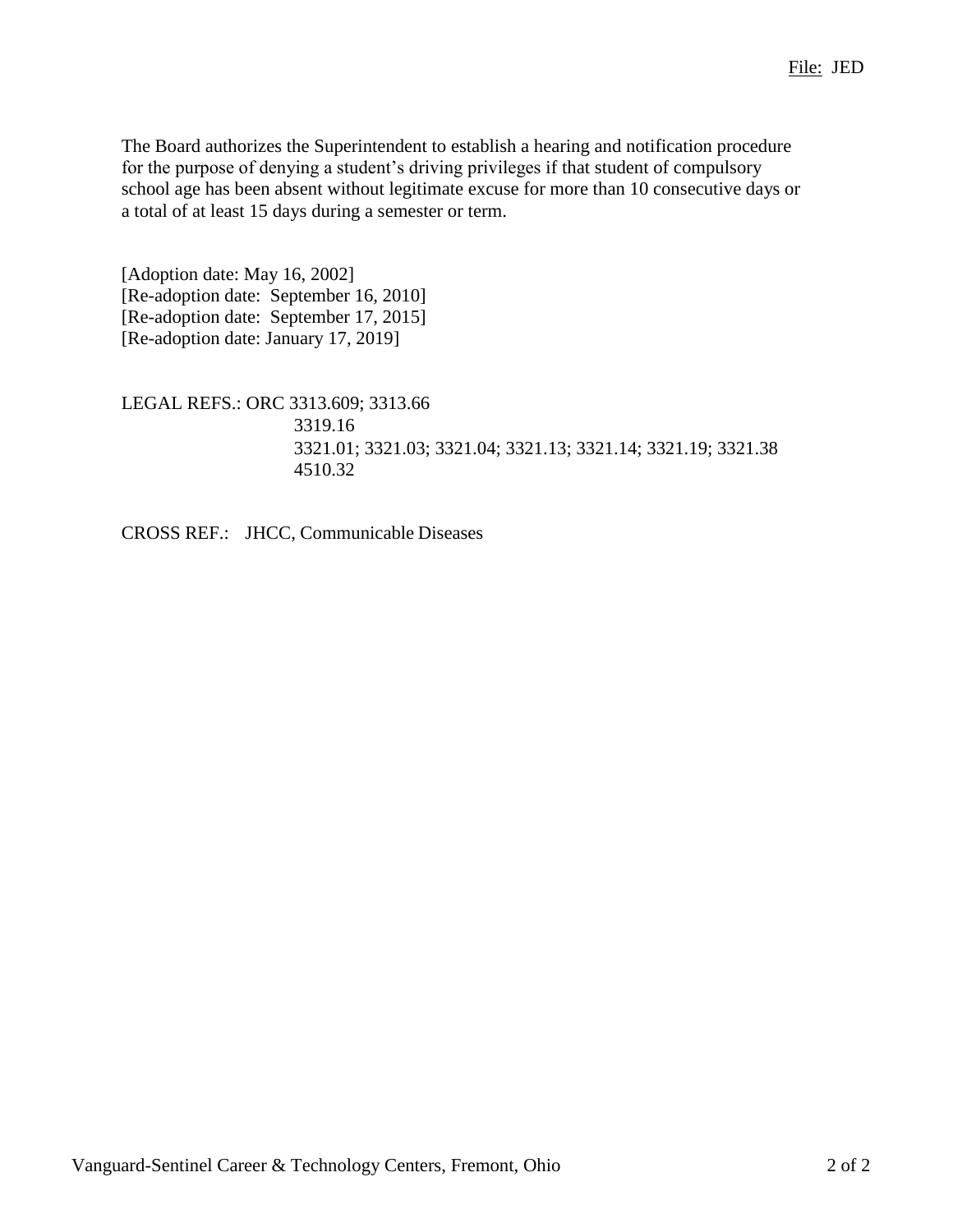## STUDENT ABSENCES AND EXCUSES

#### Students Habitually Absent – Loss of Driving Privileges

When the Superintendent receives information that a student of compulsory school age has been absent without legitimate excuse for more than 10 consecutive days or a total of at least 15 days in any term or semester, the following procedure applies.

- 1. The Superintendent notifies, in writing, the student and his/her parent(s) and states that information regarding the student's absences has been provided to theSuperintendent, and, as a result of that information, the student's driving privileges are denied. This notification also states that the student and his/her parent(s) may appear before the Superintendent/designee to challenge the information provided to the Superintendent.
- 2. The notice from the Superintendent to the student includes the scheduled time, place and date of the hearing, which is scheduled between three and five days after the notification is given. Upon the request of the student or parent(s), an extension may be granted by the Superintendent. The Superintendent must then notify the student and the parent(s) of the new hearing time, place anddate.
- 3. At the hearing before the Superintendent/designee, the student has an opportunity to present evidence that he/she has not been habitually absent without legitimate excuse. State law defines "legitimate excuses" for absence from school to include, but not be limited to:
	- A. enrollment in another school or school district in Ohio or another state;
	- B. possession of an age and schooling certificate;
	- C. a bodily or mental condition that prohibits attendance or
	- D. participation in a home instruction program.
- 4. If a habitually absent student does not appear at a hearing before the Superintendent or designee, or if the student does not convince the Superintendent or designee that the absences were legitimate, the Superintendent must notify the Registrar of Motor Vehicles and the juvenile judge. Such notification must be given to the Registrar and the juvenile judge within two weeks of the receipt of the information regarding habitual absences or, if the hearing for the student is held, within two weeks after the hearing.

Notification to the Registrar of Motor Vehicles and the county judge must comply with Ohio and Federal laws.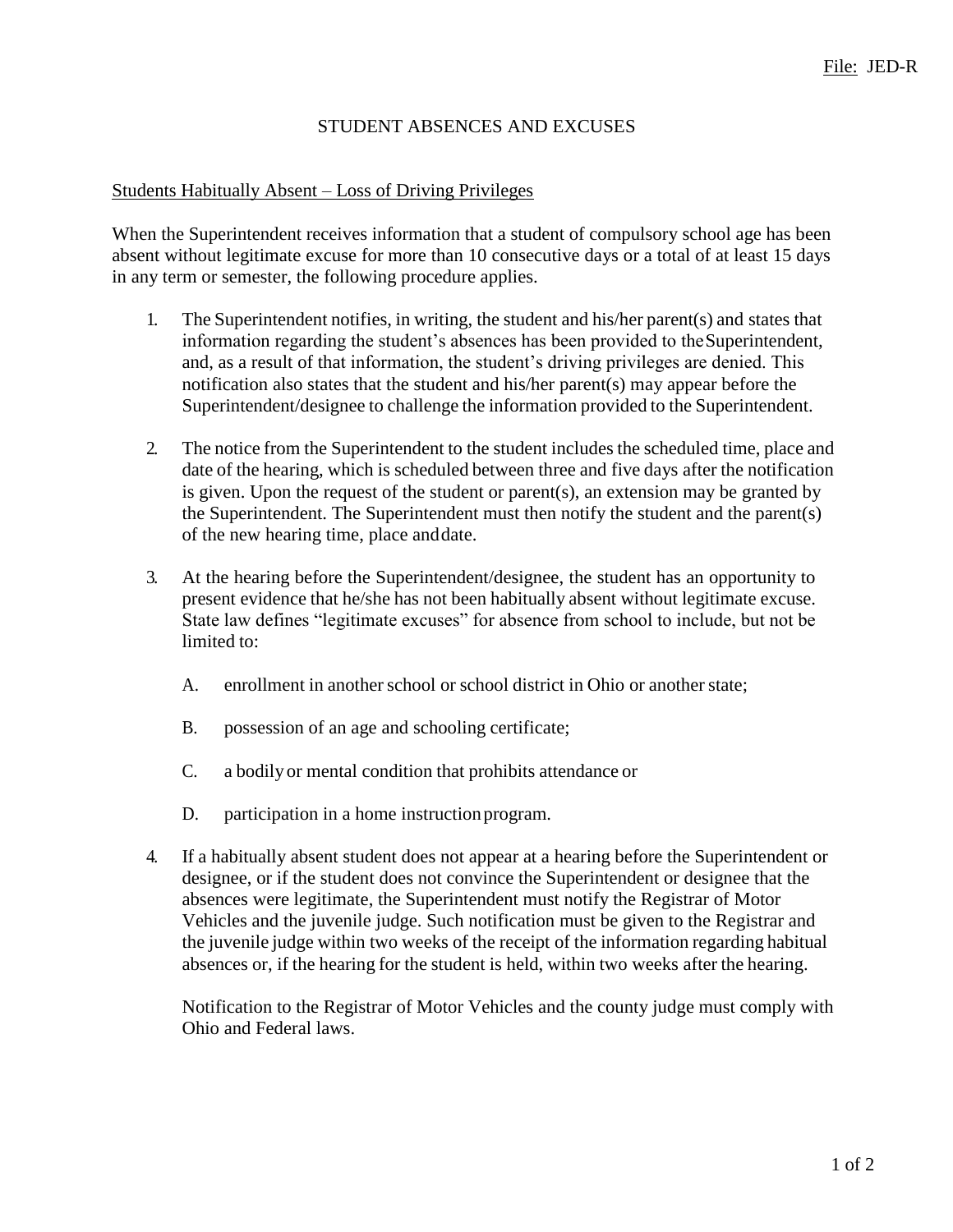The Registrar of Motor Vehicles is required to suspend the temporary instruction permit or driver's license of the student who is the subject of the notice. If a temporary permit or license has not been issued for that student, the Registrar is prohibited from issuing a temporary permit or a license.

Denial of privileges remains in effect until the student reaches age 18 or until the denial is terminated for another reason allowed by State law. In accordance with State law, a student whose driving privileges have been denied can file a petition seeking their reinstatement.

[Approval date: May 16, 2002] [Re-approval date: September 16, 2010] [Re-approval date: September 17, 2015]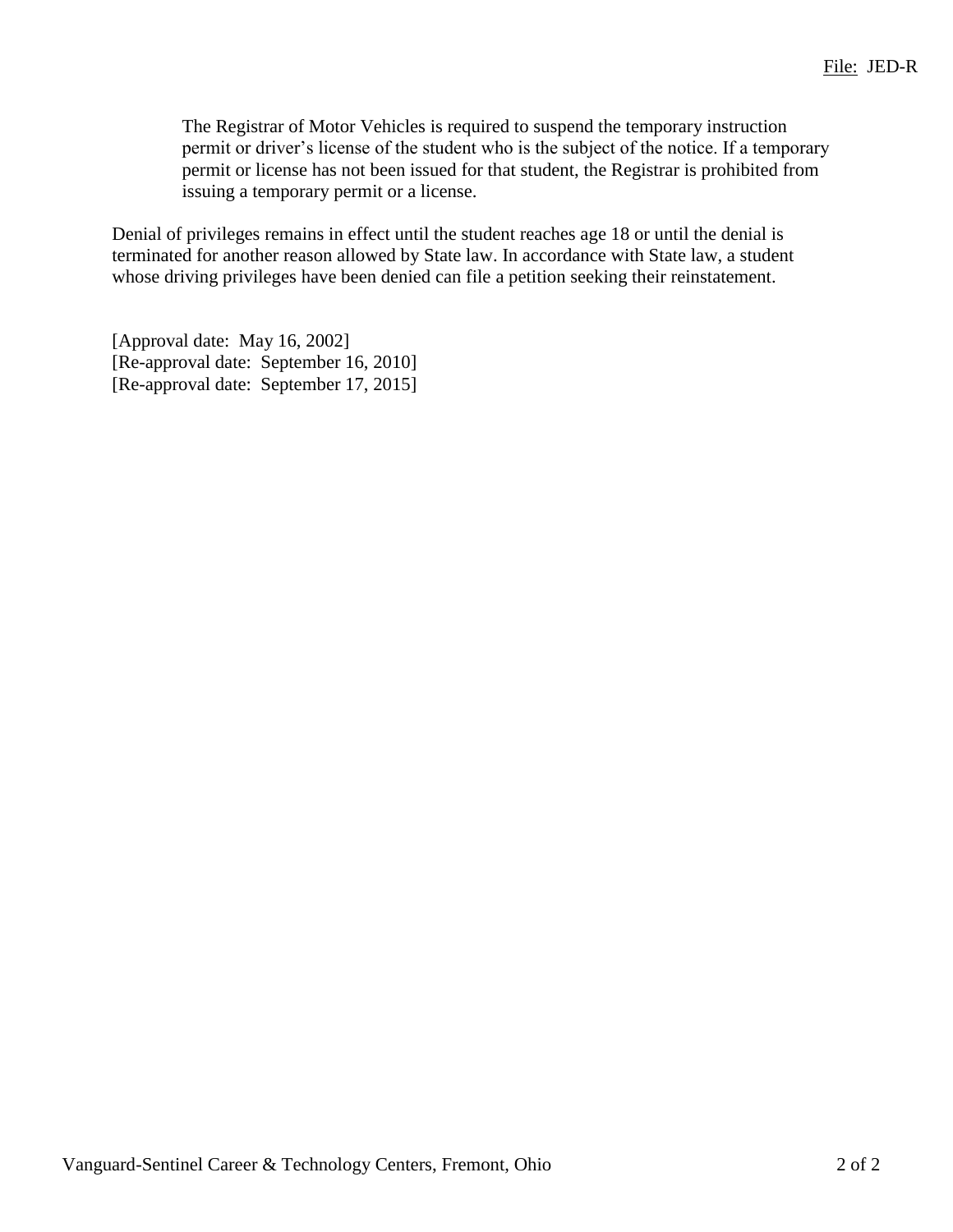## **TRUANCY**

The Board endeavors to reduce truancy through cooperation with parents, diligence in investigating the causes of absence and use of strict guidelines in regard to tardiness and unexcused absence.

When the Board determines that a student has been truant and that the parent, guardian or other person having care of a child has failed to ensure the child's attendance at school, State law authorizes the Board to require the parent to attend a specified educational program.

This program has been established according to the rules adopted by the State Board of Education for the purpose of encouraging parental involvement in compelling the child's attendance at school.

On the request of the Superintendent, or when it comes to the attention of the school attendance officer or other appropriate officer of the District, the designated officer must investigate any case of supposed truancy within the District and must warn the child, if found truant, and the child's parent in writing of the legal consequences of being a "habitual" truant.

A "habitual truant" is any child of compulsory school age who is absent without a legitimate excuse for 30 or more consecutive hours, 42 or more hours in one month or 72 or more hours in a school year.

The parent is required to have the child attend school immediately after notification. If the parent fails to get the child to attend school, the attendance officer or other appropriate officer, if directed by the Superintendent or the Board, must send notice requiring the child's parent to attend a parental education program.

Regarding "habitual truants," the Board must take as an intervention strategy any appropriate action contained in Board policy.

The Board directs the administration to develop intervention strategies that include all of the following actions if applicable:

- 1. providing a truancyintervention plan meeting State law requirements for any student who is excessively absent from school;
- 2 providing counseling for a habitual truant;
- 3. requesting or requiring a parent having control of a habitual truant to attend parental involvement programs;
- 4. requesting or requiring a parent of a habitual truant to attendtruancy prevention mediation programs;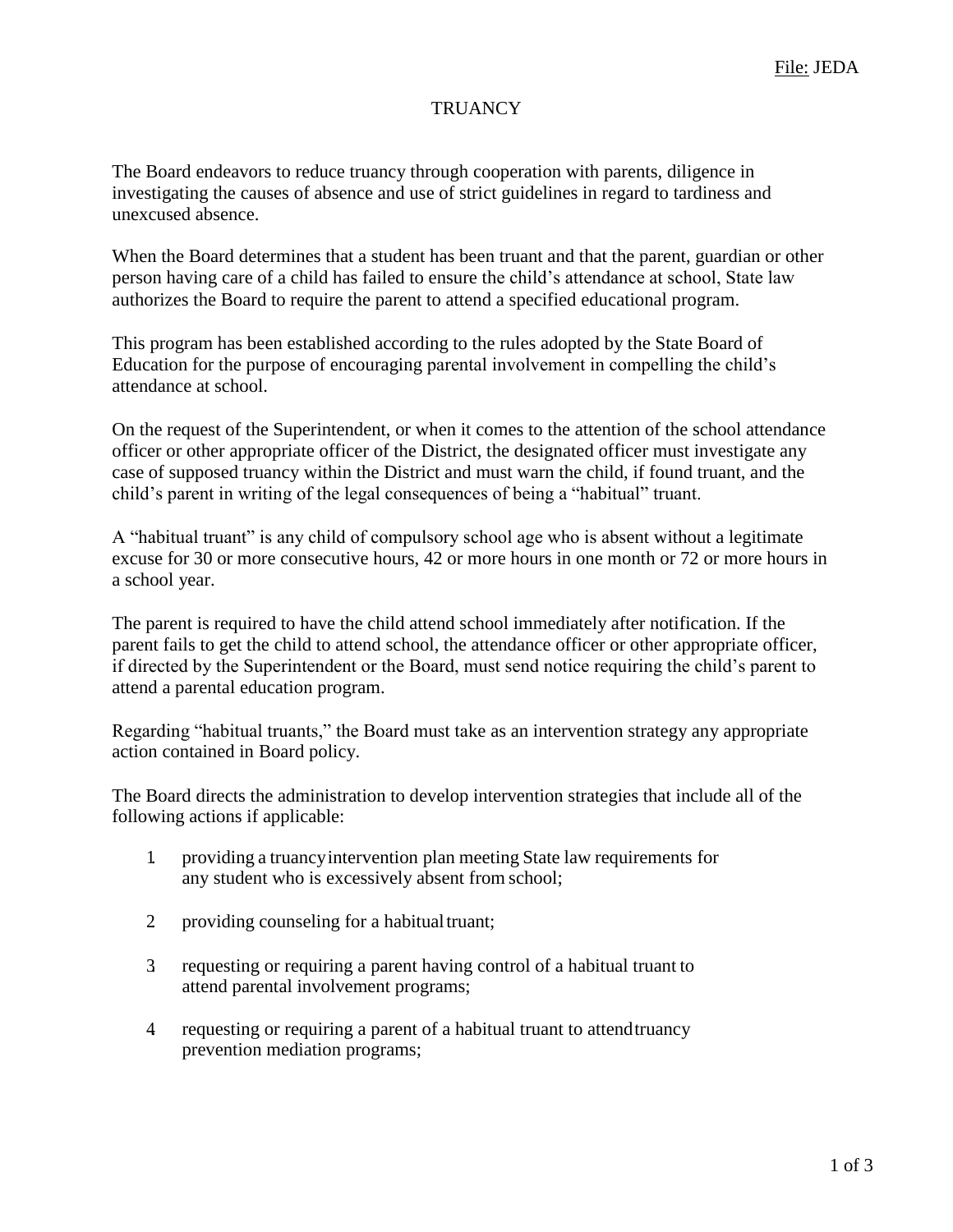- 5. notification to the registrar of motor vehicles or
- 6. taking appropriate legal action.

The attendance officer provides notice to the parent of a student who is absent with or without excuse for 38 or more hours in one school month or 65 or more hours in a school year within seven days after the date of the absence triggering the notice. At the time of notice, the District may take any appropriate action as outlined in this policy as an intervention strategy.

#### Absence Intervention Plan

Beginning with the 2017-2018 school year, when a student's absences surpass the threshold for a habitual truant, the principal or the Superintendent assigns the student to an absence intervention team within 10 days of the triggering event. The absence intervention team must be developed within seven school days of the triggering event and is based on the needs of the individual student. The team must include a representative from the student's school or District, a representative from the student's school or District who knows the student and the student's parent or their designee, and also may include a school psychologist, counselor, social worker or representative of an agency designed to assist students and their families in reducing absences. During the seven days while developing the team, the Superintendent or principal makes at least three meaningful, good faith attempts to secure participation of the student's parent. If the student's parent is unresponsive the District investigates whether the failure to respond triggers mandatory reporting to the appropriate children's services agency and instructs the absence team to develop the intervention plan without the parent.

Within 14 school days after a student is assigned to a team, the team develops a student specific intervention plan to work to reduce or eliminate further absences. The plan includes, at minimum a statement the District will file a complaint in juvenile court not later than 61 days after the date the plan is implemented if the student refuses to participate or fails to make satisfactory progress. The District makes reasonable efforts to provide the student's parent with written notice of the plan within seven days of development.

The absence intervention plan for a student may include contacting the juvenile court to have a student informally enrolled in an alternative to adjudication. The Board directs the Superintendent to develop written procedures regarding the use of and selection process for offering these alternatives to ensure fairness.

If the student becomes habitually truant within 21 school days prior to the last day of instruction of a school year, the District may either assign a school official to work with the student's parent to develop an intervention plan during the summer and implement the plan no later than seven days prior to the first day of instruction of the next school year, or reconvene the absence intervention process on the first day of instruction of the next school year.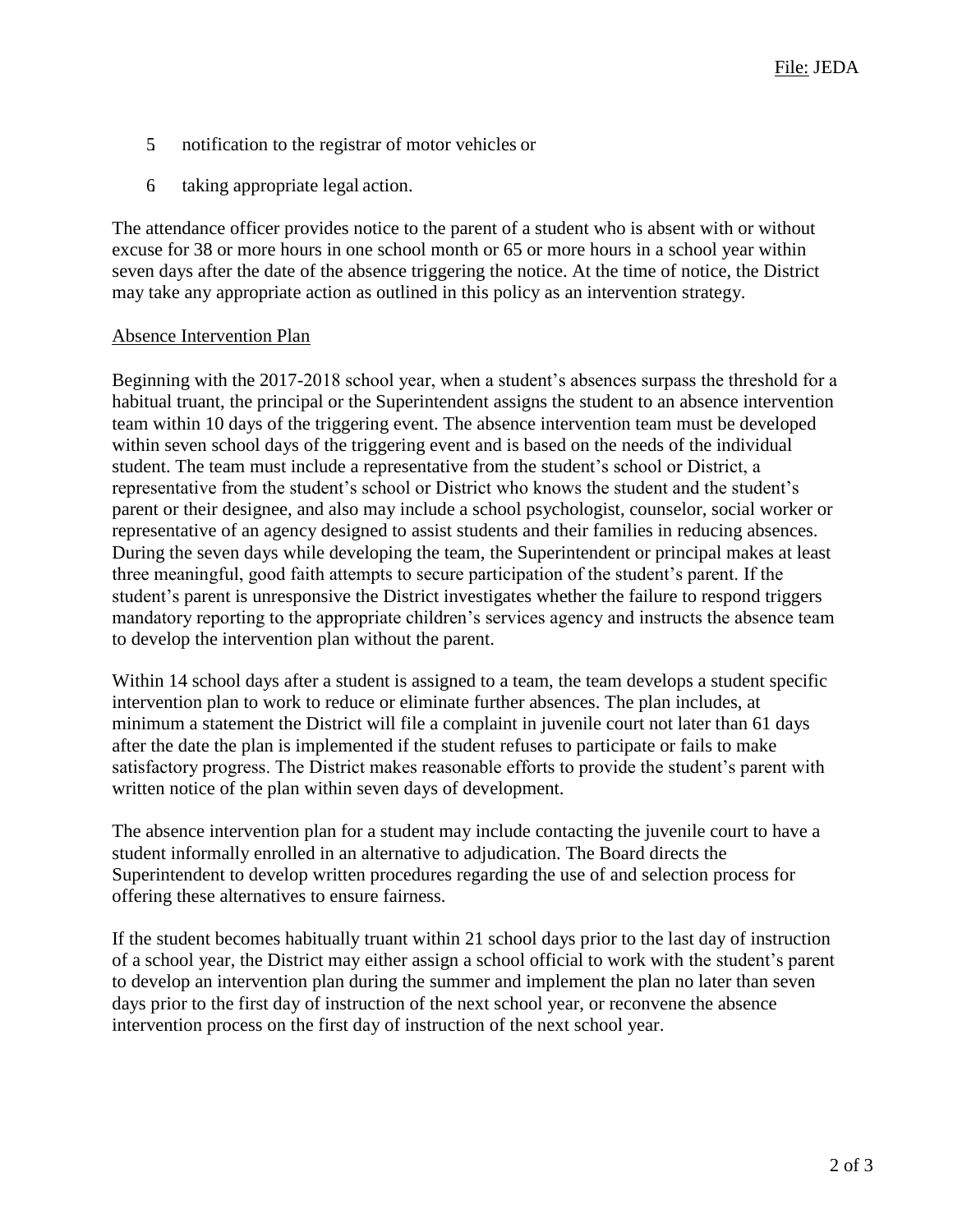#### Filing a Complaint with Juvenile Court

Beginning with the 2017-2018 school year, the attendance officer must file a complaint against the student in juvenile court on the 61st day after implementation of the absence intervention plan when:

- 1. the student's absences have surpassed the threshold for a habitual truant;
- 2. the District has made meaningful attempts to re-engage the student through the absence intervention plan, other intervention strategies and any offered alternatives to adjudication and
- 3. the student has refused to participate in or failed to make satisfactory progress on the plan or any offered intervention strategies or alternatives to adjudication as determined by the absence intervention team.

If the 61st day after intervention falls on a day during the summer months, the District may extend the implementation of the plan and delay the filing of the complaint for an additional 30 days after the first day of instruction of the next school year.

Unless the absence intervention team determines the student has made substantial progress on their absence intervention plan, the attendance officer must file a complaint against the student in juvenile court if the student is absent without legitimate excuse for 30 or more consecutive hours or 42 or more hours during a school month at any time during the implementation phase of the intervention plan or other intervention strategy.

[Adoption date: August 17, 2000] [Re-adoption date: May 16, 2002] [Re-adoption date: September 16, 2010] [Re-adoption date: September 17, 2015] [Re-adoption date: February 15, 2018] [Re-adoption date: January 17, 2019]

LEGAL REFS.: ORC 3313.663; 3313.668 3321.03 through 3321.04; 3321.07 through 3321.09; 3321.19;3321.191;3321.22; 3321.38 OAC 3301-47-01

CROSS REFS.: JED, Student Absences and Excuses JEG, Exclusions and Exemptions from School Attendance JK, Employment of Students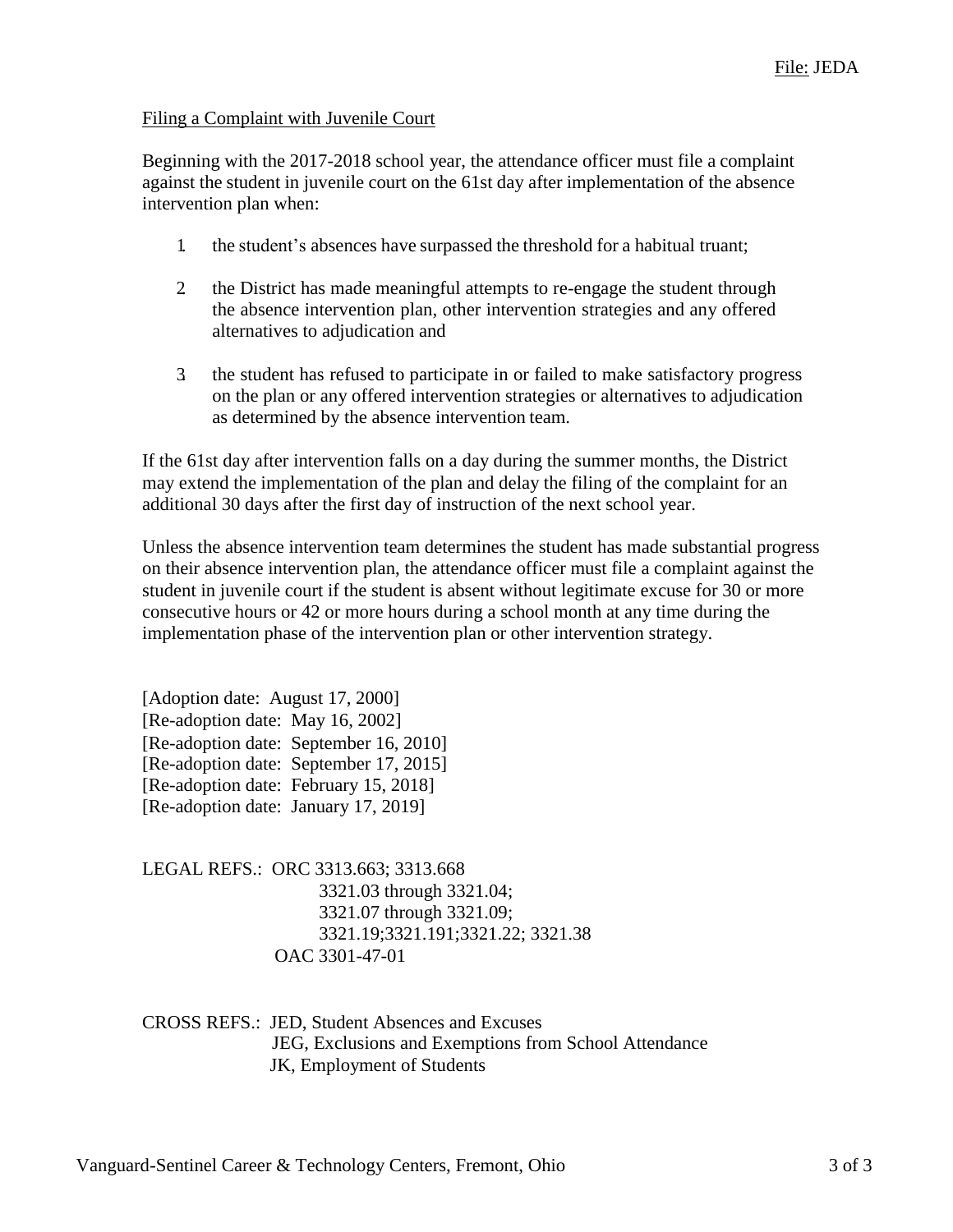## STUDENT ATTENDANCE ACCOUNTING (Missing and Absent Children)

The Board accepts documentation from the home school in accordance with the Missing Children's Act.

The primary responsibility for supervision of a student rests with his/her parent(s) or guardian(s). The District staff provides the assistance it can to parent(s) and guardian(s) with this responsibility.

Parent(s)/guardian(s) must notify the school in writing or by phone the day a student is absent unless previous notification has been given in accordance with school procedure for pre-arranged absences. The director or his/her designee is also required to notify a student's parent(s), custodial parent, guardian, legal custodian or other person responsible for him/her when the student is absent from school without notification. The parent or other responsible persons shall be notified by telephone or written notice shall be mailed on the first day that the student is absent. Parent(s) or other responsible persons shall provide the school with their current home and/or work telephone numbers and home addresses, as well as emergency telephone numbers.

The Board assigns the Superintendent/designee to develop information programs for students, parents and community members relative to missing children issues and matters.

[Adoption date: August 20, 1992] [Re-adoption date: May 16, 2002] [Re-adoption date: September 16, 2010] [Re-adoption date: September 17, 2015]

LEGAL REFS.: ORC 109.65 2901.30 3313.205; 3313.672; 3313.96 3319.321; 3319.322 3321.12 3705.05

CROSS REFS.: JECAA, Admission of Homeless Students JED, Student Absences and Excuses JHF, Student Safety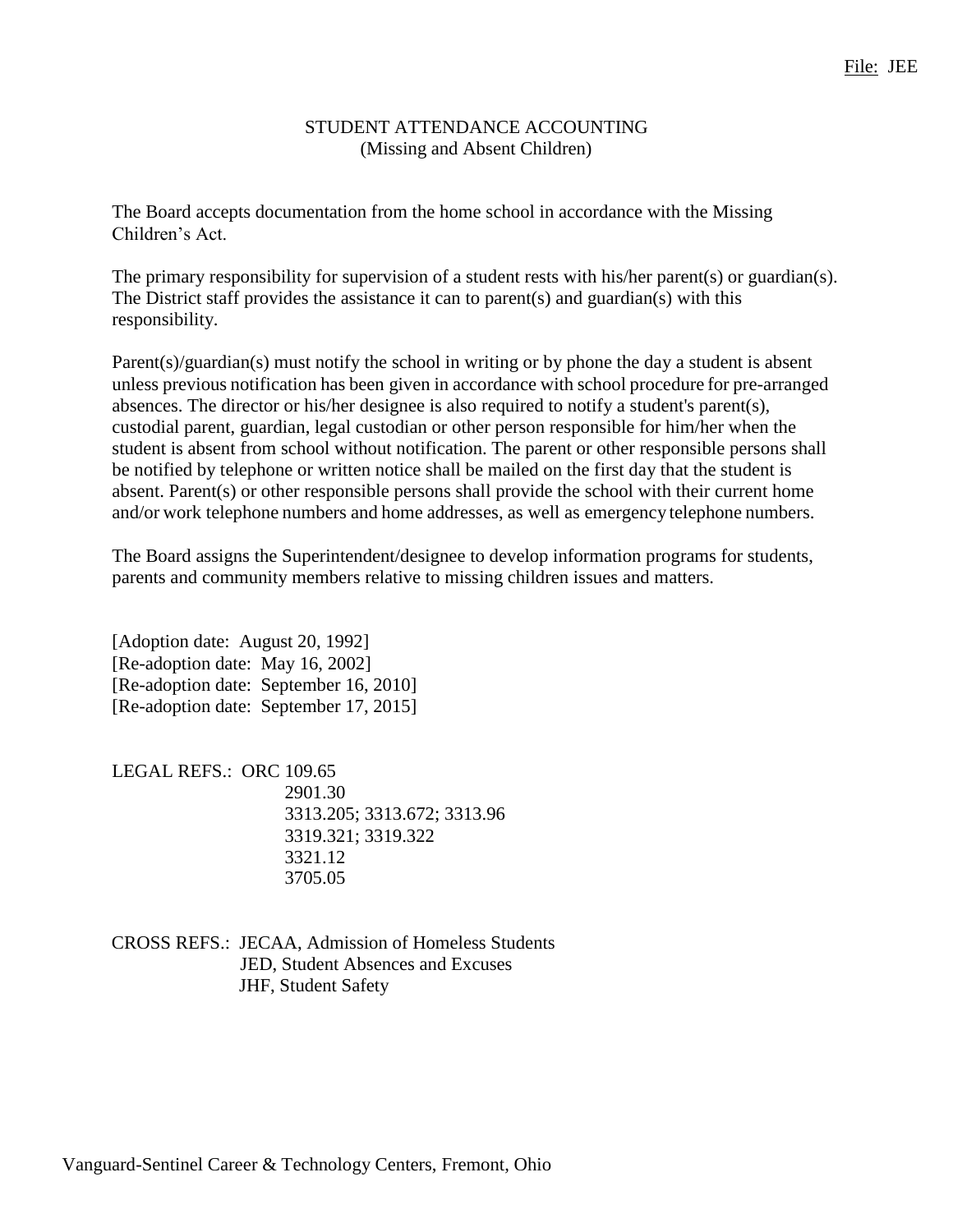## EXCLUSIONS AND EXEMPTIONS FROM SCHOOL ATTENDANCE

The District may temporarily deny admittance to any student who is otherwise entitled to be admitted to the District if the student has been suspended or expelled from the schools of another district in the state of Ohio or an out-of-state district and if the period of suspension or expulsion has not expired. The student and parent(s) will have an opportunity for a hearing before the Superintendent/designee to determine the admittance or nonadmittance of the student.

[Adoption date: May 16, 2002] [Re-adoption date: September 16, 2010] [Re-adoption date: September 17, 2015]

LEGAL REFS.: ORC 3313.66 3321.02; 3321.03; 3321.04; 3321.07 3331.01; 3331.02; 3331.04; 3331.06 through 3331.09

CROSS REFS.: JEGA, Permanent Exclusion JHCC, Communicable Diseases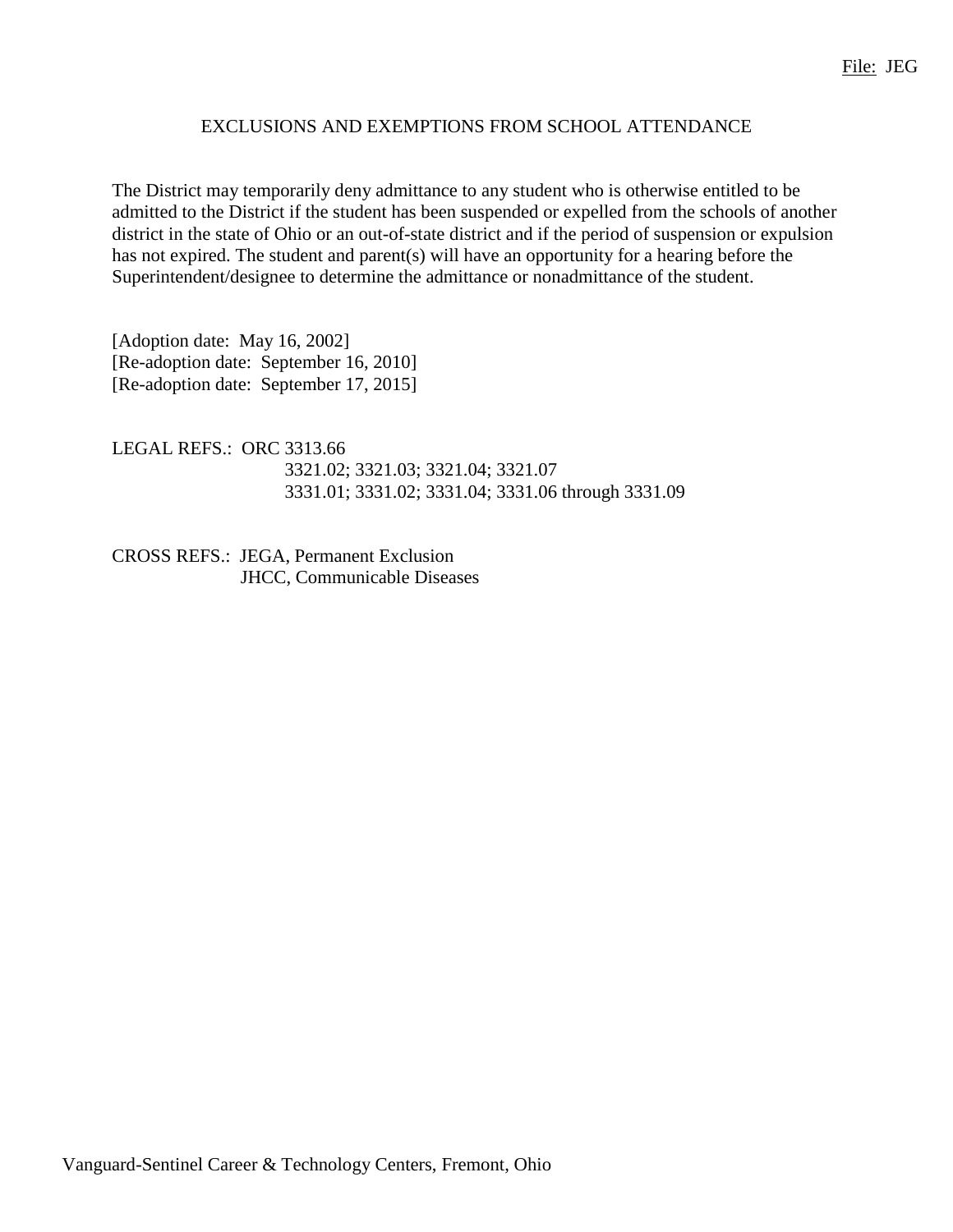## PERMANENT EXCLUSION

The Board may seek the permanent exclusion of a student 16 years of age or older who is either convicted in criminal court or adjudicated delinquent by a juvenile court of any of the following offenses that occur on school grounds or at a school function:

- 1. illegal conveyance or possession of a deadlyweapon or dangerous ordnance, carrying a concealed weapon, aggravated trafficking, trafficking in drugs, trafficking involving the possession of a bulk amount of a controlled substance or the sale of a controlled substance and/or
- 2. aggravated murder, murder, voluntary or involuntary manslaughter, felonious or aggravated assault, rape, gross sexual imposition or felonious sexual penetration, if the victim is a District employee.

In addition, complicity in any of the above acts may be the basis for permanent exclusion.

Any building administrator witnessing, or having knowledge of, one of these acts must report the incident to the Superintendent within 24 hours, whether or not the student is over 16 years of age.

If the Superintendent receives notification that a student has been found guilty of or is adjudicated delinquent for any of the listed offenses, he/she will determine whether the student's continued attendance in the District endangers the health and safety of other students or school employees or whether his/her attendance poses a danger of disruption to the District's graded course of study. If he/she determines that either danger exists, he/she may recommend that the Board adopt a resolution requesting the State Superintendent of Public Instruction to permanently exclude the student from attendance in any Ohio school. Written notice of the Superintendent's recommendation for permanent exclusion will be provided to the student and his/her parent, guardian or custodian.

The Board will act upon the Superintendent's recommendation within 14 days. Among the items the Board will consider will be information on:

- 1. academic and extracurricular activity record of the student;
- 2. disciplinary record of the student;
- 3. social history of thestudent;
- 4. response to prior discipline and sanctions;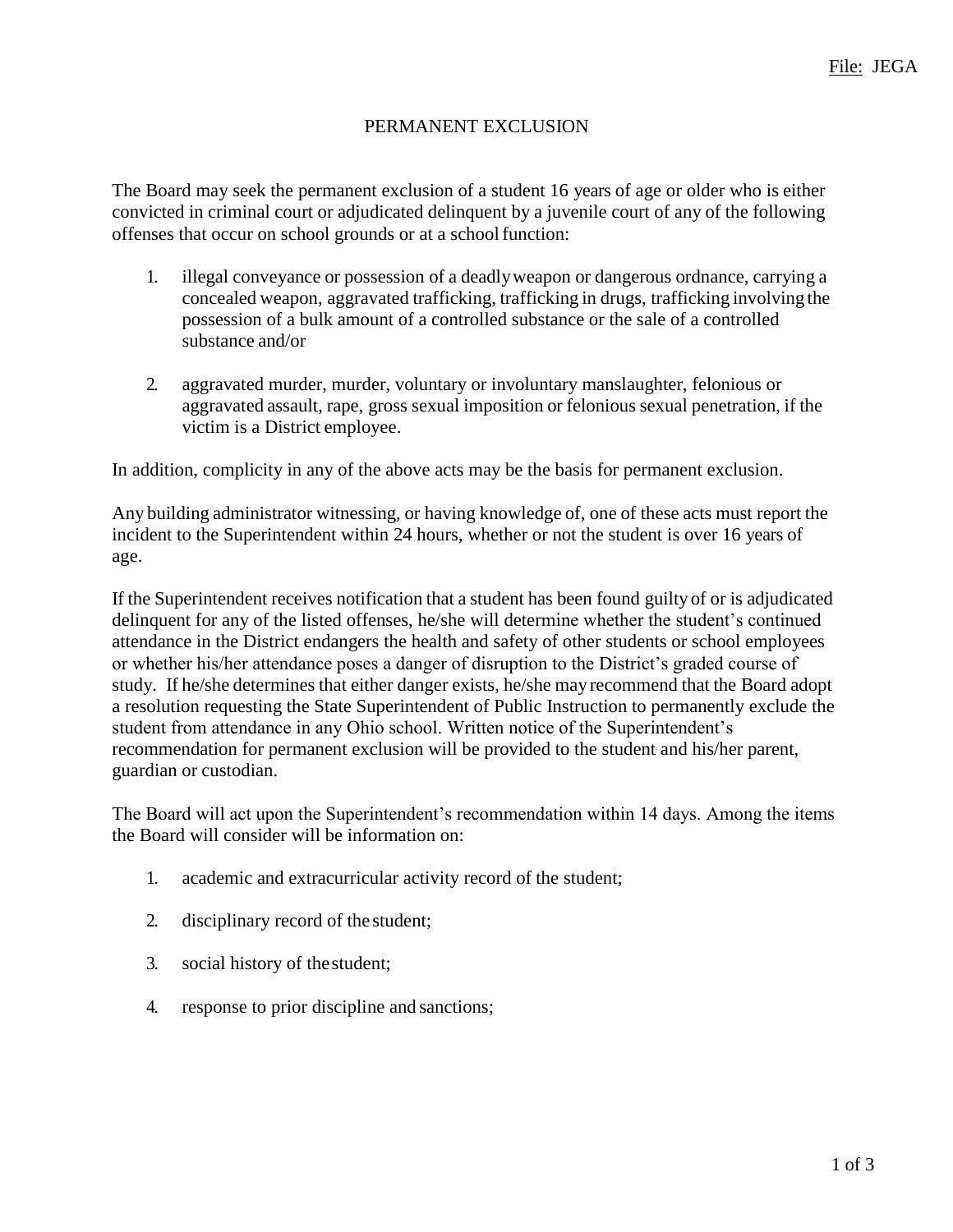- 5. seriousness of the offense and any aggravatingcircumstances;
- 6. any mitigatingcircumstances;
- 7. evidence regarding the possible danger to other students and employees if the student remains in the District;
- 8. evidence regarding the probable disruption of the graded course of study and
- 9. availabilityof less serious sanctions that would permit the student to stayin the District without conflict with either (7) or (8).

The Board may allow for the hearing of witnesses and the presentation of additional evidence. If the Board adopts the resolution to permanently exclude the student, the Board will:

- 1. forward the written resolution, together with the adjudication or conviction and a copy of the student's entire school record, to the State Superintendent;
- 2. promptly designate a representative to present the District's case forpermanent exclusion to the State Superintendent and
- 3. forward a copyof the resolution to the student and his/her parent, guardian or custodian.

If the State Superintendent rejects the resolution, then the student shall be re-admitted to the District's schools.

No employee of this District shall knowingly admit, or cause by inaction to be admitted, any student who has been permanently excluded.

#### Re-Admission

If, in the opinion of the Superintendent, a permanently excluded student no longer represents a danger to the health and safety of other students or staff, the District may, in some instances, recommend that the student be re-admitted.

On the recommendation of the Superintendent, the Board will consider a resolution requesting the State Superintendent to revoke the permanent exclusion. If the Board adopts the resolution it will be forwarded to the State Superintendent, along with the reasons for the resolution and all relevant information.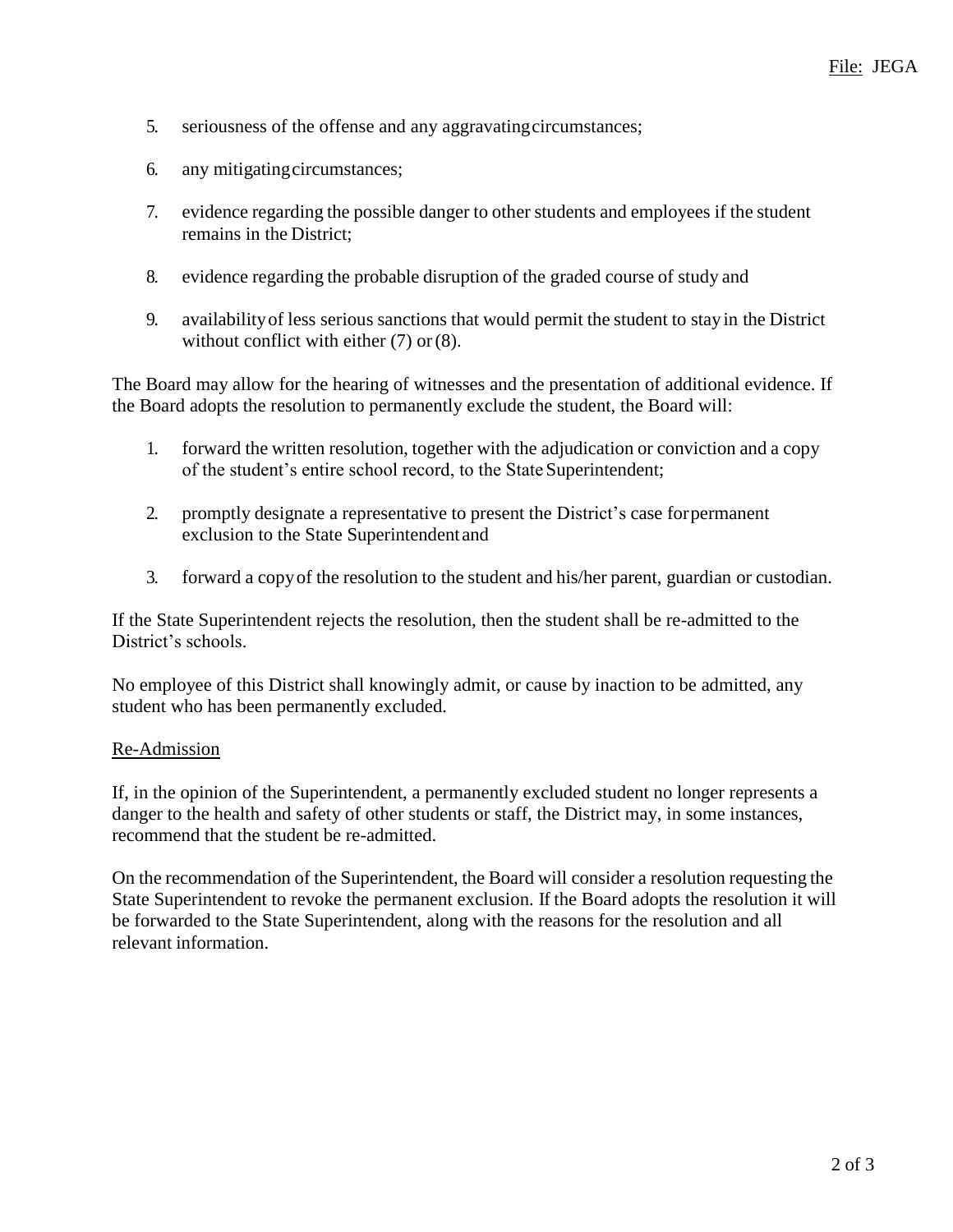#### Probationary Admission following Permanent Exclusion

Under State law, a student permanently excluded from school may request probationary admission for a period not to exceed 90 days in any public school district.

If a student requests consideration of probationary admission into this District, the Superintendent may enter into discussions with the student and his/her parent, guardian, custodian or their designee to develop a probationary admission plan designed to meet the educational needs of the child and the disciplinary requirements of the District.

If a satisfactory plan is developed, then the Superintendent will recommend the Board allow the student to attend classes within the District. The Board will act on the recommendation within 14 days.

If a student violates the terms of the re-admission plan, then the Superintendent may immediately remove the student, pending action by the Board. The Board's action must take place within five days from receipt of the Superintendent's recommendation to revoke the re-admission.

A student in compliance with his/her probationary re-admission plan may request either an extension of the plan for an additional 90 days or for the Superintendent to recommend that the permanent exclusion be revoked.

[Adoption date: August 20, 1992] [Re-adoption date: May 16, 2002] [Re-adoption date: September 16, 2010] [Re-adoption date: September 17, 2015]

LEGAL REFS.: ORC 3313.66; 3313.661; 3313.662

CROSS REFS.: JFCJ, Weapons in the Schools JGD, Student Suspension JGE, Student Expulsion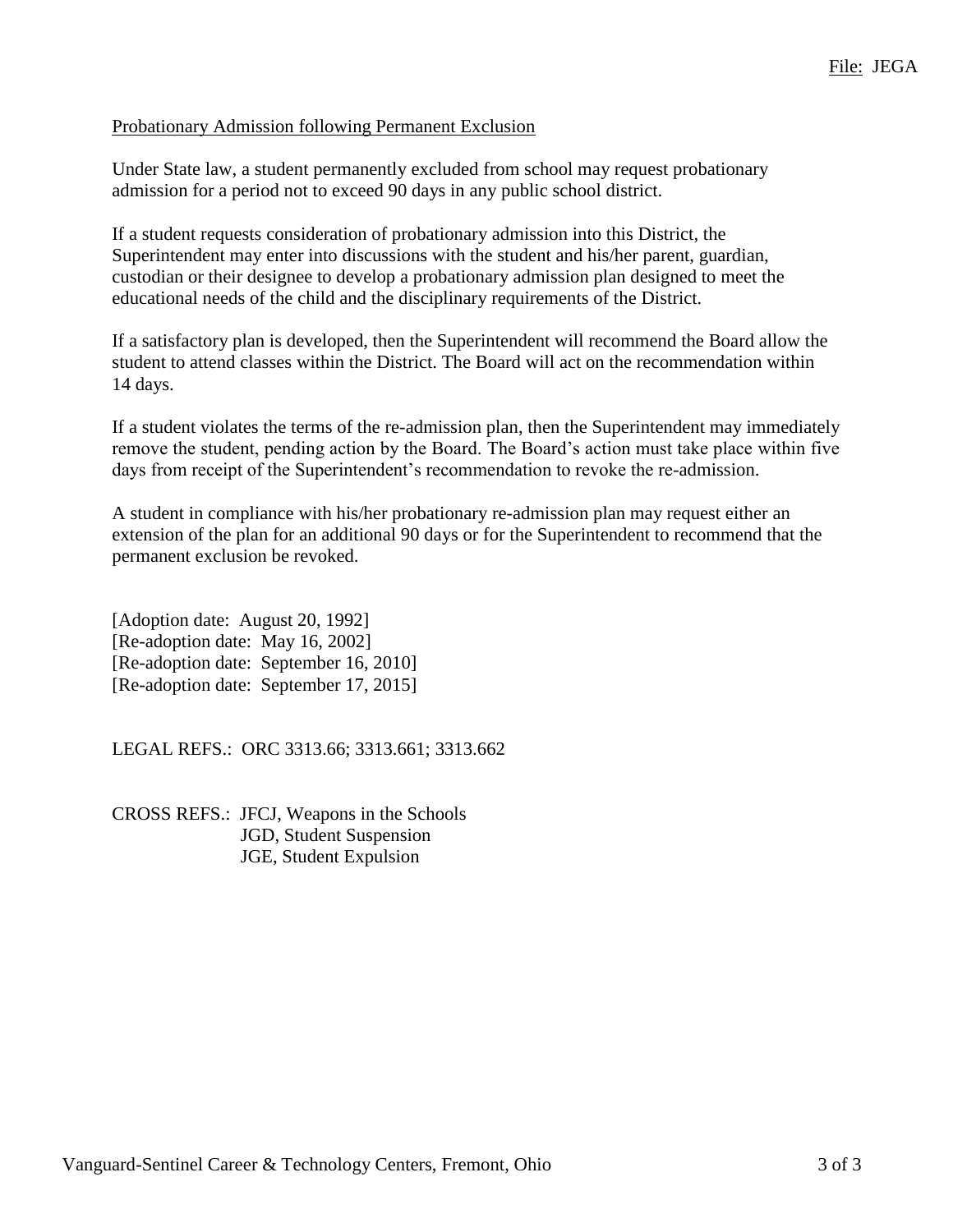# STUDENT RIGHTS AND RESPONSIBILITIES

Students, like all citizens, have rights guaranteed by the Constitution of the United States. Most often, the First Amendment, which ensures the freedom of religion, speech, press, assembly and petition and the Fourteenth Amendment, which guarantees due process and equal protection apply in school situations.

The rights of an individual are preserved only by the protection and preservation of the rights of others. A student is responsible for the way his/her rights are exercised and must accept the consequences of any action and recognize the boundaries of rights. Each exercise of an individual's rights must demonstrate respect for the rights of others.

These statements set forth the rights of students in the public schools of the District and the responsibilities, which are inseparable from these rights:

- 1. civil rights including the rights to equal educational opportunityand freedom from discrimination; the responsibility not to discriminate against others;
- 2. the right to attend free public schools; the responsibilityto attend school regularly and to observe school rules essential for permitting others to learn at school;
- 3. the right to due process of law with respect to suspension andexpulsion;
- 4. the right to free inquiry and expressions; responsibilityto observe reasonable rules regarding these rights and
- 5. the right to privacy, which includes privacyin respect to the student's school records.

As part of the educational process, students should be made aware of their legal rights and of the legal authority of the Board to make, and delegate authority to its staff to make, rules regarding orderly operation of the schools.

A copy of the school discipline code will be posted in the school and given to each student. This code describes in detail the offenses for which disciplinary action may be taken. Copies of the code are available for any parent in the Administrative Center office.

[Adoption date: August 20, 1992] [Re-adoption date: May 16, 2002] [Re-adoption date: September 16, 2010] [Re-adoption date: September 17, 2015]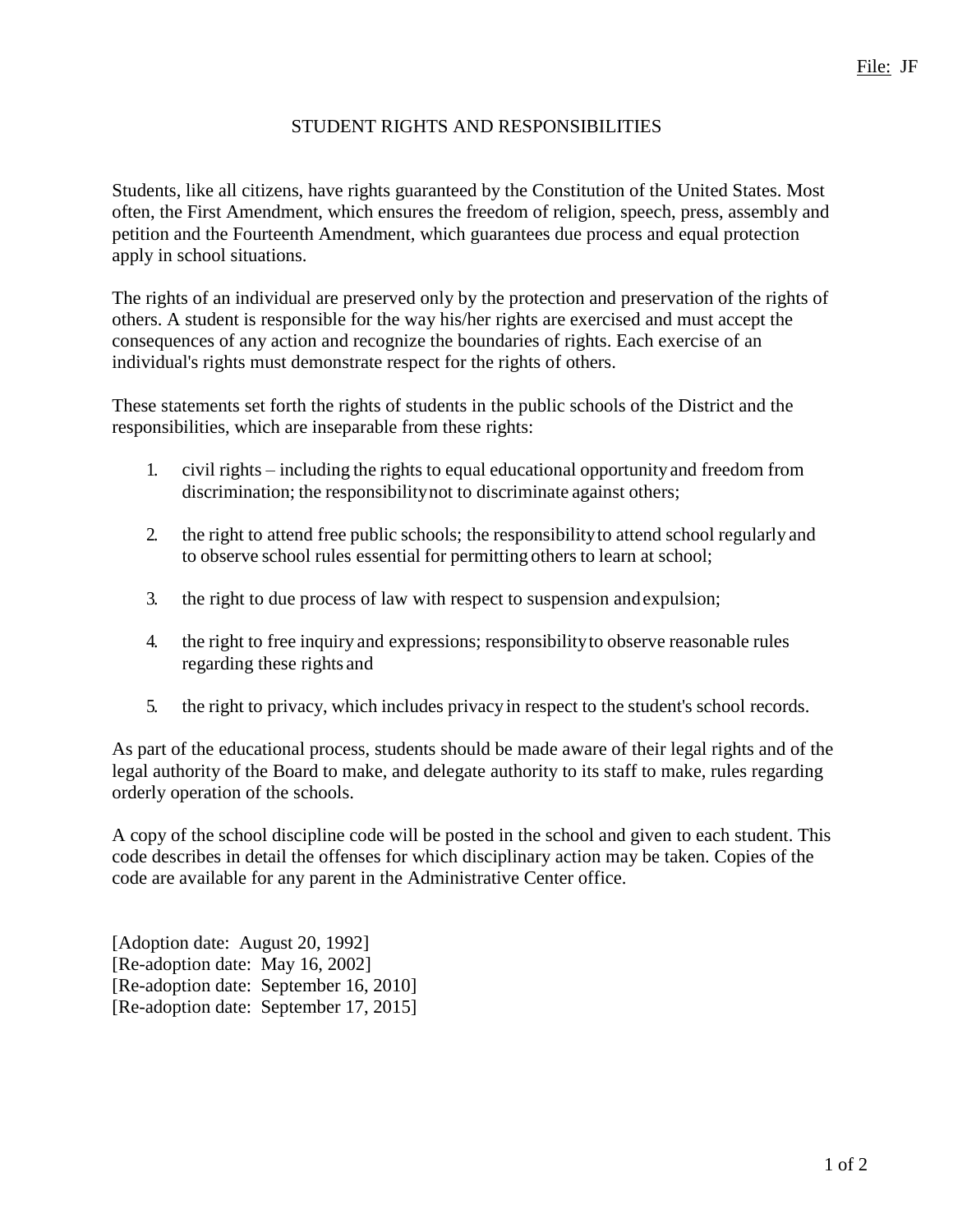LEGAL REFS.: U.S. Const. Amend. I U.S. Const. Amend. XIV, Section 1 ORC 3313.20; 3313.66; 3313.661; 3313.662

CROSS REFS.: ABC, Student Involvement in Decision Making (Also JFB) JFC, Student Conduct (Zero Tolerance) JFG, Interrogations and Searches Student Handbooks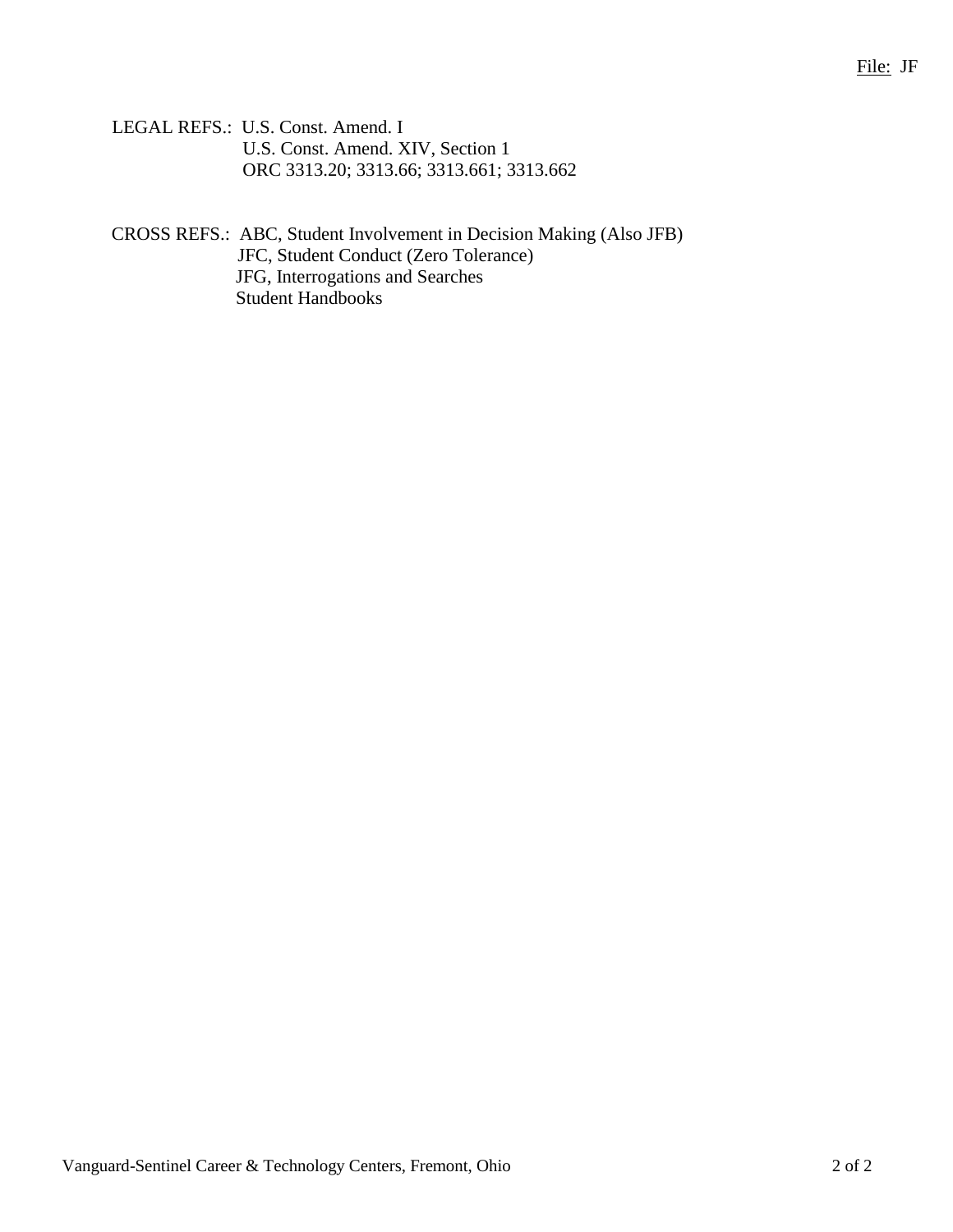#### STUDENT DUE PROCESS RIGHTS

The Board and school officials have the legal authority to deal with disruptive students and student misconduct. Due process, in the context of administrative proceedings carried out by school authorities, does not mean that the procedures used by the courts in juvenile proceedings must be followed. The Ohio and Federal Rules of Evidence do not apply.

Students have clearly established means by which administrative due process is available for the protection of his/her rights.

Due process procedures are:

- 1. applied equally to alland
- 2. enforced in a manner that involves:
	- A. adequate and timely notice and opportunity to prepare a defense;
	- B. an opportunityto be heard at a reasonable time and in a meaningful manner and
	- C. the right to a speedy and impartial hearing on the merits of the case.

In cases of student suspension or expulsion, the specific due process procedures set by the Board's policy are followed.

[Adoption date: May 16, 2002] [Re-adoption date: September 16, 2010] [Re-adoption date: September 17, 2015]

LEGAL REFS.: ORC Chapter 2506 3313.66; 3313.661; 3313.662

CROSS REFS.: AC, Nondiscrimination EBC, Emergency Management and Safety Plans ECAB, Vandalism EDE, Computer/Online Services (Acceptable Use and Internet Safety) JFCEA, Gangs JFCF, Hazing and Bullying (Harassment, Intimidation and Dating Violence) JFCJ, Weapons in the Schools JGA, Corporal Punishment JGD, Student Suspension JGDA, Emergency Removal of Student JGE, Student Expulsion Student Handbooks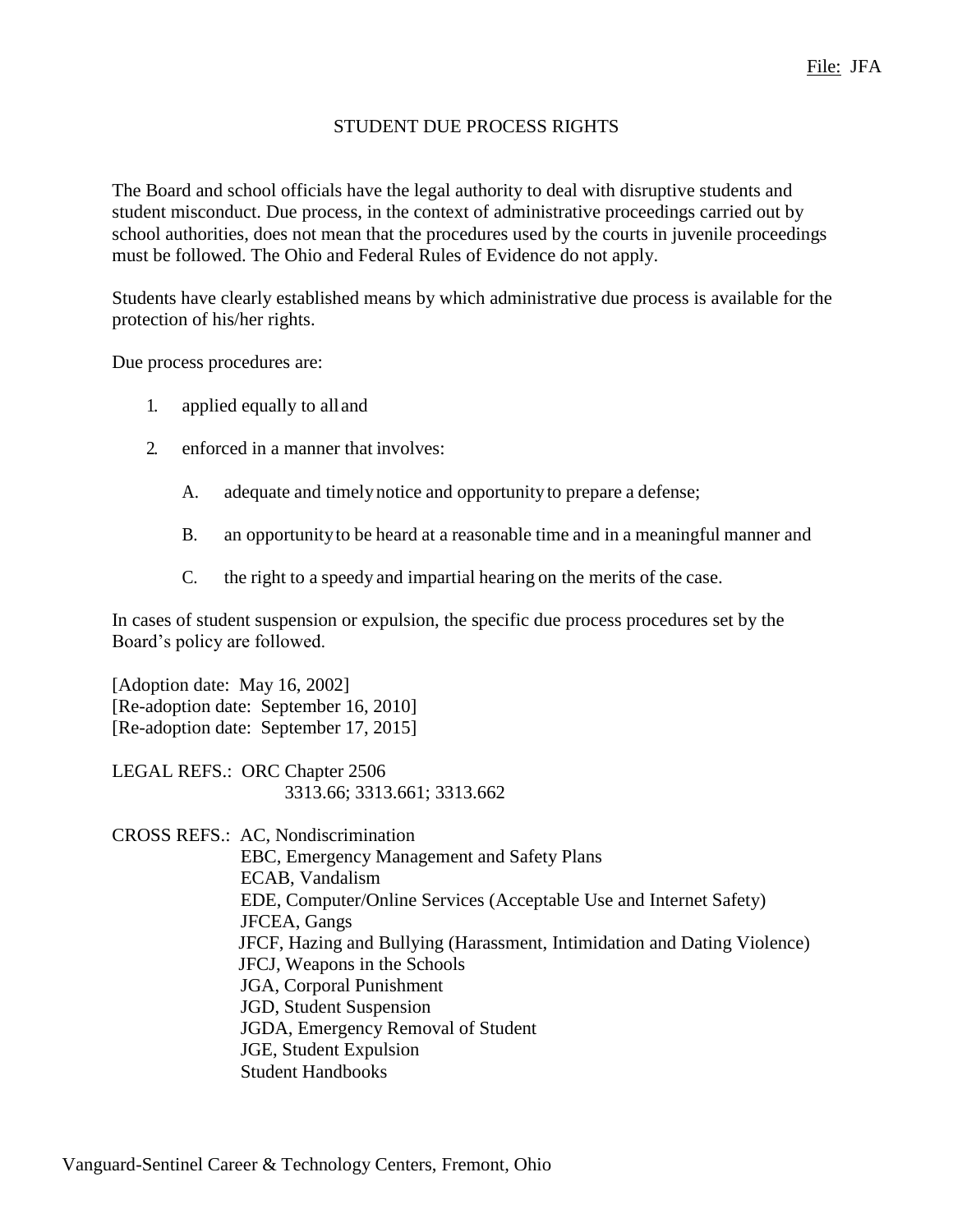#### STUDENT INVOLVEMENT IN DECISION MAKING

Students share responsibility for developing a climate in the school that is conducive to learning. Through participation in the decision-making process, students can be an important resource for the improvement of the school, the educational system and the community. Periodically, students may be asked to review Board policies and school rules and regulations. Final authority for all decisions rests with the Board.

[Adoption date: September 16, 2010] [Re-adoption date: September 17, 2015]

LEGAL REF.: OAC 3301-35-04

CROSS REFS.: AD, Development of Philosophy of Education BCE, Board Committees JF, Student Rights and Responsibilities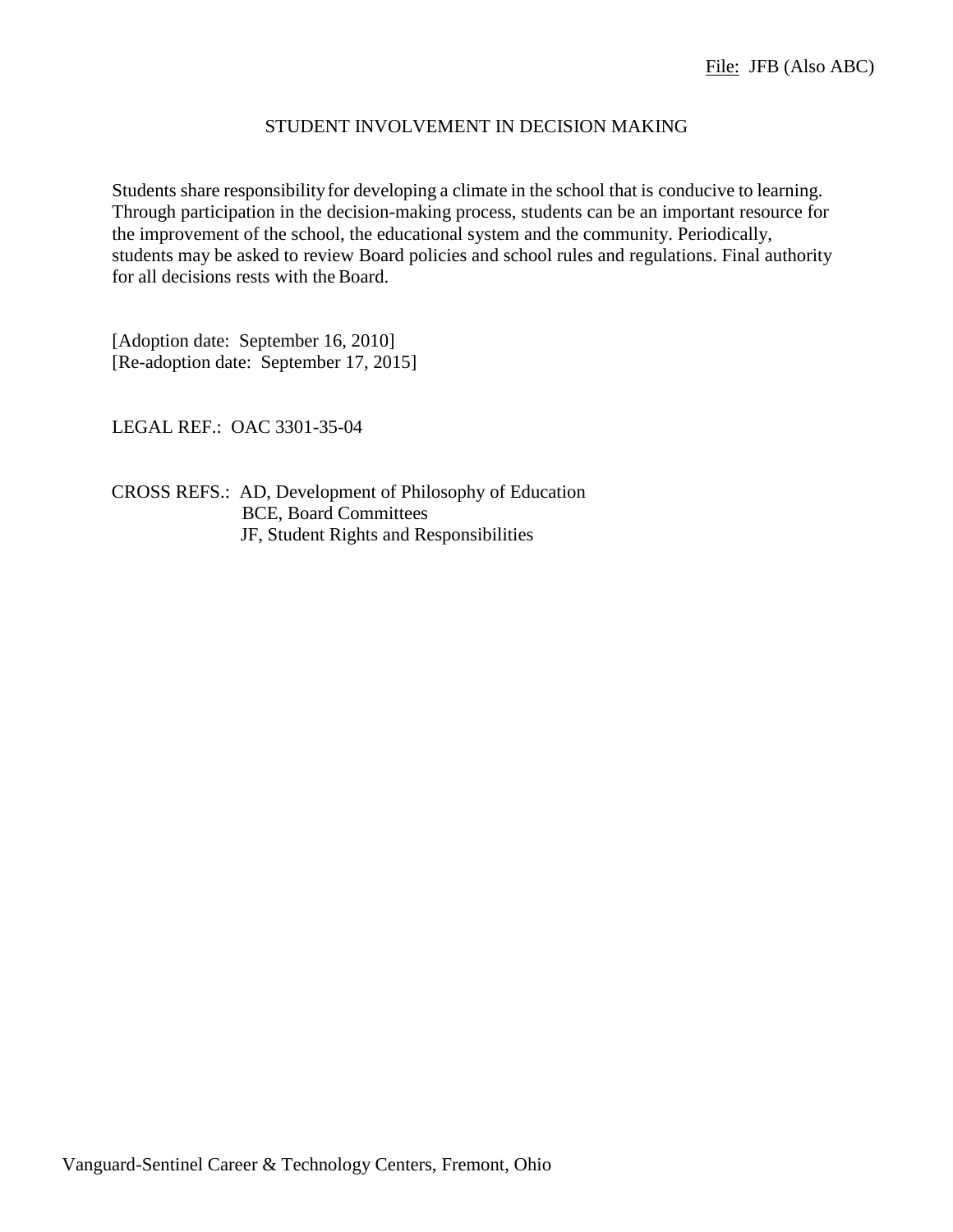# STUDENT CONDUCT (Zero Tolerance)

Good conduct is based on respect and consideration for the rights of others. Students will be expected to conduct themselves in such a way that the rights of others are not violated. The students of the Vanguard-Sentinel Career and Technology Centers will conform with school regulations and accept directions from authorized school personnel. The Board has "zero tolerance" of violent, disruptive, harassing, intimidating, bullying or any other inappropriate behavior by its students.

A student who fails to comply with established school rules or with any reasonable request made by school personnel on school property and/or at school-related events will be dealt with according to approved student discipline regulations.

Students will annually receive, at the opening of the school or upon entering during the year, information on the rules and regulations to which they are subject while in school or participating in any school-sponsored activity or event. The information will include the types of conduct that will make them liable to suspension or expulsion from school or other forms of disciplinary action. The Board directs the administration to make all students aware of the student code of conduct and the fact that any violations of the student code of conduct are punishable. The rules also apply to any form of student misconduct directed at a District official or employee or the property of a District official or employee, regardless of where the misconduct occurs.

A student may be expelled for up to one year if he/she commits an act that inflicts serious physical harm to persons or property if it was committed at school, on other school property or at a school activity, event or program.

The Superintendent is authorized to expel a student from school for a period not to exceed one year for making a bomb threat to a school building, or to any premises at which a school activity is occurring at the time of the threat. Any expulsion under this provision extends, as necessary, into the school year following the school year in which the incident that gives rise to the expulsion takes place.

Matters which might lead to a reduction of the expulsion period include: the student's mental and/or physical characteristics or conditions, the age of the student and its relevance to the punishment, the prior disciplinary history of the student and/or the intent of the perpetrator.

The student code of conduct is made available to students and parents and is posted in a central location within each building.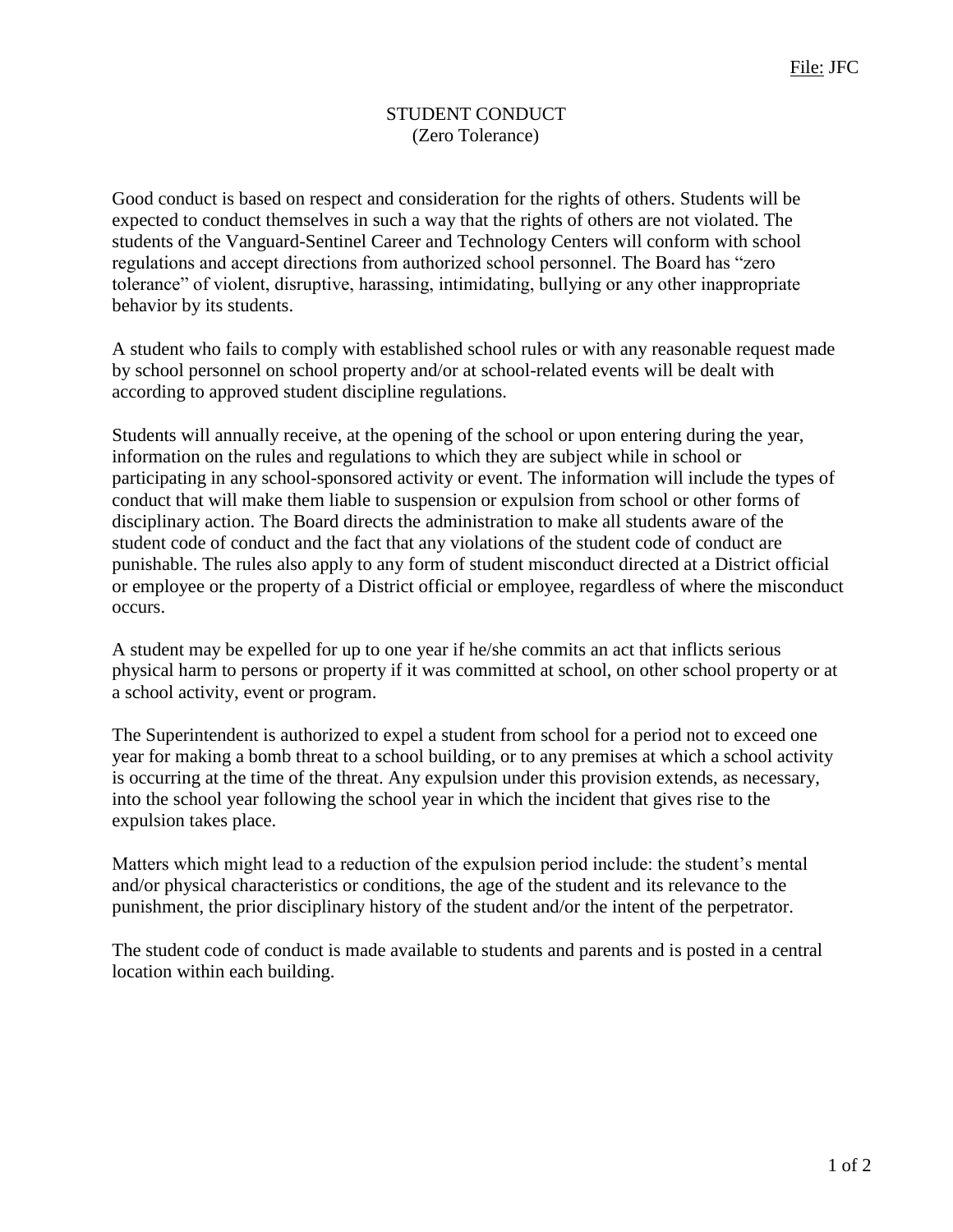| [Adoption date: August 20, 1992]     |                                        |
|--------------------------------------|----------------------------------------|
| [Re-adoption date: May 16, 2002]     |                                        |
|                                      | [Re-adoption date: September 16, 2010] |
|                                      | [Re-adoption date: September 17, 2015] |
| [Re-adoption date: January 17, 2019] |                                        |

LEGAL REFS.: Gun-Free Schools Act; 20 USC 8921 The Elementary and Secondary Education Act; 20 USC 1221 et seq. Children's Internet Protection Act; 47 USC 254(h)(5)(b)(iii); (P.L. 106-554, HR 4577, 2000, 114 Stat 2763) ORC 3313.20; 3313.534; 3313.66; 3313.661; 3313.662

CROSS REFS.: AC, Nondiscrimination EBC, Emergency Management and Safety Plans ECAB, Vandalism EDE, Computer/Online Services (Acceptable Use and Internet Safety) JFCEA, Gangs JFCF, Hazing and Bullying (Harassment, Intimidation and Dating Violence) JFCJ, Weapons in the Schools JGA, Corporal Punishment JGD, Student Suspension JGDA, Emergency Removal of Student JGE, Student Expulsion JP, Positive Behavioral Interventions and Supports Student Handbooks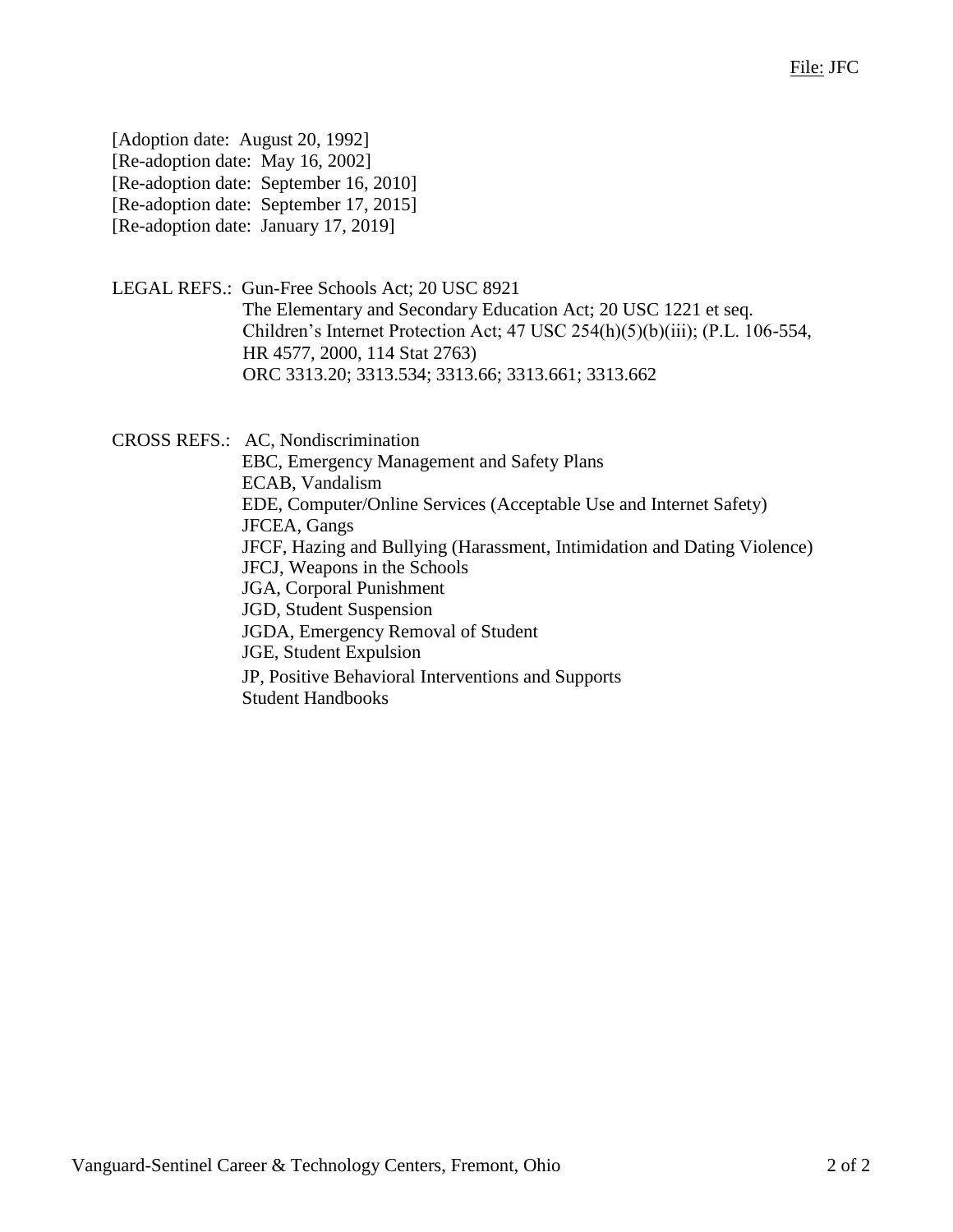## **GANGS**

The Board believes gangs or gang activity create an atmosphere where violations of policies, regulations and State laws may occur. Gangs that initiate, advocate or promote activities, which threaten the safety or wellbeing of persons or which are disruptive to the school environment are not tolerated by the District

Incidents involving initiations, hazings, intimidations and/or related activities of such group affiliations, which are likely to cause bodily danger, physical harm, personal degradation or disgrace resulting in physical or mental harm are prohibited.

The Board directs the administration to establish regulations to ensure that any student wearing, carrying or displaying gang paraphernalia or exhibiting behavior or gestures, which symbolize gang membership or causing and/or participating in activities, which intimidate or affect the attendance of another student is subject to disciplinary action. This includes all forms and instruments of harassment and bullying, including electronic communications devices.

To provide increased awareness of the threat to the safety of students, staff and school property which gang-related activity poses, training is provided on an as-needed basis. Presentations provide training in current identification symbols used by those involved in gang-related activity and include things such as the identification of hand signals, apparel, jewelry and/or any other pertinent gang-related information.

[Adoption date: September 16, 2010] [Re-adoption date: September 17, 2015]

LEGAL REFS.: ORC 3313.20; 3313.66; 3313.661

CROSS REFS.: AC, Nondiscrimination EDE, Computer/Online Services (Acceptable Use and Internet Safety) JFC, Student Conduct (Zero Tolerance) JFCF, Hazing and Bullying (Harassment, Intimidation and Dating Violence) JGD, Student Suspension JGE, Student Expulsion Student Handbooks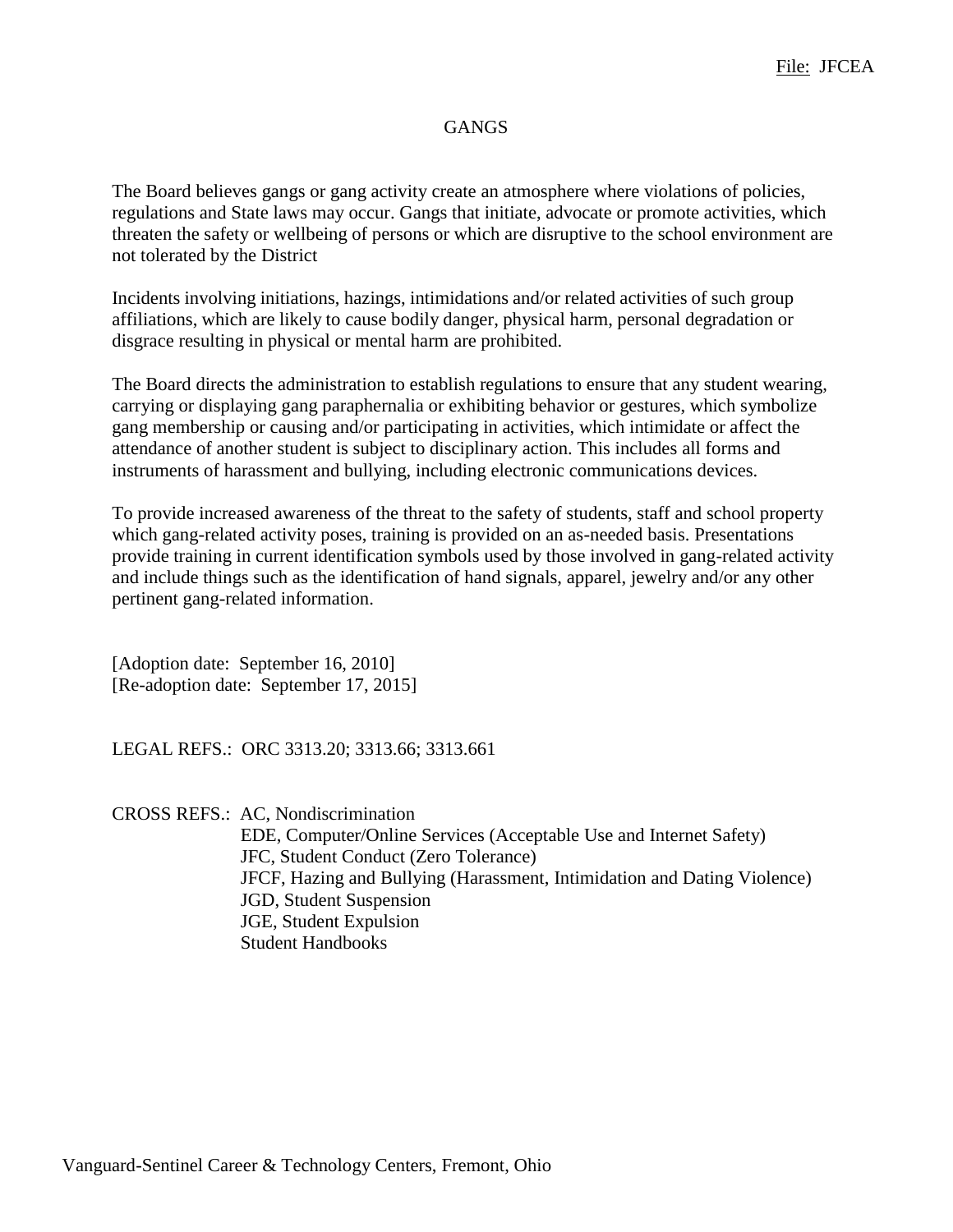# HAZING AND BULLYING (Harassment, Intimidation and Dating Violence)

Hazing means doing any act or coercing another, including the victim, to do any act of initiation into any student or other organization that causes or creates a substantial risk of causing mental or physical harm to any person.

Throughout this policy the term bullying is used in place of harassment, intimidation and bullying.

Bullying, harassment and intimidation is an intentional written, verbal, electronic or physical act that a student has exhibited toward another particular student more than once. The intentional act also includes violence within a dating relationship. The behavior causes mental or physical harm to the other student and is sufficiently severe, persistent or pervasive that it creates an intimidating, threatening or abusive educational environment for the other student. This behavior is prohibited on school property, on a school bus or at a school-sponsored activity. Students found responsible for harassment, intimidation or bullying by an electronic act may be suspended.

Permission, consent or assumption of risk by an individual subjected to hazing, bullying and/or dating violence does not lessen the prohibition contained in this policy.

The District includes, within the health curriculum, age-appropriate instruction in dating violence prevention education in grades 7 to 12. This instruction includes recognizing warning signs of dating violence and the characteristics of healthy relationships.

Prohibited activities of any type, including those activities engaged in via computer and/or electronic communications devices, are inconsistent with the educational process and are prohibited at all times. No administrator, teacher or other employee of the District shall encourage, permit, condone or tolerate any hazing and/or bullying activities. No students, including leaders of student organizations, are permitted to plan, encourage or engage in any hazing and/or bullying.

Administrators, teachers and all other District employees are particularly alert to possible conditions, circumstances or events that might include hazing, bullying and/or dating violence. If any of the prohibited behaviors are planned or discovered, involved students are informed by the discovering District employee of the prohibition contained in this policy and are required to end all such activities immediately. All hazing, bullying and/or dating violence incidents are reported immediately to the Superintendent/designee and appropriate discipline is administered.

The Superintendent/designee must provide the Board President with a semiannual written summary of all reported incidents and post the summary on the District's web-site, to the extent permitted by law.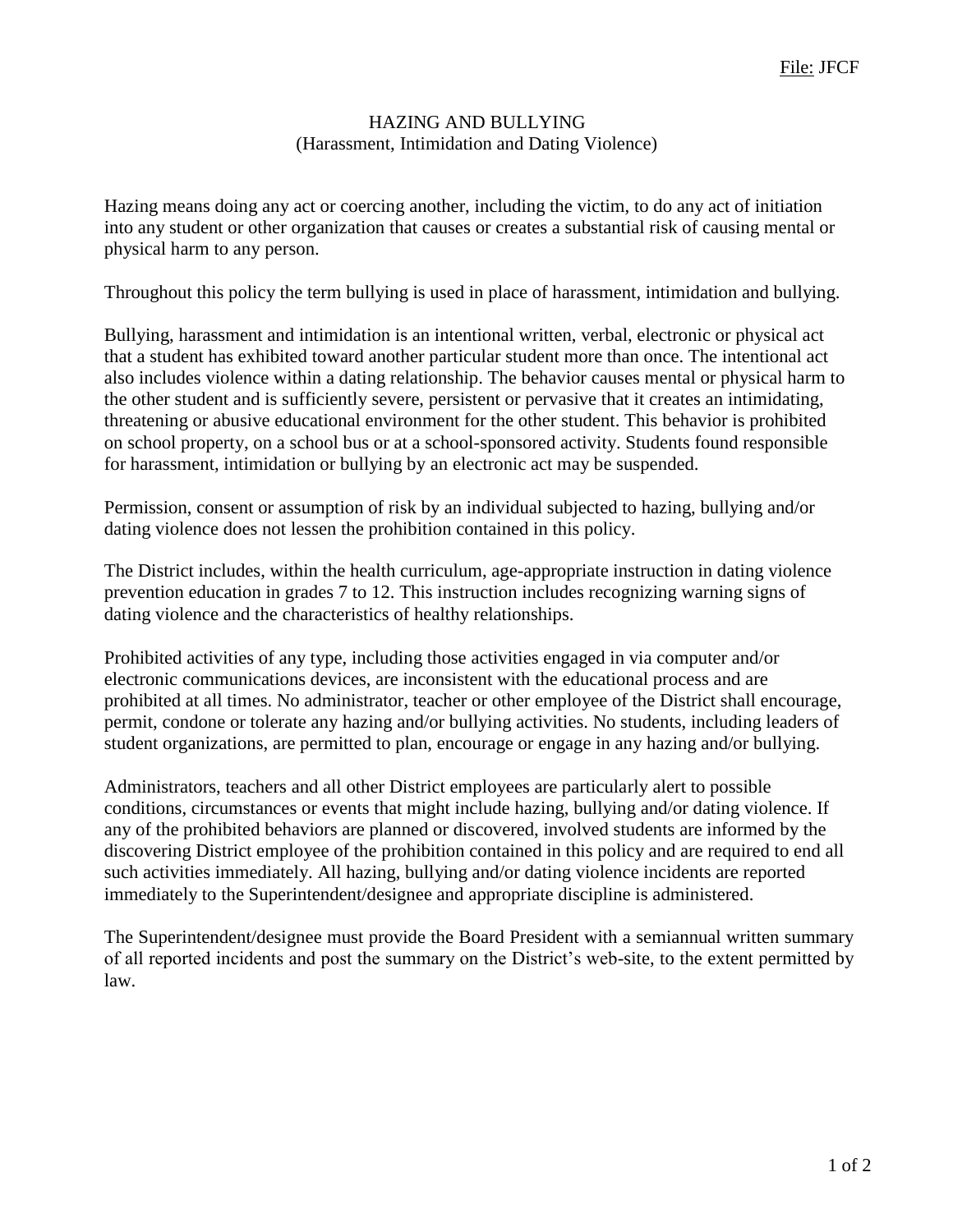The administration provides training on the District's hazing and bullying policy to District employees and volunteers who have direct contact with students **a**nd by November 30 annually reports to the Ohio Department of Education compliance with this requirement through the consolidated school mandate report. If the District reports noncompliance the Superintendent/designee must provide a written explanation to the Board within 30 days explaining this noncompliance and a written plan of action for accurately and efficiently addressing the problem. Additional training is provided to elementary employees in violence and substance abuse prevention and positive youth development.

District employees, students and volunteers have qualified civil immunity for damages arising from reporting an incident of hazing and/or bullying. Administrators, teachers, other employees and students who fail to abide by this policy may be subject to disciplinary action and may be liable for civil and criminal penalties in compliance with State and Federal law.

No one is permitted to retaliate against an employee or student because he/she files a grievance or assists or participates in an investigation, proceeding or hearing regarding the charge of hazing and/or bullying of an individual.

[Adoption date: August 20, 1992] [Re-adoption date: May 16, 2002] [Re-adoption date: August 16, 2007] [Re-adoption date: September 16, 2010] [Re-adoption date: September 17, 2015] [Re-adoption date: July 1, 2017] [Re-adoption date: January 17, 2019]

LEGAL REFS.: Children's Internet Protection Act; 47 USC 254 (h)(5)(b)(iii); (P.L. 106-554, HR 4577, 2000, 114 Stat 2763) ORC 117.53 2307.44 2903.31 3301.22 3301.68 3313.666; 3313.667 3319.073; 3319.321

CROSS REFS.: AC, Nondiscrimination

EDE, Computer/Online Services (Acceptable Use and Internet Safety) IGAE, Health Education JFC, Student Conduct (Zero Tolerance) JFCEA, Gangs JHG, Reporting Child Abuse Student Handbooks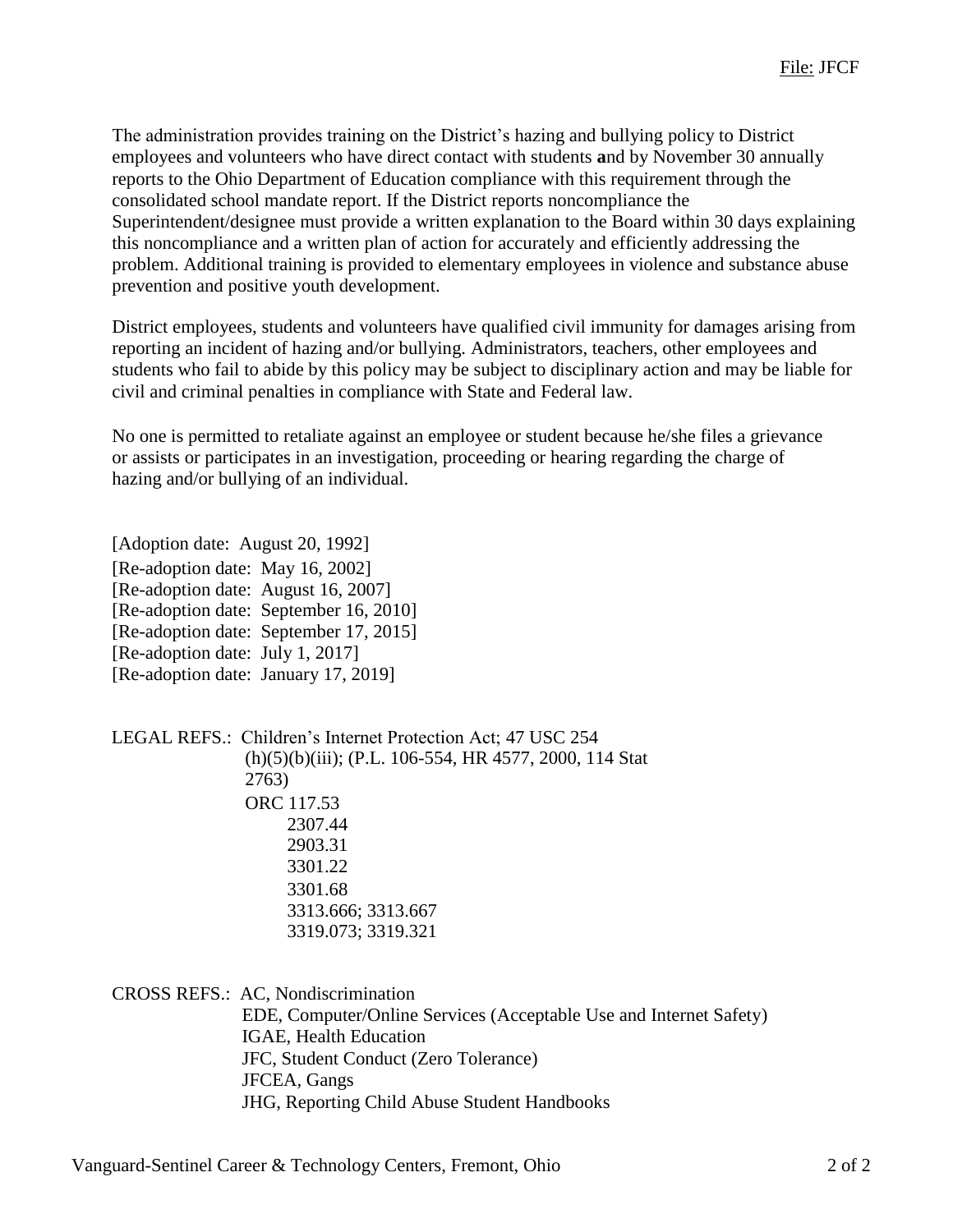## HAZING AND BULLYING (Harassment, Intimidation and Dating Violence)

The prohibition against hazing, dating violence, harassment, intimidation or bullying is publicized in student handbooks and in the publications that set the standard of conduct for schools and students in the District. In addition, information regarding the policy is incorporated into employee handbooks and training materials.

#### School Personnel Responsibilities and Complaint Procedures

Hazing, bullying behavior and/or dating violence by any student/school personnel in the District is strictly prohibited, and such conduct may result in disciplinary action, up to and including Suspension and/or expulsion from school. Hazing and bullying and/or dating violence means any intentional written, verbal, graphic or physical acts, including electronically transmitted acts either overt or covert, by a student or group of students toward other students/school personnel with the intent to haze, harass, intimidate, injure, threaten, ridicule or humiliate. Such behaviors are prohibited on or immediately adjacent to school grounds, at any school-sponsored activity; in any District publication; through the use of any District-owned or operated communication tools, including but not limited to District email accounts and/or computers; on school-provided transportation or at any official school bus stop.

Hazing, bullying and/or dating violence can include many different behaviors. Examples of conduct that could constitute prohibited behaviors include, but are not limited to:

- 1. physical violence and/or attacks;
- 2. threats, taunts and intimidation through words and/or gestures;
- 3. extortion, damage or stealing of money and/or possessions;
- 4. exclusion from the peer group or spreading rumors;
- 5. repetitive and hostile behavior with the intent to harm others through the use of information and communication technologies and other Web-based/online sites (also known as "cyberbullying"), such as the following:
	- A. posting slurs on websites, social networking sites, blogs or personal online journals;
	- B. sending abusive or threatening emails, website postings or comments and instant messages;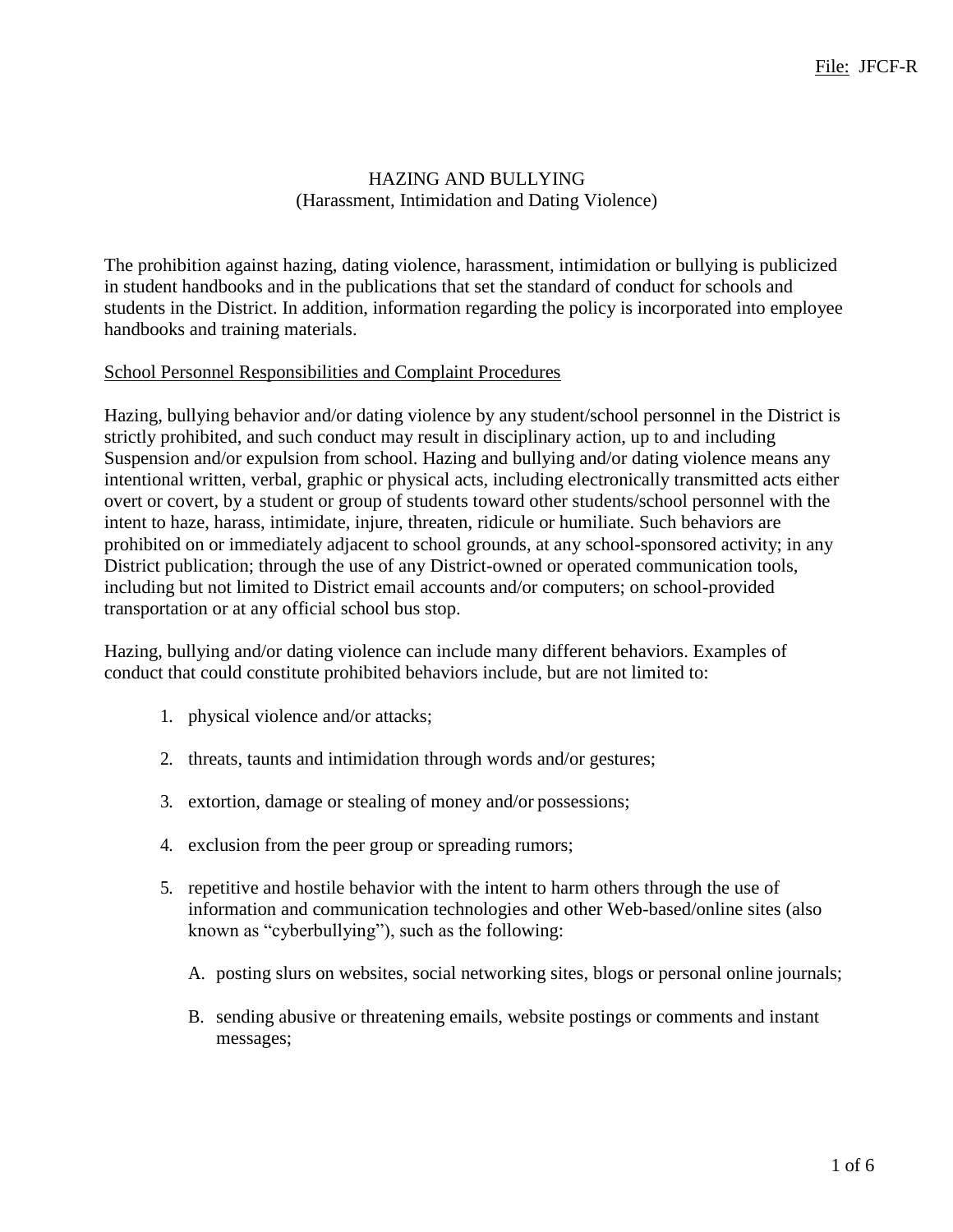- C. using camera phones to take embarrassing photographs or videos of students and/or distributing or posting the photos or videos online and
- D. using websites, social networking sites, blogs or personal online journals, emails or instant messages to circulate gossip and rumors to other students. In evaluating whether conduct constitutes hazing or bullying, special attention is paid to thewords chosen or the actions taken, whether such conduct occurred in front of others or was communicated to others, how the perpetrator interacted with the victim and the motivation, either admitted or appropriately inferred.

## Teachers and Other School Staff

Teachers and other school staff who witness acts of hazing, bullying and/or dating violence, as defined above, promptly notify the building principal/designee of the event observed, and promptly file a written incident report concerning the events witnessed.

Teachers and other school staff who receive student or parent reports of suspected hazing, bullying and/or dating violence promptly notify the building principal/designee of such report(s). If the report is a formal, written complaint, the complaint is forwarded to the building principal/designee no later than the next school day. If the report is an informal complaint by a student that is received by a teacher or other professional employee, he/she prepares a written report of the informal complaint that is forwarded to the building principal/ designee no later than the next school day.

#### Complaints

#### 1. Formal Complaints

Students and/or their parents or guardians may file reports regarding suspected hazing, harassment, intimidation, bullying and/or dating violence. The reports should be written. Such written reports must be reasonably specific including person(s) involved; number of times and places of the alleged conduct; the target of suspected harassment, intimidation and/or bullying and the names of any potential student or staff witnesses. Such reports may be filed with any school staff member or administrator. They are promptly forwarded to the building principal/designee for review and action.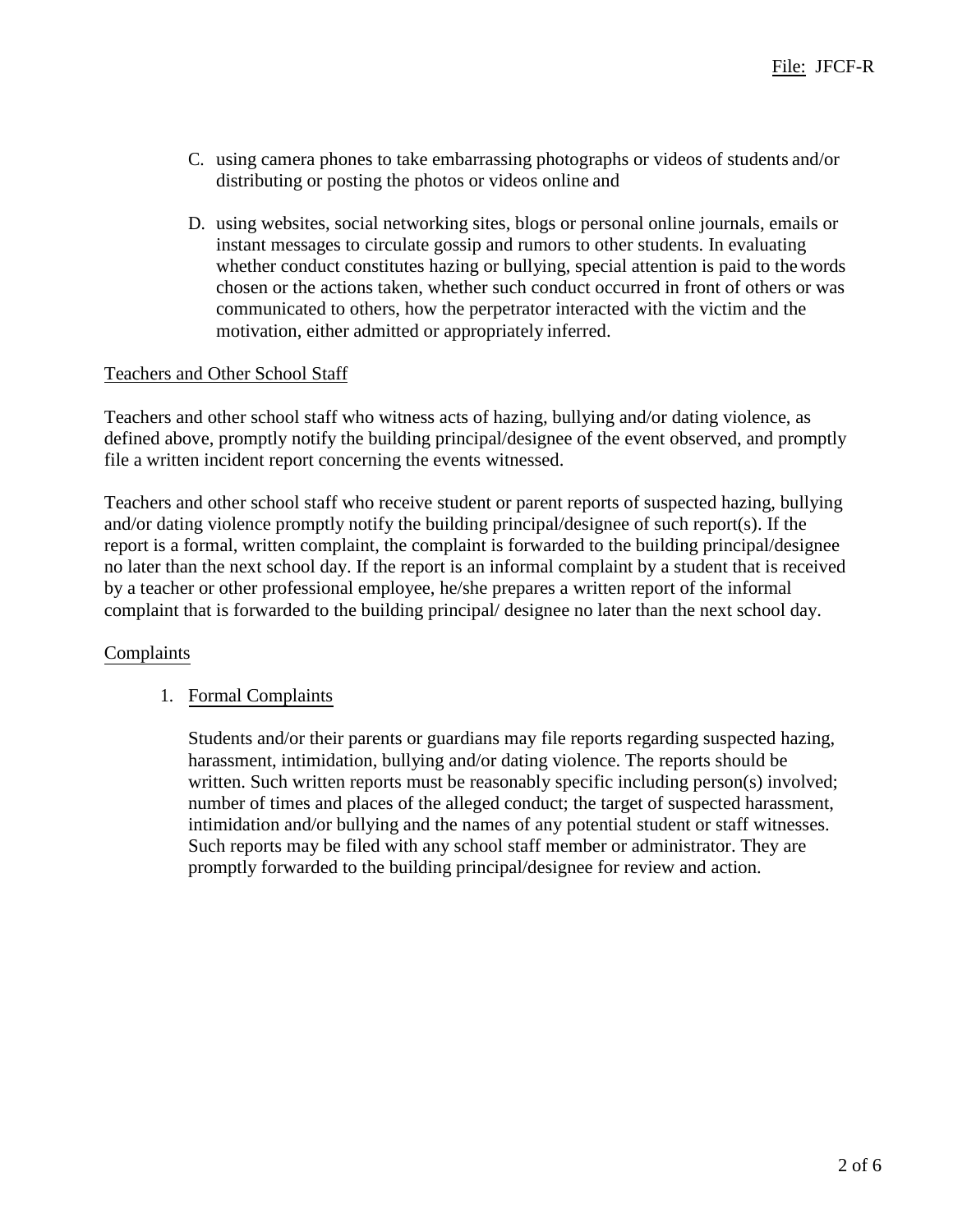# 2. Informal Complaints

Students, parents or guardians and school personnel may make informal complaints of conduct that they consider to be harassment, intimidation and/or bullying by verbal report to a teacher, school administrator or other school personnel. Such informal complaints must be reasonably specific as to the actions giving rise to the suspicion of hazing, harassment, intimidation and/or bullying, including person(s) involved, number of times and places of the alleged conduct, the target of the prohibited behavior(s) and the names of any potential student or staff witness. The school staff member or administrator who receives the informal complaint promptly documents the complaint in writing, including the above information. This written report by the school staff member and/or administrator is promptly forwarded to the building principal/designee for review and action.

#### 3. Anonymous Complaints

Students who make informal complaints as set forth above may request that their name be maintained in confidence by the school staff member(s) and administrator(s) who receive the complaint. The anonymous complaint is reviewed and reasonable action is taken to address the situation, to the extent such action (1) does not disclose the source of the complaint, and (2) is consistent with the due process rights of the student(s) alleged to have committed acts of hazing, bullying and/or dating violence.

#### 4. False Complaints

Students are prohibited from deliberately making false complaints of harassment, intimidation or bullying. Students found responsible for deliberately making false reports of harassment, intimidation or bullying may be subject to a full range of disciplinary consequences.

#### Intervention Strategies

# 1. Teachers and Other School Staff

In addition to addressing both informal and formal complaints, school personnel are encouraged to address the issue of hazing, bullying and/or dating violence in other interactions with students.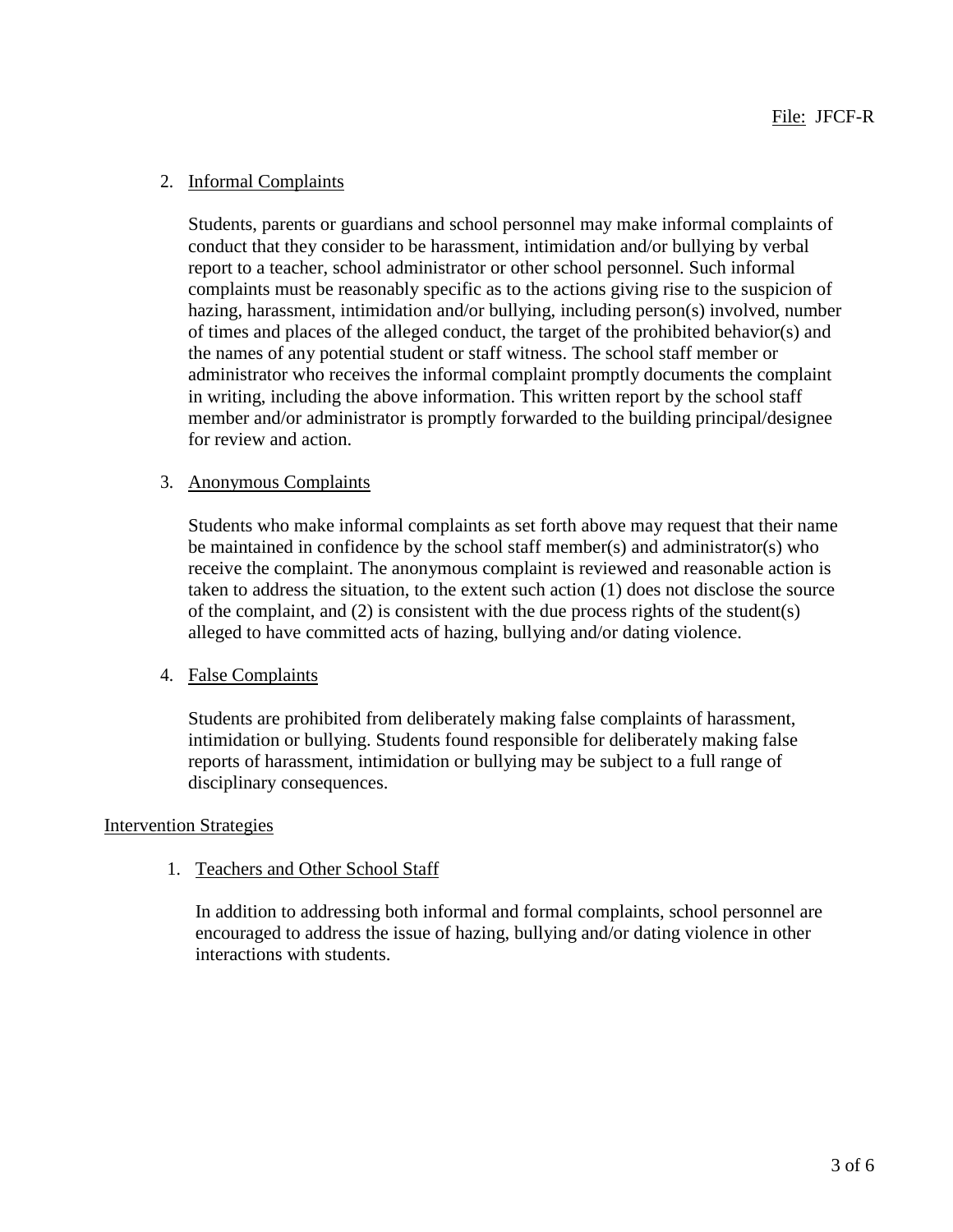School personnel may find opportunities to educate students about harassment, hazing, intimidation and bullying and help eliminate such prohibited behaviors through class discussions, counseling and reinforcement of socially appropriate behavior. School Personnel should intervene promptly whenever they observe student conduct that has the purpose or effect of ridiculing, humiliating or intimidating another student/school personnel, even if such conduct does not meet the formal definition of harassment, hazing, intimidation or bullying.

#### 2. Administrator Responsibilities

## A. Investigation

The principal/designee is notified of any formal or informal complaint of suspected harassment, hazing, intimidation or bullying. Under the direction of the building principal/designee, all such complaints are investigated promptly. A written report of the investigation is prepared when the investigation is complete. The report includes findings of fact, a determination of whether acts of hazing, bullying and/or dating violence were verified, and when prohibited acts are verified, a recommendation for intervention, including disciplinary action is included in the report. Where appropriate, written witness statements are attached to the report.

Notwithstanding the foregoing, when a student making an informal complaint has requested anonymity, the investigation of such complaint is limited as is appropriate in view of the anonymity of the complaint. Such limitation of the investigation may include restricting action to a simple review of the complaint (with or without discussing it with the alleged perpetrator), subject to receipt of further information and/or the withdrawal by the complaining student of the condition that his/her report be anonymous.

When hazing and/or bullying is based on race, color, national origin, sex, or disability, and the behavior creates a hostile environment, the hazing and bullying investigation is suspended while the applicable nondiscrimination grievance procedures are implemented.

# B. Nondisciplinary Interventions

When verified acts of hazing, bullying and/or dating violence are identified early and/or when such verified acts do not reasonably require a disciplinary response, students may be counseled as to the definition of the behavior, its prohibition and their duty to avoid any conduct that could be considered harassing, hazing, intimidating and/or bullying.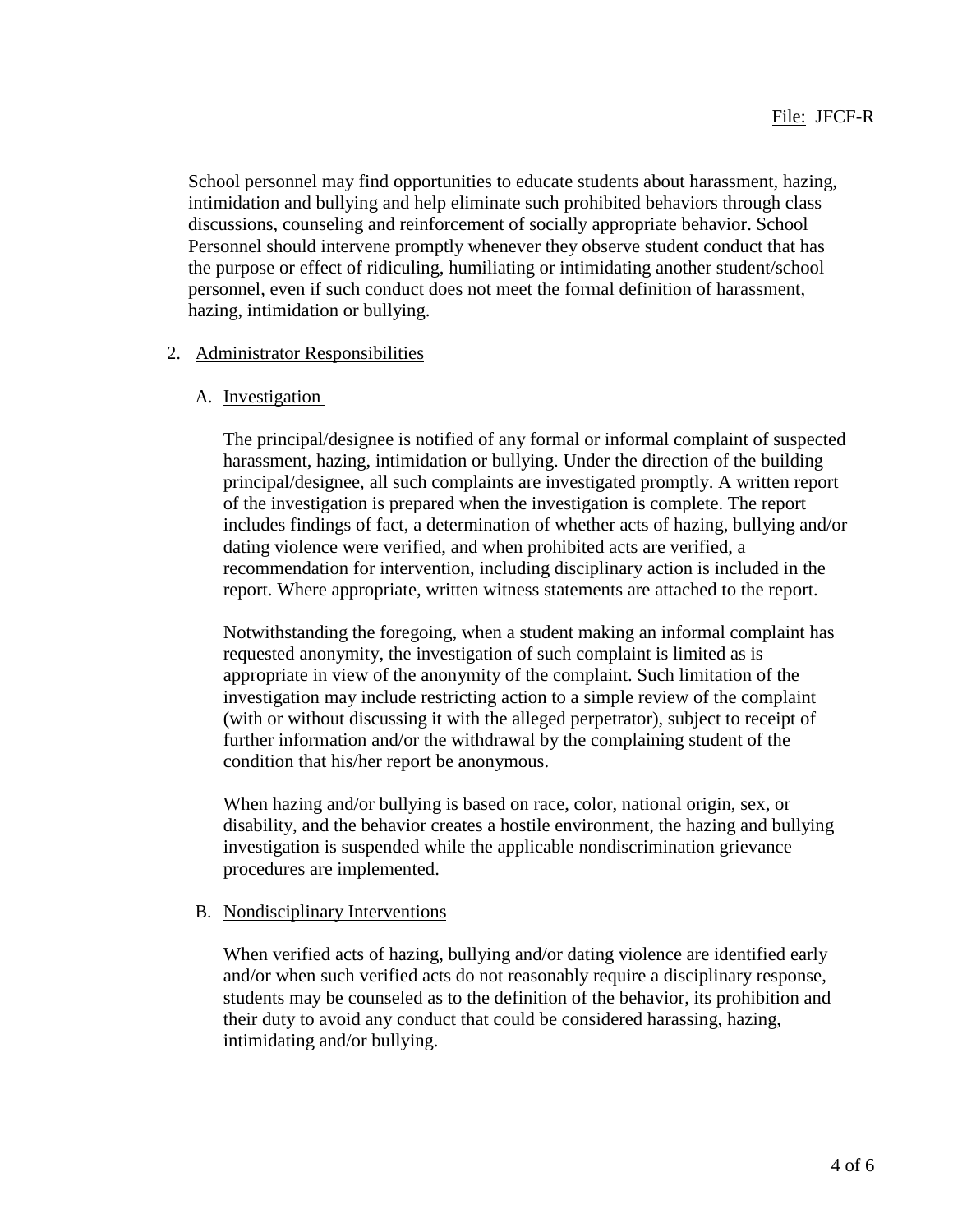If a complaint arises out of conflict between students or groups of students, peer mediation may be considered. Special care, however, is warranted in referring some cases to peer mediation. A power imbalance may make the process intimidating for the victim and therefore inappropriate. The victim's communication and assertiveness skills may be low and could be further eroded by fear resulting from past intimidation and fear of future intimidation. In such cases, the victim should be given additional support. Alternatively, peer mediation may be deemed inappropriate to address the concern.

## C. Disciplinary Interventions

When acts of harassment, intimidation and bullying are verified and a disciplinary response is warranted, students are subject to the full range of disciplinary consequences. Anonymous complaints that are not otherwise verified, however, cannot provide the basis for disciplinary action.

In and out-of-school suspension may be imposed only after informing the accused perpetrator of the reasons for the proposed suspension and giving him/her an opportunity to explain the situation.

Expulsion may be imposed only after a hearing before the Board, a committee of the Board or an impartial hearing officer designated by the Board in accordance with Board policy. This consequence is reserved for serious incidents of harassment, intimidation or bullying and/or when past interventions have not been successful in eliminating prohibited behaviors.

Allegations of criminal misconduct are reported to law enforcement, and suspected child abuse is reported to Child Protective Services, per required time lines.

### Report to the Custodial Parent or Guardian of the Perpetrator

If, after investigation, acts of harassment, intimidation and bullying by a specific student are verified, the building principal/designee notifies the custodial parent or guardian of the perpetrator, in writing, of that finding. If disciplinary consequences are imposed against such student a description of such discipline is included in such notification.

Strategies are developed and implemented to protect students from new or additional harassment, intimidation or bullying, and from retaliation following reporting of incidents.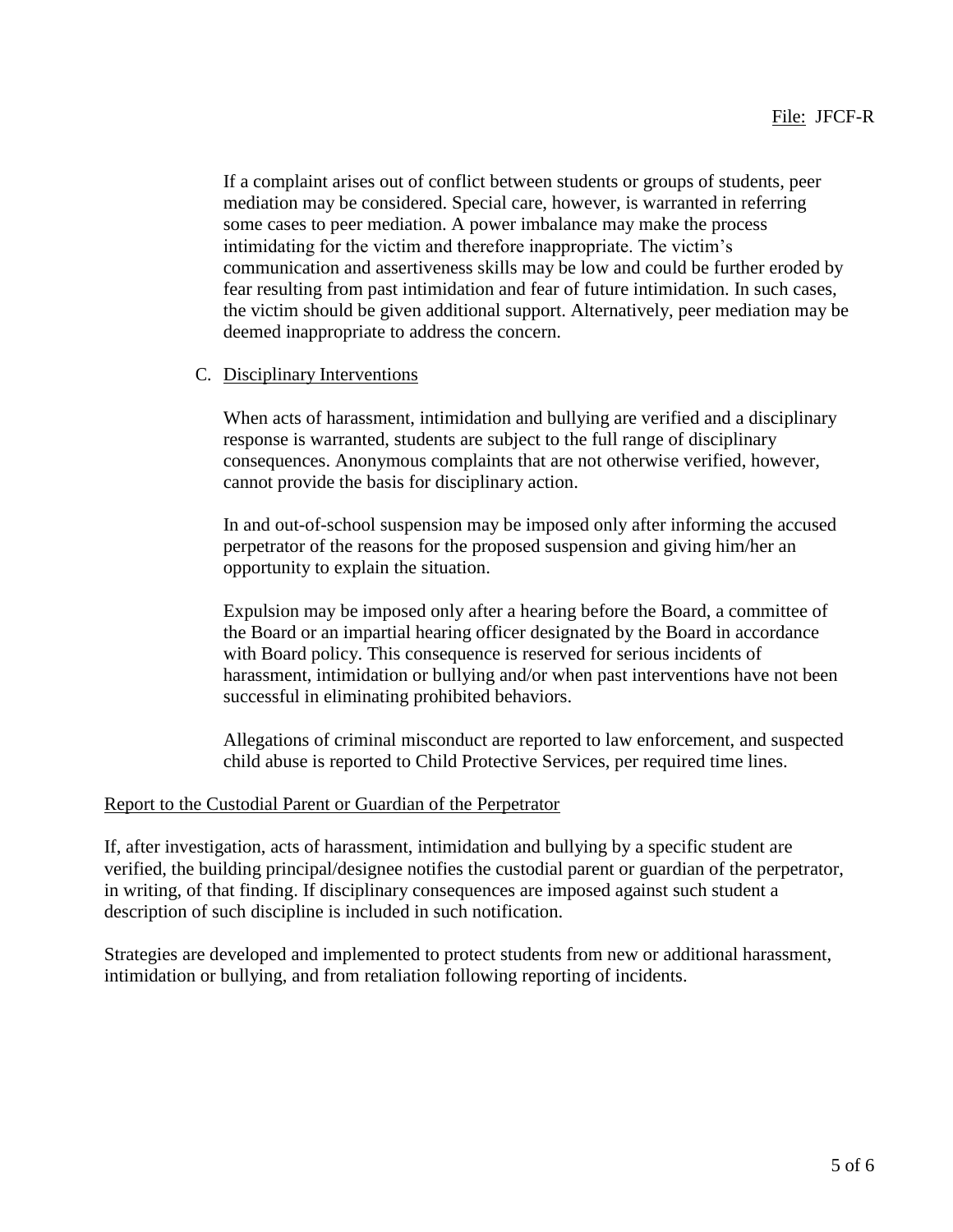### Reports to the Victim and His/Her Custodial Parent or Guardian

If, after investigation, acts of bullying or hazing against a specific student are verified, the building principal/designee notifies the custodial parent/guardian of the victim of the finding. In providing such notification, care must be taken to respect the statutory privacy rights of the perpetrator.

Bullying matters, including the identity of both the charging party and the accused, are kept confidential to the extent possible. Although discipline may be imposed against the accused upon a finding of guilt, retaliation is prohibited.

School administrators shall notify both the custodial parents or guardians of a student who commits acts of harassment, intimidation, bullying and/or dating violence and the custodial parents or guardians of students against whom such acts were committed, and shall allow access to any written reports pertaining to the incident, to the extent permitted by law.

#### Police and Child Protective Services

In addition to, or instead of, filing a complaint through this policy, a complainant may choose to exercise other options including, but not limited to, filing a complaint with outside agencies or filing a private lawsuit. Nothing prohibits a complainant from seeking redress under any other provision of State law or common law that may apply.

The District must also investigate incidents of hazing, bullying and/or dating violence for the purpose of determining whether there has been a violation of District policy or regulations, even if law enforcement and/or the public children's services are also investigating. All District personnel must cooperate with investigations by outside agencies.

[Adoption date: September 16,2010] [Re-adoption date: September 17,2015] [Re-adoption date: July 1, 2017]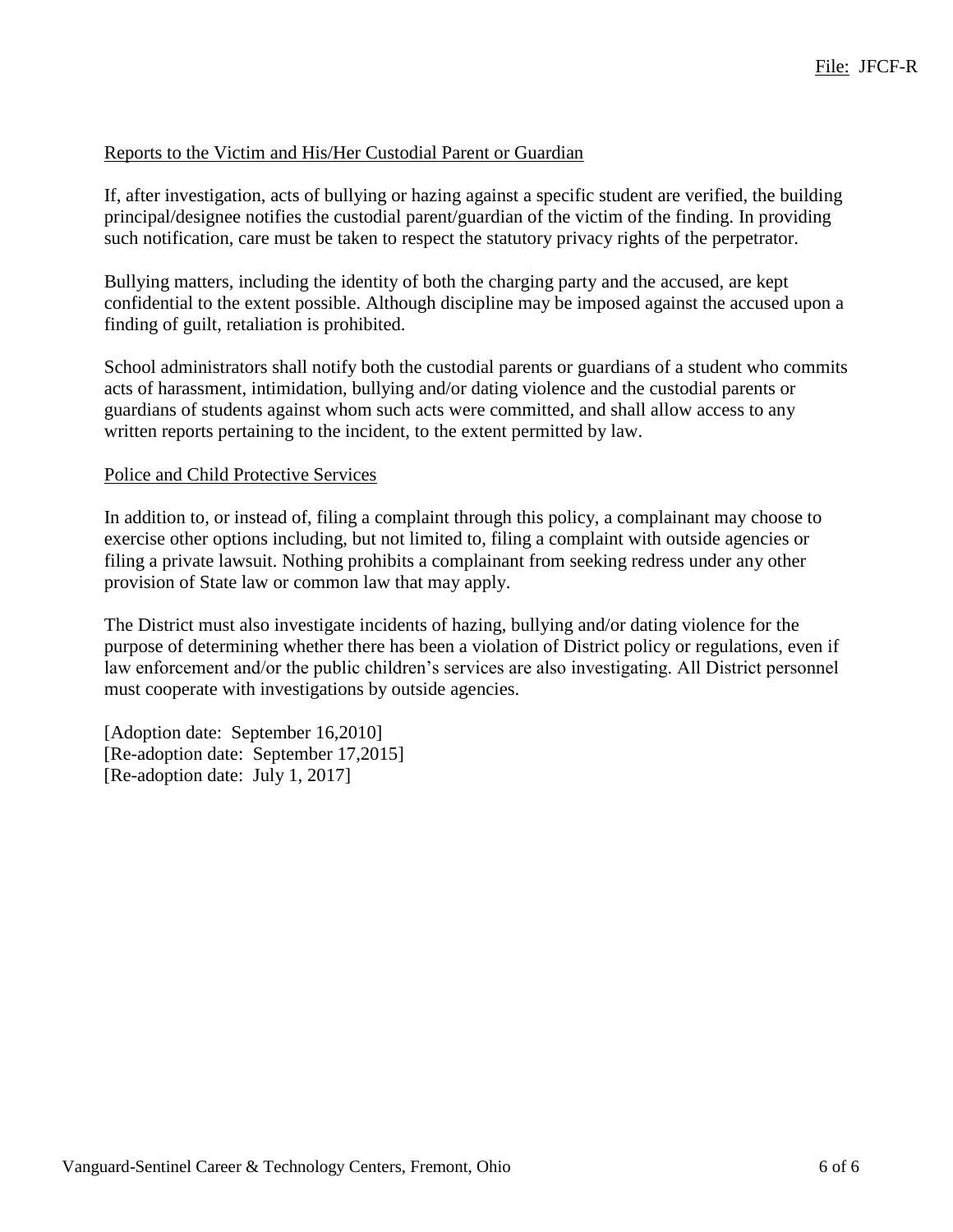# TOBACCO USE BY STUDENTS

The Board has a duty to protect and promote the health and well-being of all students and staff. The Board is acutely aware of the serious health risks associated with the use of tobacco products, both to users and nonusers, and that most tobacco use begins by the age of 18. Therefore, the Board adopts this 100% tobacco-free District policy to endorse a healthy lifestyle and prevent tobacco use.

For the purpose of this policy, "tobacco" is defined to include any lighted or unlighted cigarette, cigar, pipe, bidi, clove cigarette, alternative nicotine products, electronic cigarettes and any other smoking product, and spit tobacco, also known as smokeless, dip, chew and snuff, in any form.

#### Tobacco Use Prohibited

No student is permitted to smoke, inhale, dip or chew tobacco at any time, including non-school hours:

- 1. in any building, facility or vehicle owned, leased, rented or chartered by the Districtor
- 2. on school grounds or parking lots.

No student is permitted to smoke, inhale, dip or chew tobacco at any time, including non-school hours, at any school-sponsored event off campus.

Additionally, no student is permitted to possess cigarettes, other tobacco products, papers used to roll cigarettes, lighters or other paraphernalia at any time.

### Providing Notice

"No Tobacco" signs will be posted throughout the District at entrances and other appropriate locations in all academic buildings and administrative spaces. Students are provided notice of this policy through student handbooks. District vehicles will display the international "No Smoking" insignia. Announcements will be at all school functions where deemed appropriate. School programs will include a written reminder of the no tobacco use on District property policy.

Students and parents are given copies of the standards of conduct and statement of disciplinary sanctions, and notified that compliance with the standards of conduct is mandatory.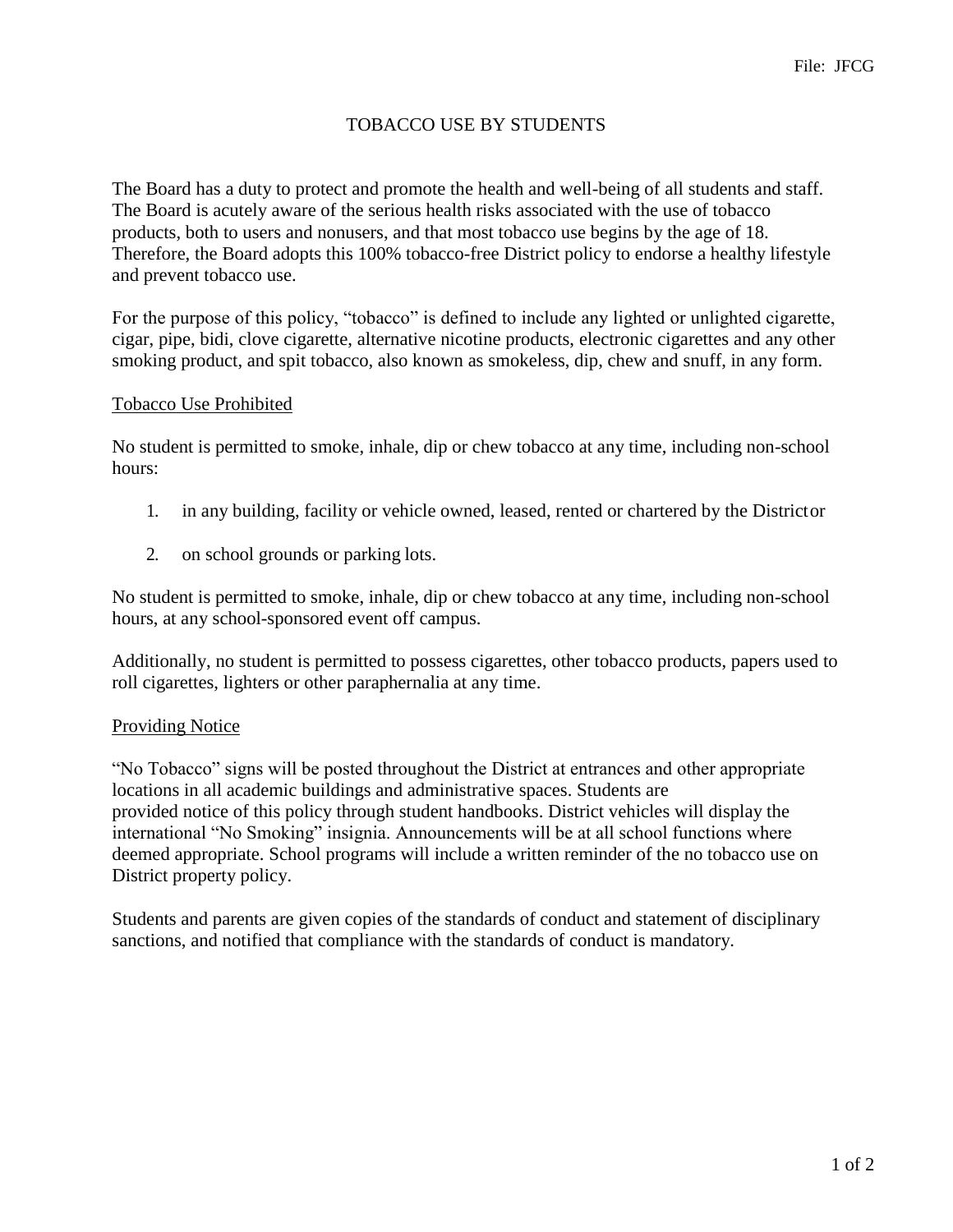## Enforcement

Disciplinary measures taken against students for violations of this policy comply with the requirements of Federal and State law and related District policies and regulations. Specific measures are outlined in the student code of conduct.

[Adoption date: August 20, 1992] [Re-adoption date: May 16, 2002] [Re-adoption date: August 16, 2007] [Re-adoption date: September 16, 2010] [Re-adoption date: September 17, 2015]

LEGAL REFS.: The Elementary and Secondary Education Act; 20 USC 1221 et seq. Goals 2000: Educate America Act; 20 USC 6081 through 6084 ORC 3313.66; 3313.661; 3313.751 3794.01; 3794.02; 3794.04; 3794.06 OAC 3301-35-02; 3301-35-04

CROSS REFS.: JFA, Student Due Process Rights JFC, Student Conduct (Zero Tolerance) JGD, Student Suspension JGE, Student Expulsion Student Handbooks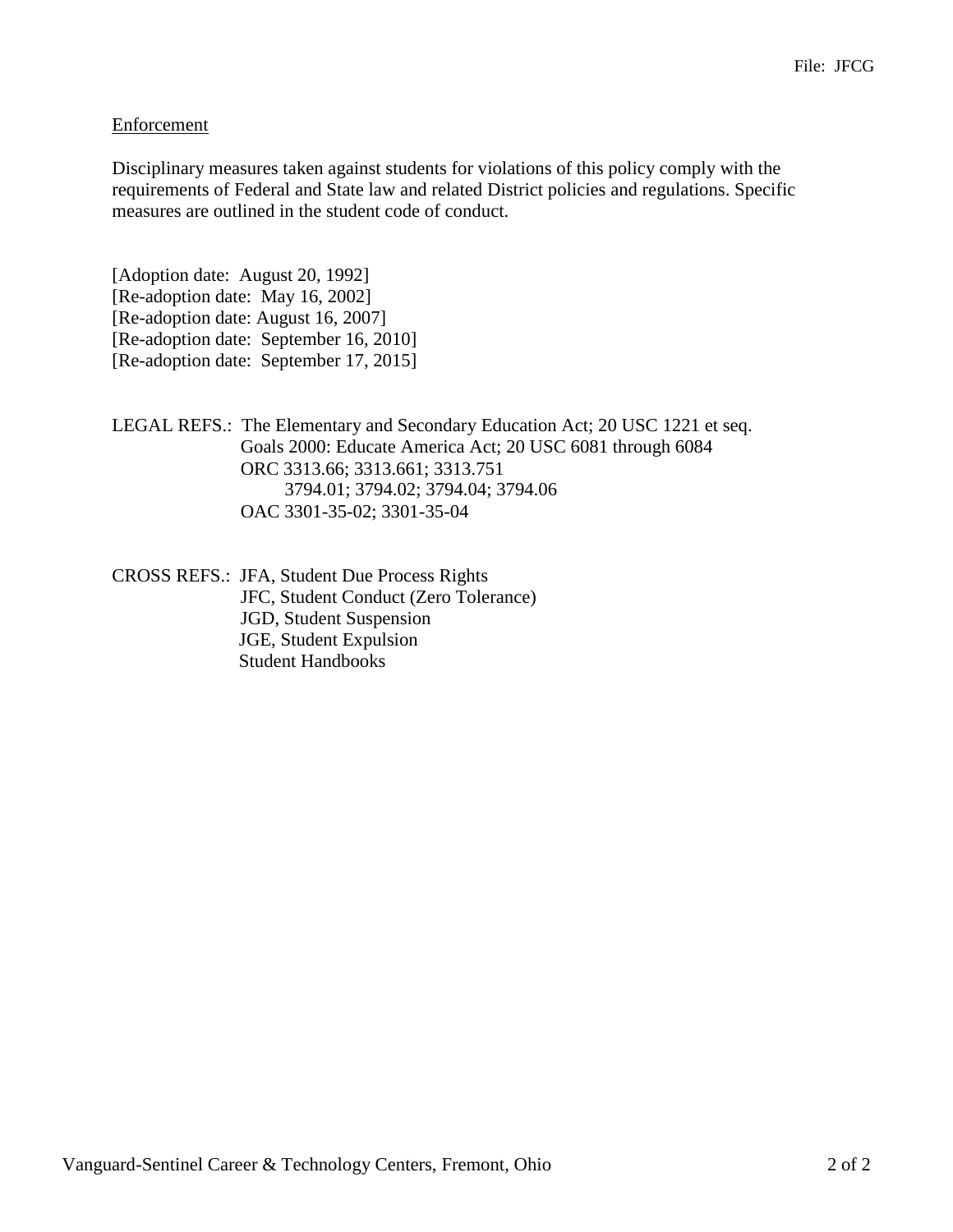#### STUDENT ALCOHOL USE/DRUG ABUSE

No student shall possess, distribute, use, or abuse any alcohol, drugs, drug paraphernalia, drugrelated devices and/or any substance that alters the mind or behavior. No student shall appear at school or any school-related function under the influence of alcohol, drugs or any controlled substance. No person shall possess, deliver, attempt to deliver or cause to be delivered any counterfeit (look-alike drug) and/or noncontrolled substance that resembles a controlled substance. Any violation of these rules may result in suspension or recommendation of expulsion. Appropriate law enforcement agencies will be notified.

[Adoption date: August 20, 1992] [Re-adoption date: May 16, 2002] [Re-adoption date: September 16, 2010] [Re-adoption date: September 17, 2015]

LEGAL REFS.: Drug-Free Campus and Schools Act; 20 USC 3224(a) ORC 2925.01; 2925.11; 2925.14; 2925.37 3313.66; 3313.661 3719.011; 3719.41

CROSS REFS.: IGAG, Drugs, Alcohol and Tobacco Education JFC, Student Conduct (Zero Tolerance) JHCD, Administering Medicines to Students Student Handbooks Student Code of Conduct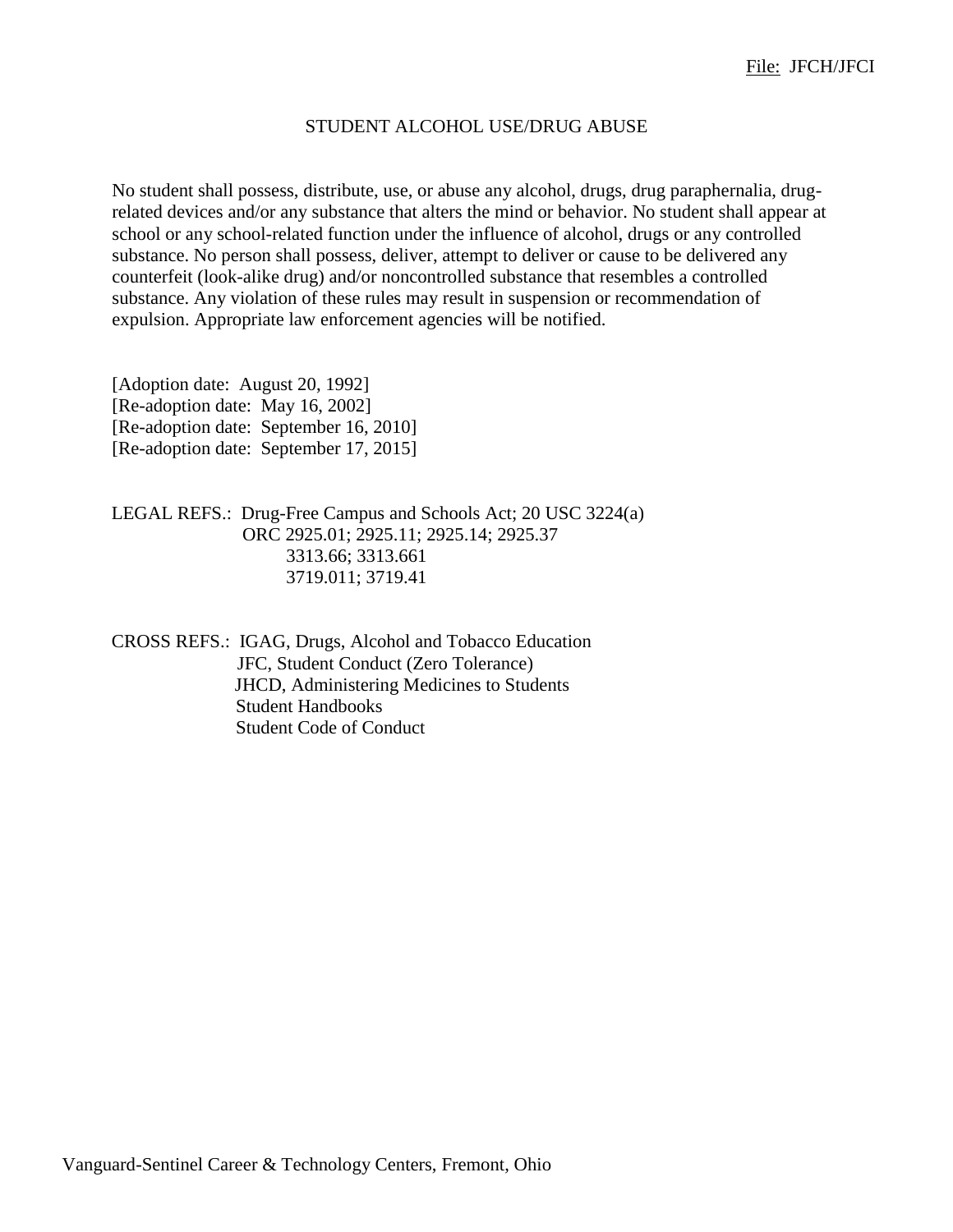# WEAPONS IN THE SCHOOLS

The Board is committed to providing the students of the District with an educational environment which is free of the dangers of firearms, knives and other dangerous weapons.

The definition of a firearm is any weapon (including a starter gun) which is designed to or may readily be converted to expel a projectile by the action of an explosive; the frame or receiver of any such weapon; any firearm muffler or firearm silencer or any destructive device (as defined in 18 U.S.C.A. Section 921), which includes any explosive, incendiary or poisonous gas, bomb, grenade, rocket having a propellant charge of more than four ounces, missile having an explosive or incendiary charge of more than one-quarter ounce, mine or device similar to any of the devices described above. A knife is defined as a cutting instrument having a sharp blade that is capable of causing serious bodily injury.

Unless a student is permanently excluded, the Superintendent shall expel a student from school for a period of one year for bringing a firearm or knife to a school within the District or onto any other property owned or controlled by the Board, or for possessing a firearm or knife at a school or on any other property owned or controlled by the Board, which firearm or knife was initially brought onto school property by another person, except that the Superintendent may reduce this requirement on a case-by-case basis in accordance with this policy. Any such expulsion shall extend, as necessary, into the school year following the school year in which the incident that gives rise to the expulsion takes place.

Matters which might lead to a reduction of the expulsion period include: the student's mental and/or physical characteristics or conditions; the age of the student and its relevance to the punishment; the prior disciplinary history of the student and/or the intent of the perpetrator.

A student may be expelled for up to one year for firearm-related or knife-related incidents occurring off school property while at a school-sponsored interscholastic competition, extracurricular event or other school-sponsored activity.

A student suspended, expelled, removed or permanently excluded from school for misconduct involving a firearm or knife also loses his/her driving privileges. The District must notify the county registrar of motor vehicles and county juvenile judge within two weeks of the suspension, expulsion or permanent exclusion.

The Board prohibits students from knowingly possessing an object on school premises, in a school or a school building, at a school activity or on a school vehicle if both of the following apply.

1. The object is indistinguishable from a firearm, whetheror not the object is capableof being fired.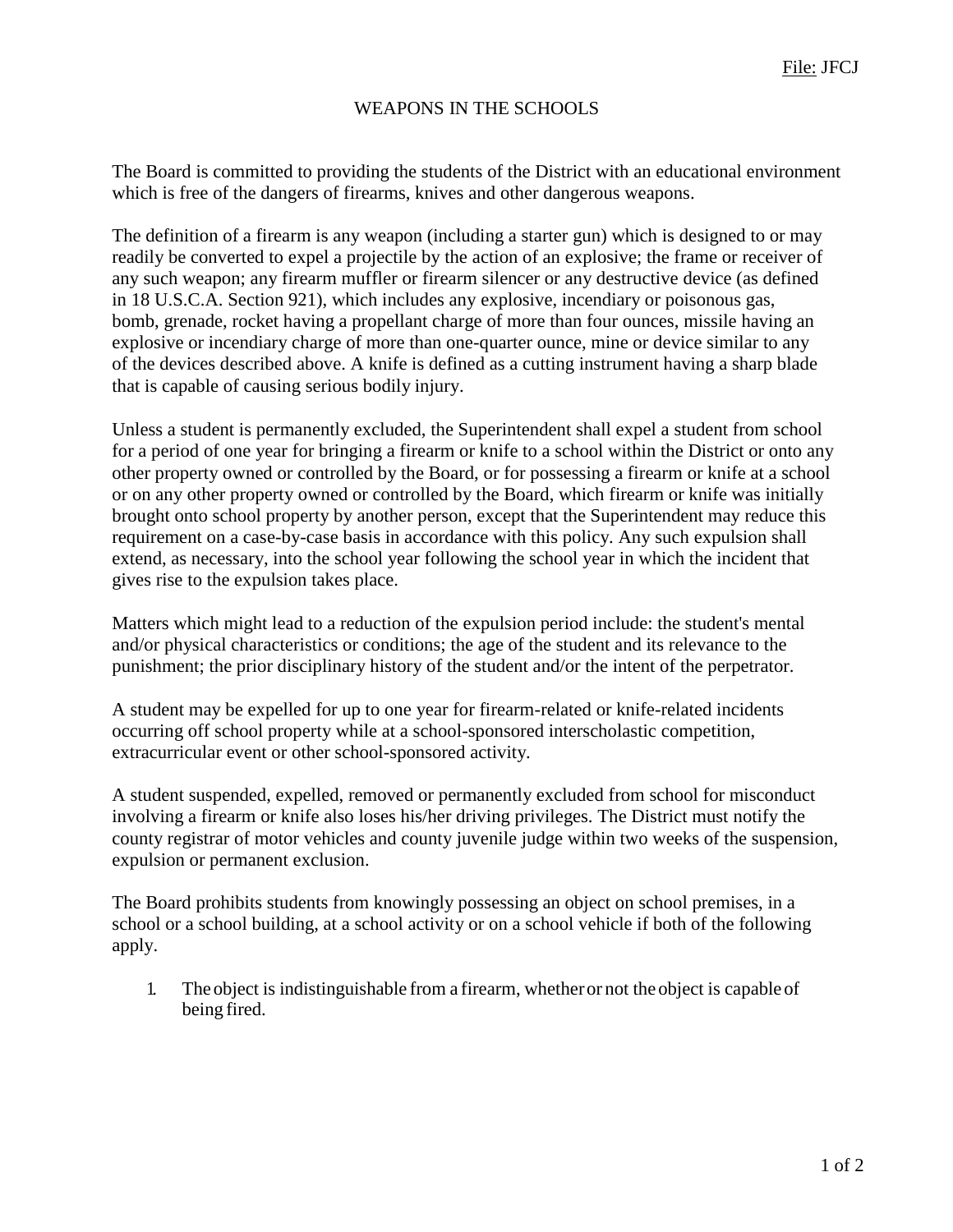2. The person indicates that the person possesses the object and that it is a firearm, orthe person knowingly displays or brandishes the object and indicates that it is a firearm.

As defined by State law and for purposes of this policy, an "object that is indistinguishable from a firearm" means an object made, constructed or altered so that, to a reasonable person without specialized training in firearms, the object appears to be a firearm.

Students found in violation of numbers 1 and 2 above may be reported to the local police authority and may be prosecuted under State criminal statutes, as well as disciplined in accordance with the provisions of the District's student code of conduct and State law.

The Superintendent is authorized to expel a student from school for a period not to exceed one year for making a bomb threat to a school building, or to any premises at which a school activity is occurring at the time of the threat. Any expulsion under this division extends, as necessary, into the school year following the school year in which the incident that gives rise to the expulsion takes place.

[Adoption date: June 20, 1996] [Re-adoption date: May 16, 2002] [Re-adoption date: September 16, 2010] [Re-adoption date: September 17, 2015] [Re-adoption date: January 17, 2019]

LEGAL REFS.: 18 USC 921 20 USC 2701 et seq., Title IX 9001-9005 Gun-Free Schools Act; 20 USC 8921 ORC 2923.122 3313.66; 3313.661; 3313.662 3321.13

CROSS REFS.: JEGA, Permanent Exclusion JFC, Student Conduct (Zero Tolerance) JFCL, Unsafe Schools (Persistently Dangerous Schools) JGD, Student Suspension JGDA, Emergency Removal of Student JGE, Student Expulsion Student Code of Conduct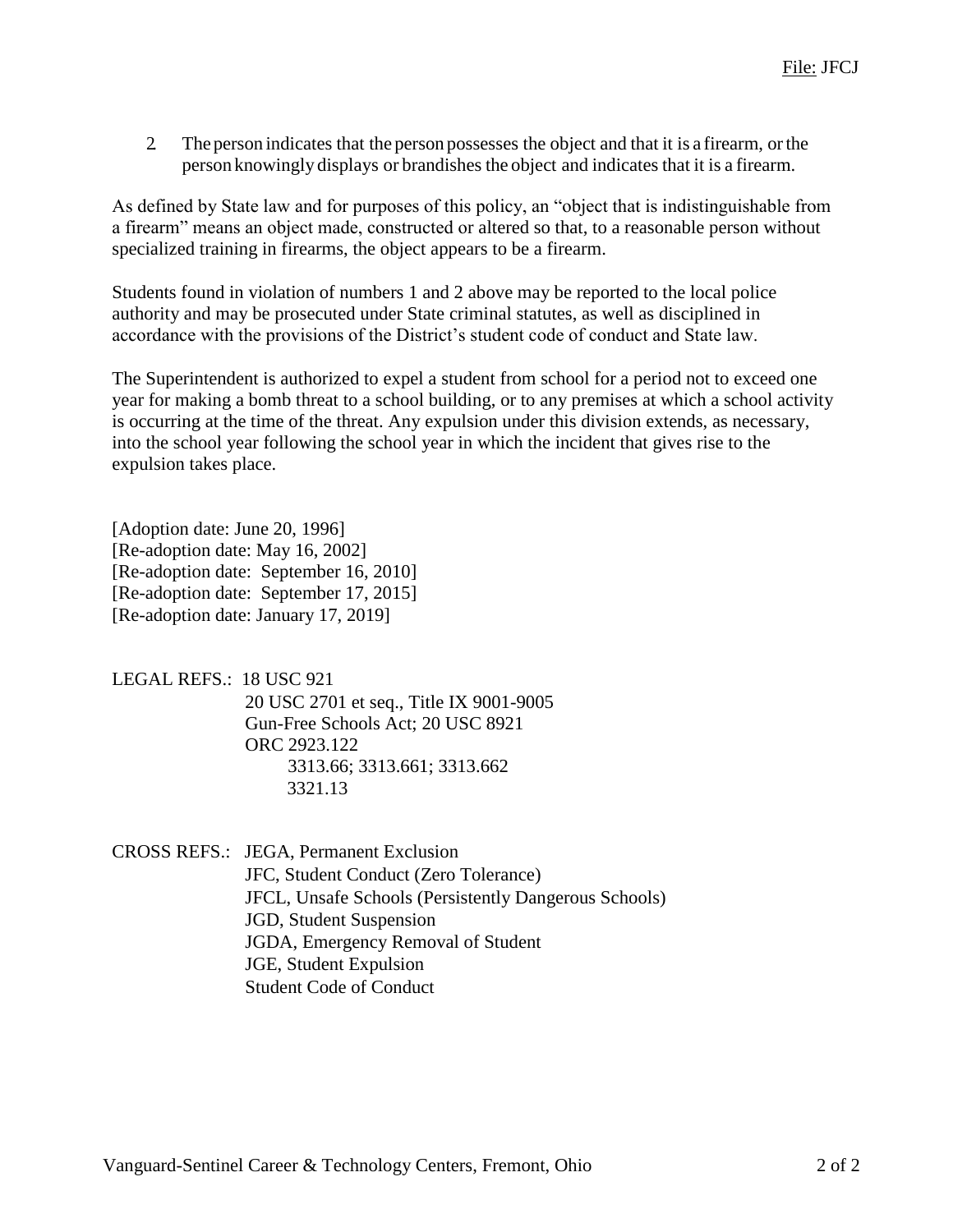### UNSAFE SCHOOLS (Persistently Dangerous Schools)

The Board complies with State and Federal law in adopting a policy on persistently dangerous schools.

A "persistently dangerous" school is defined by State law as a school that has two or more violent criminal offenses in or on school grounds, per 100 students, in each of two consecutive school years. In schools with 300 or fewer students enrolled, six or more violent criminal offenses must occur. Likewise, if a school has 1,350 or more students enrolled, 27 or more violent criminal offenses must occur in each of two consecutive school years.

"Violent criminal offense" refers to any violent criminal offense set forth and defined in State law as violent in nature.

"As determined by State law" means that the student has been identified as the victim and the perpetrator has pled guilty to, been adjudicated or convicted of a violent criminal offense in an Ohio court.

"Grounds" includes school bus transportation to and from school and school-sponsored activities and designated bus stops.

[Adoption date: September 16, 2010] [Re-adoption date: September 17, 2015]

LEGAL REFS.: The Elementary and Secondary Education Act; 20 USC 1221 et seq. OAC 3301-35-02; 3301-35-04

CROSS REFS.: JECBD, Intradistrict Open Enrollment JFC, Student Conduct (Zero Tolerance) JFCJ, Weapons in the Schools Student Handbooks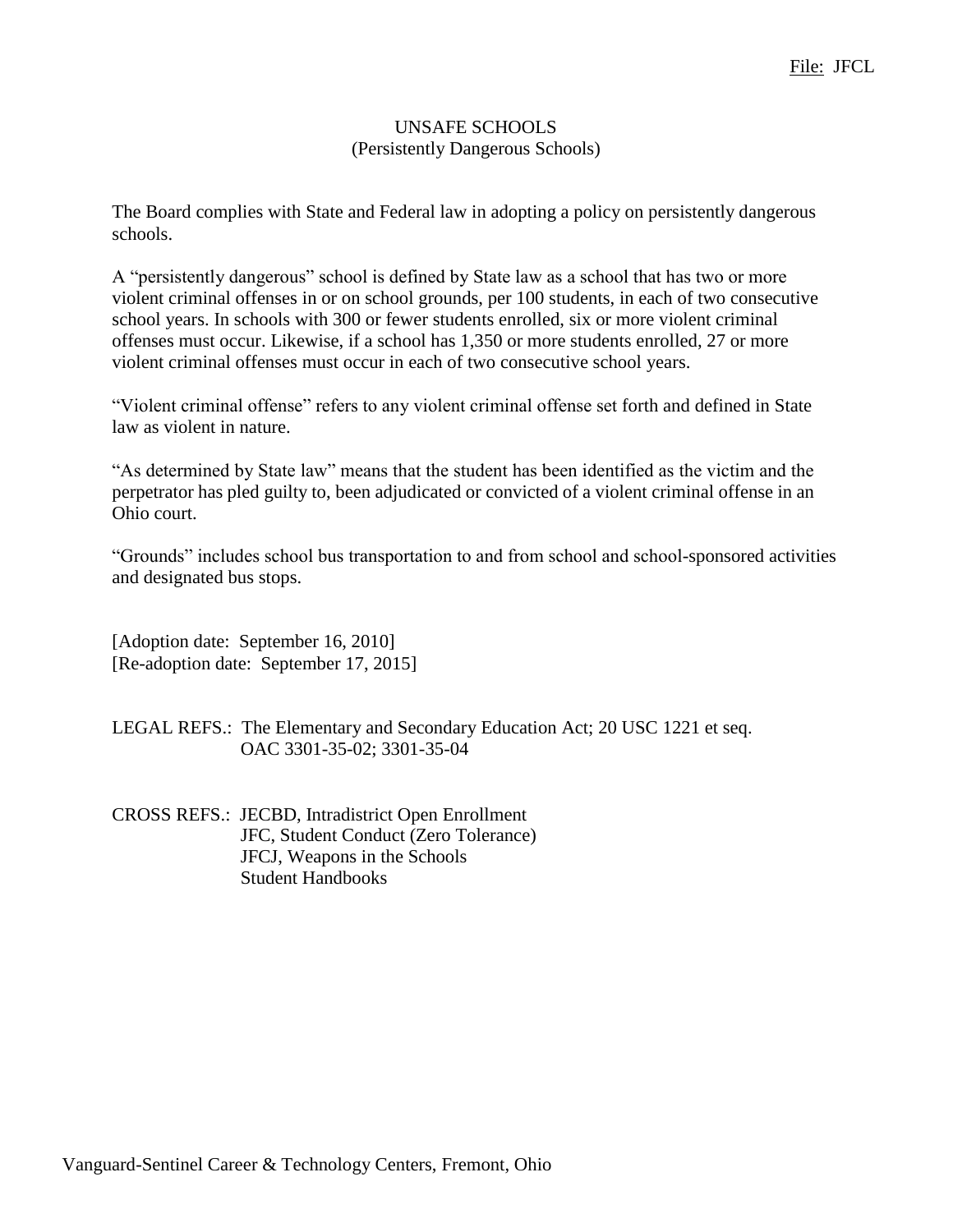### PREGNANT STUDENTS/MARRIED STUDENTS

There shall be no discrimination or differing treatment directed toward married or pregnant students.

The Board affirms the right of a pregnant student to continue her participation in the educational program.

As soon as the pregnancy is medically confirmed, the Board recommends that the student consult with a member of the student personnel staff or the principal to plan her educational program.

With the staff member involved, the student may elect any of the following educational plans or suggest alternatives.

- 1. She may remain in her present school program, with modifications as necessaryuntil the birth of her baby is imminent or until her physician states that continued participation would be detrimental to her health or that of the baby.
- 2. When information has been obtained from the student's physician indicating that the student is unable to attend school, homebound instruction is available at school expense until her physician states that she is physically able to return to school.
- 3. With Board approval, she may temporarily withdraw from school and enroll inan approved educational program in which she can continue her education.

Efforts are made to ensure that the educational program of the student is disrupted as little as possible and that she receives health and counseling services, as well as instruction. Students under the age of 18 are still subject to compulsory education requirements. Students 18 or older are encouraged to return to school after delivery and complete requirements for graduation.

[Adoption date: August 20, 1992] [Re-adoption date: May 16, 2002] [Re-adoption date: September 16, 2010] [Re-adoption date: September 17, 2015]

LEGAL REFS.: Education Amendments of 1972, Title IX; 20 USC 1681 et seq. ORC 3321.01; 3321.04

CROSS REF.: JB, Equal Educational Opportunities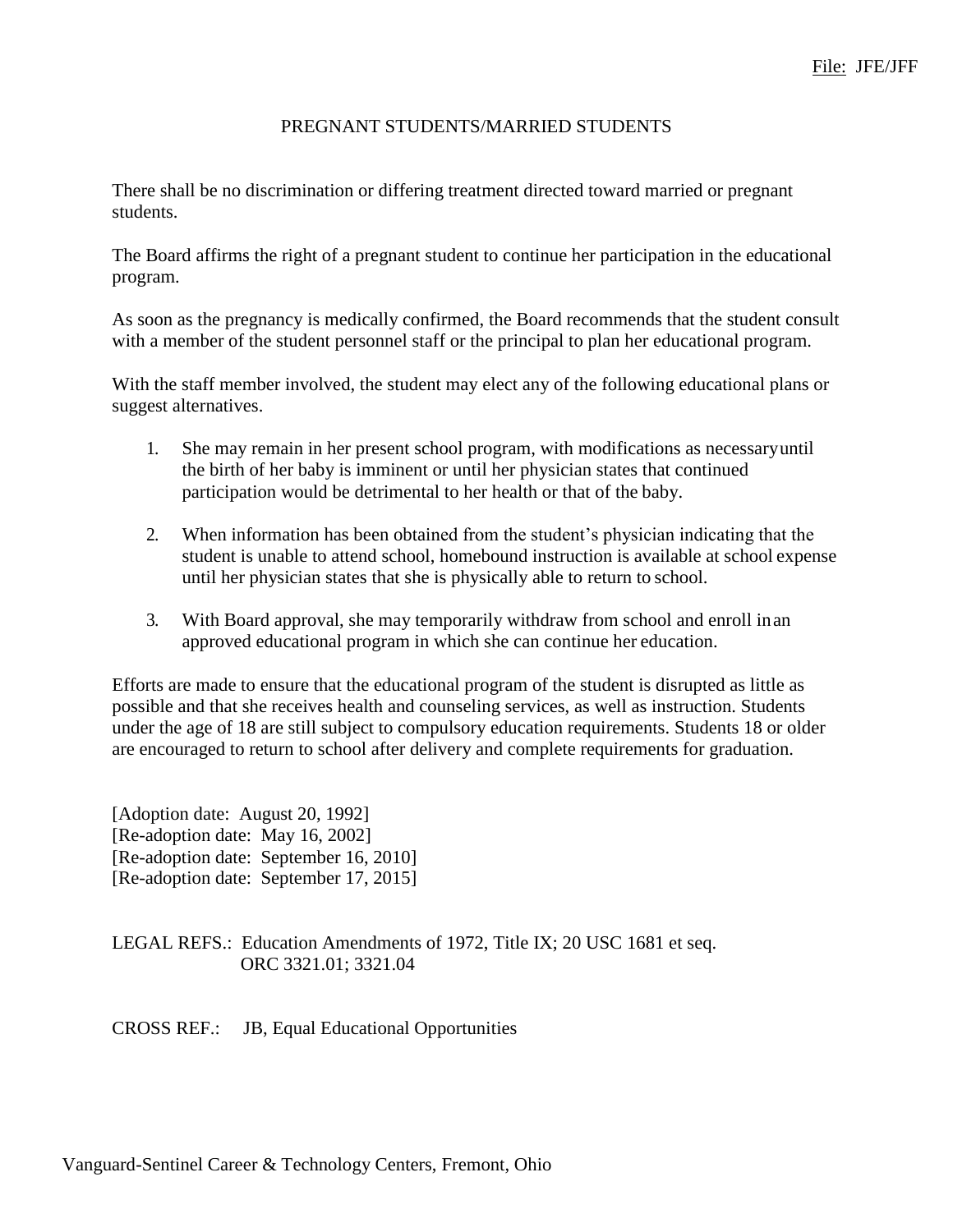#### INTERROGATIONS AND SEARCHES

The District has responsibility for the control and management of students during the school day and hours of approved extracurricular activities. While discharging its responsibility, the administration is to make an effort to protect each student's rights with respect to interrogations by law enforcement officials. The administration has developed regulations to be followed in the case of searches and interrogations.

The right to inspect students' school lockers or articles carried upon their persons and to interrogate an individual student is inherent in the authority granted school boards. All searches are conducted sparingly and only when such search is reasonably likely to produce tangible results to preserve discipline and good order and the safety and security of persons and their property.

Student lockers are the property of the District, and since random searches have a positive impact on reducing drugs and other criminal activity, it is the policy of the Board to permit the building administrator to search any locker and its contents as the administrator believes necessary. Such notice will be posted at or near the entrance to the school grounds and at the main entrance to each school building.

The Board directs the Superintendent to authorize the use of dogs trained in detecting the presence of drugs. The dogs may be used to patrol the school facilities and grounds, including the lockers and parking areas. Use of dogs may be unannounced and random. If a trained canine alerts to a particular vehicle, locker or other container, it shall create reasonable suspicion to search that vehicle, locker or container in accordance with this policy.

[Adoption date: August 20, 1992] [Re-adoption date: May 16, 2002] [Re-adoption date: September 16, 2010] [Re-adoption date: September 17, 2015]

LEGAL REFS.: U.S. Const. Amend. IV ORC 3313.20

CROSS REFS.: JF, Student Rights and Responsibilities JHG, Reporting Child Abuse JP, Positive Behavioral Interventions and Supports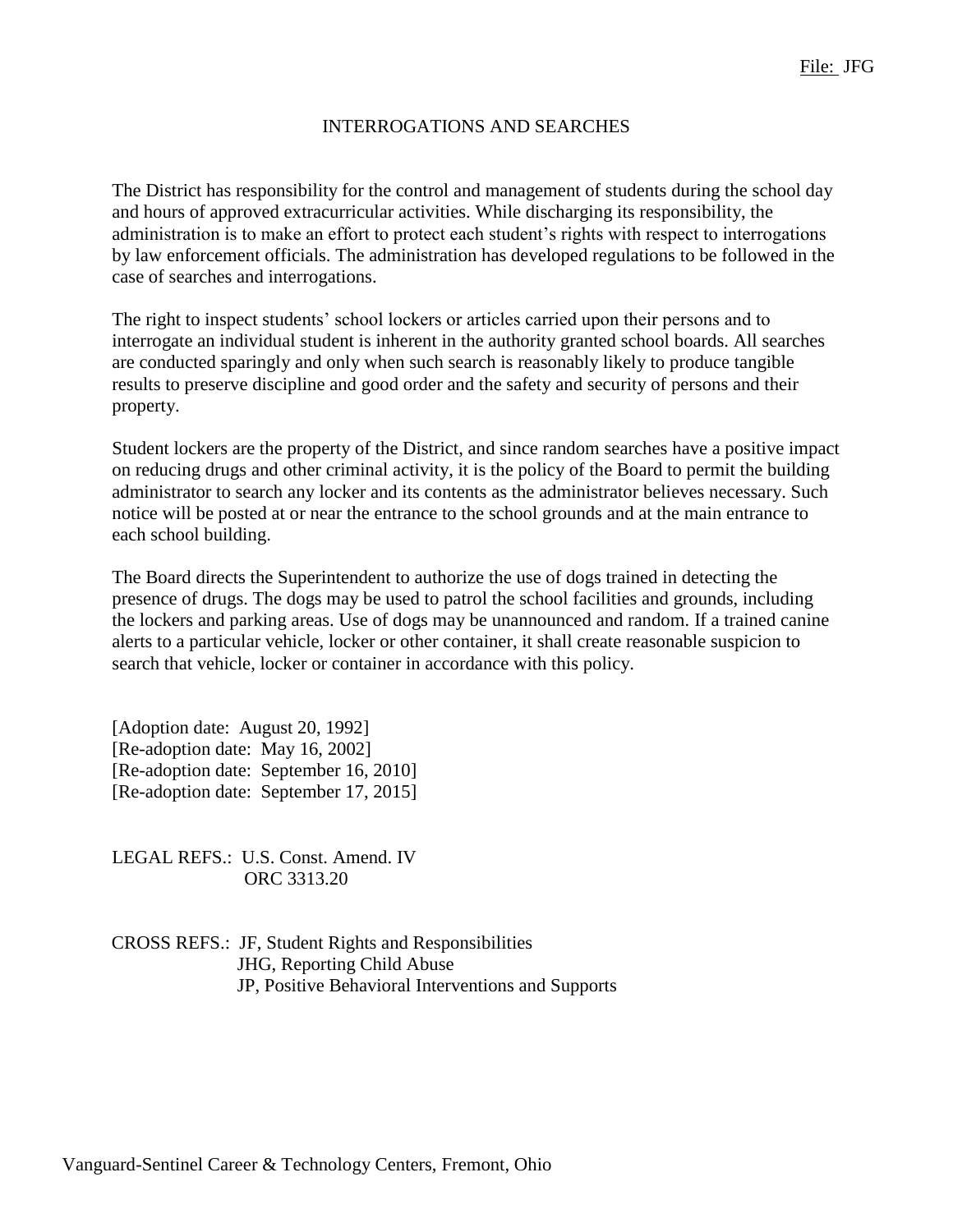# INTERROGATIONS AND SEARCHES

#### Searches of Student Property by School Personnel

The following rules apply to the search of school property assigned to a specific student (locker, desk, etc.) and the seizure of items in his/her possession.

- 1. General housekeeping inspection of school property may be conducted withreasonable notice. Random searches of lockers may be conducted.
- 2. A search of a desk or other storage space may be conducted when there exists reasonable suspicion for school authorities to believe that the area being searched contains evidence of a crime or violation of schoolrules.
- 3. Search of an area assigned to a student should be for a specificallyidentified item and should be conducted in his/her presence and with his/her knowledge.
- 4. Items, the possession of which constitutes a crime or violation of school rules, or any other possessions reasonably determined to be a threat to the safety or security of others may be seized by school authorities at any time.

#### Searches of a Student's Person or Personal Property by School Personnel

Directors and their designees are permitted to search the person and personal property (purse, backpack, gym bag, etc.) of a student when there is reason to believe that evidence will be obtained indicating the student's violation of either the law or school rules. The following rules apply in such cases.

- 1. There should be reasonable suspicion to believe that the search will result in obtaining evidence which indicates the student's violation of the law or school rules.
- 2. Searches of a student's person are conducted by a member.
- 3. Searches will be conducted in the presence of another administrator or staff member of the same sex as the student beingsearched.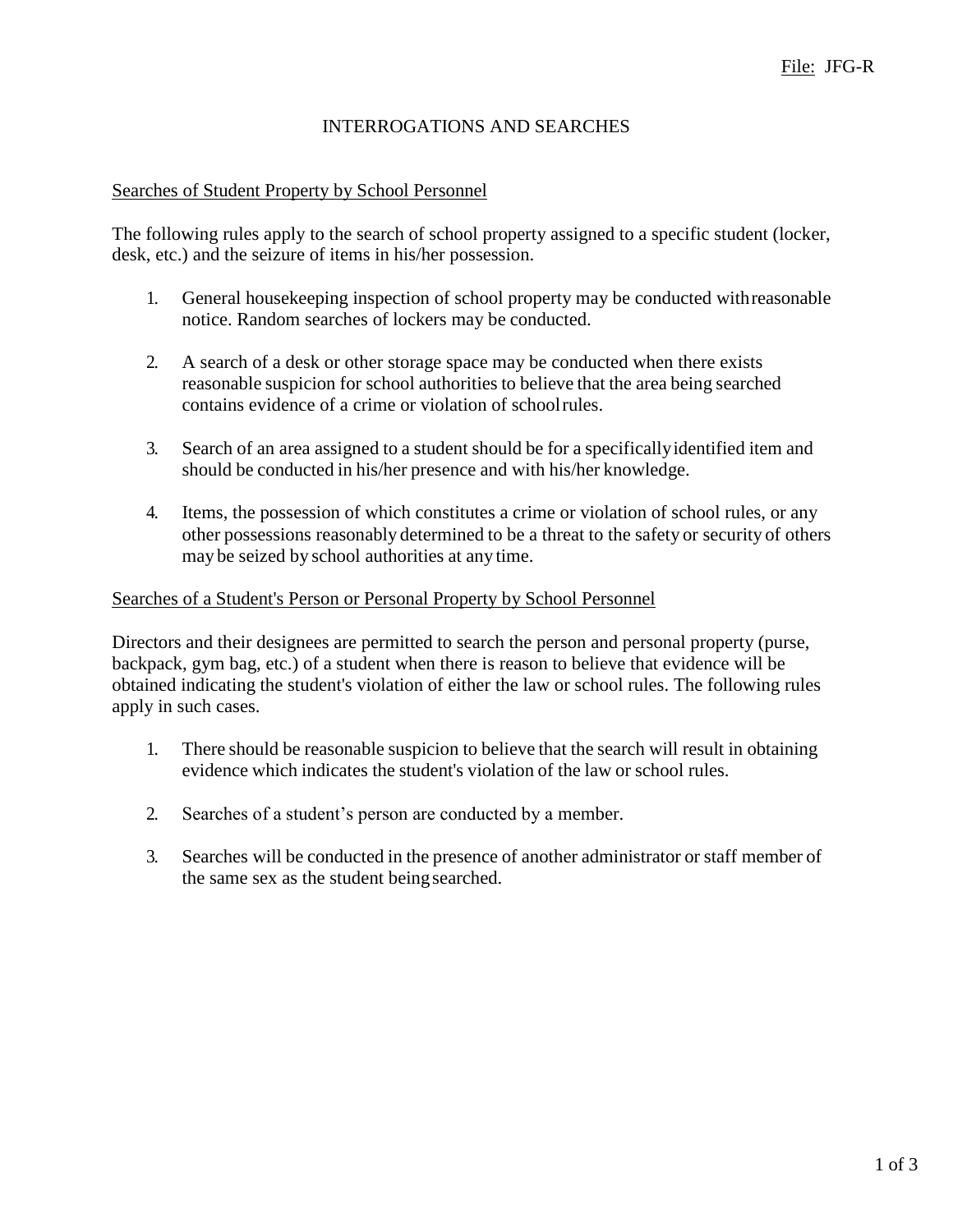- 4. Parent(s)/guardian(s) of a minor student who is the subject of a search will be notified of the search and are given the reason(s) for the search, as soon as feasible after completion of the search.
- 5. When evidence is uncovered indicating that a student may have violated the law, law enforcement officials shall be notified.
- 6. Strip searches should be discouraged. A substantially higher degree of certainty (more than a reasonable belief) is required prior to conducting such a search. In cases in which school officials believe a strip search is necessary, law enforcement officials should be called to conduct thesearch.

## Searches of Student Property by Law Enforcement Officials

A law enforcement agency must have probable cause or produce a warrant prior to conducting any search of a student's personal property kept on school premises. When the law enforcement officials have reason to believe that any item which might pose an immediate threat to the safety or security of others is kept in a student locker, desk or other storage space, searches may be conducted without a previously issued warrant.

### Interrogations by Law Enforcement Officials

The schools have legal custody of students during the school day and during hours of approved extracurricular activities. It is the responsibility of the school administration to try to protect each student under its control; therefore, the following steps shall be taken.

- 1. The questioning of students by law enforcement agencies is limited to situations where parental consent has been obtained or the school official has made an independent determination that reasonable grounds exist for conducting an interrogation during school hours.
- 2. Whenever possible, law enforcement officials should contact and/or question students out of school. When it is absolutely necessary for an officer to make a school contact with a student, the school authorities will bring the student to a private room and the contact will be made out of the sight of others as much aspossible.
- 3. The director must be notified before a student may be questioned in school or taken from a classroom.
- 4. The administration shall notify the parent or legal guardian of the student to be interviewed by the law enforcement officials, if the law enforcement officials haven't, before the student is questioned so that the parents may be present if theyso desire.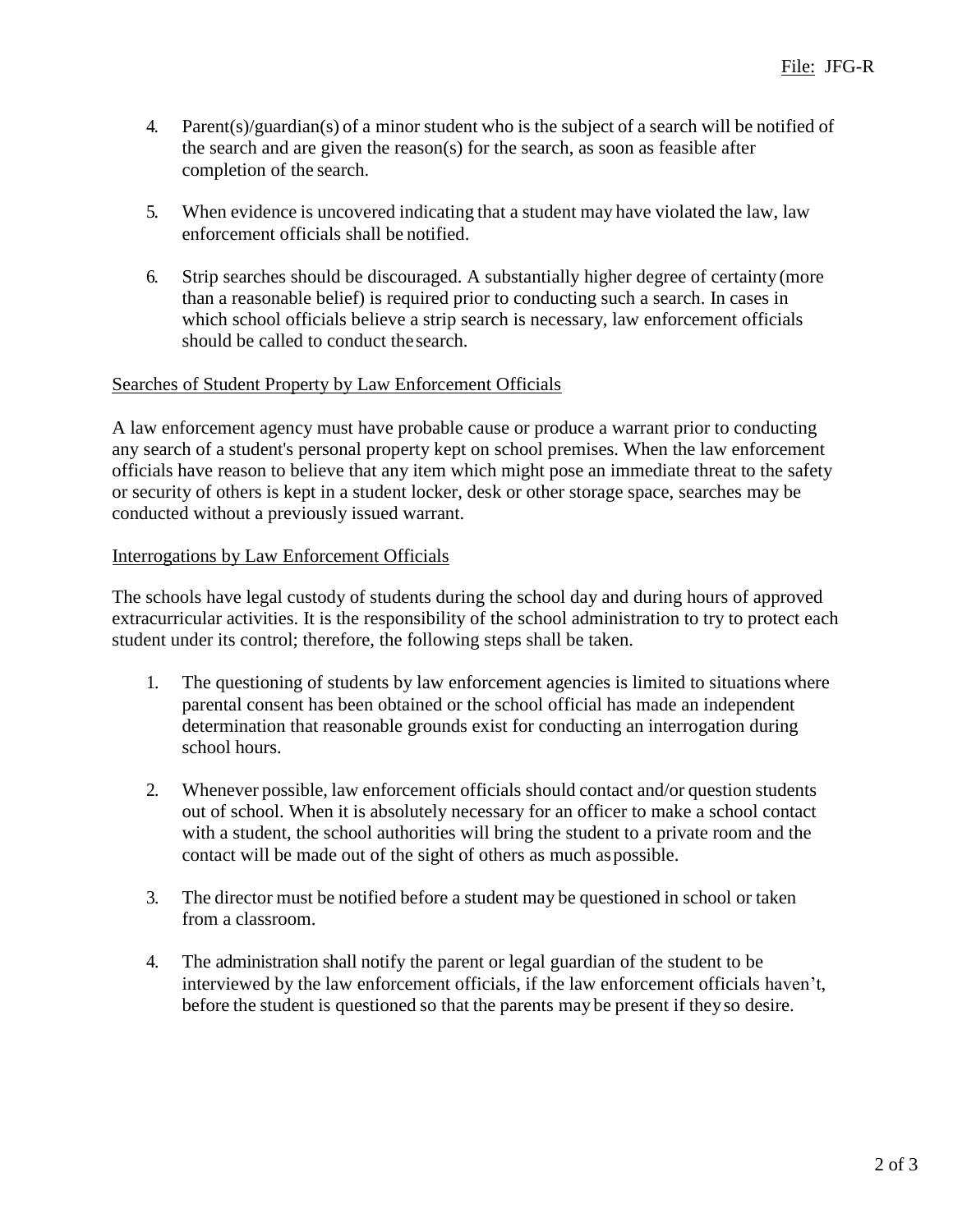- 5. To avoid possible criticism, a school official requests to be present when an interrogation takes place within the school.
- 6. When law enforcement officials to remove a student from school, the administration will make an attempt to notify the parent(s).
- 7. Law enforcement officials should always be notified by the director whenever a student is involved in any type of criminal activity. When the director learns of this involvement, he/she should notify the juvenile officer or detective bureau of the law enforcement agency. The school should not attempt to handle matters that are properly in the realm of the law enforcement agency.

[Approval date: August 20, 1992] [Re-approval date: May 16, 2002] [Re-approval date: September 16, 2010] [Re-approval date: September 17, 2015]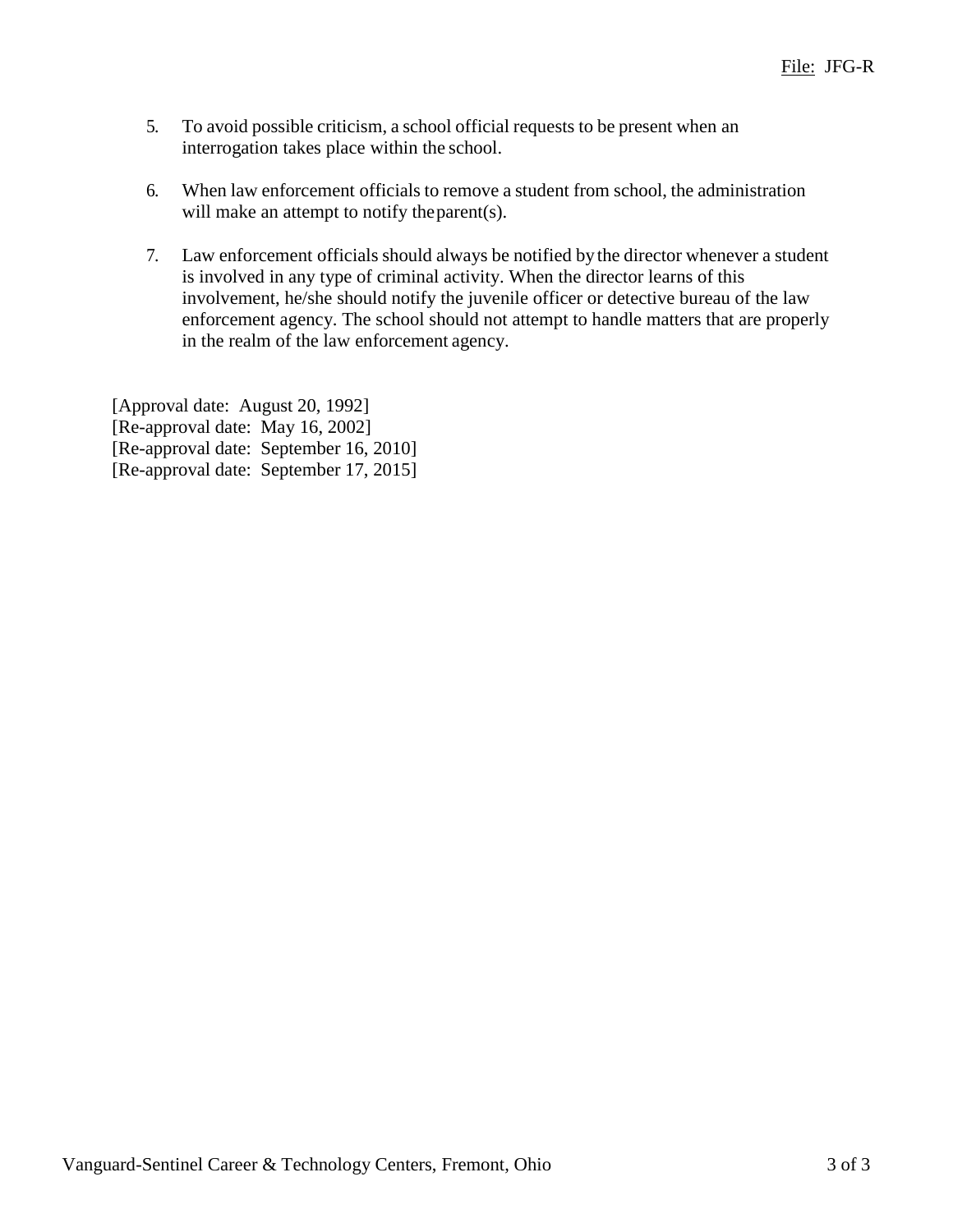### CORPORAL PUNISHMENT

The Board prohibits the use of corporal punishment as a means of discipline in its District. Teachers, principals, administrators and classified staff are authorized by law to use, within the scope of their employment, "such amount of force and restraint as is reasonable and necessary to quell a disturbance threatening physical injury to others, to obtain possession of weapons or other dangerous objects, for the purpose of self-defense, or for the protection of persons or property."

[Adoption date: August 19, 1993] [Re-adoption date: May 16, 2002] [Re-adoption date: September 16, 2010] [Re-adoption date: September 17, 2015]

LEGAL REFS.: ORC 2903.11 3313.20 3319.41

CROSS REFS.: ECAB, Vandalism JFC, Student Conduct (Zero Tolerance) JP, Positive Behavioral Interventions and Supports Student Code of Conduct Student Handbooks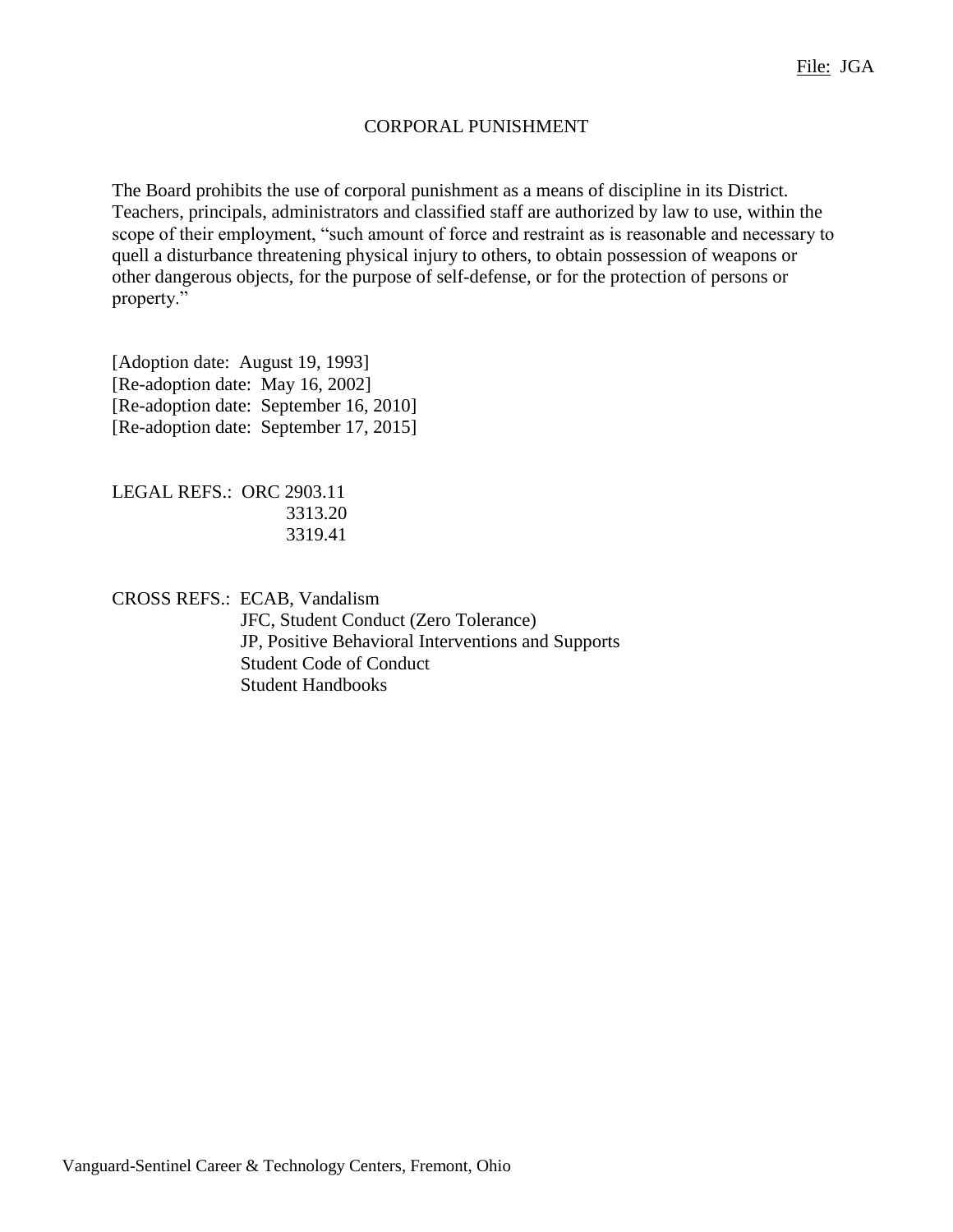# STUDENT SUSPENSION

The Superintendent**,** the director or his/her designee may suspend a student from school for disciplinary reasons outlined in the student code of conduct. No period of suspension will be for more than 10 school days. If at the time a suspension is imposed fewer than 10 days remain in the school year, the Superintendent may apply any or all of the period of suspension to the following year.

The Superintendent may require a student to perform community service in conjunction with or in place of a suspension. The Board may adopt guidelines to permit the Superintendent to impose a community service requirement beyond the end of the school year in lieu of applying the suspension into the following school year.

The guidelines listed below will be followed for all out-of-school suspensions.

- 1. Thestudent will be informedin writing ofthe potential suspension and the reasons for the proposed action.
- 2. The student will be provided an opportunity for an informal hearing to challenge the reason for the intended suspension and explain his/her actions.
- 3. An attempt will bemade to notifyparents or guardians by telephoneif a suspension is issued.
- 4. Within one school day, a letter will be sent to the parent or guardian statingthe specific reasons for the suspension and including notice of their right to appeal such action.
- 5. Notice of this suspension will be sent to the:
	- A. Superintendent and
	- B. Student's school record (not for inclusion in the permanent record and
	- C. Associate School
- 6. Permanent Exclusion. If the offense is one for which a school district may seek permanent exclusion, then the notice will contain that information.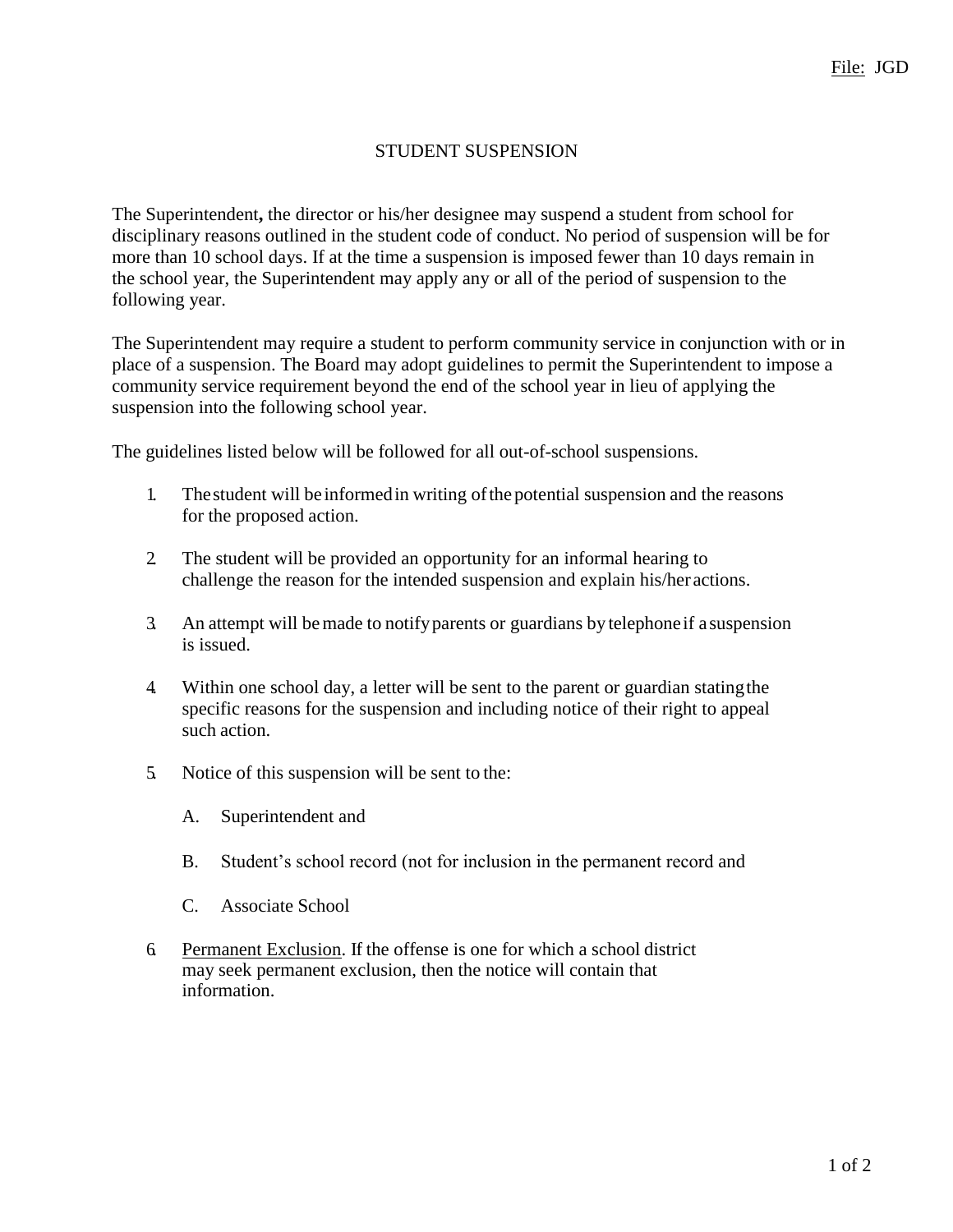# Appeal Procedure

Should a student who is 18 or older or a student's parent(s) or guardian(s) choose to appeal the suspension, he/she must do so within 10 calendar days of the notice of suspension. The appeal shall be in writing and made to the Board's designee. The procedure for appeal will be provided in regulations approved by the Board. All witnesses are sworn and a verbatim record will be kept of the hearing, which may be held in executive session at the request of the student, parent or guardian. The decision of the Board's designee shall be acted upon at a public meeting. The student may be excluded from school during the appeal process.

## Appeal to the Court

Under State law, appeal of the Board's or its designee's decision may be made to the Court of Common Pleas.

[Adoption date: August 20, 1992] [Re-adoption date: May 16, 2002] [Re-adoption date: September 16, 2010] [Re-adoption date: September 17, 2015] [Re-adoption date: January 17, 2019]

LEGAL REFS.: ORC 3313.66; 3313.661; 3313.662

CROSS REFS.: JEGA, Permanent Exclusion JFC, Student Conduct (Zero Tolerance) JFCEA, Gangs JFCF, Hazing and Bullying (Harassment, Intimidation and Dating Violence) JFCJ, Weapons in the Schools JGE, Student Expulsion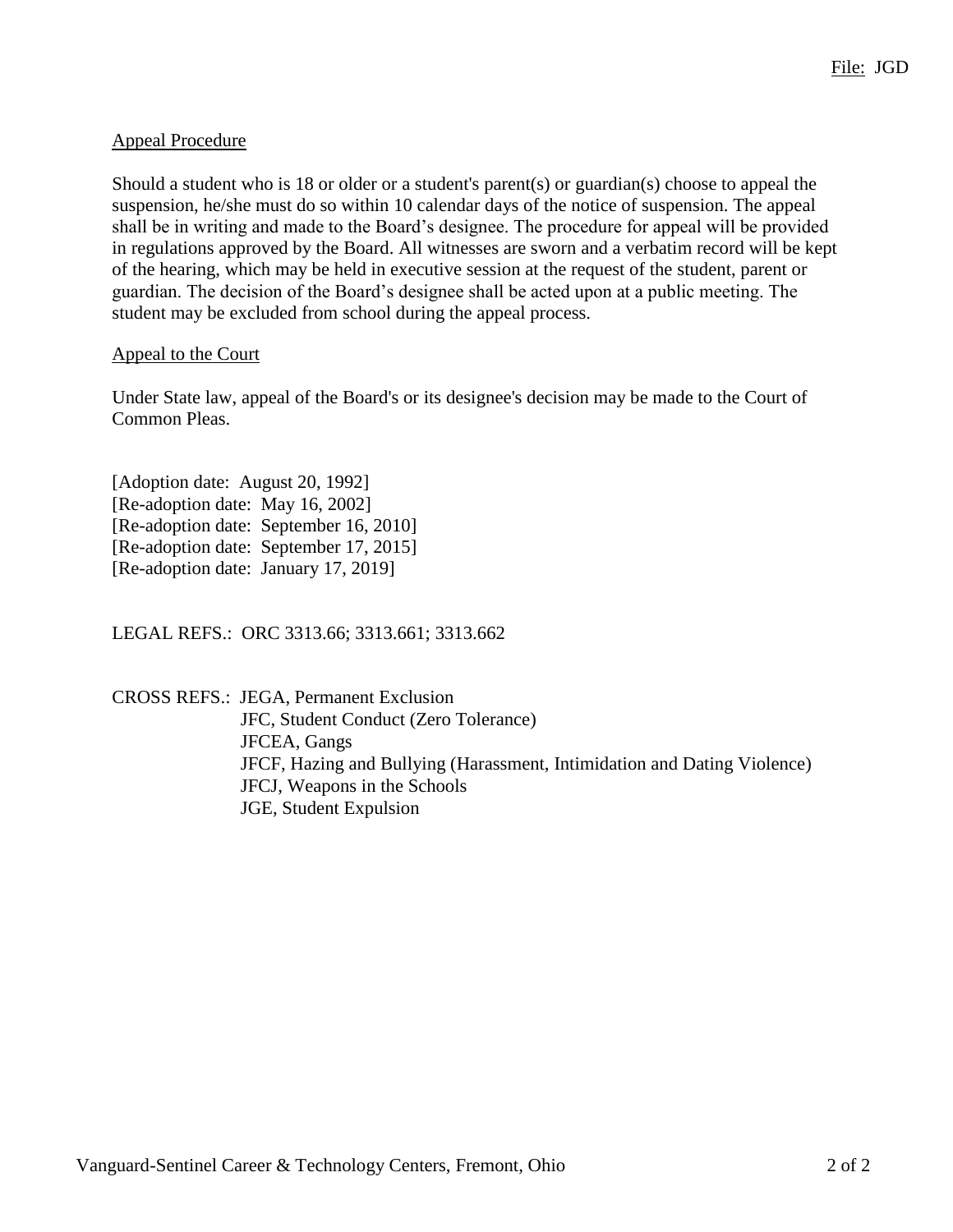#### EMERGENCY REMOVAL OF STUDENT

If a student's presence poses a continuing danger to persons or property or an ongoing threat of disrupting the academic process, the Superintendent, director, assistant director or personnel employed to direct, supervise or coach a student activity program may remove the student from the premises.

If either suspension or expulsion is contemplated, a due process hearing will be held within three school days after the removal is ordered. Written notice of the hearing and the reason for removal and any intended disciplinary action is given to the student as soon as practicable prior to the hearing. The student will have the opportunity to appear at an informal hearing before the director or his/her designee, assistant director, principal, Superintendent or designee and has the right to challenge the reasons for the removal or otherwise explain his/her actions. The person who ordered or requested the removal is present at the hearing. Within one school day of the decision to suspend, written notification will be given to the parent, guardian or custodian of the student and the Treasurer. This notice will include the reasons for the suspension and the right of the student or parent to appeal to the Superintendent / designee.

If the Superintendent or director or designee reinstates a student prior to the hearing for emergency removal, the teacher may request and will be given written reasons for the reinstatement. The teacher cannot refuse to reinstate the student.

In an emergency removal, a student can be kept from class until the matter of the alleged misconduct is disposed of either by reinstatement, suspension or expulsion.

In all cases of normal disciplinary procedures in which a student is removed from a curricular or extracurricular activity for less than 24 hours and is not subject to further suspension or expulsion, due process requirements do not apply.

[Adoption date: August 20, 1992] [Re-adoption date: May 16, 2002] [Re-adoption date: September 16, 2010] [Re-adoption date: September 17, 2015]

LEGAL REFS.: ORC 3313.66; 3313.661; 3313.662

CROSS REFS.: ECAB, Vandalism JFC, Student Conduct (Zero Tolerance) JFCJ, Weapons in the Schools JGD, Student Suspension JGE, Student Expulsion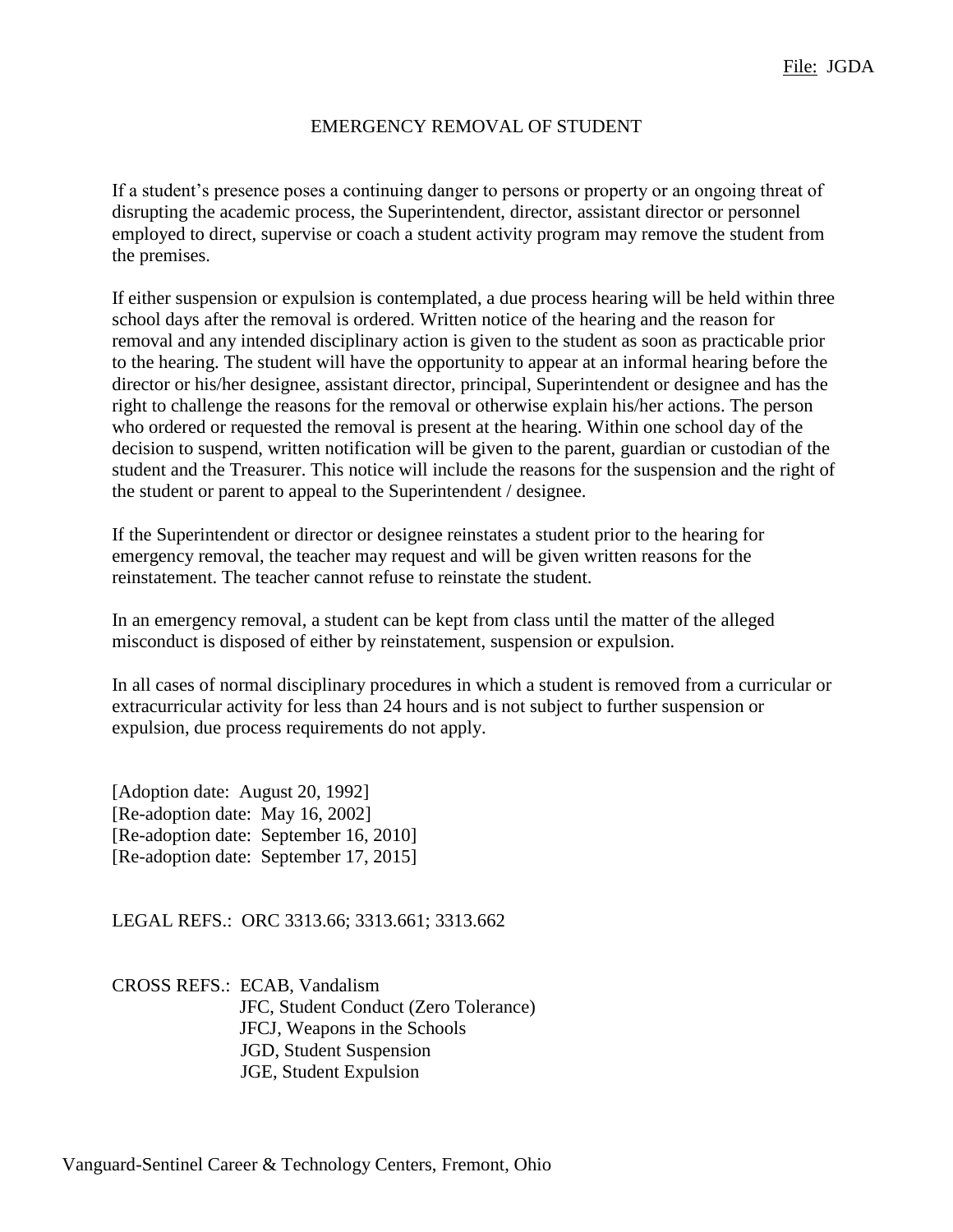# STUDENT EXPULSION

At times the behavior of a student can be considered so serious as to justify total removal from the educational program for a prolonged period of time. Actions meriting expulsion are outlined in the student code of conduct. Only the Superintendent may expel a student. Expulsion is the removal of a student for more than 10 days, but not more than one year. An expulsion can extend beyond the end of the school year, if there are fewer school days than expulsion days remaining the Superintendent may apply any remaining part of all of the period of the expulsion to the following school year.

The Superintendent may require a student to perform community service in conjunction with or in place of an expulsion. The Board may adopt guidelines to permit the Superintendent to impose a community service requirement beyond the end of the school year in lieu of applying the expulsion into the following school year.

The Superintendent will give the student and parent(s) written notice of the intended expulsion, including reasons for the intended expulsion. The student and parent or representative have the opportunity to appear on request before the Superintendent / designee to challenge the action or to otherwise explain the student's actions. This notice will state the time and place to appear which must not be fewer than three days nor more than five days after the notice is given.

Within 24 hours of the expulsion the Superintendent will notify the parent(s) of the student and Treasurer.

The notice shall include the reasons for the expulsion, the right of the student, parent, guardian or custodian to appeal to the Board or its designee, the right to be represented at the appeal and the right to request that the hearing be held in executive session.

The Superintendent will initiate expulsion proceedings against a student who has committed an act that warrants expulsion even if the student withdraws from school before the Superintendent has held the hearings or made the decision to expel the student.

### Permanent Exclusion

If the offense is one for which a school district may seek permanent exclusion, then the notice shall contain that information.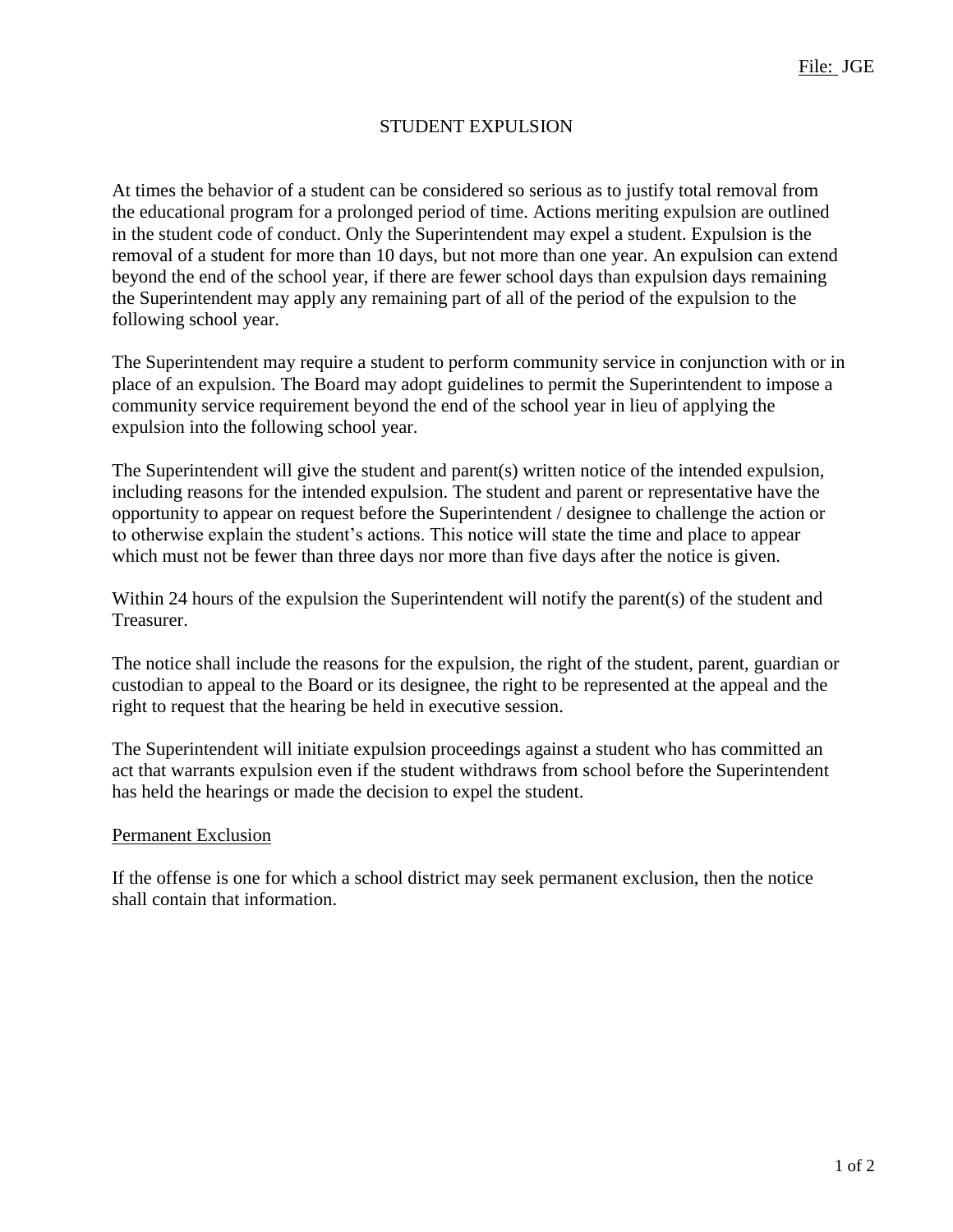# Appeal to the Board

A student or a student's parent(s) may appeal the expulsion by the Superintendent to the Board or its designee. The expulsion appeal must be within 14 calendar days after the notice of intent to expel was provided to the student, parent, guardian or custodian. The appeal request shall be in writing to the Treasurer and at the request of the student or of the student's parent(s) or attorney, the meeting may be held in executive session. The student may be represented in all such appeal proceedings and is granted a hearing before the Board or its designee. All witnesses are sworn and verbatim record is kept of the hearing. The decision of the Board shall be acted upon at a public meeting. The student may be excluded from school during the appeal process.

### Appeal to the Court

Under State law, the decision of the Board may be further appealed to the Court of Common Pleas.

Any student who is expelled from school for more than 20 days or into the following semester or school year is referred to an agency that works towards improving the student's attitudes and behavior. The Superintendent provides the student and his/her parent(s) with the names, addresses and telephone numbers of the public and private agencies providing such services.

[Adoption date: August 20, 1992] [Re-adoption date: May 16, 2002] [Re-adoption date: September 16, 2010] [Re-adoption date: September 17, 2015]

LEGAL REFS.: ORC Chapter 2506 3313.66; 3313.661; 3313.662

CROSS REFS.: ECAB, Vandalism JEGA, Permanent Exclusion JFCF, Hazing and Bullying (Harassment, Intimidation and Dating Violence) JFCJ, Weapons in the Schools JGD, Student Suspension JGDA, Emergency Removal of Student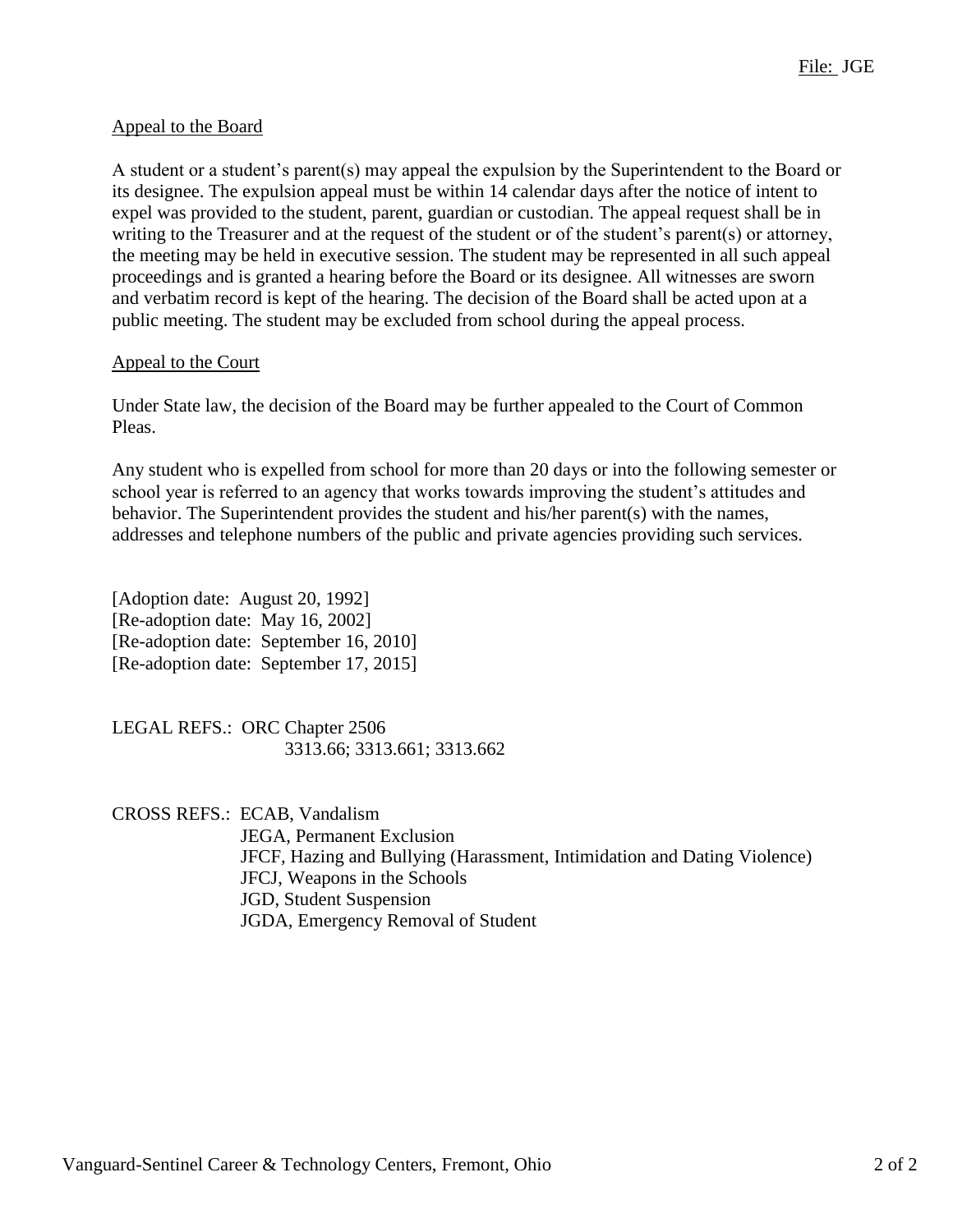### COMMUNICABLE DISEASES

The Board recognizes that controlling the spread of communicable diseases through casual contact is essential to the well-being of the school community and to efficient District operation.

In order to protect the health and safety of students and staff, the Board follows all State laws and Ohio Department of Health regulations pertaining to immunizations and other means for controlling communicable diseases that are spread through casual contact in the schools.

All students of the Vanguard-Sentinel Career and Technology Centers with signs or symptoms of diseases suspected as being communicable to others will be given immediate attention and sent home if appropriate.

Any student suspected or reported to have a communicable disease is examined by a school nurse or public health nurse. Upon the recommendation of the nurse, the student may be excluded from school. Readmission is dependent upon a decision by a physician.

Parents are informed when a communicable disease occurs in their child's classroom or on the bus so that observations of early signs or symptoms and appropriate preventative measures can be instituted.

[Adoption date: August 20, 1992] [Re-adoption date: May 16, 2002] [Re-adoption date: September 16, 2010] [Re-adoption date: September 17, 2015]

LEGAL REFS.: ORC 3313.67; 3313.671; 3313.68; 3313.71 3319.321 3707.04; 3707.06; 3707.08; 3707.16; 3707.20; 3707.21; 3707.26

CROSS REF.: JEG, Exclusions and Exemptions from School Attendance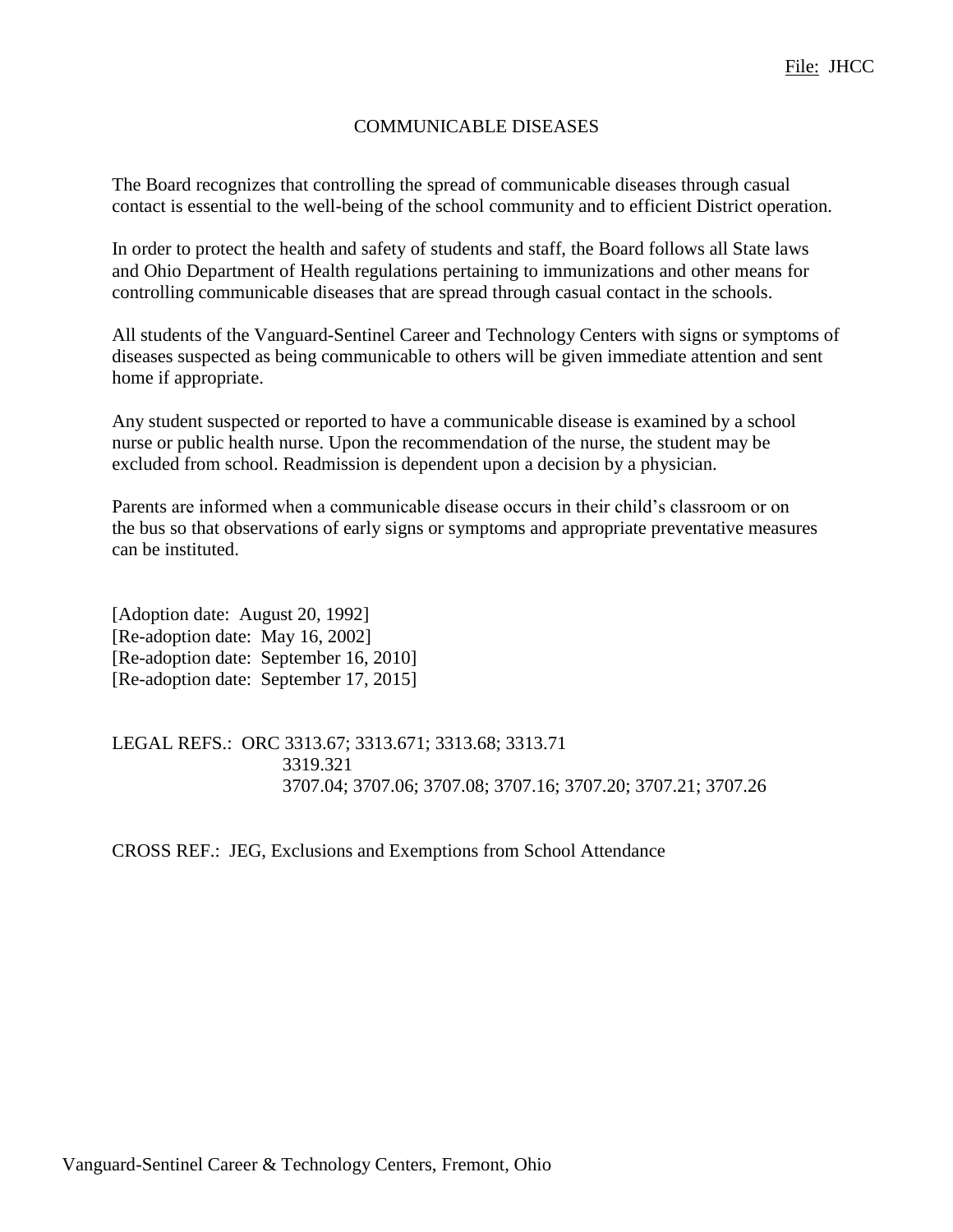# ADMINISTERING MEDICINES TO STUDENTS

Many students are able to attend school regularly only through effective use of medication in the treatment of disabilities or illnesses that will not hinder the health or welfare of others. If possible, all medication should be given by the parent at home. If this is not possible, it will be done in compliance with the following.

- 1. Only employees of the Board who are licensed health professionals, or who are appointed by the Board and have completed a drug administration training program meeting State law requirements, conducted by a licensed health professional and considered appropriate by the Board, can administer prescription drugs to students.
- 2. The school nurse or an appropriate person appointed by the director will supervise the secure and proper storage and dispensation of medications. The drug must be received in the container in which it was dispensed by the prescribing physician or others licensed to prescribe medication.
- 3. Written permission must be received from the parent or guardian of the student, requesting that the Vanguard-Sentinel Career and TechnologyCenters complywith the physician's order.
- 4. The school nurse or other designated individual must receive and retain a statement, which complies with State law and is signed by the physician who prescribes the drug, or other person licensed to prescribemedication.
- 5. The parent, guardian or other person having care and charge of the student must agree to submit a revised statement signed by the physician or other licensed individual who prescribed the drug to the nurse or other designated individual if any of the information originallyprovided by the physician or licensed individual changes.
- 6. No employee who is authorized by a Board to administer a prescribed drug and who has a copy of the most recent statement would be liable in civil damages for administering or failing to administer the drug, unless he/she acted in a manner that would constitute "gross negligence or wanton or reckless misconduct."
- 7. No person employed by the Board will be required to administer a drug to a student except pursuant to requirements established under this policy. The Board shall not require an employee to administer a drug to a student if the employee objects, on the basis of religious convictions, to administering the drug.

### Non-prescription Medications:

The District maintains a small supply of over-the-counter/non-prescription medications. These medications can be given on an as-needed basis by the nurse or a trained staff member, and will only be distributed to students who have completed all required forms. Students are not permitted to possess or carry over-the-counter medications while on school grounds.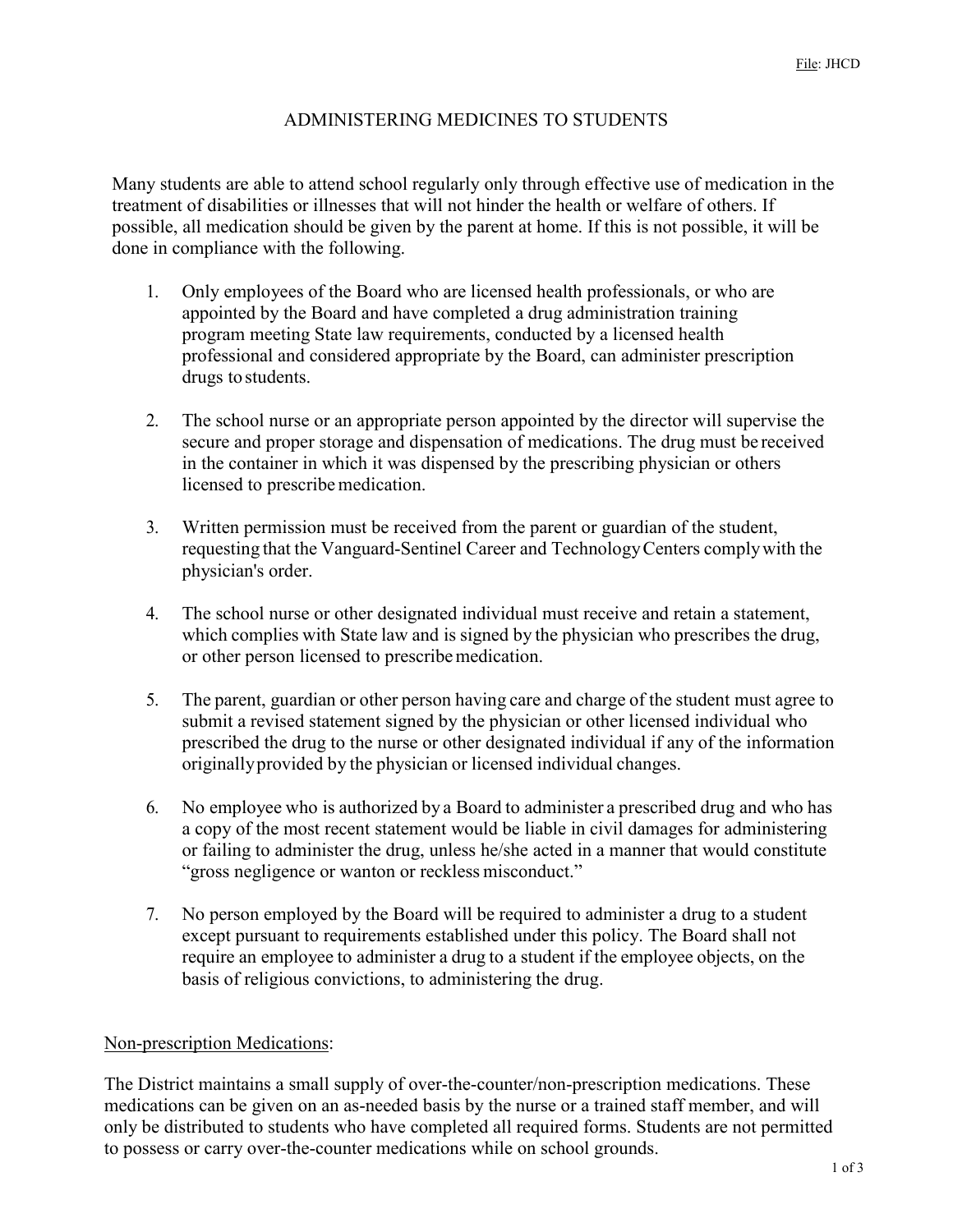#### Inhalers for Asthma

Students have the right to possess and use a metered-dose inhaler or a dry-powder inhaler to alleviate asthmatic symptoms or before exercise to prevent the onset of asthmatic symptoms. The right applies at school or at any activity, event or program sponsored by or in which the student's school is a participant.

In order for a student to possess the inhaler, he/she must have written approval from the student's physician and parent or other caretaker. The director and/or the school nurse must have received copies of these required written approvals.

#### Epinephrine Autoinjectors

Students are permitted to carry and use an epinephrine autoinjector (epi-pen) to treat anaphylaxis (severe allergic reactions). The right to carry and use an epi-pen extends to any activity, event or program sponsored by the student's school or activity, event or program in which the school participates.

Student possession of an epi-pen is permitted only if the student has written approval from the prescriber of the medication and, if a minor, from his/her parent. Written approval must be on file with the principal and, if one is assigned, the school nurse. In addition, the principal or school nurse must receive a backup dose of the medication from the parent or student.

#### Diabetes Medication

If a student's treating physician determines a student with diabetes is capable of performing diabetes care tasks, the student is permitted to attend to the self-care and management of his/her diabetes during regular school hours, and at school-sponsored activities upon written request from the student's parent/guardian or other person having care or charge of the student. Students may perform these tasks in the classroom, in any area of the school or school grounds, and at any school-sponsored activity. Students are permitted to possess, at all times, the necessary supplies and equipment to perform the tasks in accordance with the student's treating physician's orders. This right may be revoked if the student performs any care tasks or uses medical equipment for purposes other than the student's own care. The student is provided with a private area for performing self-care tasks if requested by the student, student's parent/guardian or other person having care or charge of the student.

[Adoption date: August 20, 1992] [Re-adoption date: May 16, 2002] [Re-adoption date: August 16, 2007] [Re-adoption date: September 16, 2010] [Re-adoption date: September 17, 2015] [Re-adoption date: February 18, 2021]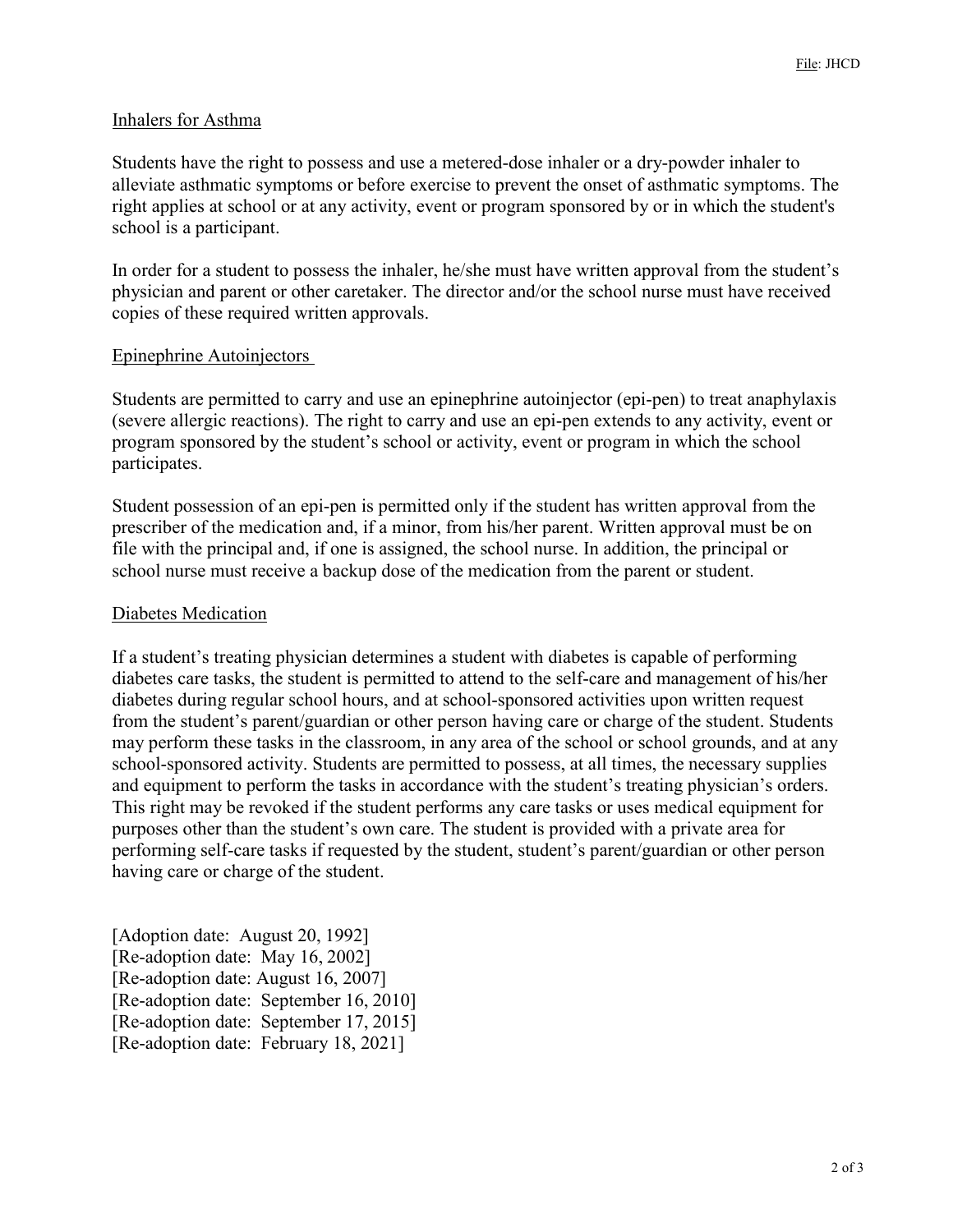# LEGAL REFS.: ORC 2305.23; 2305.231 3313.64; 3313.7112; 3313.712; 3313.713; 3313.716; 3313.718 3314.03; 3314.141 OAC 3301-35-06

CROSS REFS.: EBBA, First Aid JFCH, Student Alcohol Use JFCI, Student Drug Abuse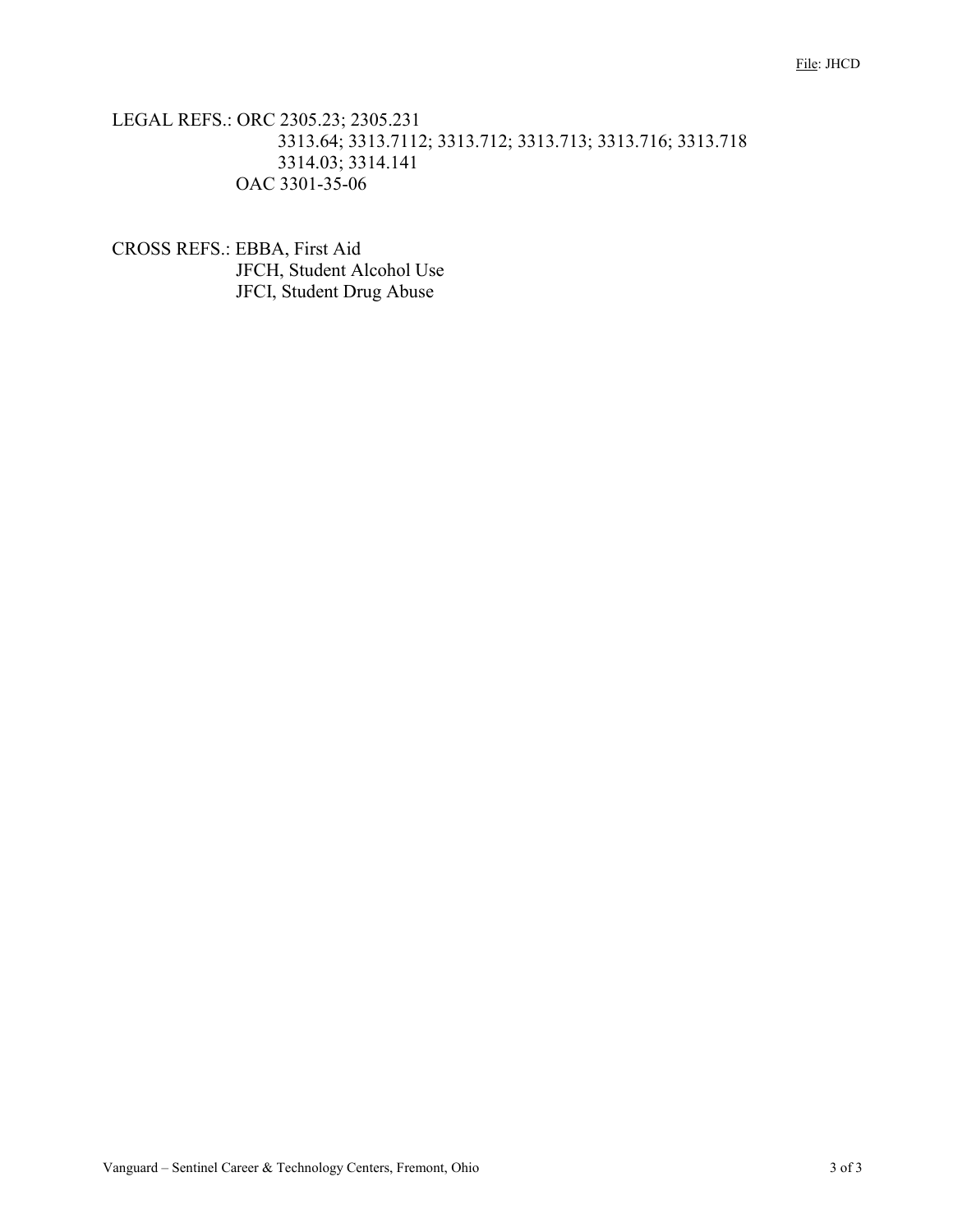## ADMINISTERING MEDICINES TO STUDENTS (General Regulation)

Students needing medication are encouraged to receive the medication at home, if possible.

Only employees of the Board who are licensed health professionals, or who are appointed by the Board and have completed a drug administration training program meeting State law requirements, conducted by a licensed health professional and considered appropriate by the Board, can administer prescription drugs to students.

- 1. The person or persons designated to administer medication receives a written request, signed by the parent(s) having care or charge of the student, that the drug be administered to the student.
- 2. Each person designated to administer medication receives a statement, signed by the physician or other person licensed to prescribe medication, which includes all of the following information:
	- A. the name and address of the student;
	- B. the school and class in which the student is enrolled;
	- C. the name of the drug and the dosage to beadministered;
	- D. the times or intervals at which each dosage of the drug is to be administered;
	- E. the date on which the administration of the drug is to begin;
	- F. the date on which the administration of the drug is to cease;
	- G. any severe adverse reactions which should be reported to the physician and one or more telephone numbers at which the person who prescribed the medication can be reached in case of an emergencyand
	- H. special instructions for administration of the drug, including sterile conditions and storage.
- 3. The parent(s) agree to submit a revised statement signed by the physician who prescribed the drug to the person designated to administer medication if any of the information provided by the person licensed to prescribe medication as described above changes.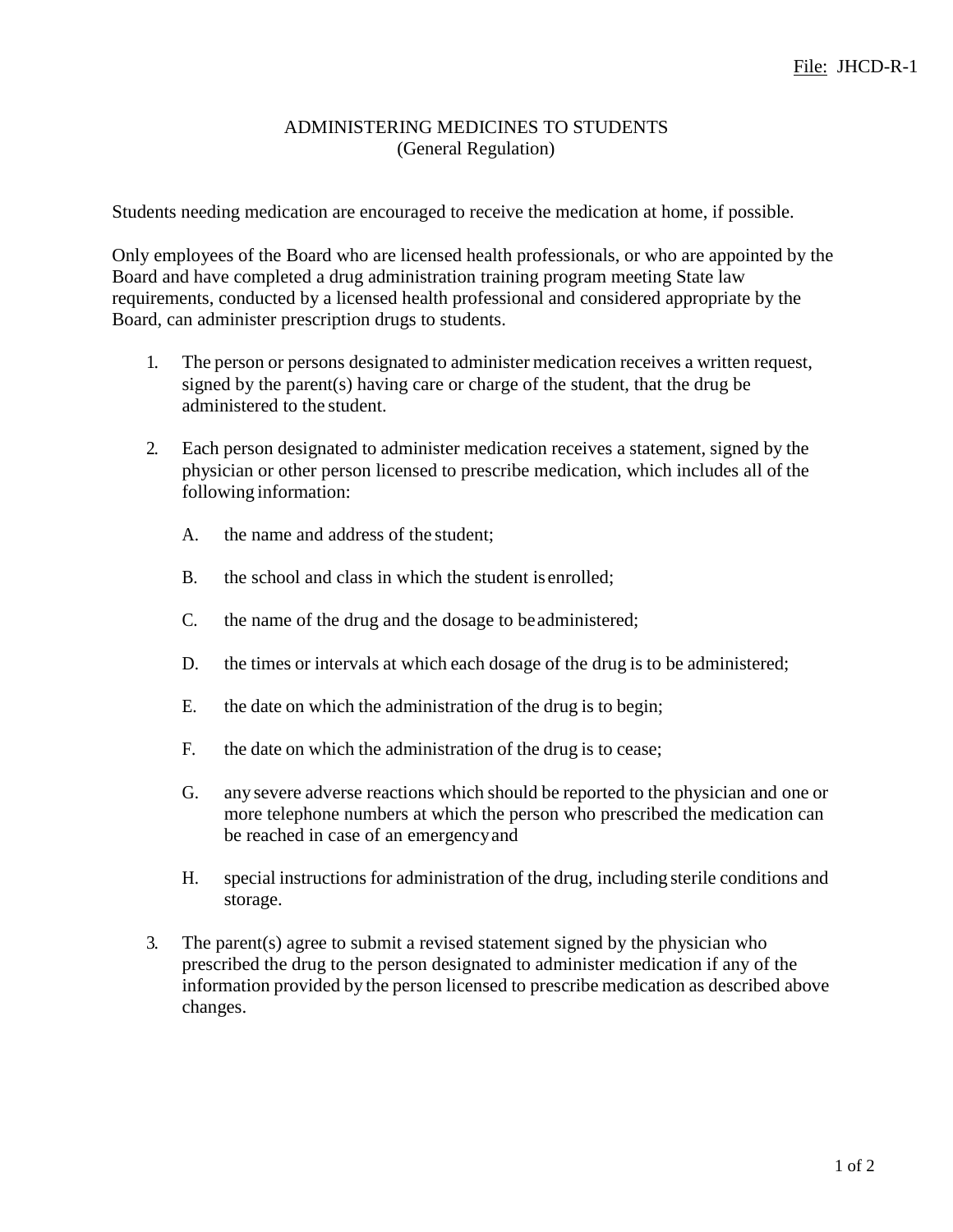- 4. The person authorized to administer the drug receives a copy of the statement described above.
- 5. The drug is received by the person authorized to administer the drug to the student for whom the drug is prescribed in the container in which it was dispensed by the prescribing physician or other licensedprofessional.

The District maintains a small stock of **only** the following over-the-counter/non-prescription medications: Acetaminophen (Tylenol), Ibuprofen (Advil, Motrin), Calcium Carbonate (Tums), Diphenhydramine tablets (Benadryl), Diphenhydramine gel/spray (Anti-itch), Cough Drops/Throat Lozenges. These medications can be given on an as-needed basis by the nurse or a trained staff member, and will only be distributed to students who have completed and returned the **Authorization For Administration of Over-the-Counter/Non-Prescription Medication Form**. The medications listed above are provided and maintained by the school health staff in the school's clinic in the original containers with the manufacturer's label. Parents/guardians must notify the school nurse immediately to make any medication changes, or if your child develops an allergy to the medication, including any decision to withdraw your consent to administer these drugs. Any nonprescription medication that is to be given for more than three (3) consecutive school days must be authorized in writing by a physician. Also, if a medication dosage exceeds recommended dosage/age, a physician's note is required.

The person designated by the Board establishes a location in each school building for the storage of drugs to be administered. All such drugs shall be stored in that location in a locked storage place. Drugs that require refrigeration may be kept in a refrigerator in a place not commonly used by students.

No person who has been authorized by the Board to administer a drug and has a copy of the most recent statement which was given to him/her prior to administering the drug is liable for administering or failing to administer the drug, unless such person acts in a manner which constitutes "gross negligence or wanton or reckless misconduct."

A person employed by the Board is not required to administer a prescribed drug to a student unless a Board regulation establishes a requirement; furthermore, the Board shall not require an employee to administer a drug to a student if the employee objects, on the basis of religious convictions, to administering the drug.

Board policy and regulations regarding dispensation of medication must be formally adopted by the Board and may be changed, modified or revised only by action of the Board.

[Approval date: August 16, 2007] [Re-approval date: September 16, 2010] [Re-approval date: September 17, 2015] [Re-approval date: February 18, 2021]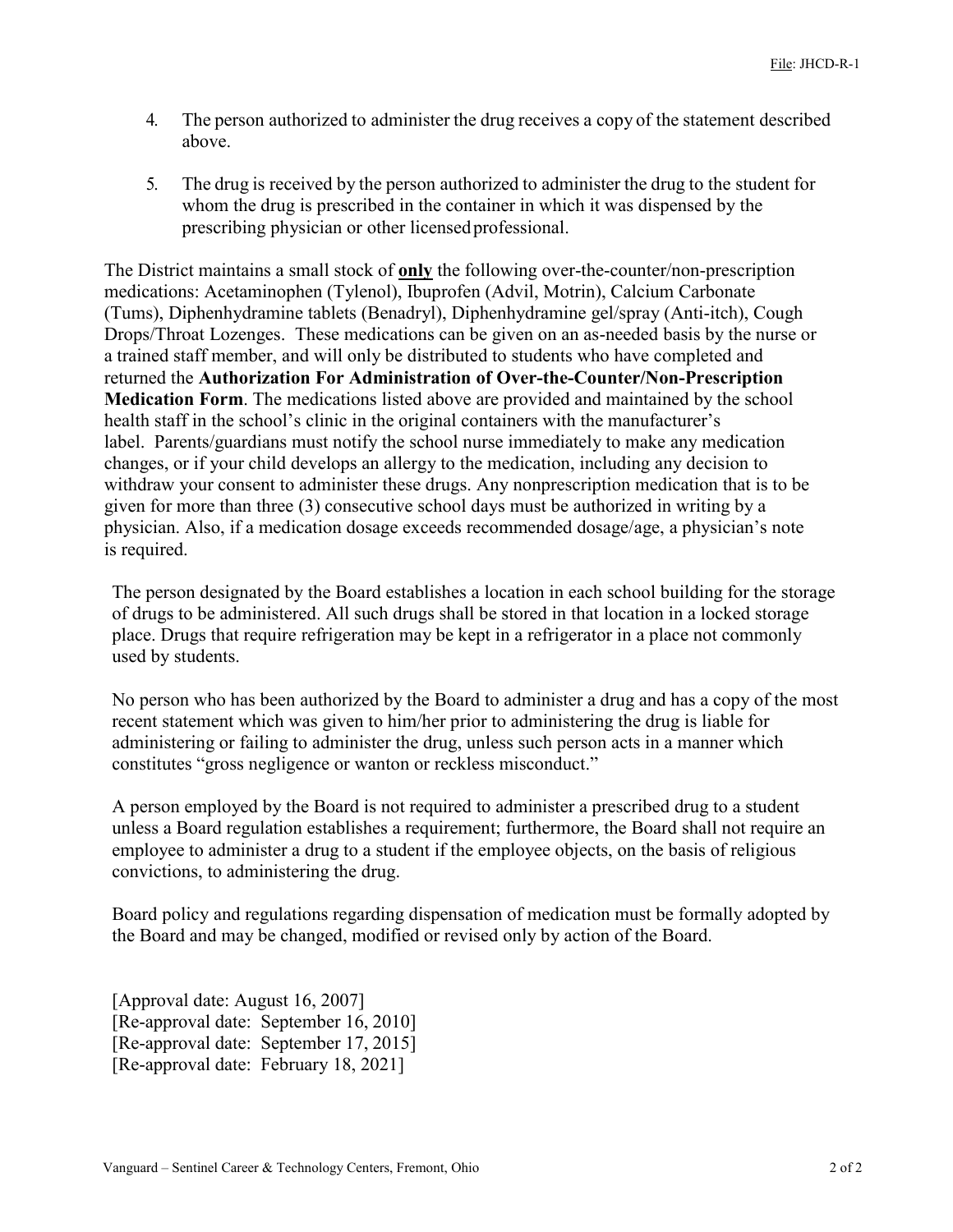### ADMINISTERING MEDICINES TO STUDENTS (Use of Asthma Inhalers)

In order for a student to possess and use an inhaler, he/she must have written approval from the student's physician and parent or other caretaker. The principal and/or the school nurse must have received copies of these required written approvals.

The physician's written approval must specify the minimum following information:

- 1. the student' name and address;
- 2. the name of the medication contained in the inhaler;
- 3. the date the administration of the medication is to begin;
- 4. the date, if known, that the administration of the medication is to cease;
- 5. written instructions which outline the procedures school personnel should follow in the event that the asthma medication does not produce the expected relief from the student's asthma attack;
- 6. any severe adverse reactions that may occur to the student using the inhaler that should be reported to the physician;
- 7. any severe reactions that may occur to another student for whom the inhaler is not prescribed, should he/she receive a dose of the medication;
- 8. at least one emergencytelephone number for contacting the physician;
- 9. at least one emergencytelephone number for contacting the parent, guardian or other person having care or charge of the student in an emergency and
- 10. any other special instructions from the physician.

In no circumstances will the District, any member of the Board or any Board employee be liable for injury, death or loss of person or property when a District employee prohibits a student from using an inhaler because the employee believes, in good faith, that the required written approvals have not been received by the principal. Additionally, liability cannot accrue because the employee permits the use of an inhaler when the employee believes, in good faith, that the written approval(s) have been received by the appropriate authority.

[Approval date: August 16, 2007) [Re-approval date: September 16, 2010] [Re-approval date: September 17, 2015]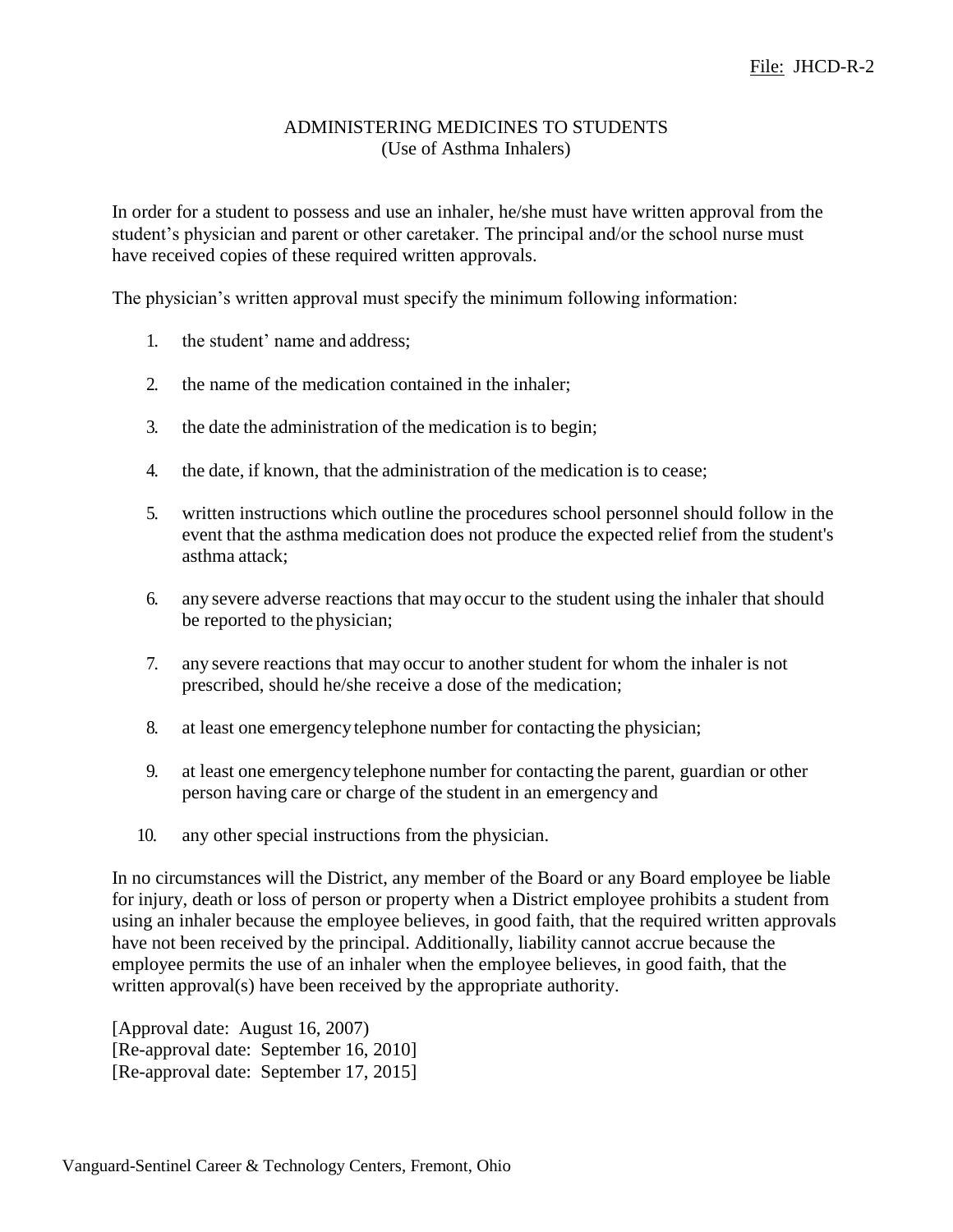## ADMINISTERING MEDICINES TO STUDENTS (Use of Epinephrine Autoinjectors)

Student possession of an epi-pen is permitted only if the student has written approval from the prescriber of the medication and, if a minor, from his/her parent. Written approval must be on file with the principal and, if one is assigned, the school nurse. In addition, the principal or school nurse must receive a backup dose of the medication from the parent or student.

The prescriber's written approval must specify at least the following information:

- 1. student's name and address;
- 2. names and dose of the medication contained in theautoinjector;
- 3. the date the administration of the medication is to begin and, if known, the date the administration of the medication is to cease;
- 4. acknowledgement that the prescriber has determined that the student is capable of possessing and using the epi-pen appropriately and has provided the student with training in the proper use of theepi-pen;
- 5. circumstances in which the epi-pen should beused;
- 6. written instructions that outline procedures school personnel should follow if the student is unable to administer the medication or the medication does not produce the expected relief from the student's anaphylaxis (allergic response);
- 7. any severe reaction that:
	- A. the student may experience that should be reported to the prescriber or
	- B. that mayoccur to another student for whom the medication is not prescribed, if that student receives a dose of themedication;
- 8. at least one emergencytelephone number each for contacting the prescriber and the parent and
- 9. any other special instructions from the prescriber.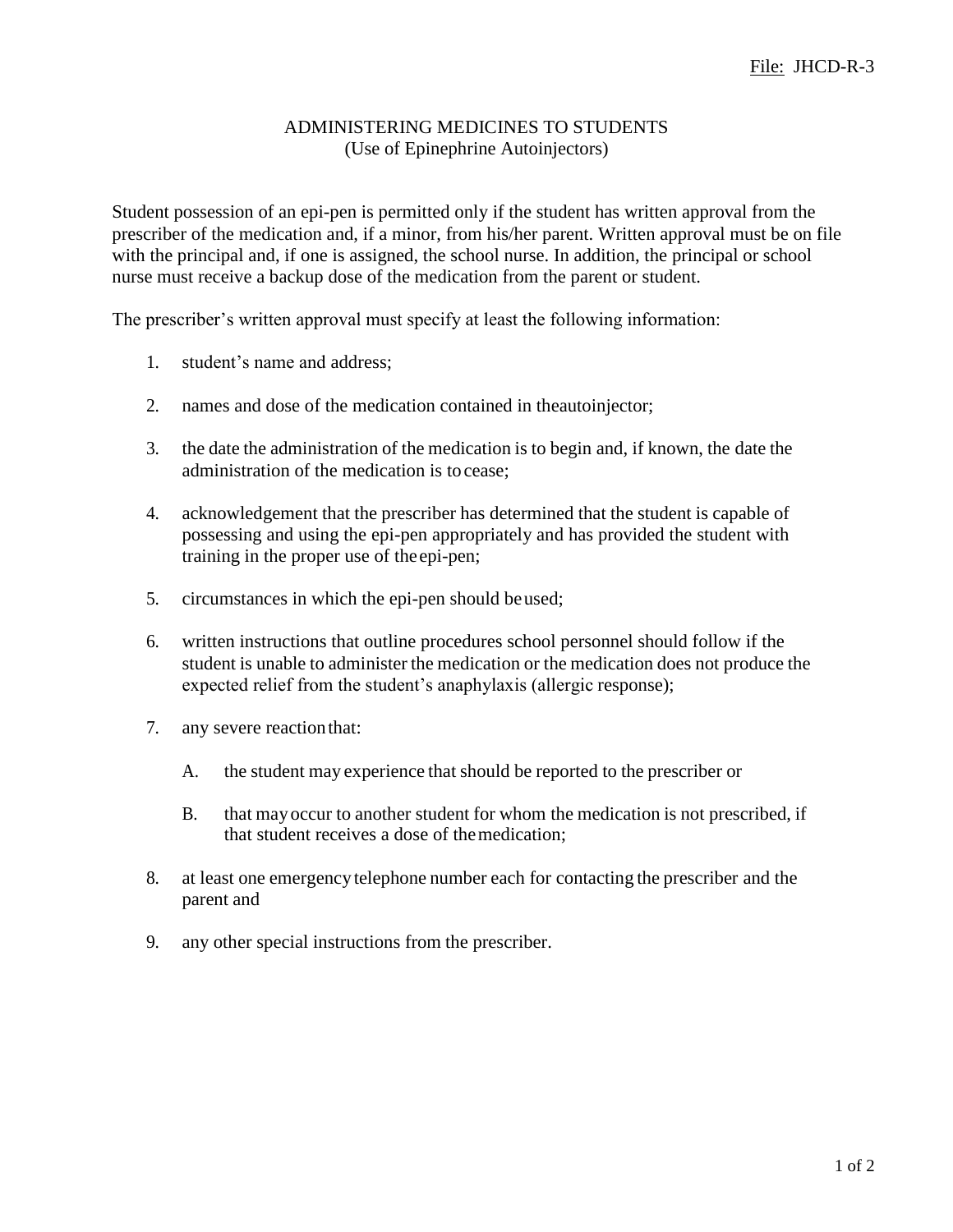Whenever a student is administered epinephrine at school or at an activity, event or program sponsored by the school or in which the school is a participant, a school employee must immediately request assistance from an emergency medical service provider. Request for medical assistance applies whether the student self-administers the medication or a school employee administers it to the student.

The Board and District employees are not liable in damages in a civil action for injury, death or loss to person or property allegedly arising if:

- 1. a school employee prohibits a student from using an epi-pen because he/she has a good faith belief that the conditions for carrying and using the medication have not been satisfied;
- 2. a school employee permits a student to carry and use an epi-pen because of the good faith that the conditions have been satisfied or
- 3. in instances in which a student is rightfullypermitted to carry an epi-pen, the medication is used by a student for whom it was notprescribed.

All immunities granted to schools under the sovereign immunity law or any other law apply.

[Approval date: August 16, 2007] [Re-approval date: September 16, 2010] [Re-approval date: September 17, 2015]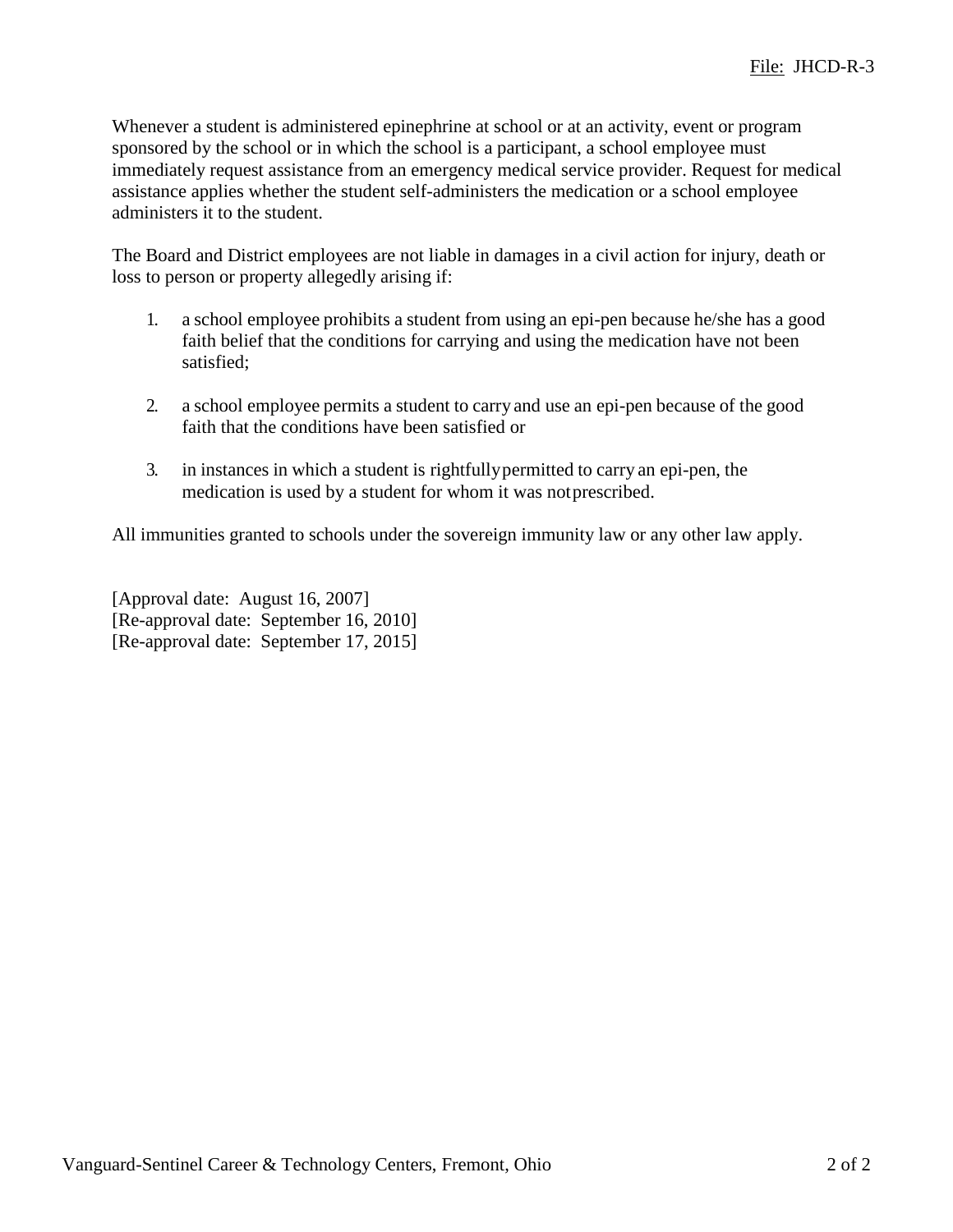# STUDENT SAFETY

The Board believes that students have the right to be protected in all facets of the education program and directs the Superintendent/designee to develop and maintain a safety instruction program for all students. Safety instruction in the District includes:

- 1. establishing appropriate safety rules;
- 2. learning how to practice safety and prevent accidents;
- 3. learning how to safely use and properly care for tools and equipment so as to reduce the potential for accidents;
- 4. developing habits of good housekeeping, proper storage and handling of materials, and sanitation;
- 5. becoming familiar with personal protection devices and the proper clothing to be worn for safety purposes;
- 6. learning how to cooperate with others in the promotion and operation of a safety program in the schools, on school grounds and in school vehicles;
- 7. instructing students not to accept gifts or automobile rides from strangers. Studentsare also instructed to tell staff members, parents or law enforcement officials of any suspicious strangers in or around school property and
- 8. providing age-appropriate instruction in dating violence prevention health education programs.

In an attempt to further ensure student safety, staff members:

- 1. shall not send students on errands that would require the student to leave school property and/or drive a vehicle;
- 2. shall not attempt to diagnose or treat a student's personal problem relating to sexual behavior, substance abuse, mental or physical health and/or family relationships but, instead, should refer the student to the appropriate individual or agencyfor assistance;
- 3. shall not disclose information concerning a student, other than directoryinformation, to any person not authorized to receive such information. This includes, but is not limited to, information concerning assessments, ability scores, grades, behavior, mental or physical health and/or family backgroundand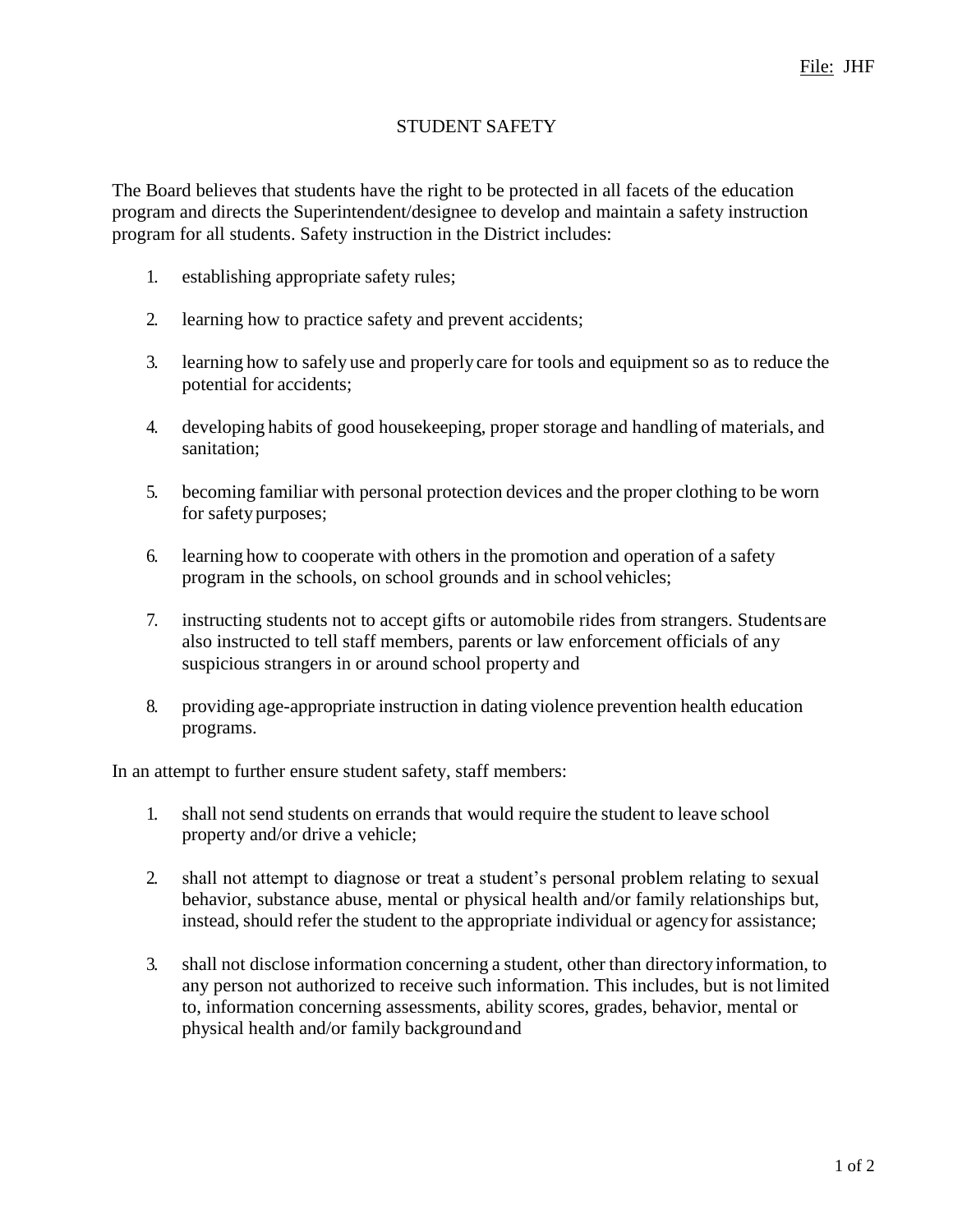4. shall immediatelyreport any suspected signs of child abuse or neglect.

In addition to instruction in safety, buildings are inspected annually to detect and remedy health and safety hazards. Staff members shall immediately report to the building administrator any accident or safety hazard he/she detects. The Superintendent is authorized and directed to develop appropriate means for the implementation of this policy.

[Adoption date: August 20, 1992] [Re-adoption date: May 16, 2002] [Re-adoption date: September 17, 2015]

LEGAL REFS.: ORC 3313.60; 3313.643; 3313.96 3737.73 OAC 3301-35-06

CROSS REFS.: AFI, Evaluation of Educational Resources EB, Safety Program GBH, Staff-Student Relations (Also JM) JEE, Student Attendance Accounting (Missing and Absent Children) JFCF, Hazing and Bullying (Harassment, Intimidation and Dating Violence) JFCH, Student Alcohol Use JFCI, Student Drug Abuse JHG, Reporting Child Abuse JHH, Notification About Sex Offenders JO, Student Records JP, Positive Behavioral Interventions and Supports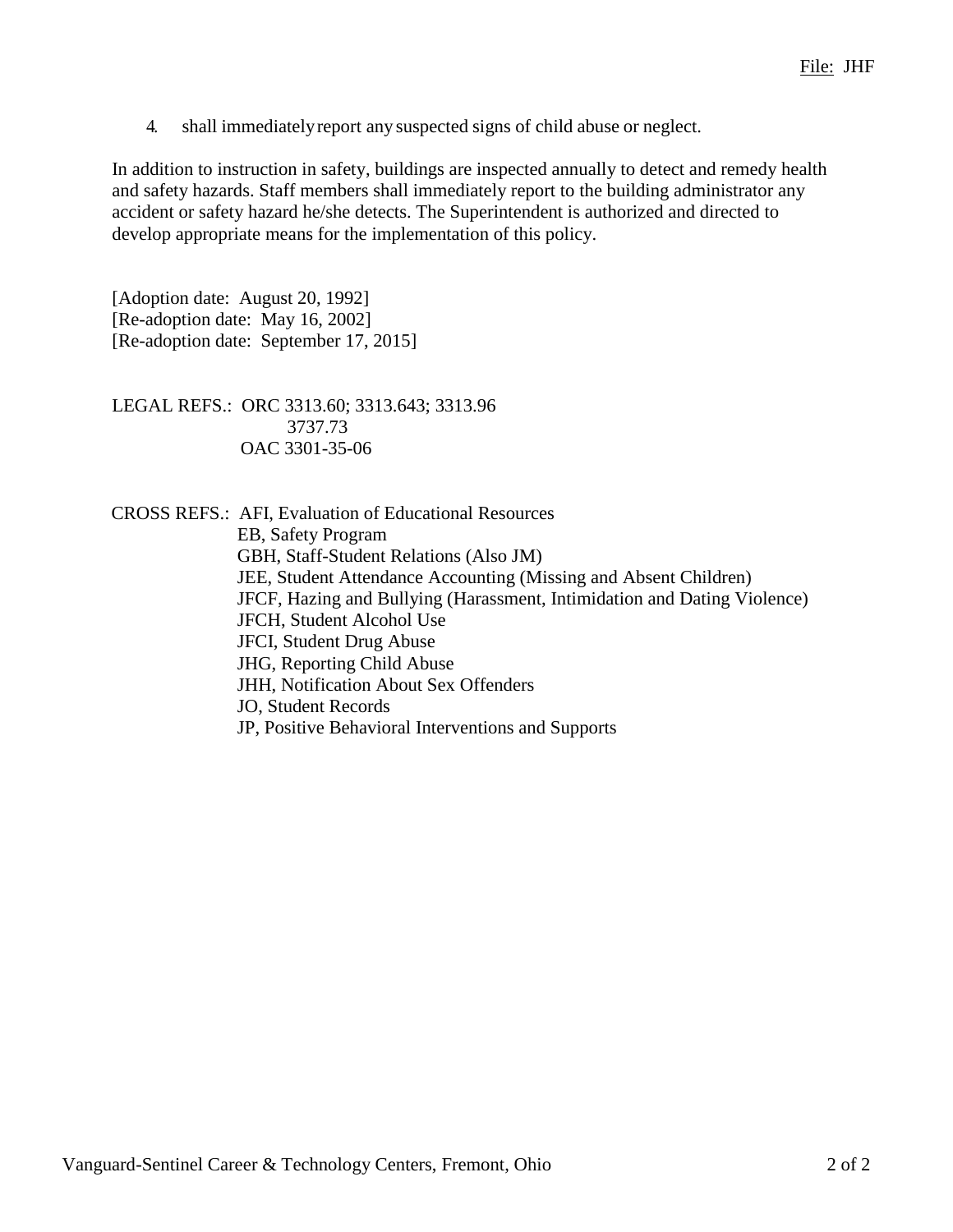## STUDENT AUTOMOBILE USE

The transportation policies of the Board are aimed at providing a safe, efficient and economical method of getting students to and from school and school-sponsored activities. The Board provides transportation services to students that meet or exceed State law.

The Board recognizes that students might desire to drive their own vehicles to school. Therefore, the Board directs the Superintendent/designee to develop and maintain administrative guidelines to ensure the safety of student drivers, passengers and all other persons on District property.

In compliance with State law, student drivers under the age of 17 years old are not permitted to transport more than one person who is not a family member unless the driver is accompanied by his/her parent, guardian or custodian.

Students are discouraged from transporting other students to and from student activities, events and programs.

[Adoption date: August 16, 2007] [Re-adoption date: September 16, 2010] [Re-adoption date: September 17, 2015]

LEGAL REFS.: ORC 3327.01; 3327.09 4507.05; 4507.07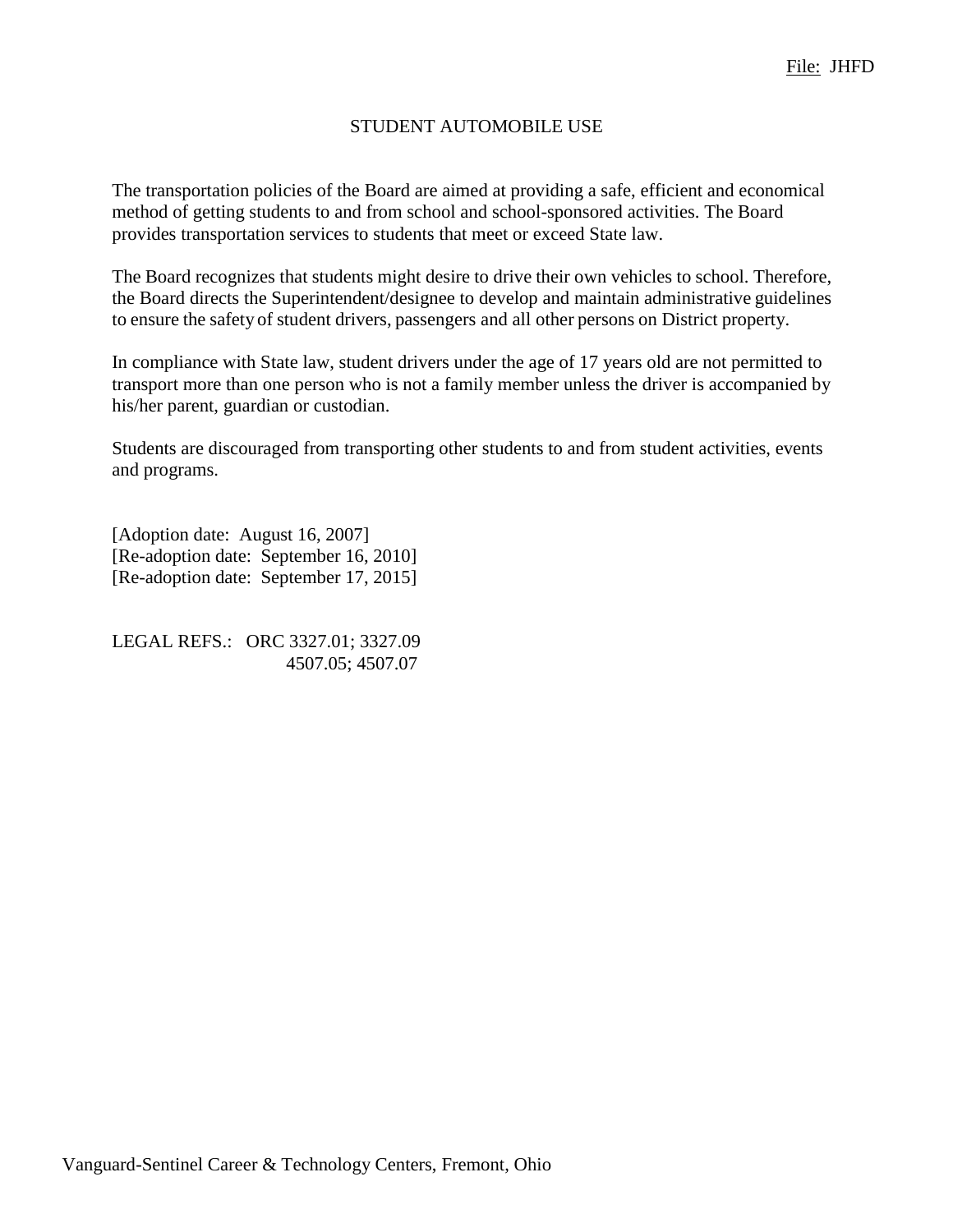# REPORTING CHILD ABUSE

All employees of the District who know or have reasonable cause to suspect that a child under 18 years of age or a disabled child under 21 years of age has suffered, is suffering or faces a threat of suffering any type of abuse or neglect are required to immediately report such information to the public children services agencyor the local law enforcement agency.

To ensure prompt reports, procedures for reporting are made known to the school staff. A person who participates in making such reports is immune from any civil or criminal liability, provided the report is made in good faith.

The Board directs the Superintendent/designee to develop a program of in-service training in child abuse prevention for all school nurses, teachers, counselors, school psychologists and administrators. This program is developed in consultation with public or private agencies or persons involved in child abuse prevention or intervention programs.

Each person employed by the Board to work as a school nurse, teacher, counselor, school psychologist or administrator shall complete at least four hours of in-service training in the prevention of child abuse, violence and substance abuse, school safety and the promotion of positive youth development within two years of commencing employment with the District, and every five years thereafter.

In addition, employees who work as teachers, counselors, nurses, school psychologists and administrators must receive training in dating violence prevention. The curriculum for training in dating violence prevention is developed by the Superintendent/ designee and training must occur within two years of commencing employment and every five years thereafter.

Conversely, public children services agencies must notify the Superintendent of any allegations of child abuse and neglect reported to them involving the District, as well as the disposition of the investigation.

[Adoption date: August 20, 1992] [Re-adoption date: May 16, 2002] [Re-adoption date: June 16, 2005] [Re-adoption date: September 16, 2010] [Re-adoption date: September 17, 2015]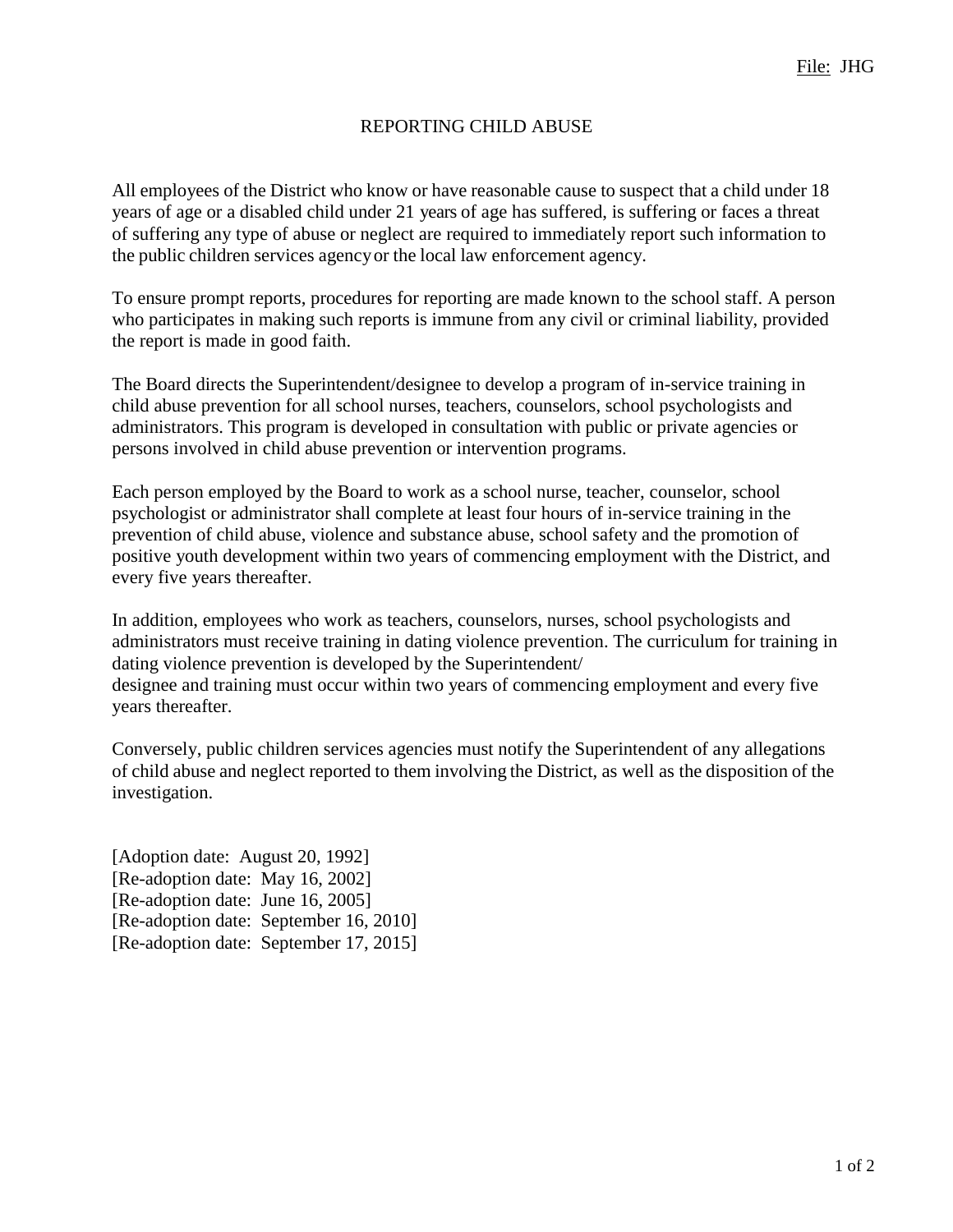LEGAL REFS.: ORC 2151.011; 2151.421 3313.662; 3313.666 3319.073

CROSS REFS.: EB, Safety Program

EBC, Emergency Management and Safety Plans JFCF, Hazing and Bullying (Harassment, Intimidation and Dating Violence) JHF, Student Safety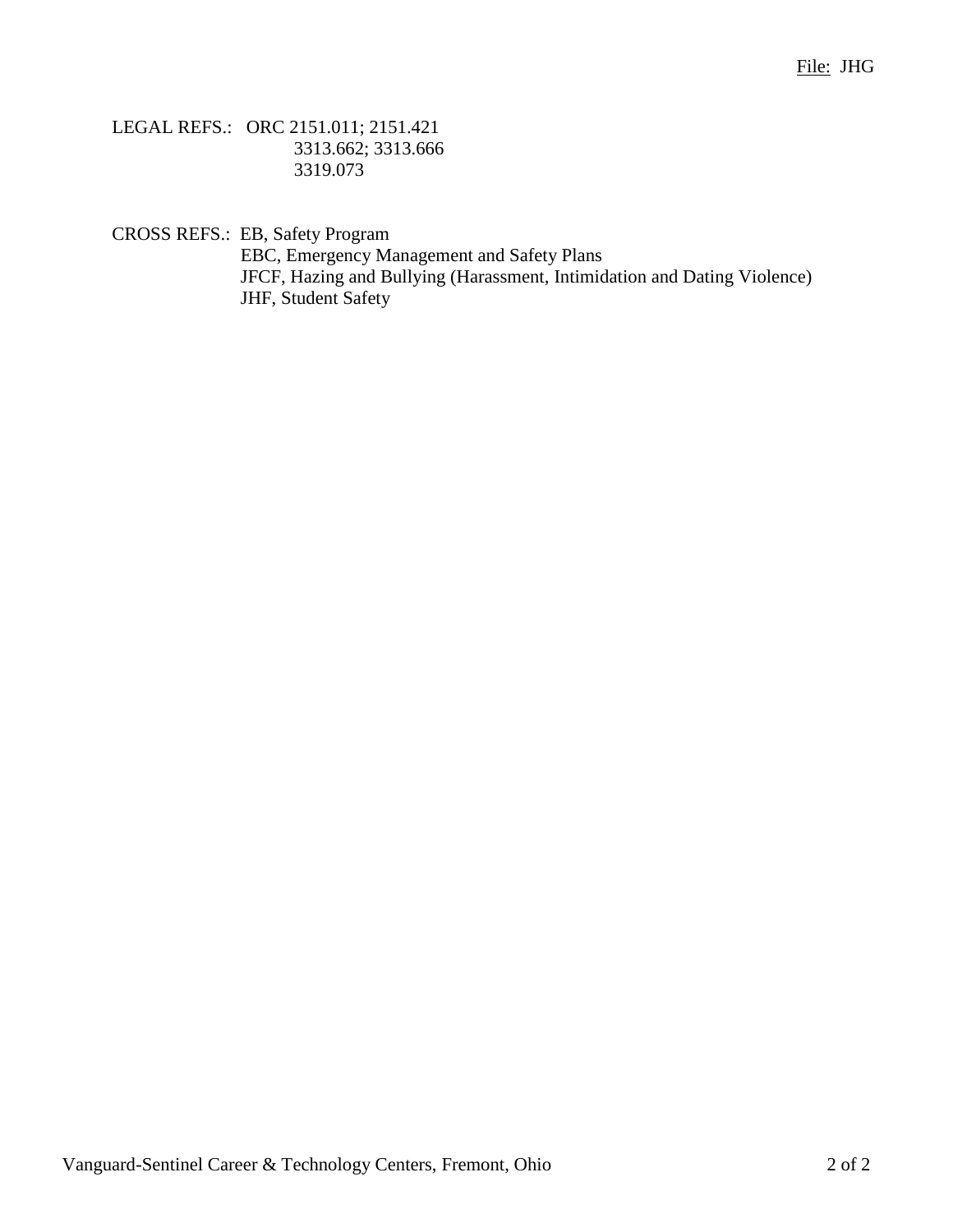# NOTIFICATION ABOUT SEX OFFENDERS

State law requires certain sex offenders to register with the sheriff in accordance with law. In some circumstances the sheriff notifies the Superintendent that a sex offender subject to community notification is residing, employed or attending school within the geographical region of the District.

If the Superintendent receives information from the sheriff concerning a sex offender subject to community notification, the Superintendent disseminates the information regarding the sex offender subject to community notification to employees whose duties include supervision of or responsibility for students. Employees who receive the information are instructed to promptly notify the Superintendent if the sex offender subject to community notification is observed in the vicinity of the school. The Superintendent notifies the local law enforcement agency if, in the judgment of the Superintendent, the presence of the sex offender subject to community notification appears to be without a legitimate purpose or otherwise creates concern for the safety of the students.

If the Superintendent receives information from the sheriff concerning a sex offender subject to community notification, the Superintendent may inform parents, guardians and adult students that he/she has received notice that a sex offender subject to community notification is residing**,**  employed or attending school within the Geographical region of the District and that certain information concerning the offender is public record and is open to inspection at the office of the sheriff with whom the offender has registered.

If the Superintendent receives information from the sheriff concerning a sex offender subject to community notification, he/she shall not release any other information and shall direct any inquiries to the office of the sheriff with whom the offender has registered.

[Adoption date: November 19, 1998] [Re-adoption date: May 16, 2002] [Re-adoption date: June 16, 2005] [Re-adoption date: September 16, 2010] [Re-adoption date: September 17, 2015] [Re-adoption date: January 17, 2019]

LEGAL REFS.: 42 USC 14071 ORC 149.43 2151.02; 2151.355 2152.83; 2152.84 Chapter 2950

CROSS REFS.: GBQ, Criminal Records Check JO, Student Records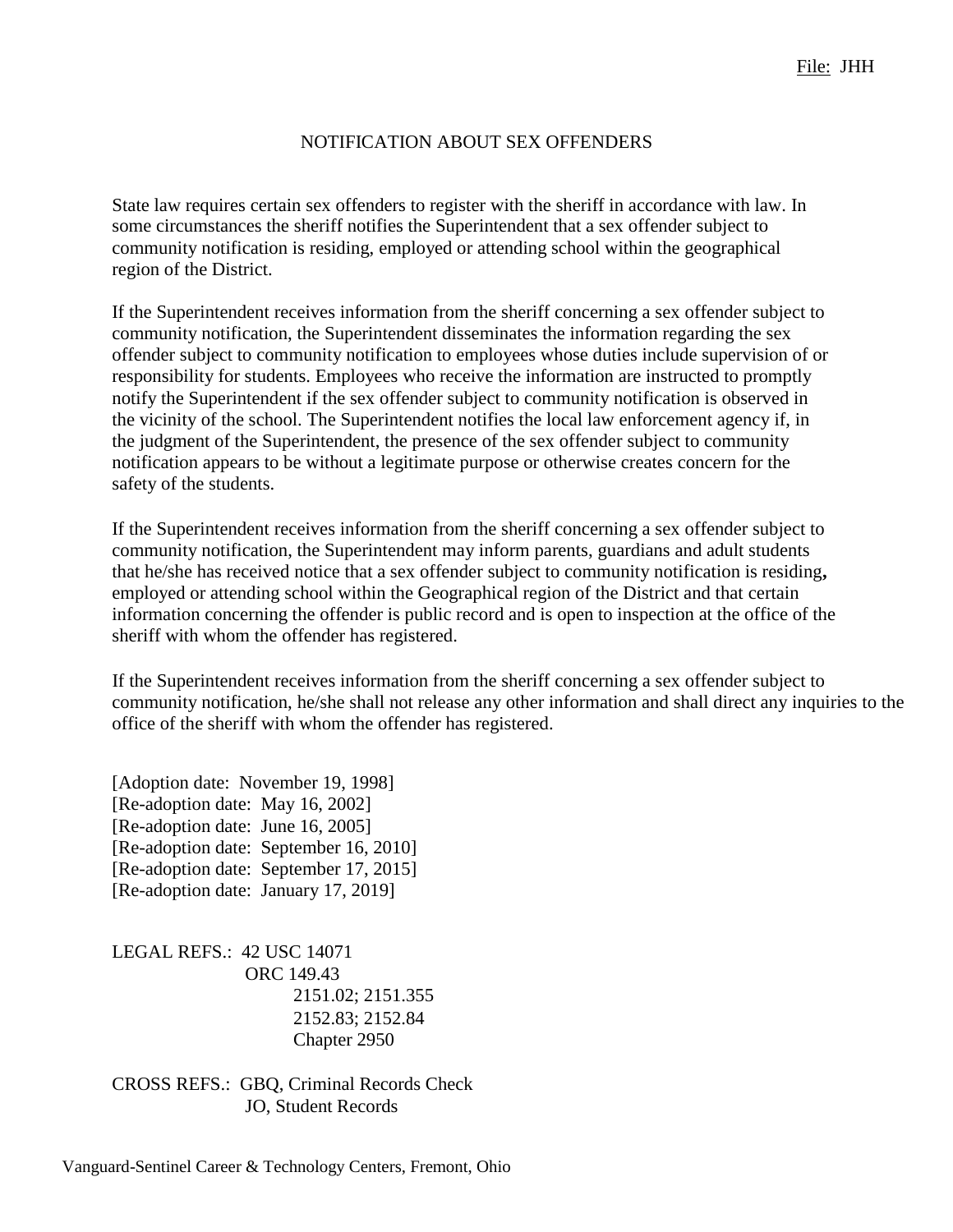# STUDENT GIFTS AND SOLICITATIONS

#### Student Participation/Prize Account

The purpose of this policy is to establish financial controls and authority for the administration of the normal, legitimate activities of the Vanguard-Sentinel Career and Technology Centers concerning fees, prizes, and awards for the student body.

For purposes of this policy, the student participation/prize account may include the expenditure of monies for student organizational fees, student organizational memberships, student contests, student prizes, student incentives and any other incidentals necessary for the operation of the Vanguard-Sentinel Career and Technology Centers and any of its supplemental programs.

Each activity or event covered by this policy must be recognized by the Board before monies may be disbursed. The Superintendent is directed to obtain on an annual basis and throughout the school year a list of activities/events necessitating the expenditure of Board funds under authority of this policy. The event/activity list shall contain a brief description of the objective, activity and purpose of an expenditure.

The Board authorizes the Superintendent/designee to act on its behalf to review and approve each expenditure under this policy prior to disbursement. In approving an expenditure, the Superintendent/designee shall ensure that it is related to achieving one or more of the stated objectives and purposes listed for the expenditure. An expenditure shall not be approved if it accrues to the personal benefit of one of the staff.

The Board directs the Superintendent/designee, and in consultation with the Treasurer, to implement the administrative guidelines which will ensure that all expenditures under this policy are managed, recorded and deposited in accordance with the law and sound fiscal practices.

[Adoption date: May 16, 2002] [Re-adoption date: September 16, 2010] [Re-adoption date: September 17, 2015]

LEGAL REF.: ORC 3313.20

CROSS REFS.: GBI, Staff Gifts and Solicitations IGDF, Student Fundraising Activities KI, Public Solicitations in the Schools KJ, Advertising in the Schools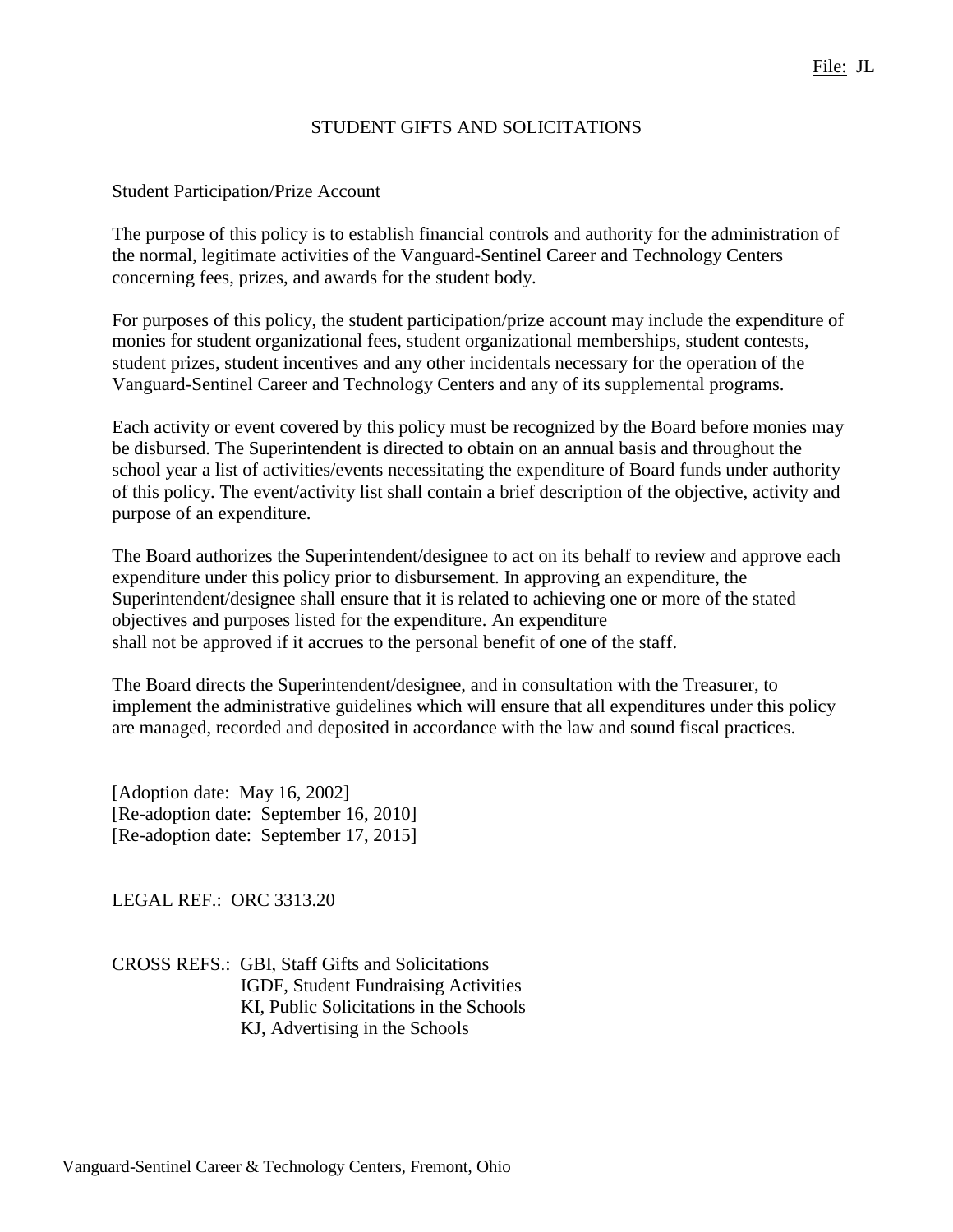## STAFF-STUDENT RELATIONS

The relationship between the District's staff and students must be one of cooperation, understanding and mutual respect. Staff members have a responsibility to provide an atmosphere conducive to learning and to motivate each student to perform to his/her capacity.

Staff members should strive to secure individual and group discipline, and should be treated with respect by students at all times. By the same token, staff members should extend to students the same respect and courtesy that they, as staff members, have a right to demand.

Although it is desired that staff members have a sincere interest in students as individuals, partiality and the appearance of impropriety must be avoided. Excessive informal and/or social involvement with students is prohibited. Such conduct is not compatible with professional ethics and, as such, will not be tolerated.

Staff members are expected to use good judgment in their relationships with students both inside and outside of the school context including, but not limited to, the following guidelines.

- 1. Staffmembersshall not makederogatory comments to students regarding the school, staff and/or other students.
- 2. Theexchangeof purchased gifts between staffmembers and students is discouraged.
- 3. Staff-sponsored parties at which students arein attendance, unlessthey are a partof the school's extracurricular program and are properly supervised, are prohibited.
- 4. Staffmembersshall notfraternize,writtenor verbally, withstudents except onmatters that pertain to school-related issues.
- 5. Staff members shall not associate with students at any time in any situation or activity which could be considered sexually suggestive or involve the presenceor use of tobacco, alcohol or drugs.
- 6. Dating between staff members and students isprohibited.
- 7. Staffmembersshall not use insults orsarcasm against students as amethod offorcing compliance with requirements orexpectations.
- 8. Staff members shall maintain a reasonable standard of care for thesupervision, control and protectionofstudents commensuratewith their assigned duties and responsibilities.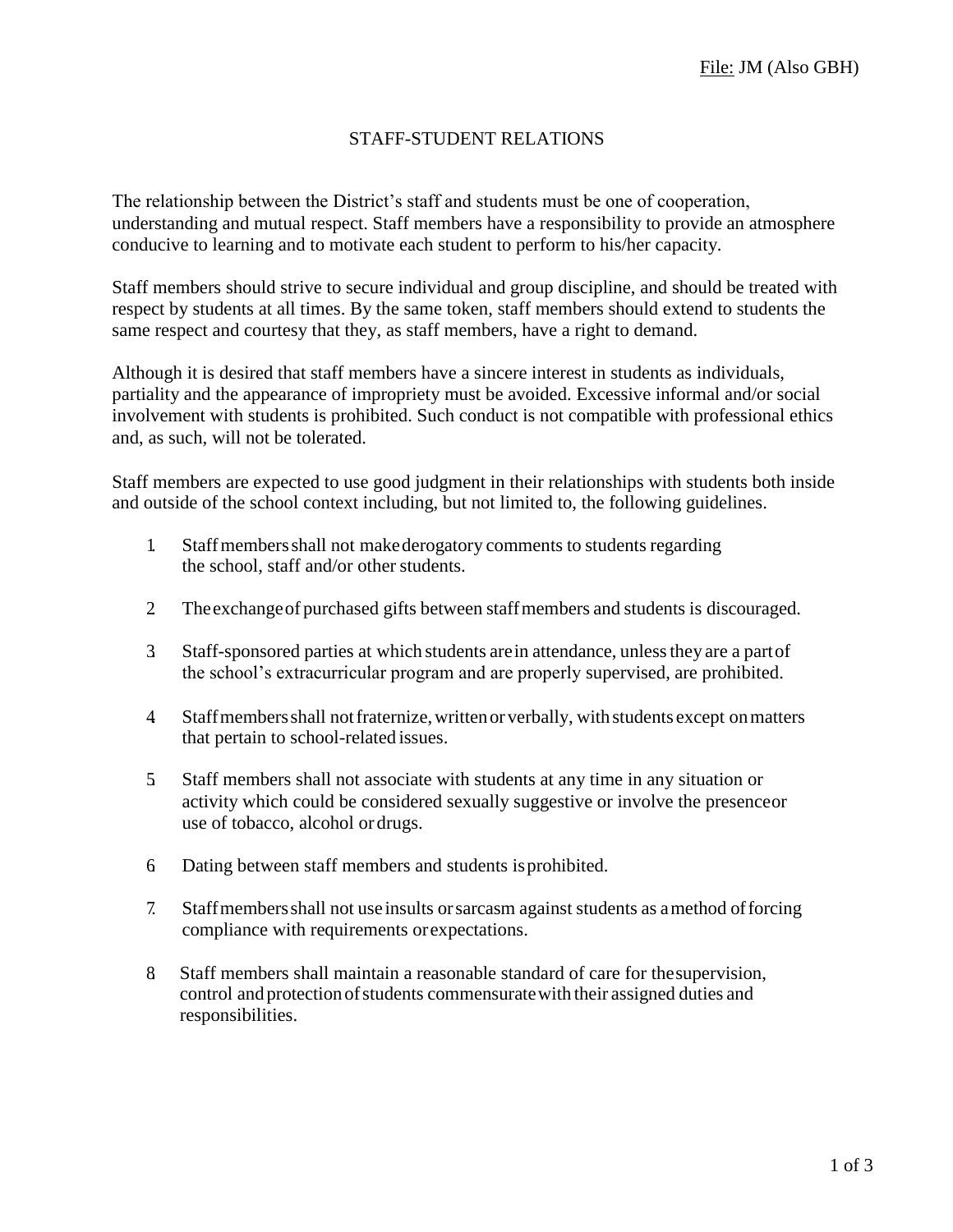- 9. Staff members shall not send students on personal errands.
- 10. Staffmembersshall, pursuant to lawand Board policy, immediately report any suspected signs of child abuse orneglect.
- 11. Staff members shall not attempt to diagnose or treat a student's personal problem relating to sexual behavior,substance abuse, mental orphysical health and/or family relationships but, instead, should refer the student to the appropriate individual or agency for assistance.
- 12. Staff members shall not disclose information concerning a student, otherthan directory information, to any person not authorized to receive such information. This includes, but is not limited to, information concerning assessments, abilityscores, grades, behavior, mental or physical health and/or family background.

#### Social Networking Websites

- 1. District staff are prohibited from posting data, documents, photographs or inappropriate information on any **s**ocial media platform that might result in a disruption of classroom activity or that violates State or Federal law relating to staff and student privacy. The Superintendent/designee has full discretion in determining when a disruption of classroom activity has occurred.
- 2 District staff is prohibited from providing social networking website passwords to students.
- 3. Fraternization between District staff and students via the Internet, personal email accounts, text messaging, personal social media and other modes of virtual technology is also prohibited.
- 4. Misuse of personal social media websites duringschool hours is prohibited.

Violation of the prohibitions listed above will result in staff and/or student discipline in accordance with State law, Board policies and regulations, the staff and student codes of Conduct and/or staff negotiated agreements. Nothing in this policy prohibits District staff and students from the use of education websites and/or use of social networking websites created for curricular, cocurricular or extracurricular purposes.

[Adoption date: May 16, 2002] [Re-adoption date: September 16, 2010] [Re-adoption date: September 17, 2015] [Re-adoption date: January 17, 2019]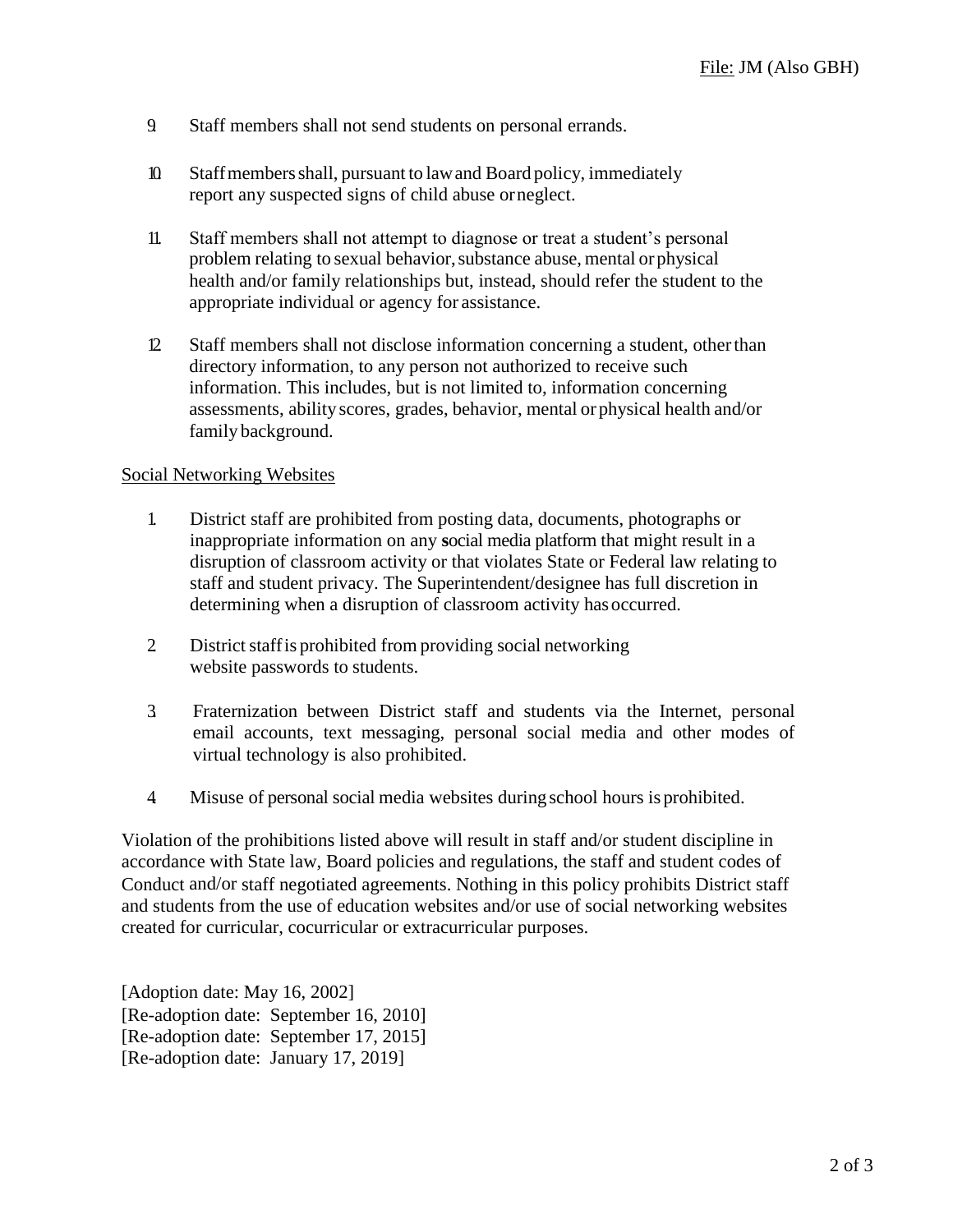### LEGAL REF.: ORC 3313.20

CROSS REFS.: GBCA, Staff Conflict of Interest

GBCB, Staff Conduct GBI, Staff Gifts and Solicitations JFC, Student Conduct (Zero Tolerance) JHF, Student Safety JHG, Reporting Child Abuse JL, Student Gifts and Solicitations JO, Student Records KBA, Public's Right to Know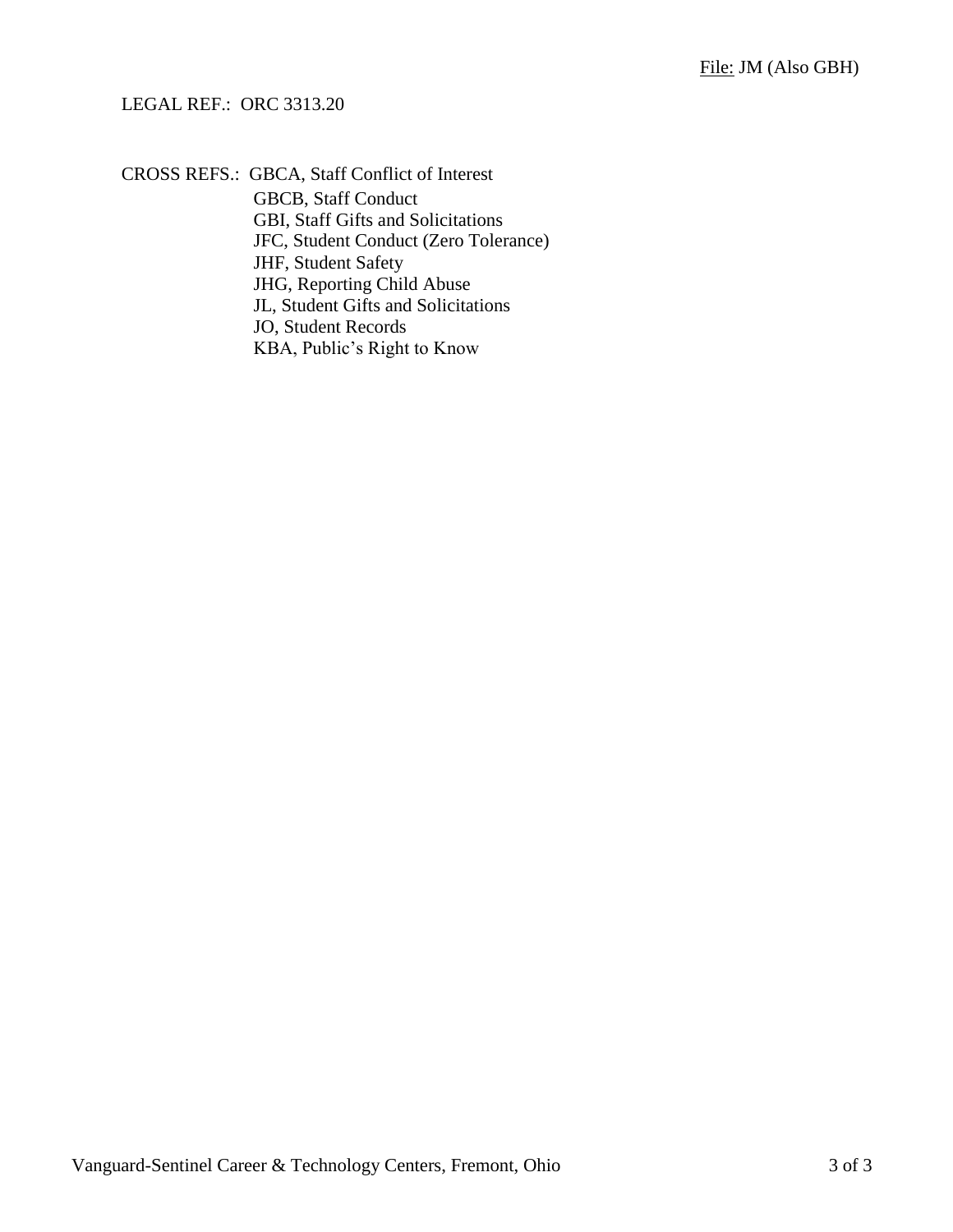### STUDENT FEES, FINES AND CHARGES

#### Materials Fees

Students enrolled in Vanguard-Sentinel Career and Technology Centers will be furnished basic textbooks without cost. However, a fee for consumable materials and supplies used in the instructional program is established at the beginning of each school year and may vary as the cost of materials and supplies fluctuates. Such fees are to be deposited in the rotary operating funds of the Board to defray the cost of the materials and supplies.

The Board directs the Superintendent/designee to prepare a schedule of fees for materials to be used in courses of instruction and a schedule of charges that may be imposed for damage to school property.

The District does not charge students eligible for free lunch under the National School Lunch Act or Child Nutrition Act a fee for any materials needed to participate fully in a course of instruction. Any fees charged to students eligible for free lunch under the National School Lunch Act or Child Nutrition Act will be charged in compliance with State and Federal law. This exception only applies to recipients of free lunch, not students who receive reduced-price lunch. This provision does not apply to extracurricular activities and student enrichment programs that are not courses of instruction.

Textbooks are the property of the Board and are loaned to students and they become their personal responsibility. Workbooks and tools required to perform the skills of the trade area are sold to students from the distribution center at Vanguard-Sentinel Career and Technology Centers. Students may acquire workbooks and other tools required for the trade by one of the following methods:

- 1. outright purchase
- 2. rental
- 3. student book and tools loan program available through a local lending institution

Verifiably needy students may have all tool costs waived. Tools then remain the property of Vanguard-Sentinel Career and Technology Centers. Application for such waiver must be made in advance.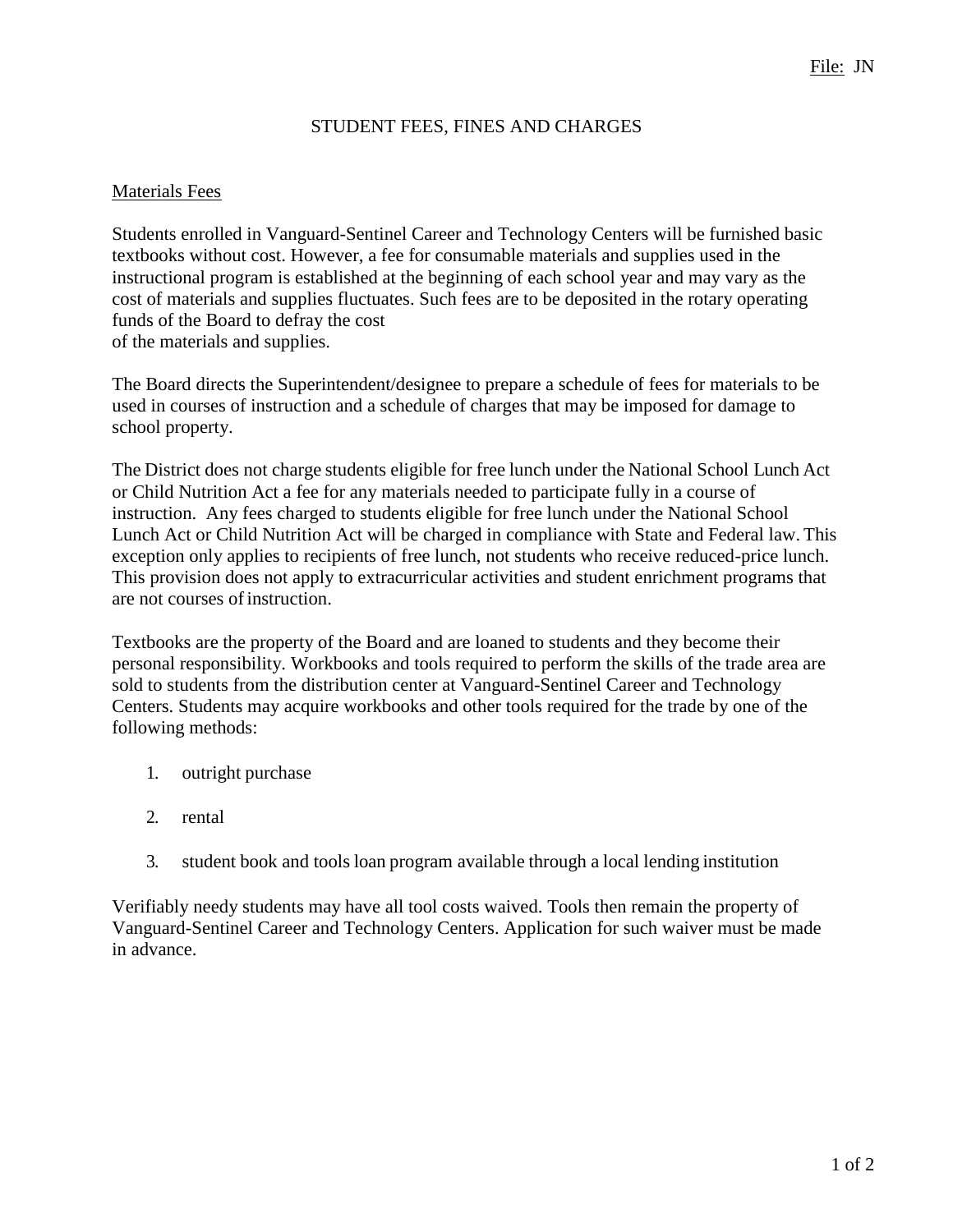# **Fines**

When school property, equipment or supplies are damaged, lost or taken by individuals, a fine is assessed. The fine is reasonable, seeking only to compensate the school for the expense or loss incurred. Free lunch eligibility does not exempt a student from paying fines for damage to school property.

The late return of borrowed books or materials from the school libraries is subject to appropriate fines.

All fines collected are sent to the Treasurer for deposit in the General Fund of the Board.

# Collection of Student Fees and Fines

The administration may establish regulations for the collection of student fees and fines.

Grades and credits are not made available to any student, graduate or to anyone requesting same on his/her behalf until all fees and fines for that student have been paid in full, except where required by State law. Participation in extracurricular field trips will not be permitted unless payment has been received. Students will be prohibited from participating in commencement exercises unless payment has been received.

[Adoption date: August 20, 1992] [Re-adoption date: May 16, 2002] [Re-adoption date: September 16, 2010] [Re-adoption date: September 17, 2015]

LEGAL REFS.: National School Lunch Act of 1946, 42 USC 1751 Child Nutrition Act of 1966, 42 USC 1771 ORC 3313.642 3329.06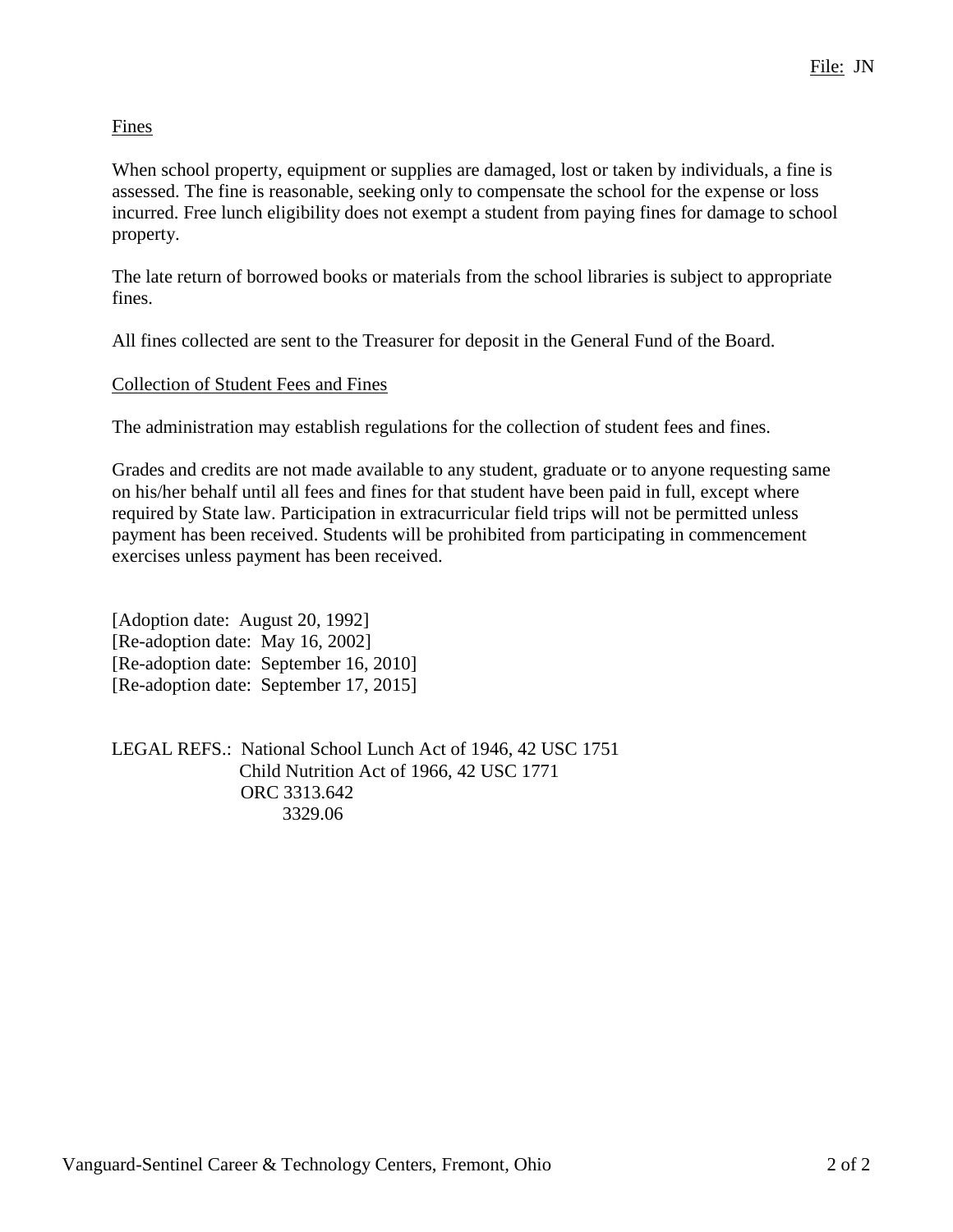# STUDENT RECORDS

In order to provide students with appropriate instruction and educational services, it is necessary for the Vanguard-Sentinel Career and Technology Centers to maintain extensive educational and personal information. It is essential that pertinent information in these records be readily available to appropriate school personnel, be accessible to the student's parent(s) or legal guardian(s) or the student in compliance with law, and yet be guarded as confidential information.

The Superintendent is responsible for the proper administration of student records in keeping with State law and federal requirements and the procedures for the collection of necessary information about individual students throughout theDistrict.

Upon request, all records and files included in the student's cumulative folder will be available to parents, guardians or the student if over 18 years of age. This request must be in writing and will be granted within seven calendar days. No records are to be removed from the school and a counselor or other qualified school personnel must be present to explain any of the tests or other material.

All rights and protections given to parents under law and this policy transfer to the student when he/she reaches age 18 or enrolls in a postsecondary school. The student then becomes an "eligible student."

The District uses reasonable methods to identify and authenticate the identity of parents, students, school officials and any other parties to whom the agency or institution discloses personally identifiable information from education records.

The District provides notice to parent(s)/guardian(s) and eligible students annually, in accordance with the procedures set forth under administrative regulations, of the rights held by parents and eligible students under law and this policy. It is the intent of the District to limit the disclosure of information contained in the student's education records except:

- 1. by prior written consent;
- 2. as directory informationand
- 3. under other limited circumstances, as enumerated under administrative regulations.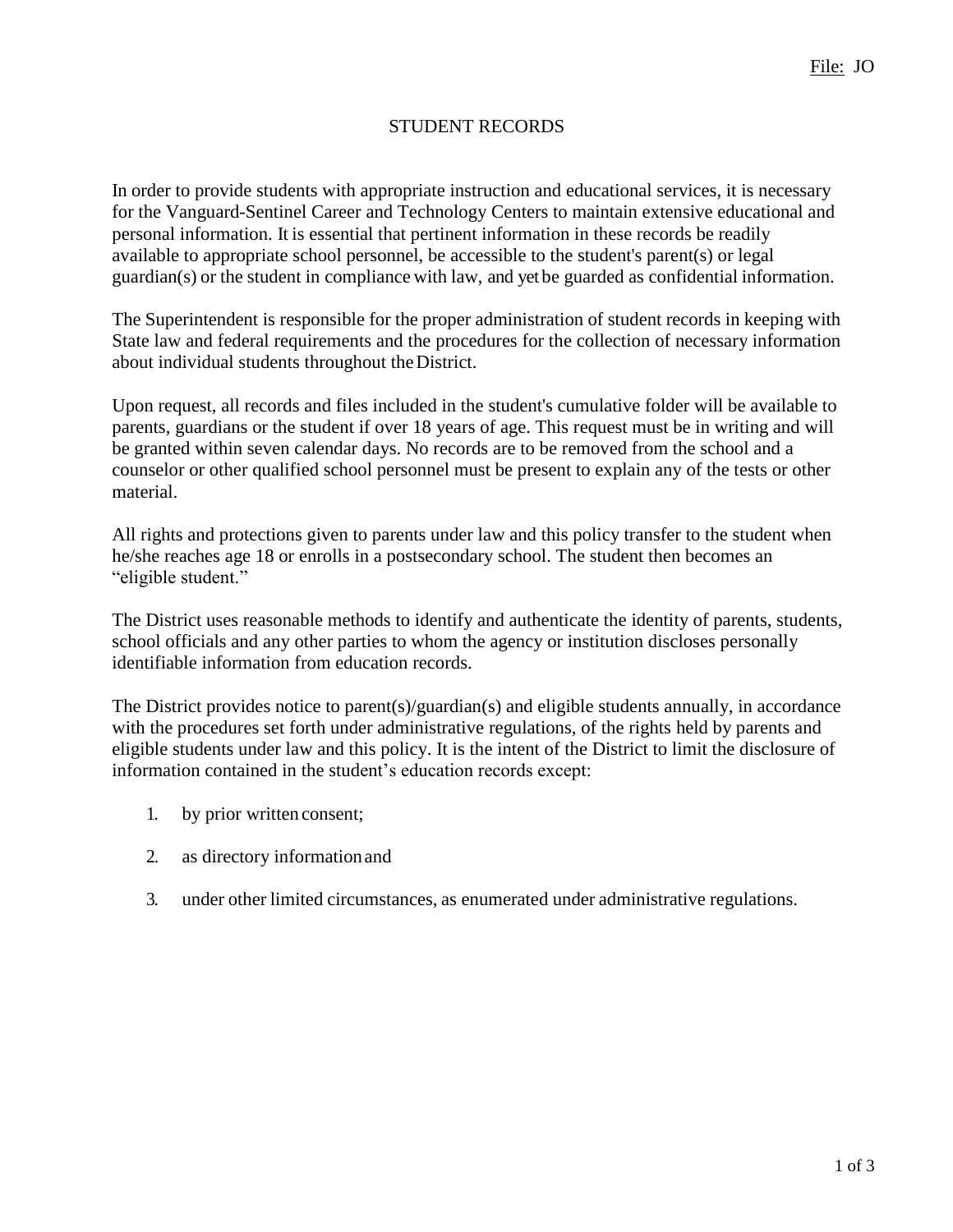The following rights exist:

- 1. the right to inspect and review the student's education records;
- 2. the right, in accordance with administrative regulations, to seek to correct parts of the student's education records, including the right to a hearing if the school authority decides not to alter the records according to the parent or eligible student's request;
- 3. the right of any person to file a complaint with the U.S. Department of Education if the District violates relevant Federal law, specifically the Family Educational Rights and Privacy Act and
- 4. the right to acquire information concerning the procedure which the parent(s)or eligible student should follow to obtain copies of this policy, the locations from which these copies may be obtained, as well as any fees to be charged for copies. \*(See administrative regulations.)

The District proposes to designate the following personally identifiable information contained in a student's education records as "directory information."

- 1. student's name;
- 2. student's address;
- 3. telephone number(s)
- 4. student's date of and place of birth;
- 5. participation in officially recognized activities and sports;
- 6. student's achievement awards orhonors
- 7. student's weight and height, if a member of an athletic team
- 8. major field of study
- 9. dates of attendance ("from and to" dates of enrollment)
- 10. date of graduation

The above information is disclosed without prior written consent, except when the request is for a profit-making plan or activity*.* Student records that consist of "personally identifiable information" generally are exempt from disclosure. Student directory information, however, is released unless the parents have affirmatively withdrawn their consent to release in writing.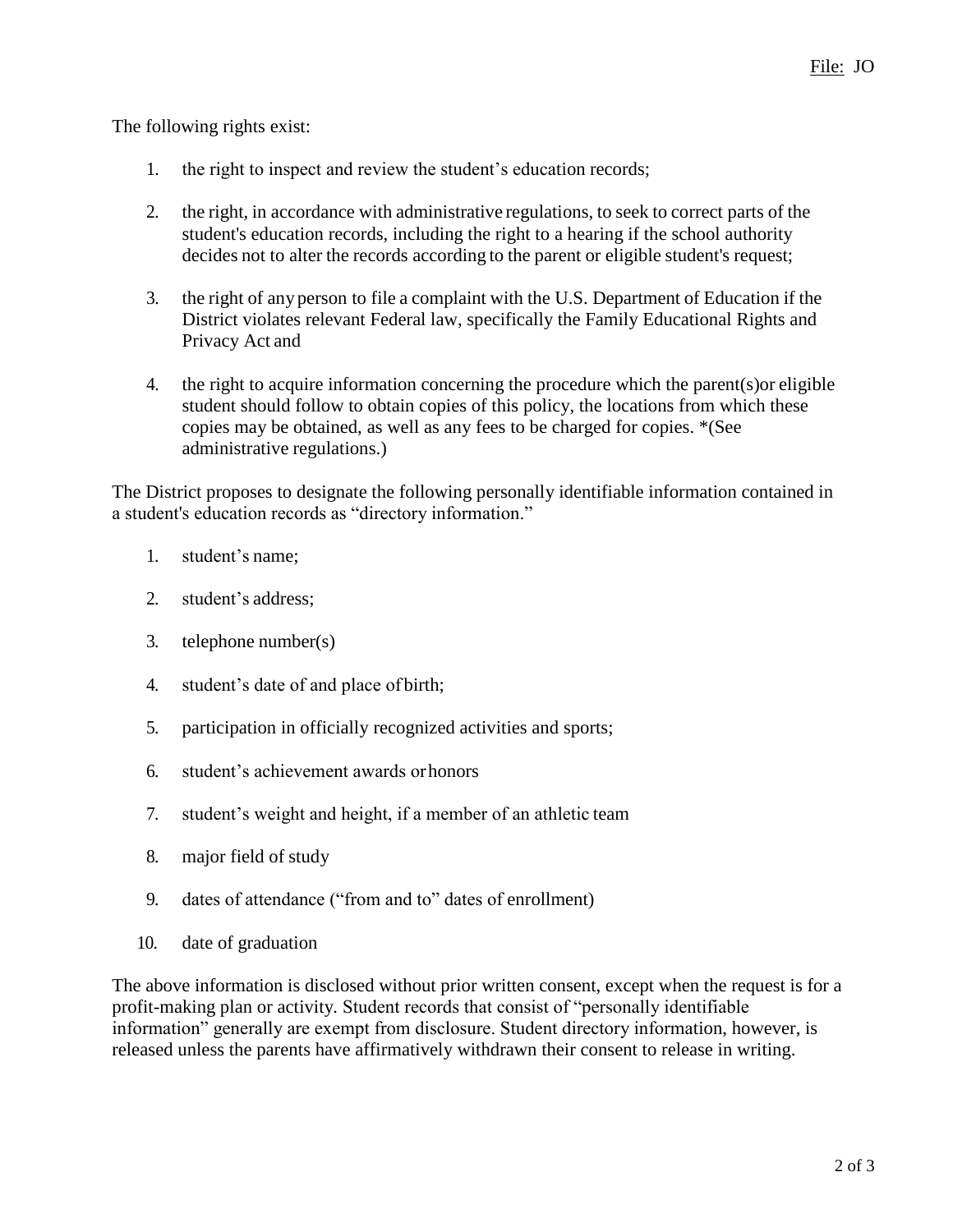Administrative regulations will set forth a procedure for annual notification to parent(s)/guardian(s) and eligible students of the District's definition of directory information. Parent(s)/guardian(s) or eligible students will then have two weeks to advise the District, in accordance with such regulations, of any or all items which they refuse to permit the District to designate as directory information about that student.

To carry out their responsibilities, school officials have access to student education records for legitimate educational purposes. The District uses the criteria set forth under administrative regulations to determine who are "school officials" and what constitute "legitimate educational interests."

Other than requests as described above, school officials release information from or permit access to a student's education records with a parent's or eligible student's prior written consent, except that the Superintendent or a person designated in writing by the Superintendent may permit disclosure in certain limited circumstances outlined under administrative regulations

The District maintains, in accordance with administrative regulations, an accurate record of all requests to disclose information from or to permit access to a student's education records and of information disclosed and access permitted.

[Adoption date: August 20, 1992] [Re-adoption date: May 16, 2002] [Re-adoption date: September 16, 2010] [Re-adoption date: September 17, 2015]

LEGAL REFS.: The Elementary and Secondary Education Act; 20 USC 1221 et seq. Family Educational Rights and Privacy Act; 20 USC Section 1232g Health Insurance Portability and Accountability Act; 29 USC 1181 et seq. ORC 149.41; 149.43 1347.01 et seq. 3317.031 3319.32; 3319.321; 3319.33 3321.12; 3321.13 3331.13

CROSS REFS.: AFI, Evaluation of Educational Resources IL, Testing Programs KBA, Public's Right to Know KKA, Recruiters in the Schools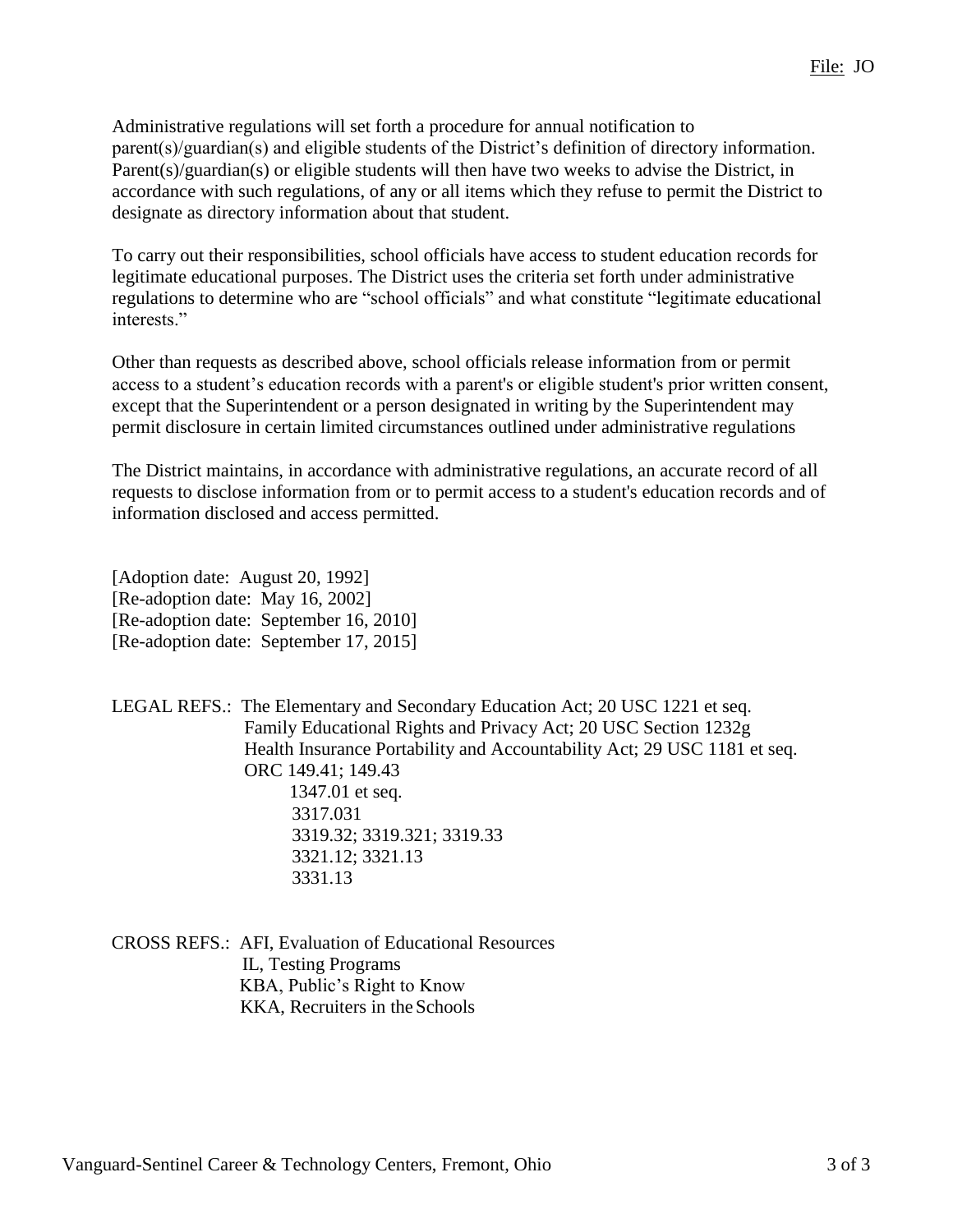# STUDENT RECORDS

- 1. Each student's official school records include the following.
	- A. Records to be retained permanently
		- 1) name and address of parent(s)
		- 2) verification of date and place of birth
		- 3) dates and record of attendance
		- 4) course enrollment and grades
		- 5) test data
		- 6) date of graduation or withdrawal
	- B. Records of verifiable information to be retained during the student's school career
		- 1) medical/health data
		- 2) individual psychological evaluation (gathered with written consent of  $parent(s)$
		- 3) individual intelligence tests, tests for learning disabilities, etc. (counseloradministered)
		- 4) other verifiable information to be used in educational decision making
- 2. Maintaining studentrecords
	- A. Transcripts of the scholastic record contain only factual information. The District confines its recordkeeping to tasks with clearlydefined educational ends.
	- B. Items listed under 1-A are retained for 100 years. Those listed under 1-B are retained during the student's enrollment and destroyed after graduation unless the school code imposes other restrictions.
	- C. Teacher and staff comments on student records are confined to matters related to student performance. Value judgments are excluded from the record.
	- D. Student records are considered as current educational and/or therapeutic tools and are available for use as such.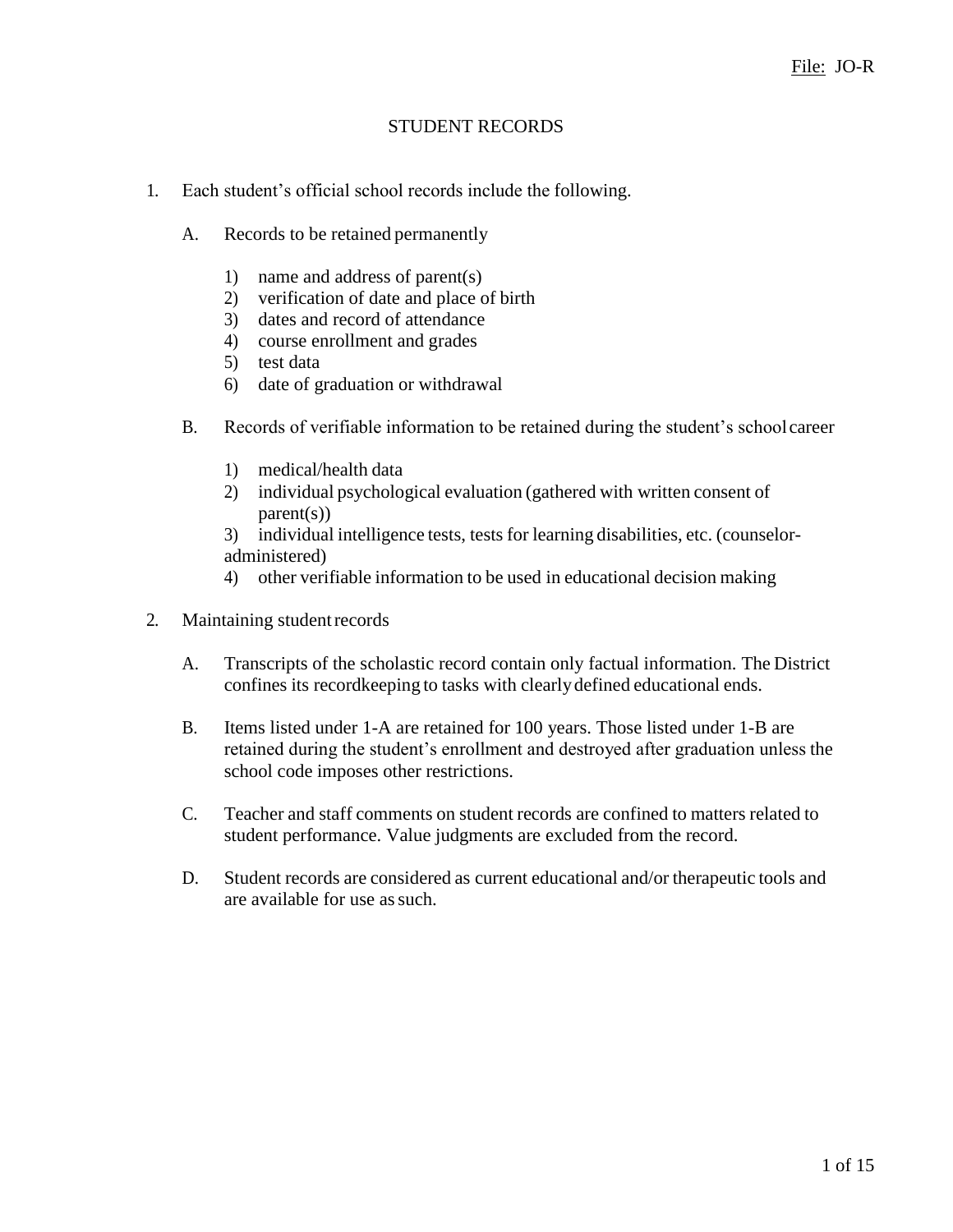The following definitions of terms pertain to this statement of policy.

Student — any person who attends or has attended a program of instruction sponsored by the Board.

Eligible student — a student or former student who has reached age 18 or is attending a postsecondary school.

Parent — either natural parent of a student, unless his/her rights under the Family Educational Rights and Privacy Act (FERPA) have been removed by a court order, a guardian or an individual acting as a parent or guardian in the absence of the student's parent(s).

Dates of attendance—means the period of time during which a student attends or attended an educational agency or institution. Examples of dates of attendance include an academic year, a spring semester or a first quarter. The term does not include specific daily records of a student's attendance at an educational agency or institution.

 $Education records$  — any records (in handwriting, print, tapes, film or other medium) maintained by the District, an employee of the District or an agent of the District which are related to a student, except:

- 1. a personal record kept by a school staff member that meets the following tests: A. it is in the sole possession of the individual who madeit;
	- B. it is used only as a personal memory aid and
	- C. information contained in it has never been revealed or made available to any other person, except the maker's temporary substitute;
- 2. an employment record which is used only in relation to a student's employment by the District (employment for this purpose does not include activities for which a student receives a grade or credit in a course);
- 3. alumni records which relate to the student after he/she no longer attends classes provided by the District and the records do not relate to the person as a student and
- 4. peer-graded papers before theyare collected and recorded by a teacher.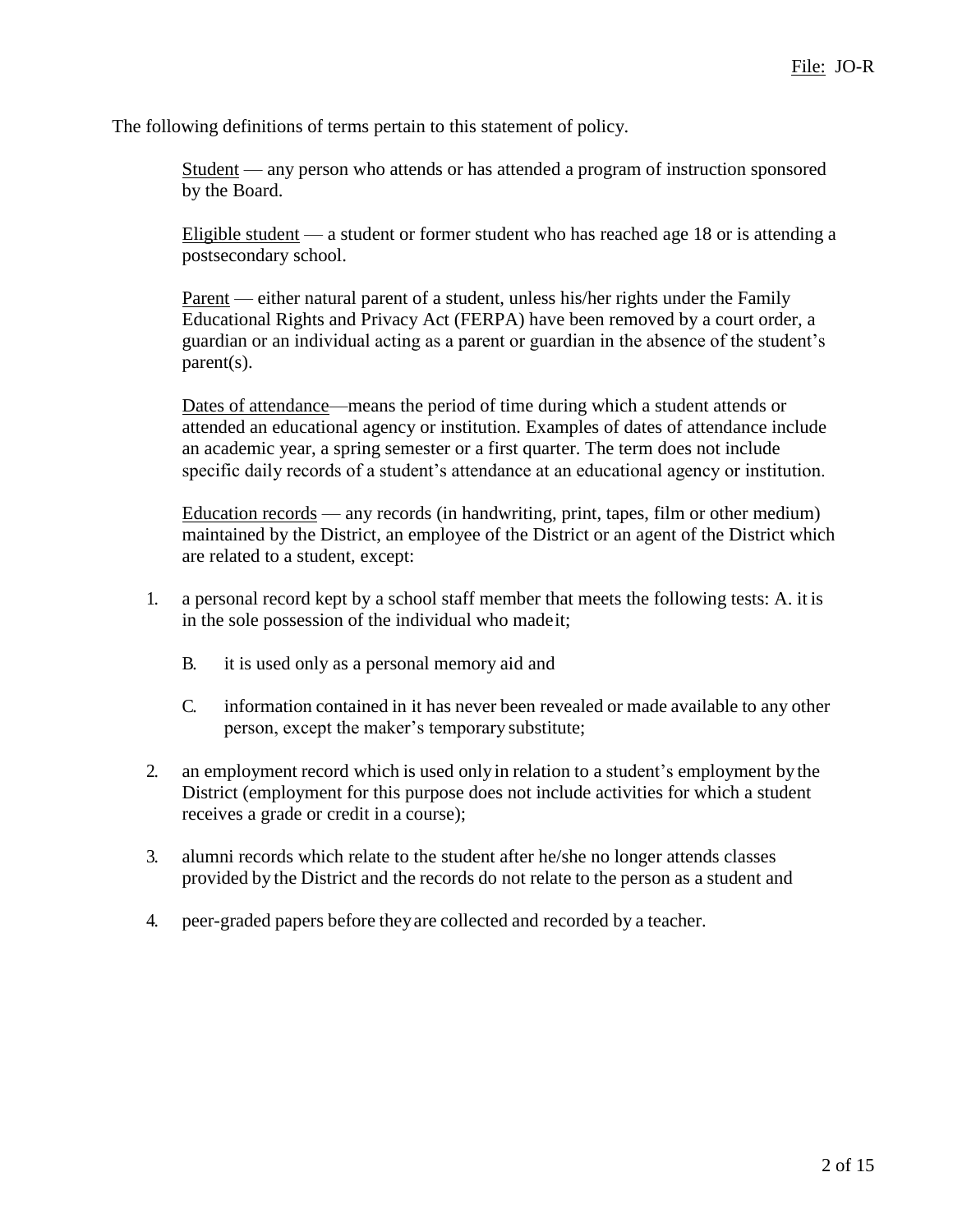Personally Identifiable Information — any data or information which makes the subject of a record known, including the student's name, the student's or student's family's address, the name of the student's parent or other family members, a personal identifier such as a student's Social Security number or a biometric record, other indirect identifiers, such as the student's date of birth, place of birth or mother's maiden name, other information that, alone or in combination, is linked or linkable to a specific student that would allow a reasonable person in the school community, who does not have personal knowledge of the relevant circumstances, to identify the student with reasonable certainty or information requested by a person who the District reasonably believes knows the identity of the student to whom the education record relates.

# ANNUAL NOTIFICATION

Within the first three weeks of each school year, the District publishes in a notice to parents and eligible students their rights under State and Federal law and under this policy. The District also sends home with each student a bulletin listing these rights; the bulletin is included with a packet of material provided to parents or eligible students when the students enroll during the school year.

The notice includes:

- 1. the right of a parent(s) or eligible student to inspect and review the student's education records;
- 2. the intent of the District to limit the disclosure of information contained in a student's education records, except: (1) by the prior written consent of the student's parent(s) or the eligible student, (2) as directory information or (3) under certain limited circumstances, as permitted bylaw;
- 3. the right of a student's parent(s) or an eligible student to seek to correct parts of the student's education records which he/she believes to be inaccurate, misleading or in violation of student rights; this right includes a hearing to present evidence that the records should be changed if the District decides not to alter them according to the parent(s)' or eligible student's request;
- 4. the right of any person to file a complaint with the Department of Education if the District violates FERPA and
- 5. the procedure that a student's parent(s) or an eligible student should follow toobtain copies of this policy and the locations where copies may be obtained.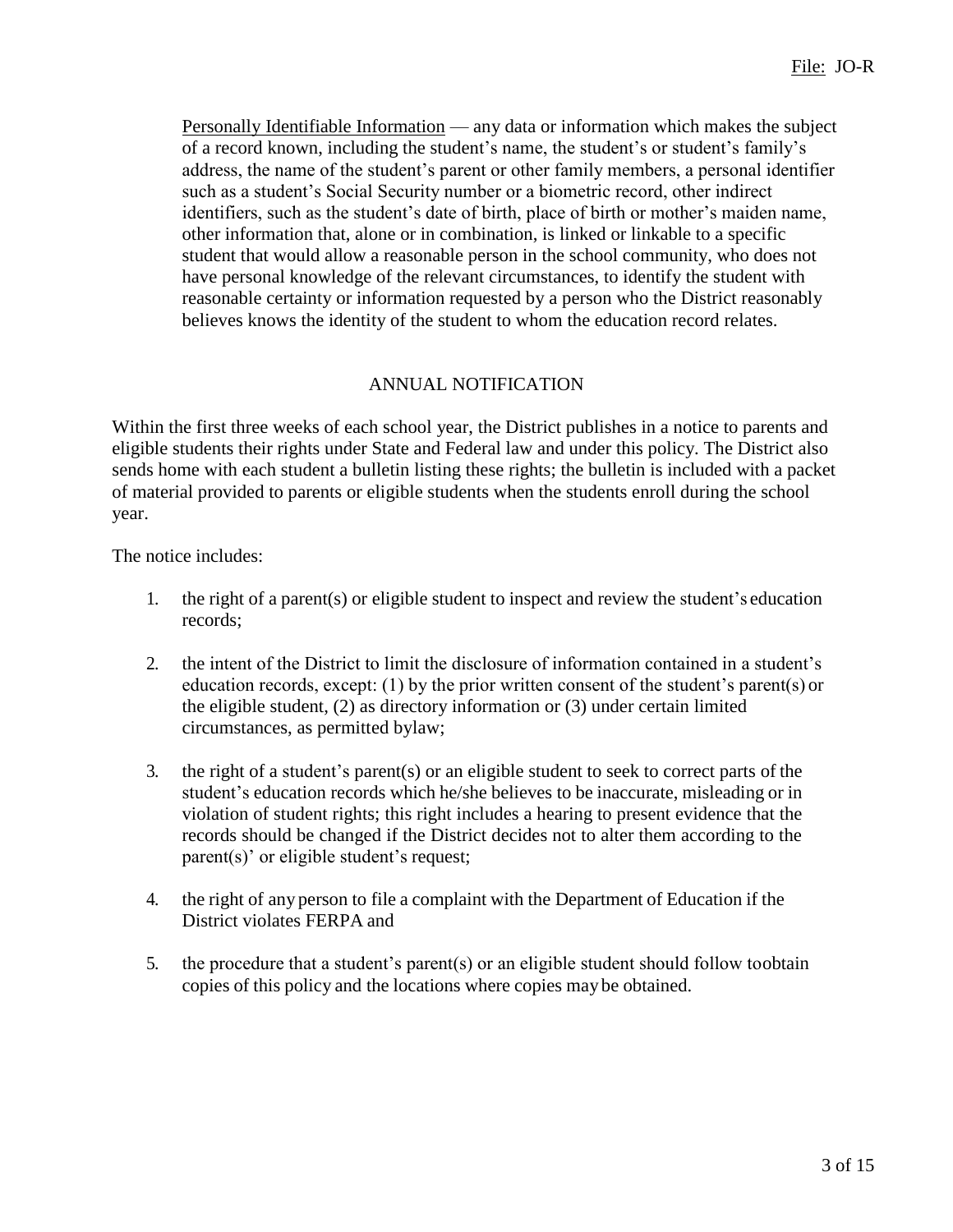An administrator arranges to provide translations of this notice to non-English-speaking parents in their native language.

| <b>TYPES</b>                                                                                                                                                                                                        | <b>LOCATION</b>         | <b>CUSTODIAN</b>                        |
|---------------------------------------------------------------------------------------------------------------------------------------------------------------------------------------------------------------------|-------------------------|-----------------------------------------|
| <b>Cumulative School Records</b>                                                                                                                                                                                    | Main Office             | <b>Building Secretary</b>               |
| <b>Cumulative School Records</b><br>(Former Students)                                                                                                                                                               | Main Office             | <b>Building Secretary</b>               |
| <b>Health Records</b>                                                                                                                                                                                               | <b>Associate School</b> | <b>Associate School</b>                 |
| <b>Speech Therapy Records</b><br><b>Psychological Records</b>                                                                                                                                                       | <b>VOSE Office</b>      | <b>VOSE</b> Coordinator                 |
| <b>Special Test Records</b>                                                                                                                                                                                         | <b>Testing Office</b>   | <b>Personnel Testing</b><br>Coordinator |
| <b>Occasional Records</b><br>(Student education records)<br>not identified above; such<br>as those in Superintendent's<br>office, in the school<br>attorney's office, or in the<br>personal possession of teachers) | Guidance Office         | <b>Guidance Counselor</b>               |

### LOCATIONS OF EDUCATION RECORDS

# PROCEDURE TO INSPECT EDUCATION RECORDS

Parents or eligible students may inspect and review education records to which they are entitled to have access upon request. In some circumstances, it may be mutually more convenient for the record custodian to provide copies of records. (See the schedule of fees for copies.)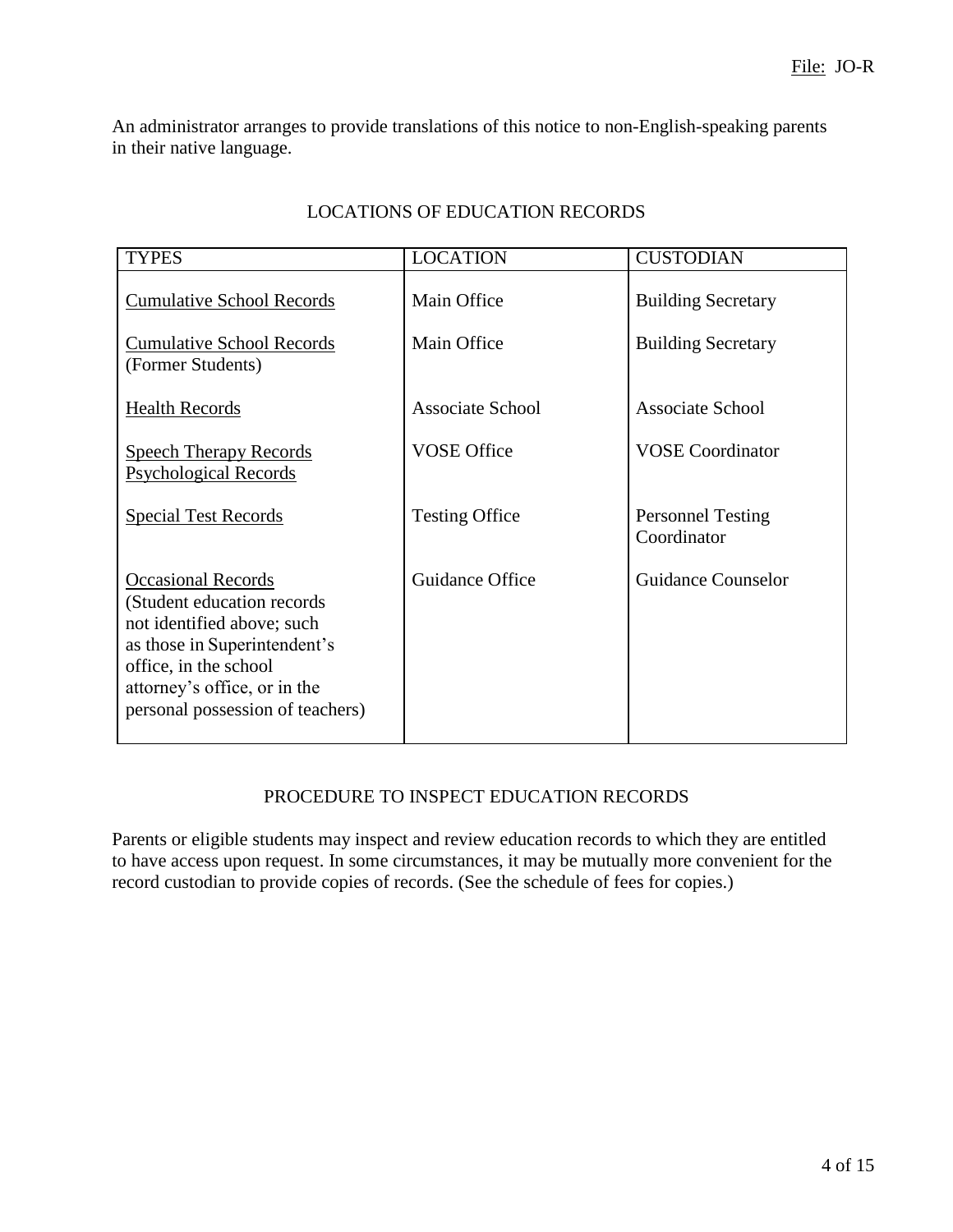Since a student's records may be maintained in several locations, the school principal may offer to collect copies of records or the records themselves from locations other than a student's school, so that they may be inspected at one site. If parents and eligible students wish to inspect records where they are maintained, school principals accommodate their wishes.

Parents or eligible students should submit to the student's school principal a written request which identifies as precisely as possible the record or records which he/she wishes to inspect.

The director (or other custodian) contacts the parent(s) of the student or the eligible student to discuss how access is best arranged (copies, at the exact location or records brought to a single site).

The director (or other custodian) makes the needed arrangements as promptly as possible and notifies the parent(s) or eligible student of the time and place where the records may be inspected. This procedure must be completed within 45 days or earlier after the receipt of the request for access.

If for any valid reason such as working hours, distance between record location sites or health, a parent(s) or eligible student cannot personally inspect and review a student's education records, the District arranges for the parent(s) or eligible student to obtain copies of the records. (See information below regarding fees for copies of records.)

When records contain information about students other than a parent(s)' child or the eligible student, the parent(s) or eligible student may not inspect and review the records of the other students.

# FEES FOR COPIES OF RECORDS

The District does not deny parents or eligible students any rights to copies of records because of the following published fees. When the fee represents an unusual hardship, it may be waived, in part or entirely, by the records custodian. The District reserves the right to make a charge for copies, such as transcripts, which it forwards to potential employers or to colleges and universities for employment or admissions purposes. The District may deny copies of records (except for those required by law) if the student has an unpaid financial obligation to the District.

Federal law requires the District to provide copies of records for the following reasons:

- 1. when the refusal to provide copies effectivelydenies access to a parent(s) or eligible student;
- 2. at the request of the parent(s) or eligible student when the District has provided the records to third parties by the prior consent of the parent(s) or eligible student or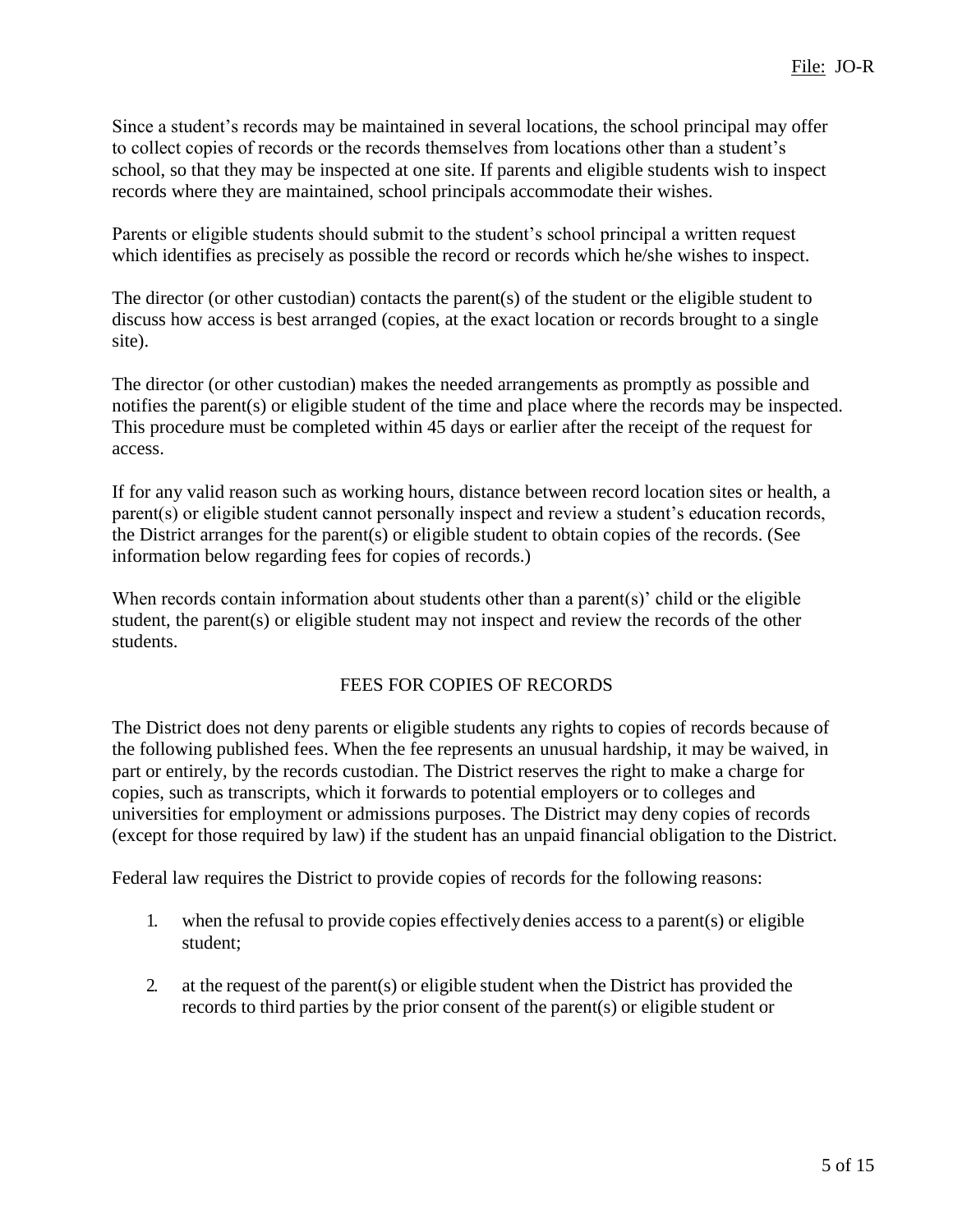3. at the request of the parent(s) or eligible student when the District has forwarded the records to another district in which the student seeks or intends to enroll.

The fee for copies provided under Federal law may not include the costs for search and retrieval. This fee is determined by the Board (actual copying cost less hardship factor)*.*

The fee for all other copies such as copies of records forwarded to third parties with prior consent or those provided to parents as a convenience is determined by the Board (actual search, retrieval copying cost and postage, if any).

#### DIRECTORY INFORMATION

The District proposes to designate the following personally identifiable information contained in a student's education record as "directory information"; it discloses that information without prior written consent, except that directoryinformation is not released for a profit-making plan or activity. Such information includes:

- 1. student's name;
- 2. student's address;
- 3. telephone number(s)
- 4. student's date of and place of birth;
- 5. participation in officially recognized activities and sports;
- 6. student's achievement awards or honors
- 7. student's weight and height, if a member of an athletic team
- 8. major field of study
- 9. dates of attendance ("from and to" dates of enrollment)
- 10. date of graduation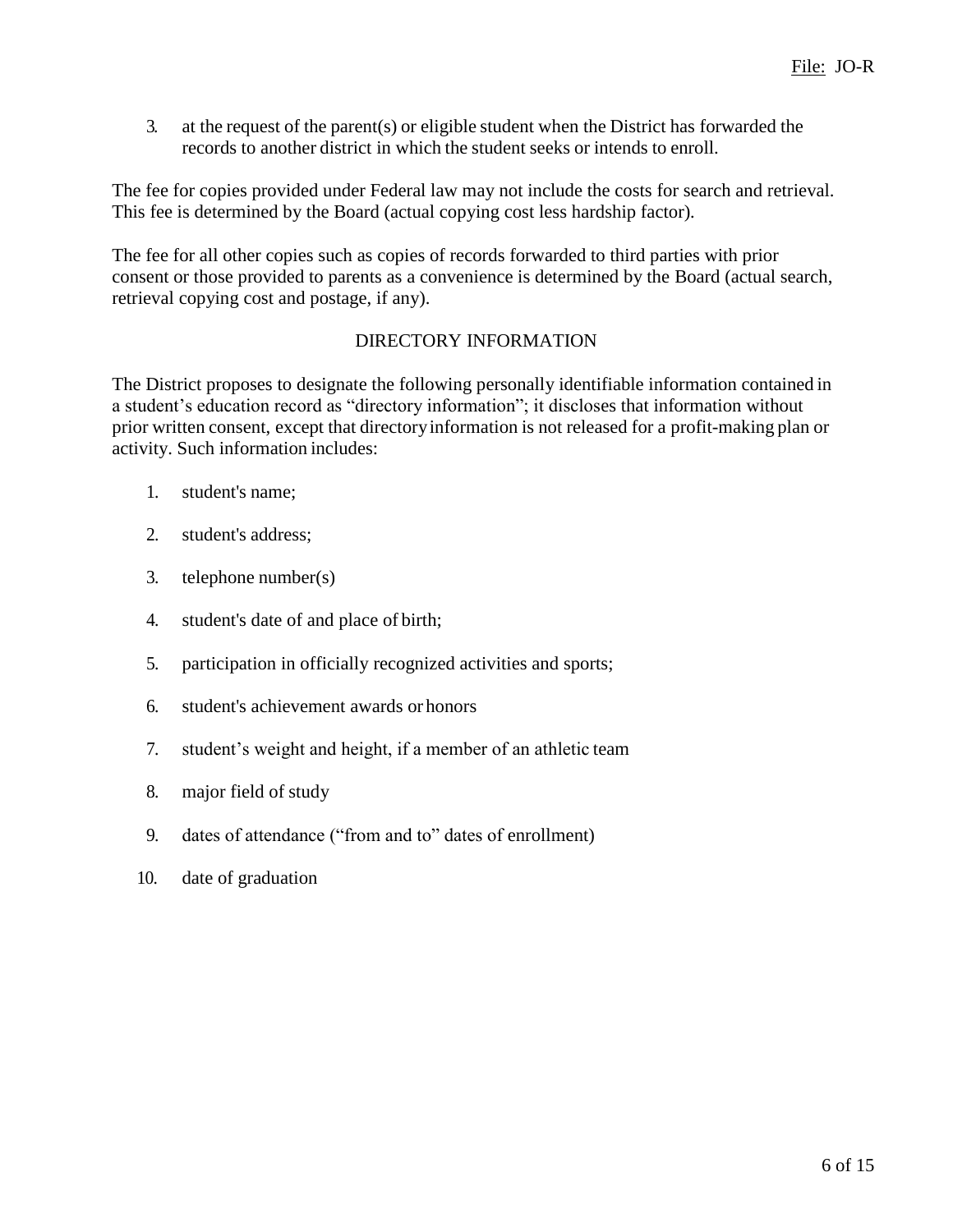Within the first three weeks of each school year, the District publishes the above list, or a revised list, of the items of directory information, which it proposes to designate as directory information. For students enrolling after the notice is published, the list is given to the student's parent(s) or to the eligible student at the time and place of enrollment.

After the parents or eligible students have been notified, they have two weeks in which to advise the District in writing (a letter to the Superintendent's office) of any or all of the items which they refuse to permit the District to designate as directory information about that student.

At the end of the two-week period, each student's records are appropriately marked by the record custodians to indicate the items which the District designates as directory information about that student. This designation remains in effect until it is modified by the written direction of the student's parent(s) or the eligible student.

# USE OF STUDENT EDUCATION RECORDS

To carry out their responsibilities, school officials have access to student education records for legitimate educational purposes. The District uses the following criteria to determine who are school officials. An official is a person:

- 1. duly elected to theBoard;
- 2. certificated by the state and appointed by the Board to an administrative or supervisory position;
- 3. certificated by the state and under contract to the Board as an instructor;
- 4. employed by the Board as a temporary substitute for administrative, supervisory or teaching personnel for the period of his/her performance as a substitute;
- 5. employed by, or under contract to, the Board to perform a special task such as a secretary, a Treasurer, Board attorneyor auditor for the period of his/her performance as an employee or contractor or
- 6. a contractor, consultant, volunteer or other party to whom an agency or institutionhas outsourced institutional services or functions may be considered a school official provided that the outside party:
	- A. performs an institutional service or function for which the District would otherwise use employees;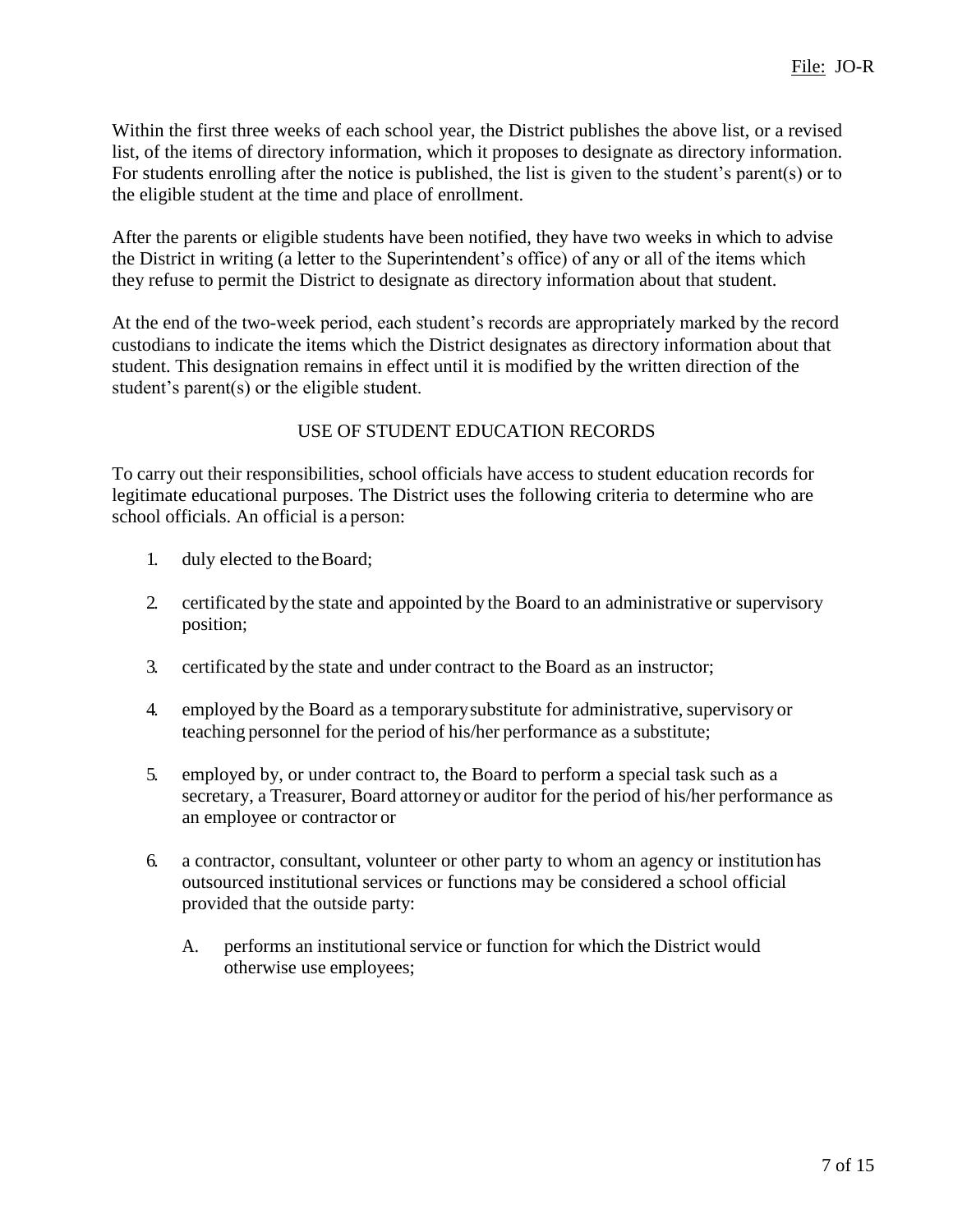- B. is under the direct control of the District with respect to the use and maintenance of education records and
- C. abides by the legal requirements governing the use and redisclosure of personally identifiable information from education records.

School officials who meet the criteria listed above have access to a student's records if they have a legitimate educational interest in those records. A "legitimate educational interest" is the person's need to know in order to perform:

- 1. an administrative task required in the school employee's position descriptionapproved by the Board;
- 2. a supervisory or instructional task directly related to the student's educationor
- 3. a service or benefit for the student or the student's family such as health care, counseling, student job placement or student financialaid.

NOTE: The District must use reasonable methods to ensure that school officials obtain access to only those education records in which they have legitimate educational interests. A District that does not use physical or technological access controls to records must ensure that its administrative policy for controlling access to education records is effective and that it remains in compliance with the legitimate educational interest requirement.

The District releases information from or permits access to a student's education records only with a parent's or an eligible student's prior written consent, except that the Superintendent or a person designated in writing by the Superintendent may permit disclosure under the following conditions:

- 1. when students seek or intend to enroll in another school district or a postsecondary school. The District makes reasonable attempts to notify the parent or eligible student at their last known address unless the disclosure is initiated by the parent or eligible student or unless the District's annual notification includes notice that the District forwards education records to other education entities that request records in connection with a students transfer or enrollment. Upon request, the District provides copies of the records and an opportunity for a hearing (upon the condition that the student's parents be notified of the transfer, receive a copy of the record and have an opportunity for a hearing to challenge the content of the record);
- 2. when certain federal and state officials need information in order to audit or enforce legal conditions related to federallysupported education programs in the District;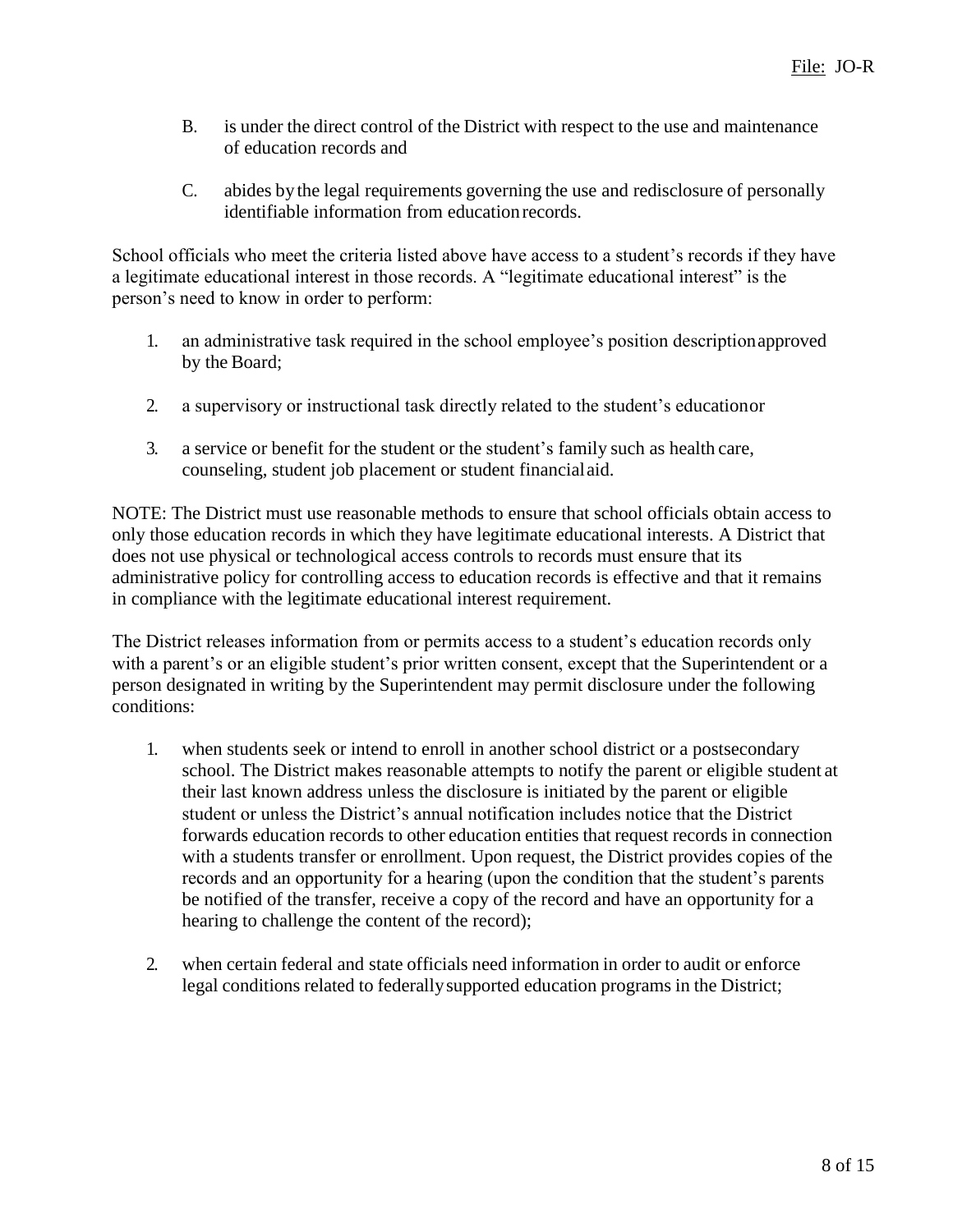- 3. when parties who provide, or may provide, financial aid for which a student has applied or received, need the information to:
	- A. establish the student's eligibility for the aid;
	- B. determine the amount of financial aid;
	- C. establish the conditions for the receipt of the financial aid or
	- D. enforce the agreement between the provider and the receiver of financial aid;
- 4. if a State law adopted before November 19, 1974, required certain specific items of information to be disclosed in personallyidentifiable form from student records to state or local officials;
- 5. when the District has entered into a written agreement or contract for an organization to conduct studies on the District's behalf to develop tests, administer student aid or improve instruction;
- 6. when accrediting organizations need those records to carry out their accrediting functions;
- 7. when parents of eligible students claim the student as a dependent;
- 8. when it is necessary to comply with a judicial order or lawfully issued subpoena; the District makes a reasonable effort to notify the student's parent(s) or the eligiblestudent before making a disclosure under this provision, except when a parent is party to a court proceeding involving child abuse or neglect or dependency, and the order is issued in the context of that proceeding;
- 9. if the disclosure is an item of directory information and the student's parent(s) or the eligible student has not refused to allow the District to designate that item as directory information for that student:
- 10. the disclosure is in connection with a health and safety emergency and
- 11. the disclosure concerns sex offenders and other individuals required to register under section 170101 of the Violent Crime Control and Law Enforcement Act of 1994, 42 U.S.C. 14071, and the information was provided to the educational agency or institution under 42 U.S.C. 14071 and applicable federal guidelines.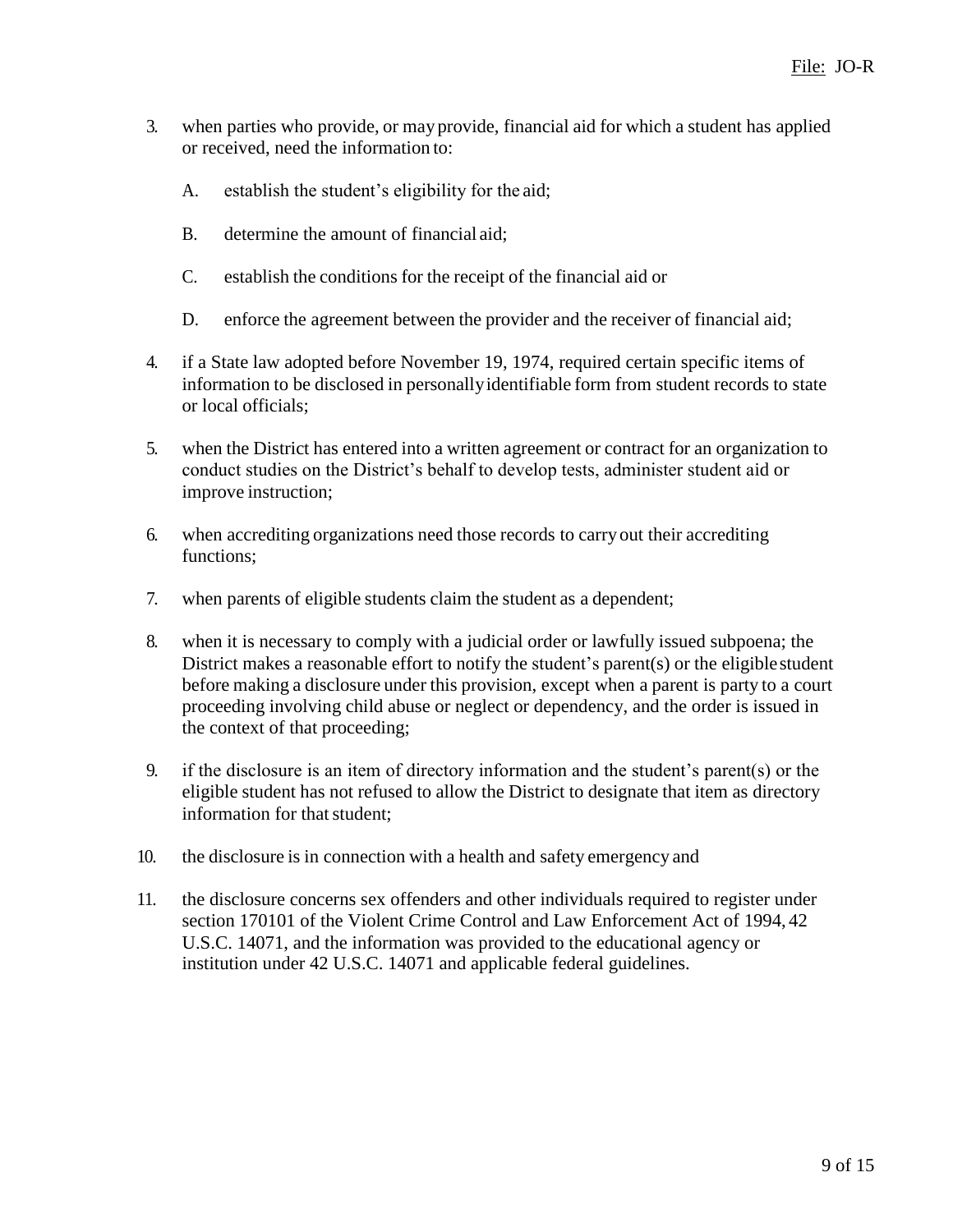12. to an agency caseworker or other representative of a state or local child welfare agency when the agency is legally responsible for the care and protection of the child. Information obtained will not be disclosed by the agency to any other agency or individual, unless they are engaged in addressing the education needs of the child and authorized by the agency to have access and the disclosure is consistent with the State laws applicable to protecting the confidentiality of the student's educationrecords.

The District discloses personally identifiable information from an education record to appropriate parties, including parents, in connection with an emergency if knowledge of the information is necessary to protect the health or safety of the student or other individuals.

When deciding whether to release personally identifiable information in a health or safety emergency, the District may take into account the totality of the circumstances pertaining to a threat to the health or safety of a student or other individuals. If the District determines that there is an articulable and significant threat to the health or safety of a student or other individuals, it may disclose information from education records to any person whose knowledge of the information is necessary to protect the health or safety of the student or other individuals.

The District records the following information when it discloses personally identifiable information from education records under the health or safety emergency exception:

- 1. the articulable and significant threat to the health or safety of a student or other individuals that formed the basis for the disclosure and
- 2. parties to whom the District disclosed theinformation.

The District is required to permit the Ohio Department of Education (ODE) to have access to personally identifiable information about a student if ODE needs the information to:

- 1. notifythe District or school attended in the District of threats or descriptions of harm included in the student's response to an achievement test question;
- 2. verify the accuracy of the student's achievement test scoreor
- 3. determine whether the student satisfies the alternative conditions for a high school diploma.

District officials may release information from a student's education records if the student's parent(s) or the eligible student gives his/her prior written consent for the disclosure. The written consent must include at least:

1. a specification of the records to be released;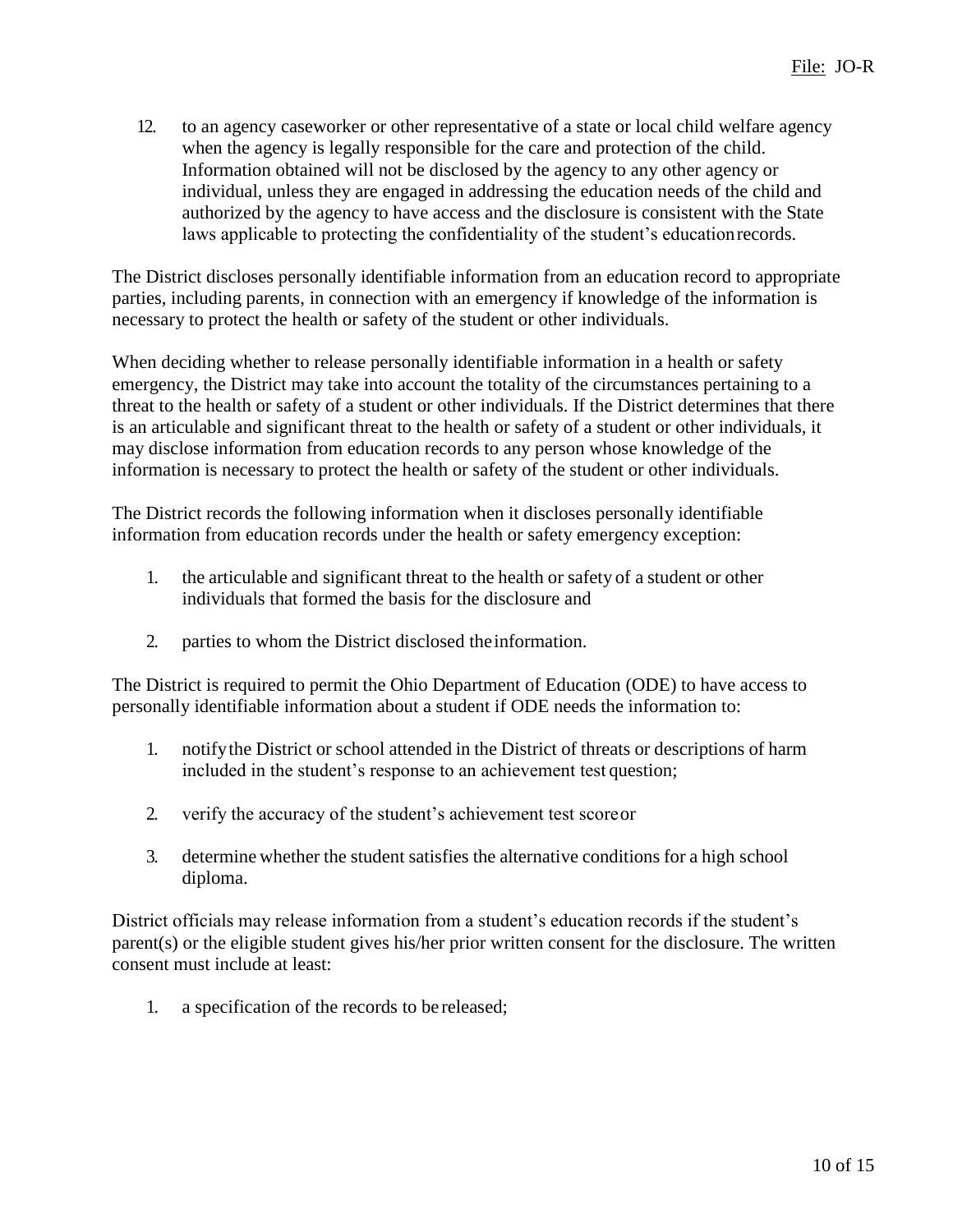- 2. the reasons for the disclosure;
- 3. the person or the organization or the class of persons or organizations to whom the disclosure is to bemade;
- 4. the parent(s) or student's signature and
- 5. the date of the consent and, if appropriate, a date when the consent is to be terminated.

The District uses reasonable methods to identify and authenticate the identity of parents, students, school officials and any other parties to whom the agency or institution discloses personally identifiable information from education records. The student's parent(s) or the eligible student may obtain a copy of any records disclosed under this provision.

The District does not release information contained in a student's education records, except directory information, to any third parties, except its own officials, unless those parties agree that the information is not redisclosed, without the parent(s)' or eligible student's prior written consent.

# RECORDS OF REQUESTS FOR ACCESS AND DISCLOSURES MADE FROM EDUCATION RECORDS

The District maintains an accurate record of all requests for it to disclose information from, or to permit access to, a student's education records and of information it discloses and access it permits, with some exceptions listed below. This record is kept with, but is not a part of, each student's cumulative school records. It is available only to the record custodian, the eligible student, the parent(s) of the student or to federal, state or local officials for the purpose of auditing or enforcing federally supported educational programs. The record includes:

- 1. the name of the person who or agency which made the request;
- 2. the interest which the person or agency has in the information;
- 3. the date on which the person or agency made the request;
- 4. whether the request was granted and, if it was, the date access was permitted or the disclosure was made and
- 5. in the event of a health and safety emergency, the articulable and significant threat to the health or safety of a student or other individuals that formed the basis for the disclosure; and the parties to whom the agencyor institution disclosed the information.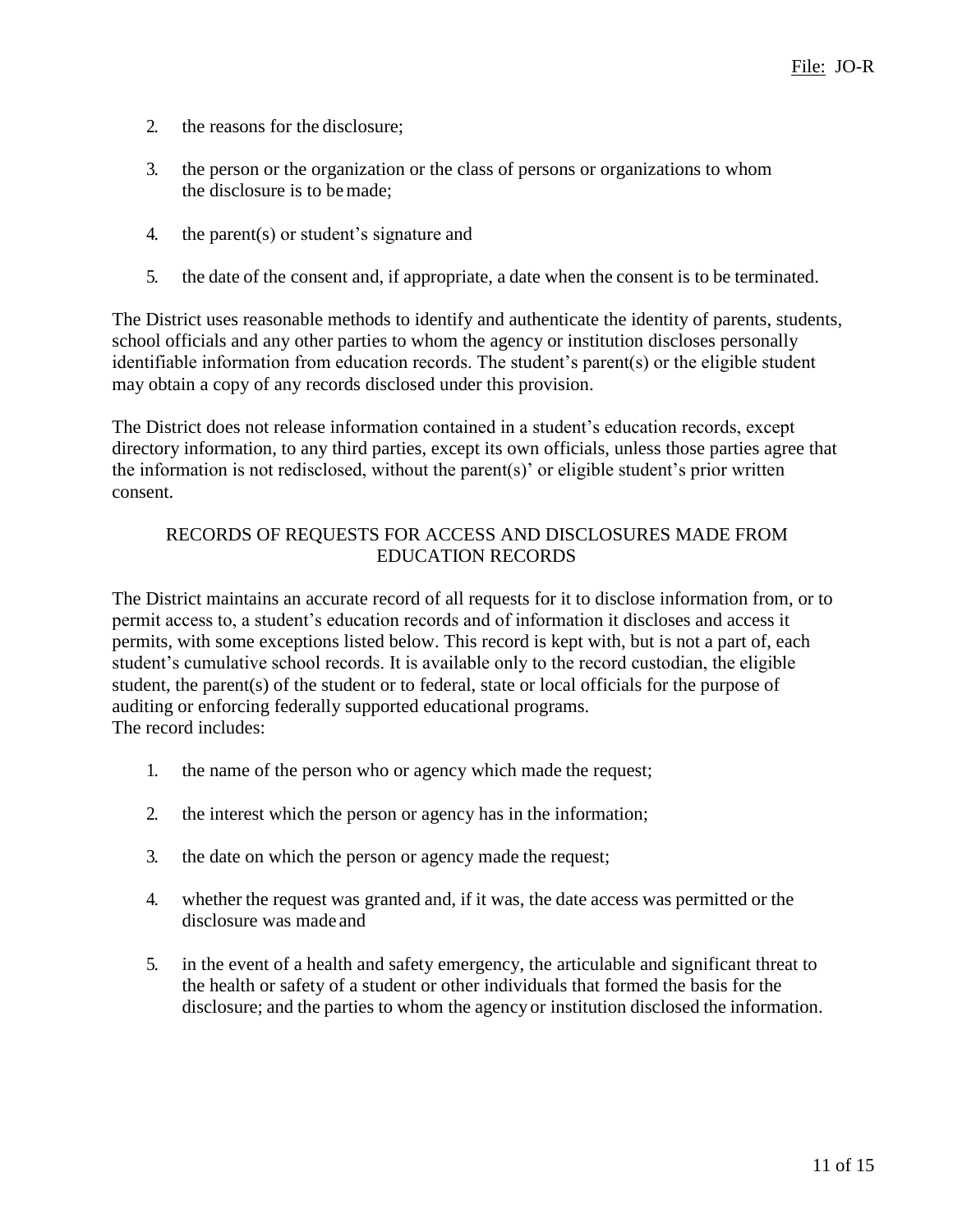The District maintains this record as long as it maintains the student's education record.

The records do not include requests for access or information relative to access which has been granted to parent(s) of the student or to an eligible student, requests for access or access granted to officials of the District who have a legitimate educational interest in the student; requests for, or disclosures of, information contained in the student's education records if the request is accompanied by the prior written consent of a parent(s) or eligible student or if the disclosure is authorized by such prior consent or for requests for, or disclosures of, directory information designated for that student.

#### PROCEDURES TO SEEK TO CORRECT EDUCATION RECORDS

Parents of students or eligible students have a right to seek to change any part of the student's records which they believe is inaccurate, misleading or in violation of student rights.

For the purpose of outlining the procedure to seek to correct education records, the term "incorrect" is used to describe a record that is inaccurate, misleading or in violation of student rights. The term "correct" is used to describe a record that is accurate, not misleading and not in violation of student rights. Also, in this section, the term "requester" is used to describe the parent(s) of a student or the eligible student who is asking the District to correct a record.

To establish an orderly process to review and correct the education records for a requester, the District may make a decision to comply with the request for change at several levels in the procedure.

First-level decision. When a parent of a student or an eligible student finds an item in the student's education records, which he/she believes is inaccurate, misleading or in violation of student rights, he/she should immediately ask the record custodian to correct it. If the records are incorrect because of an obvious error and it is a simple matter to make the record change at this level, the records custodian makes the correction. If the records are changed at this level, the method and result must satisfy the requester.

If the custodian cannot change the records to the requester's satisfaction, or the records do not appear to be obviously incorrect, he/she:

- 1. provides the requester a copy of the questioned records at no cost;
- 2. asks the requester to initiate a written request for the change and
- 3. follows the procedure for a second-leveldecision.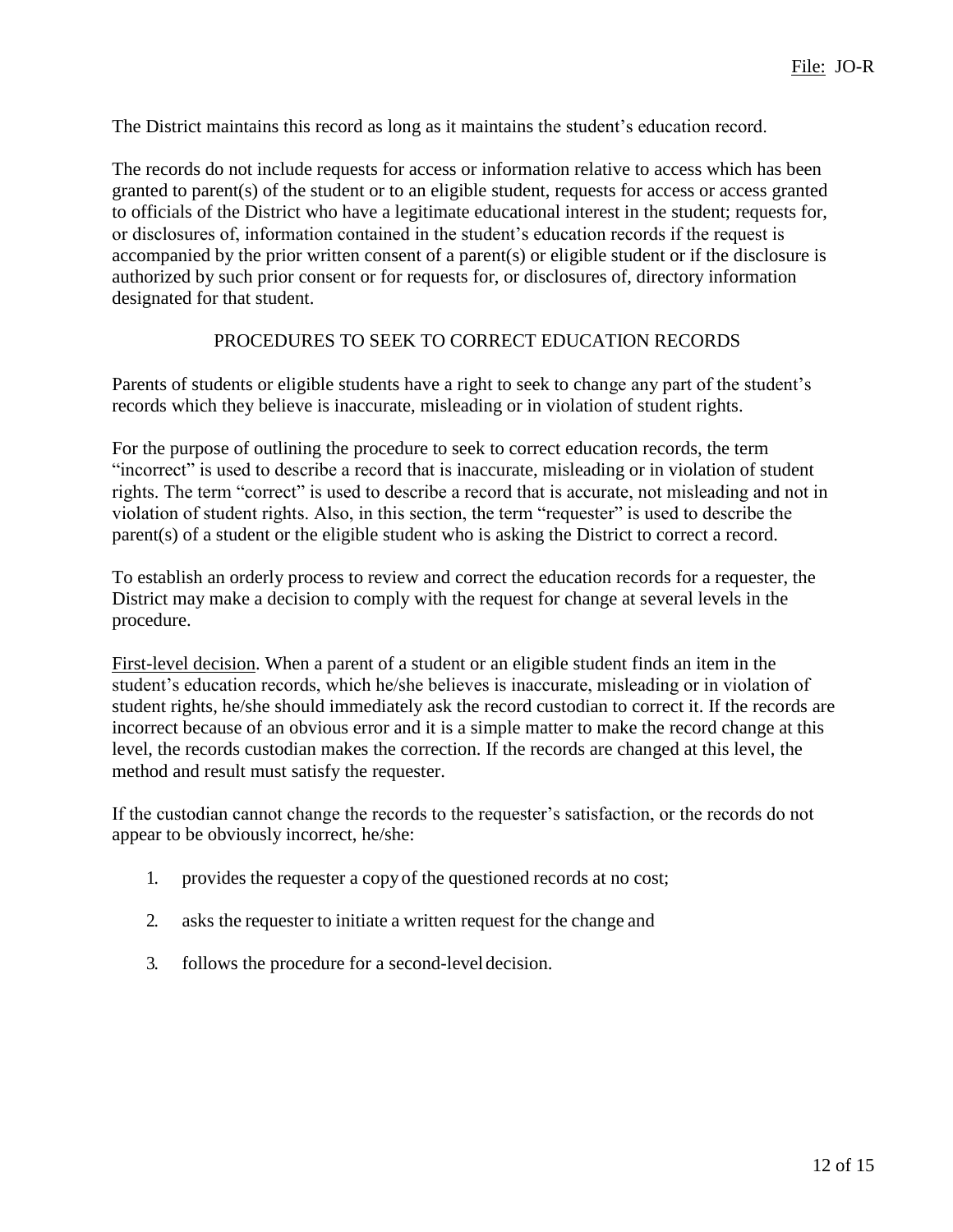Second-level decision. The written requests to correct a student's education records through the procedure at this level should specify the correction, which the requester wishes the District to make. It should at least identify the item the requester believes is incorrect and state whether he/she believes the item:

- 1. is inaccurate and why;
- 2. is misleading and whyand/or
- 3. violates student rights and why.

The request is dated and signed by the requester.

Within two weeks after the records custodian receives a written request, he/she:

- 1. studies the request;
- 2. discusses it with other school officials (the person who made the record or those who may have a professional concern about the District's response to the request);
- 3. makes a decision to complyor decline to comply with the request and
- 4. completes the appropriate steps to notifythe requester or moves the request to the next level for a decision.

If, as a result of this review and discussion, the records custodian decides the records should be corrected, he/she effects the change and notifies the requester in writing that he/she has made the change. Each such notice includes an invitation for the requester to inspect and review the student's education records to make certain that the records are in order and the correction is satisfactory.

If the custodian decides the records are correct, he/she makes a written summary of any discussions with other officials and of his/her findings in the matter. He/She transmits this summary and a copy of the written request to the Superintendent.

Third-level decision. The Superintendent reviews the material provided by the records custodian and, if necessary, discusses the matter with other officials such as the school attorney or the Board (in executive session). He/She then makes a decision concerning the request and completes the steps at this decision level. Ordinarily, this level of the procedure should be completed within two weeks. If it takes longer, the Superintendent notifies the requester in writing of the reasons for the delay and indicates a date on which the decision will be made.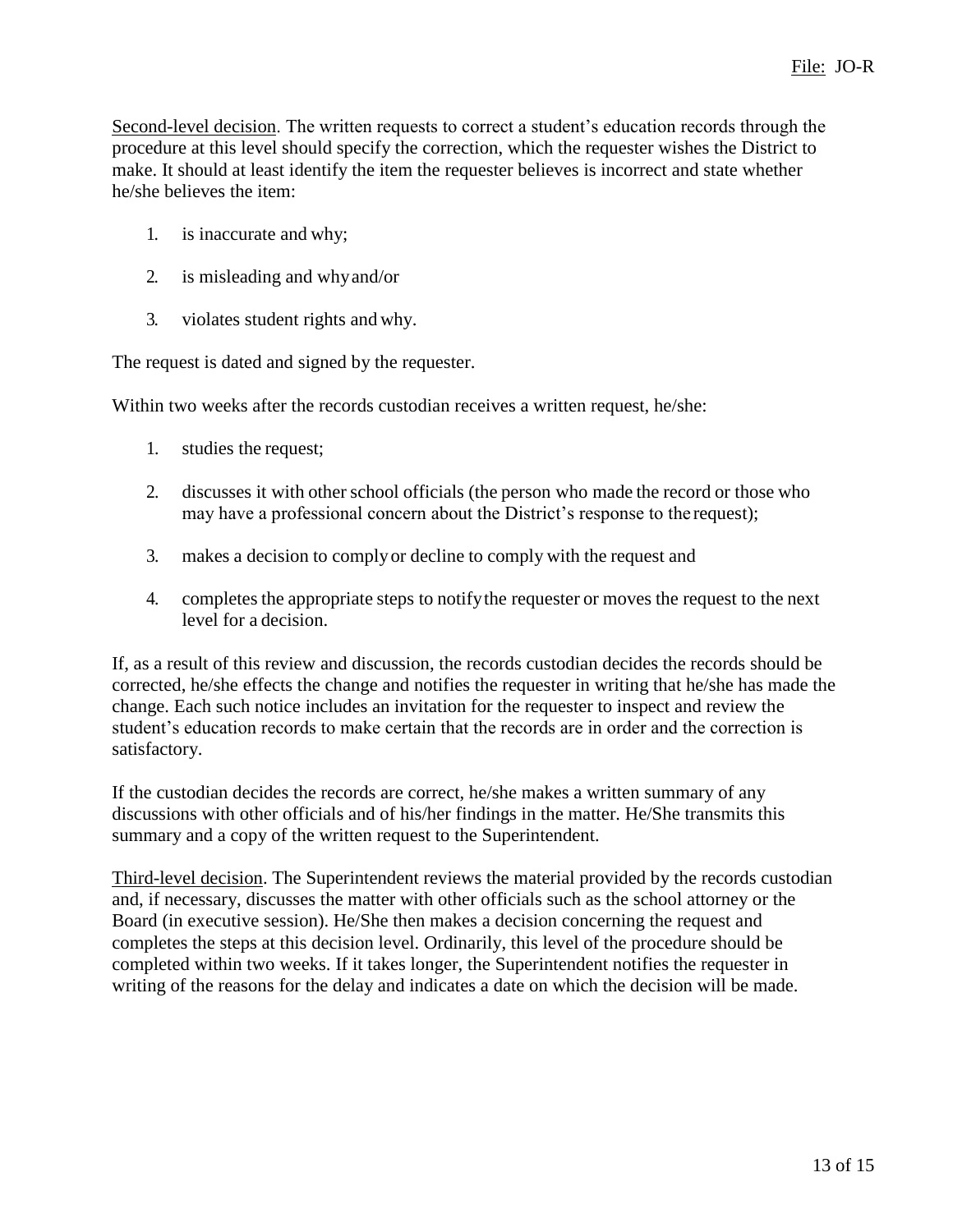If the Superintendent decides the records are incorrect and should be changed, he/she advises the record custodian to make the changes. The record custodian advises the requester of the change as he/she would if the change had been made at the second level.

If the Superintendent decides the records are correct, he/she prepares a letter to the requester which includes:

- 1. the District's decision that the records are correct and the basis for the decision;
- 2. a notice to the requester that he/she has a right to ask for a hearing to present evidence that the records are incorrect and that the District grants such a hearing;
- 3. advice that the requester may be represented or assisted in the hearing by other parties, including an attorney at the requester's expense and
- 4. instructions for the requester to contact the Superintendent or his/her designee to discuss acceptable hearing officers, convenient times and a satisfactory site for the hearing. (The District is not bound by the requester's positions on these items but may, as far as feasible, arrange the hearing as the requester wishes.)

Fourth-level decision. After the requester has submitted (orally or in writing) his/her wishes concerning the hearing officer, the time and place for the hearing, the Superintendent, within a week, notifies the requester when and where the District will hold the hearing and who it has designated as the hearing officer.

At the hearing, the hearing officer provides the requester a full and reasonable opportunity to present material evidence and testimony to demonstrate that the questioned part of the student's education records are incorrect as shown in the requester's written request for a change in the records (second level).

Within one week after the hearing, the hearing officer submits to the Superintendent a written summary of the evidence submitted at the hearing. Together with the summary, the hearing officer submits his/her recommendation, based solely on the evidence presented at the hearing, that the records should be changed or remain unchanged.

The Superintendent prepares the District's decision within two weeks of the hearing. That decision is based on the summary of the evidence presented at the hearing and the hearing officer's recommendation. The District's decision is based solely on the evidence presented at the hearing. The Superintendent may overrule the hearing officer if he/she believes the hearing officer's recommendation is not consistent with the evidence presented. As a result of the District's decision, the Superintendent takes one of the following actions.

1. If the decision is that the District changes the records, the Superintendent instructs the records custodian to correct the records. The records custodian corrects the recordsand notifies the requester as in the context of the second-level decision.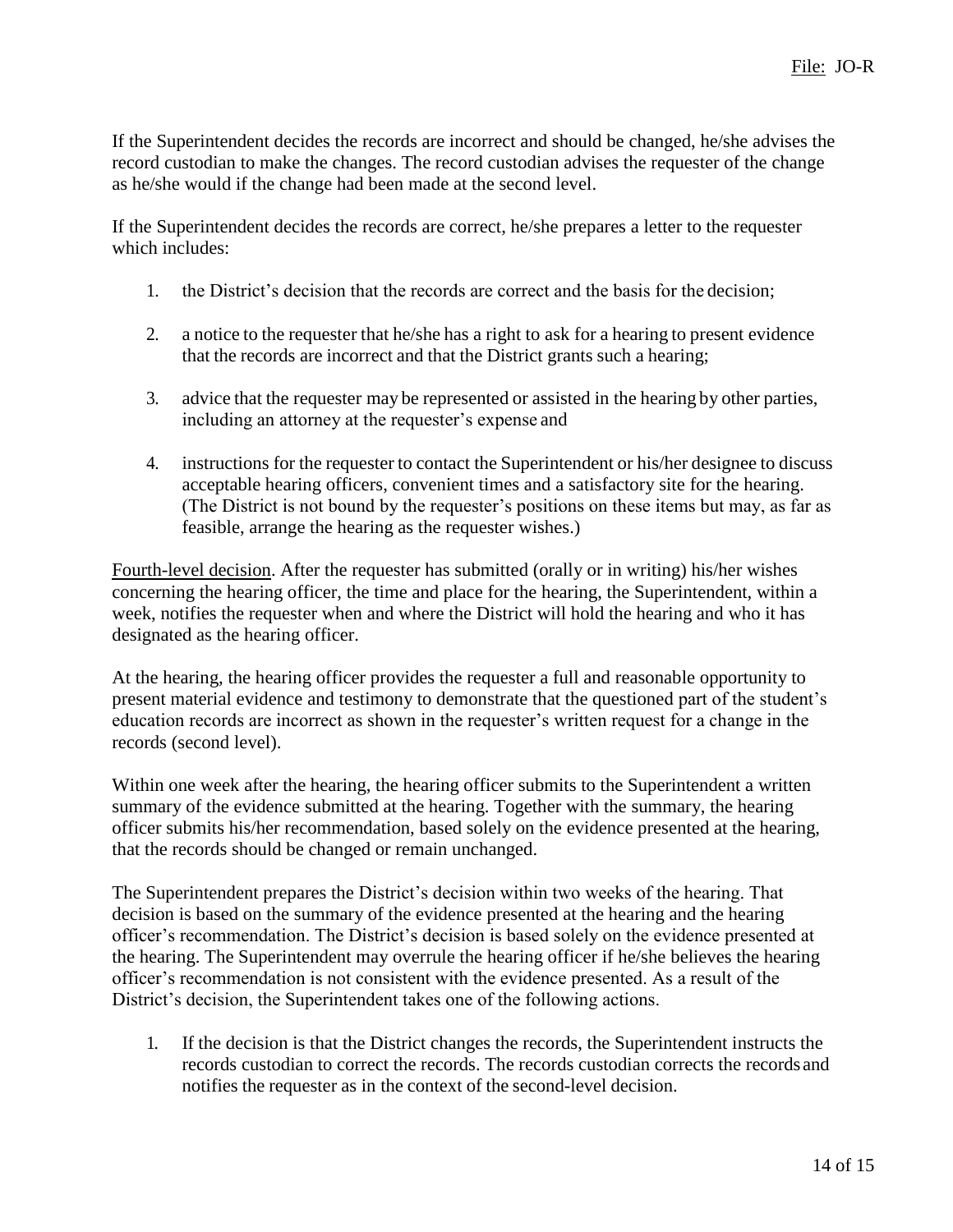- 2. If the decision is that the District does not change the records, the Superintendent prepares a written notice to the requester, whichincludes:
	- A. the District's decision that the records are correct and will not be changed;
	- B. a copy of a summary of the evidence presented at the hearing and a written statement of the reasons for the District's decision and
	- C. advice to the requester that he/she may place in the student's education recordsan explanatory statement which states the reasons why he/she disagrees with the District's decision and/or the reasons he/she believes the records areincorrect.

Final administrative step in the procedure. When the District receives an explanatory statement from a requester after a hearing, it maintains that statement as part of the student's education records as long as it maintains the questioned part of the records. The statement is attached to the questioned part of the records and whenever the questioned part of the records is disclosed, the explanatory statement is also disclosed.

[Approval date: August 20, 1992] [Re-approval date: May 16, 2002] [Re-approval date: September 16, 2010] [Re-approval date: September 17, 2015]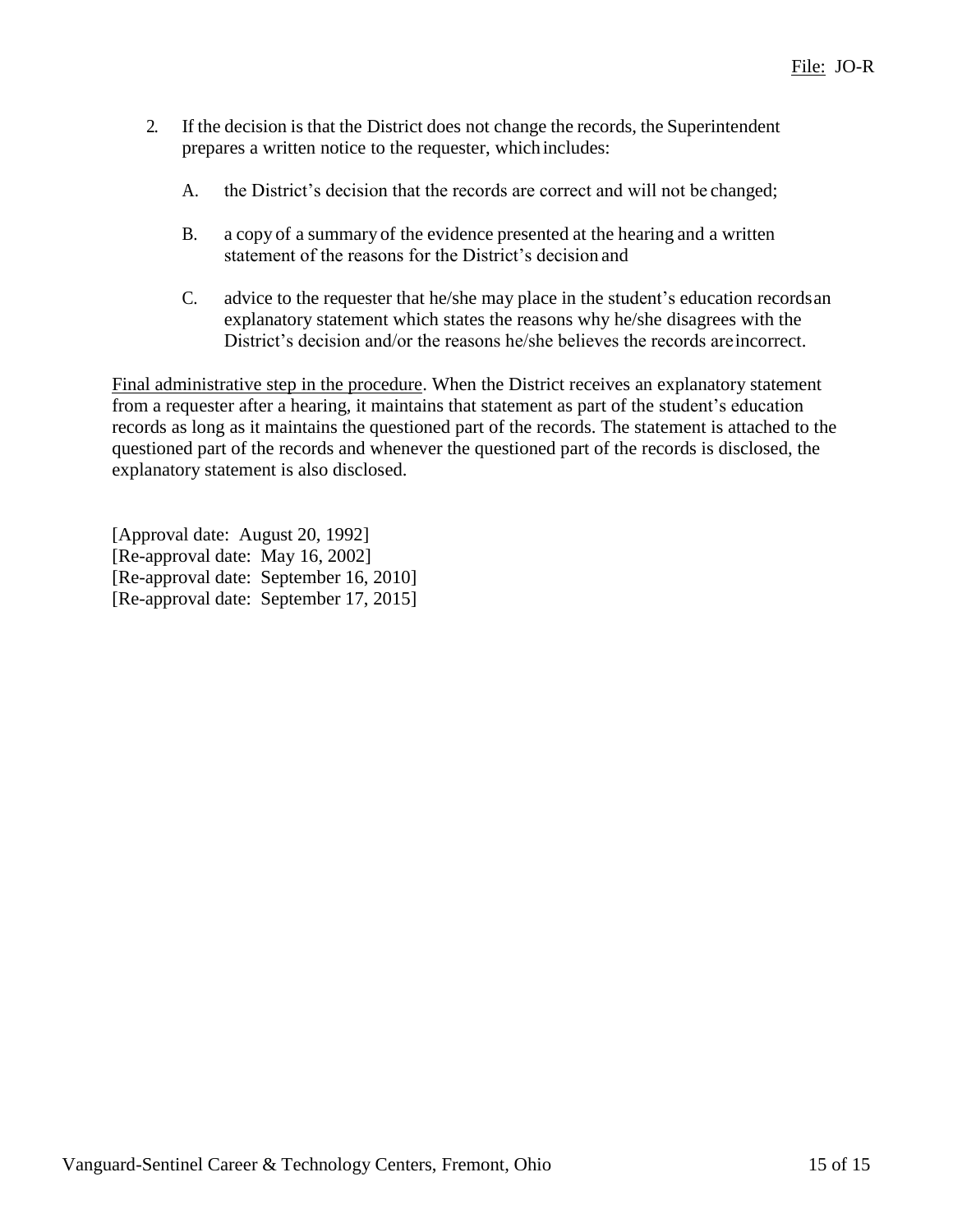# STUDENT SURVEYS

The Board recognizes the importance of maintaining student records and preserving their confidentiality. Student records containing personally identifiable information are kept confidential at collection, storage, disclosure and destruction stages. Boards that receive funds under any applicable program must provide reasonable notice to parents at least annually at the beginning of the school year that their children may be involved in Board-approved third party surveys. The school must also give the parents the opportunity to opt their child out of the activity. A student shall not be required, as part of any applicable program, to submit to a survey, analysis or evaluation that reveals information concerning:

- 1. political affiliations or beliefs of the student or the student's parent;
- 2. mental or psychological problems of the student or the student's family, "potentially embarrassing to the student orfamily";
- 3. sex behavior or attitudes;
- 4. illegal, antisocial, self-incriminating or demeaning behavior;
- 5. critical appraisals of other individuals with whom respondents have close family relationships;
- 6. legally recognized privileged or analogous relationships, such as those of lawyers, physicians and ministers;
- 7. religious practices, affiliations or beliefs of the students or student's parent or
- 8. income (other than that required by law to determine eligibility for participation in a program and/or for receiving financial assistance under such program).

Parents have a right to inspect a survey created by a third party before that survey is administered by the school to students. Parents are notified by the school when a survey is to be administered and will have at least two weeks to review the materials.

In order to protect student privacy rights when a school survey is to be administered that contains one of the prohibited eight items identified in this policy, parents have the right to inspect the survey. If parents do not want their child to be a participant in the survey, they must notify the school.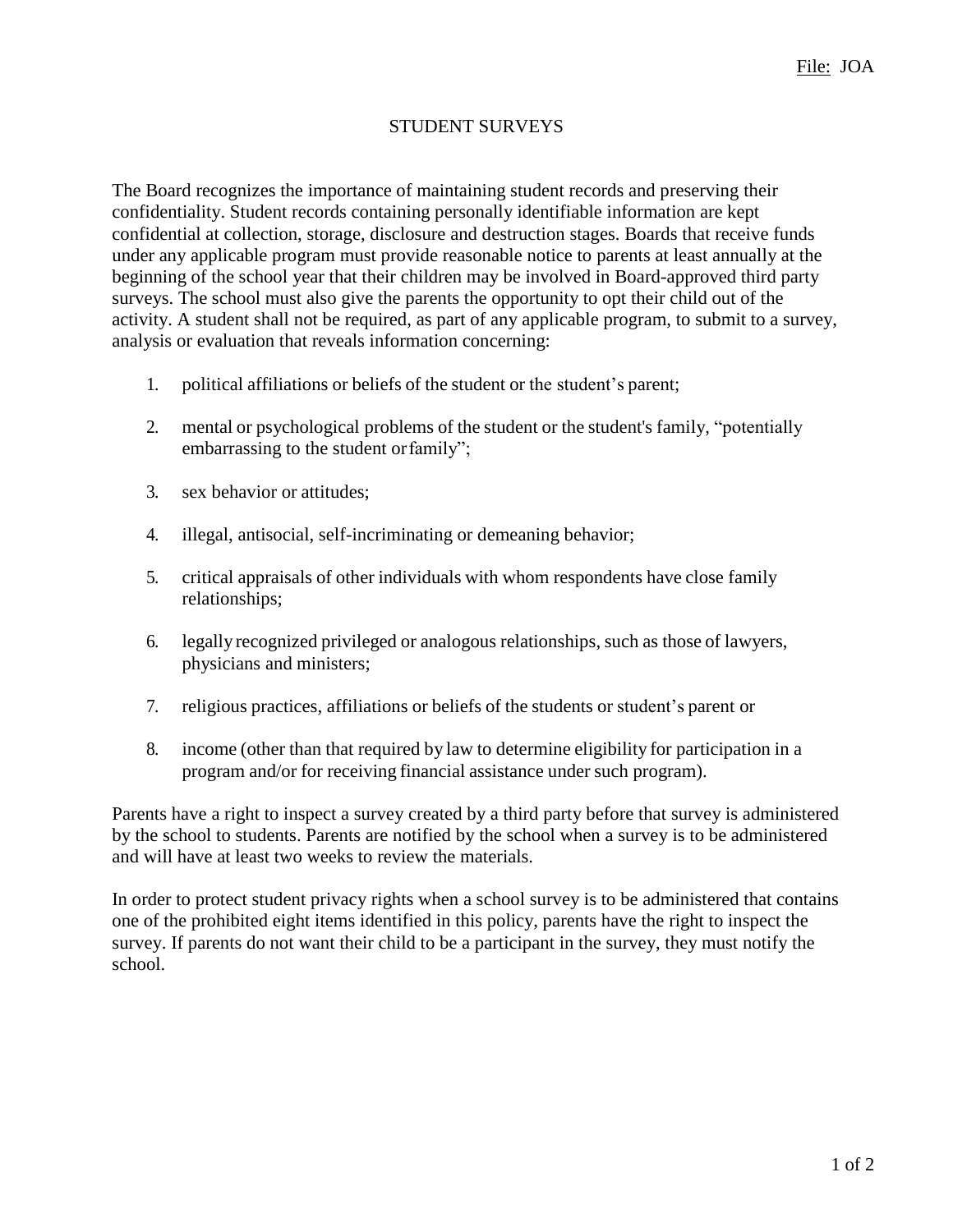The collection, disclosure or use of student personal information for the purpose of marketing or selling that information, or providing the information to others for that purpose, is prohibited. This does not include personal information collected for the exclusive purpose of developing, evaluating or providing educational products or services for, or to, students or educational institutions such as:

- 1. postsecondaryinstitutions or militaryrecruiters;
- 2. book clubs, magazines and programs providing access to low-cost literary products;
- 3. the sale by students of products or services to raise funds for school or educationrelated activities or
- 4. student recognition program.

For specific events, the school must notify the parents annually of the projected or approximate dates of the following activities:

- 1. the collection, disclosure or use of student personal information for the purpose of marketing or selling that information, or providing the information to others for that purpose;
- 2. the administration of a survey containing any of the eight items identified in this policy and
- 3. annually, the District will notifyparents of physical exams or screenings conducted on students except for vision, hearing orscoliosis.

[Adoption date: June 16, 2005] [Re-adoption date: September 16, 2010] [Re-adoption date: September 17, 2015]

LEGAL REFS.: The Elementary and Secondary Education Act; 20 USC 1221 et seq. USA Patriot Act, Sec. 507, P.L. 107-56 Family Educational Rights and Privacy Act; 20 USC Sec. 1232g ORC 149.41; 149.43 1347.01 et seq. 3317.031 3319.32; 3319.321; 3319.33 3321.12; 3321.13 3331.13 OAC 3301-35-04; 3301-35-07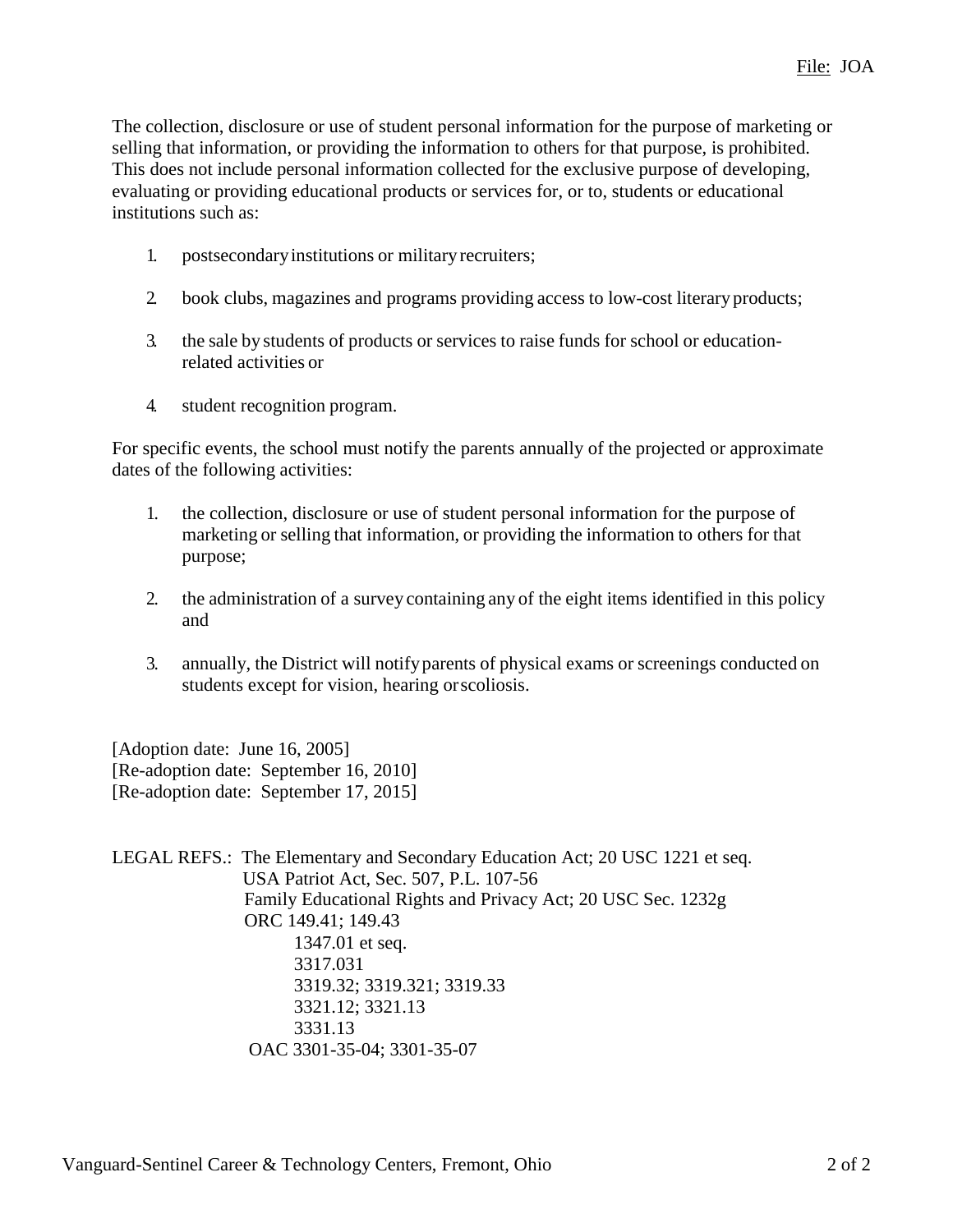### POSITIVE BEHAVIORAL INTERVENTIONS AND SUPPORTS (Restraint and Seclusion)

### Positive Behavioral Interventions and Supports (PBIS)

The Vanguard-Sentinel Career and Technology Centers School District implements PBIS on a system-wide basis for the purpose of improving academic and social outcomes and increasing learning for all students. The Board directs the Superintendent/designee to develop a PBIS system that is consistent with the components set forth in the State Board of Education's (SBOE) policy on positive behavior interventions and supports. The District encourages family involvement as an integral part of its PBIS system.

#### Prohibited Practices

The District does not engage in practices prohibited by State law, including:

- 1. pronerestraint;
- 2. any form of physical restraint that involves the intentional, knowing or reckless use of any techniquethat:
	- A. involves the use of pinning down a student by placing knees to the torso, head or neck of the student;
	- B. uses pressure point, pain compliance or joint manipulation techniques or
	- C. otherwiseinvolves techniques that areused to unnecessarily cause pain.
- 3. corporal punishment;
- 4. child endangerment, as defined by Ohio Revised CodeSection (RC)2919.22;
- 5. deprivation of basic needs;
- 6. seclusion and restraint of preschool children in violation of Ohio Administrative Code Section (OAC) 3301-37-10;
- 7. chemical restraint;
- 8. mechanical restraint (that does not include devices used by trained school personnel, or by a student, for the specific and approved therapeutic or safety purposes for which such devices were designed and, if applicable, prescribed);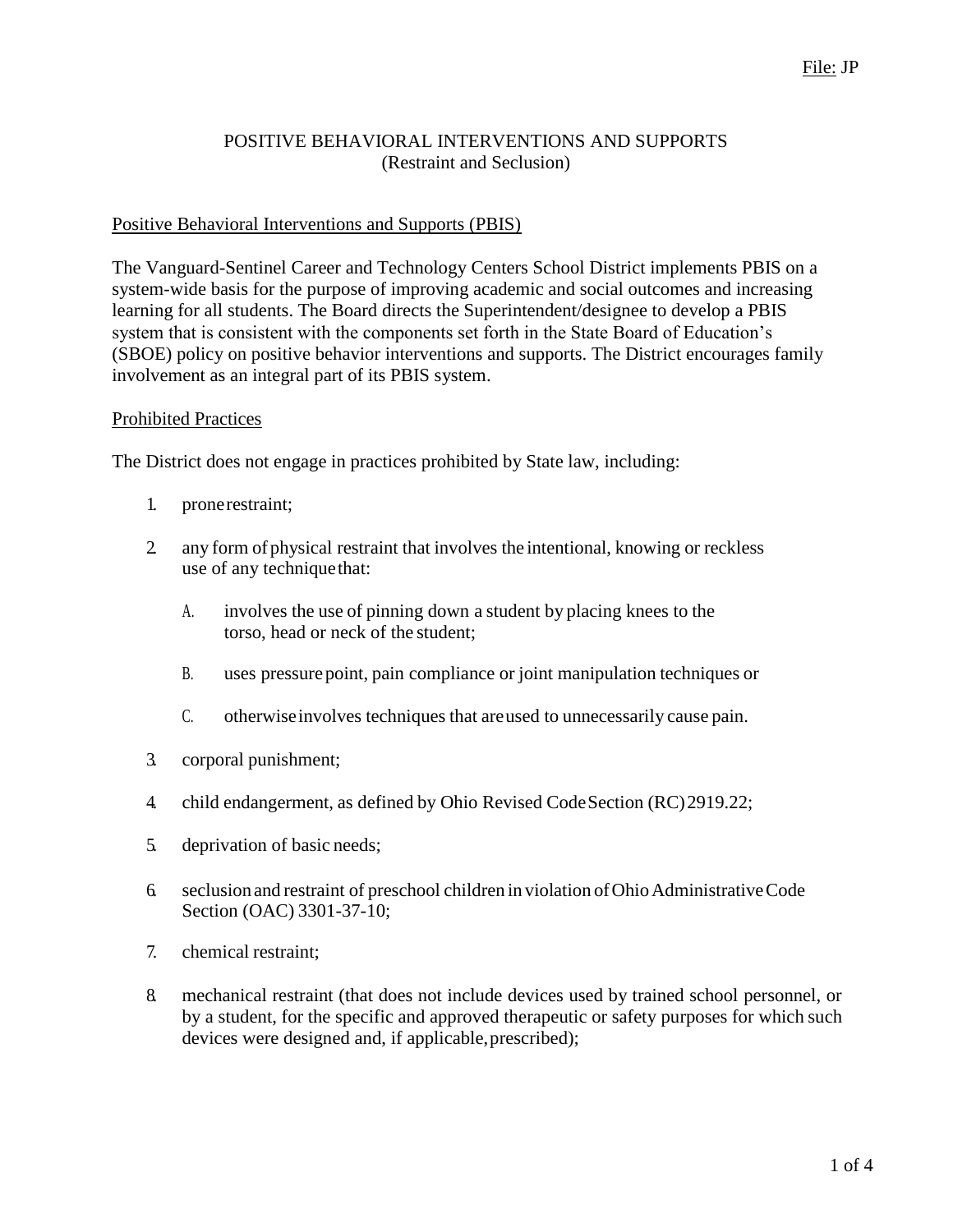- 9. aversive behavioral interventions or
- 10. seclusion in a locked room or area.

#### Restraint

Physical restraint may not be used as a form of punishment or discipline, or as a substitute for other less restrictive means of assisting a student in regaining control. The use of prone restraint is prohibited. This policy does not prohibit the use of reasonable force and restraint as provided by RC 3319.41.

Restraint may be used only:

- 1. If a student's behavior poses an immediate risk of physical harm to the student or others and no other safe or effective intervention is available;
- 2. If the physical restraint does not interfere with the student's ability to breathe;
- 3. If the physical restraint does not interfere with the student's ability to communicate in the student's primary language or mode of communicationand
- 4. By school personnel trained in safe restraint techniques, expect in the case of rare and unavoidable emergency situations when trained personnel are not immediately available.

#### Seclusion

Seclusion may not be used as a form of punishment or discipline, for staff convenience or as a substitute for other less restrictive means of assisting a student in regaining control.

Seclusion may be used only:

- 1. If a student's behavior poses an immediate risk of physical harm to the student or others and no other safe or effective intervention is available;
- 2 For the minimum amount of time necessary to protect the student and others from physical harm;
- 3. In a room or area that is not locked, does not preclude the student from exiting the area should the staff member become incapacitated or leave, and which provides adequate space, lighting, ventilation and the abilityto observethe student and
- 4. Under the constant supervision of trained staff able to detect indications of physical or mental distress that require removal and/or immediate medical assistance, and who document their observations of the student.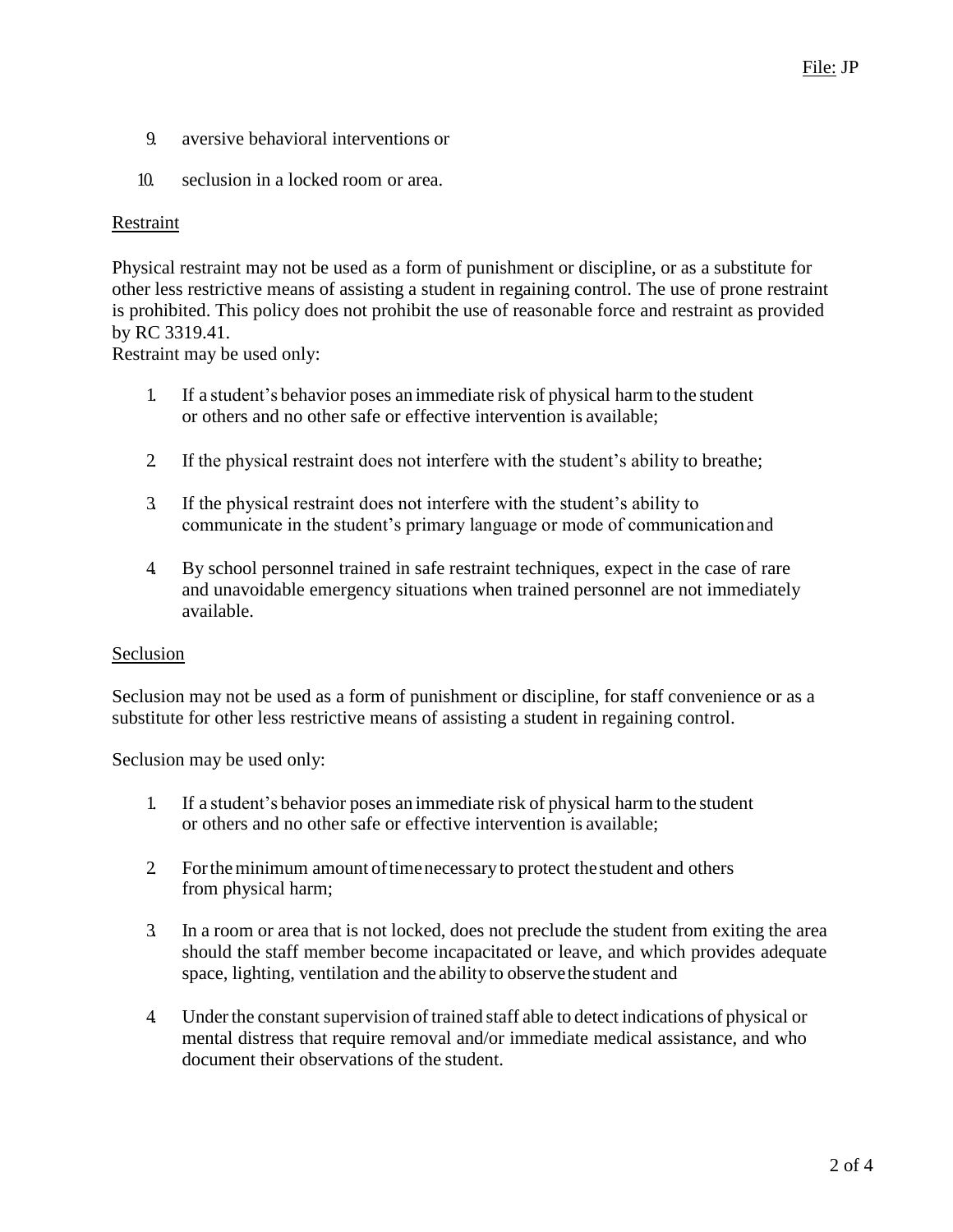### Repeated Dangerous Behaviors

The District conducts functional behavioral assessments for students who repeatedly engage in dangerous behavior that leads to instances of restraint and/or seclusion to identify students' needs and more effective ways of addressing those needs. Behavioral intervention plans that incorporate appropriate positive behavioral interventions are created when necessary.

#### Training and Professional Development

The District trains an appropriate number of personnel in each building in crisis management and de-escalation techniques. The District maintains written or electronic documentation of provided training and lists of participants in each trainingsession.

All student personnel, as defined by OAC 3301-35-15, are trained annually on the SBOE's and the District's policies and procedures regarding restraint and seclusion.

The Board directs the Superintendent/designee to develop a plan for any necessary training of student personnel to implement PBIS on a system wide basis.

#### Data and Reporting

Each incident of seclusion or restraint is immediately reported to the building administrator and the student's parent. Each incident of seclusion or restraint is documented in a written report, which is made available to the student's parent within 24 hours. The District maintains written reports of seclusion or restraint. These reports are educational records under the Family Education Rights and Privacy Act.

The District annually reports information concerning the use of restraint and seclusion to the Ohio Department of Education (ODE), as requested by ODE.

#### Monitoring and Complaint Processes

The Board directs the Superintendent/designee to establish a procedure to monitor the implementation of State law and the District's policy on restraint and seclusion.

The Board directs the Superintendent/designee to establish District complaint procedures, which include a:

- 1. procedure for parents to present complaints to the Superintendent to initiate a complaint investigation by the District, regarding incidents of restraint orseclusion and
- 2. requirement that the District respond to parents in writingwithin 30 days of thefiling of a complaint regarding restraint and seclusion.